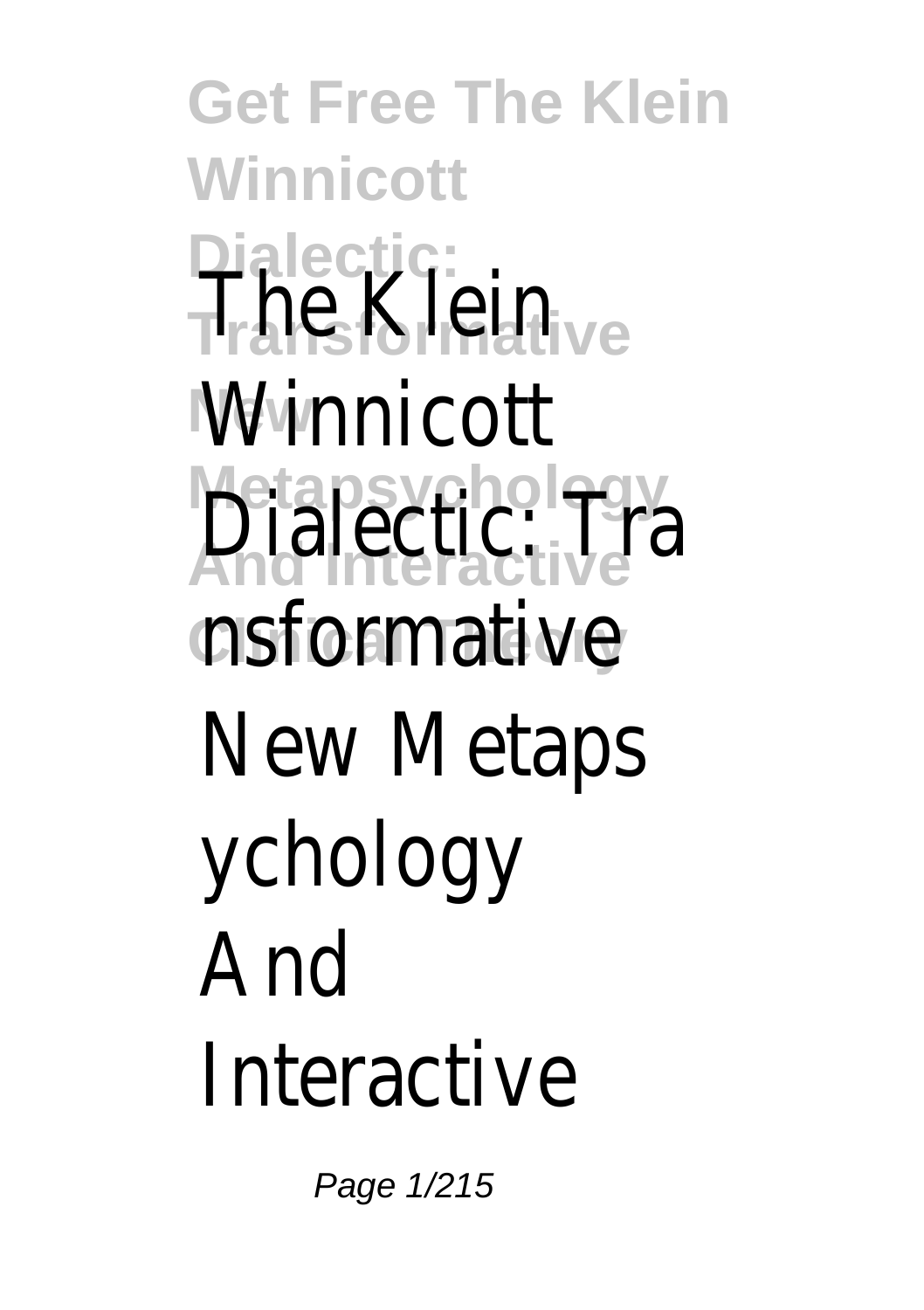#### **Get Free The Klein**

**Winnicott Clinical Theory**<sub>mative</sub>

**New** Subjects of of incomparable<sup>y</sup> **And Interactive** field of psychoanalysis. Analysis is a work significance for the Ogden reworks and recombines the basic contributions of Freud, Klein, and Page 2/215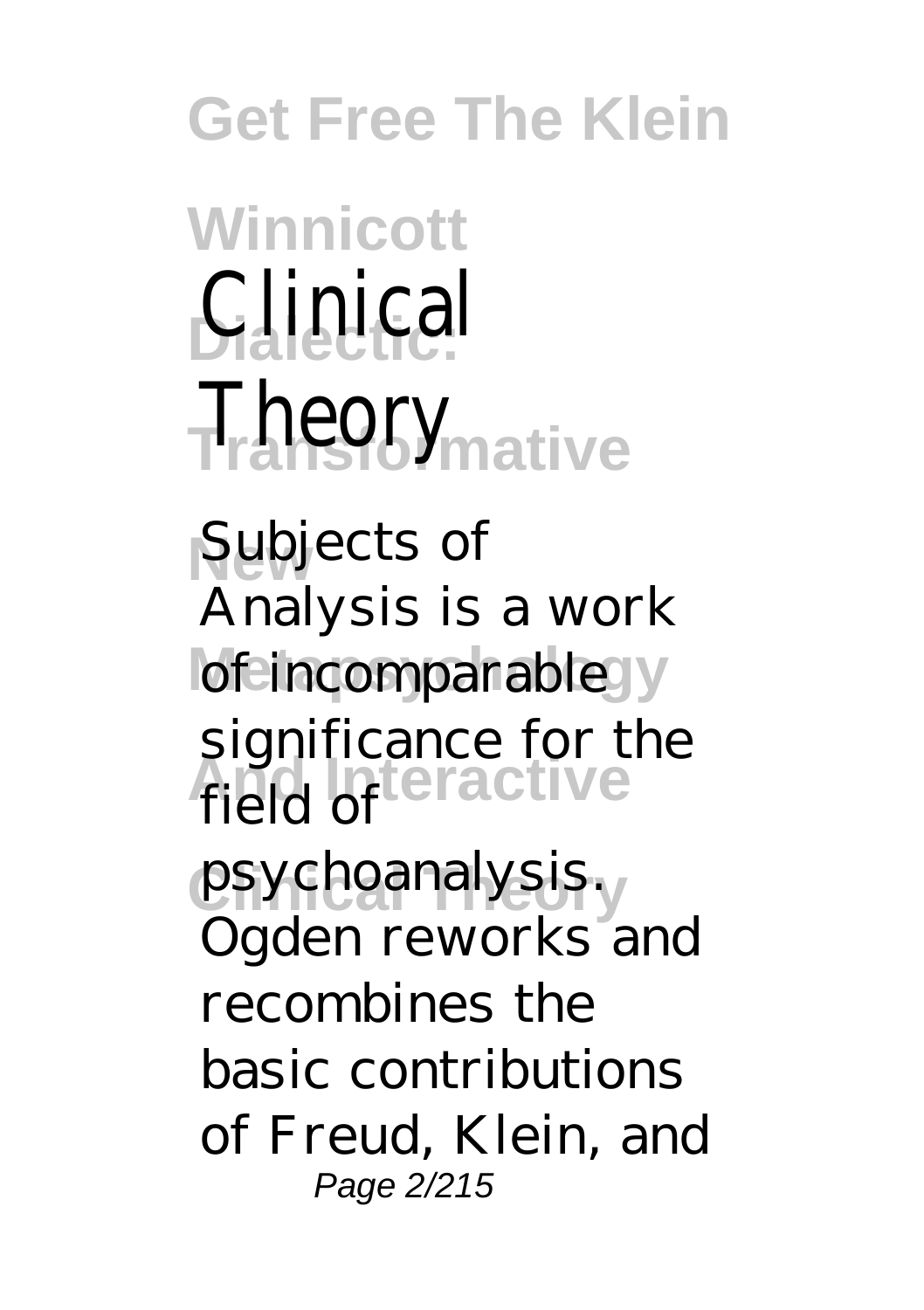**Get Free The Klein Winnicott** Winnicott to create **Transformation New** analytic process that has never ogy existed before<sub>ve</sub> startling in its<br>Clinical Theory freshness, moving in its depth and integrity. With a special dedication to NYC's Argentine tango cultural center, Lafayette Grill, this Page 3/215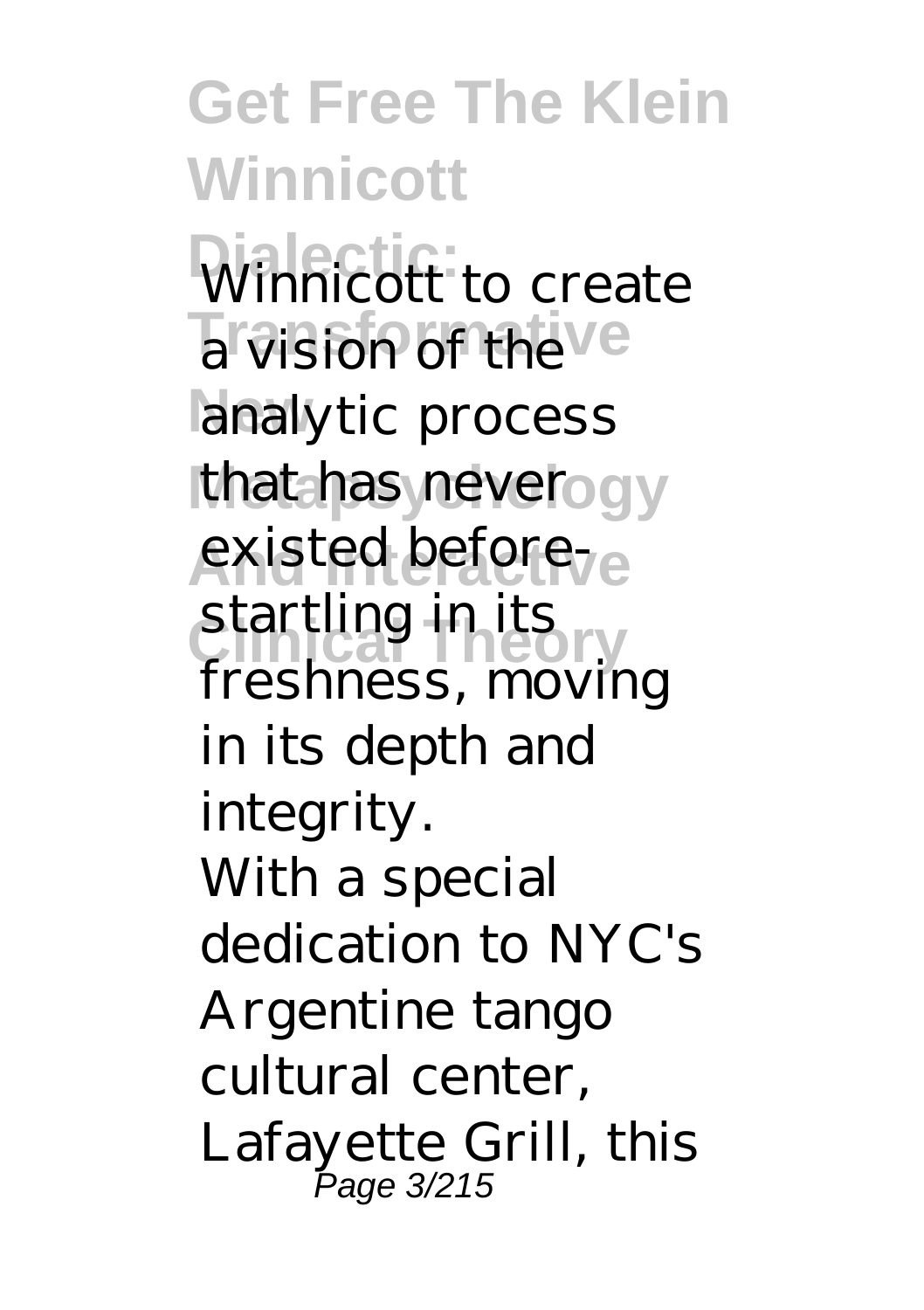**Get Free The Klein Winnicott book** offers 17 interviews with top **NYC** Argentine tango professionals **And Interactive** &19 anonymous essays, written by Argentine tango dancers. They display the colorful and rich ambience of the Argentine tango world in NY City as a social and cultural Page 4/215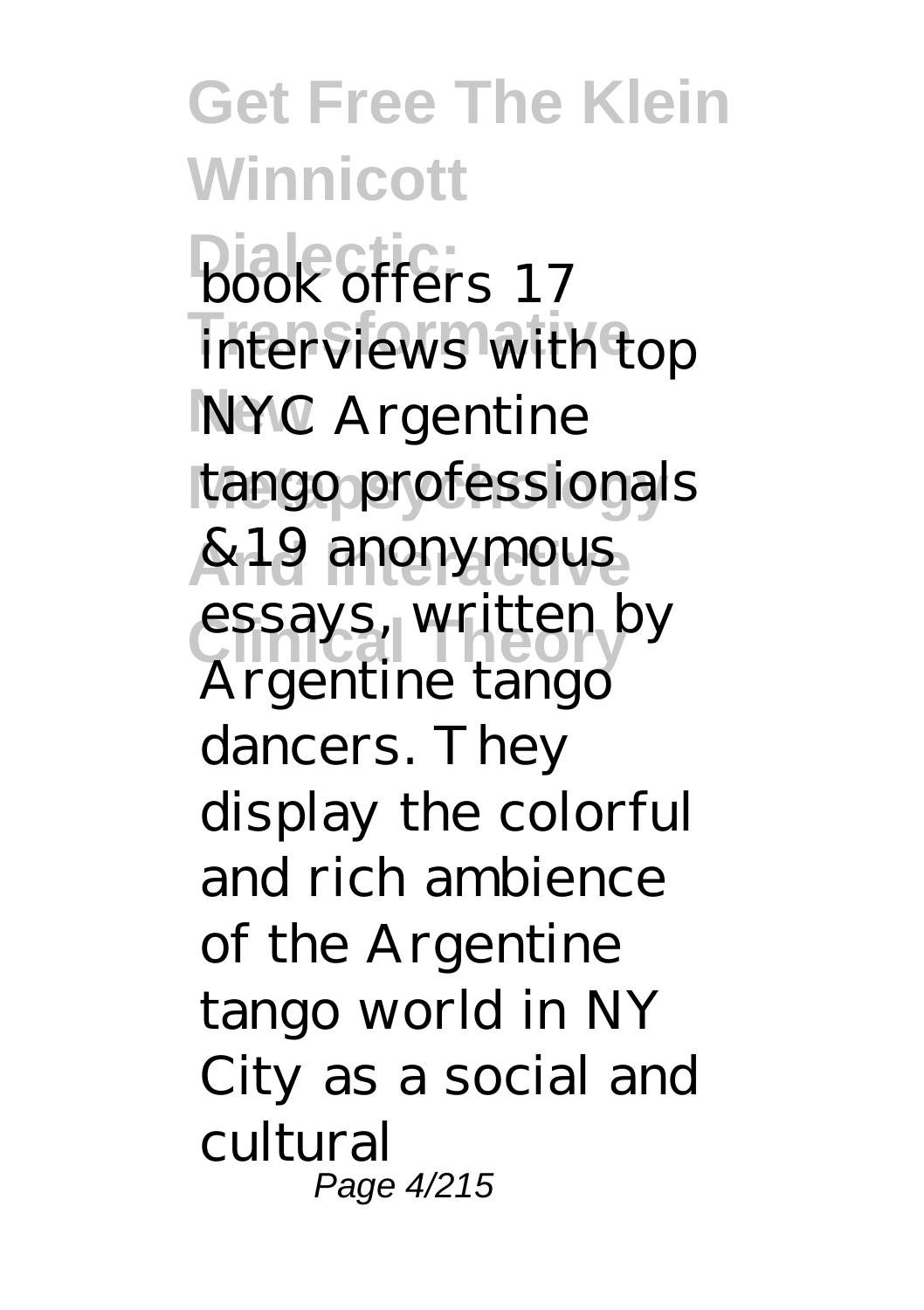**Get Free The Klein Winnicott Dialectic:** environment. **Anatomy of Regret** has a highly clinical focus, with casesy that illustrate how critical psychic change can emerge from the mourning of the grief of "psychic regret". This book highlights the developmental achievement of owning the guilt of Page 5/215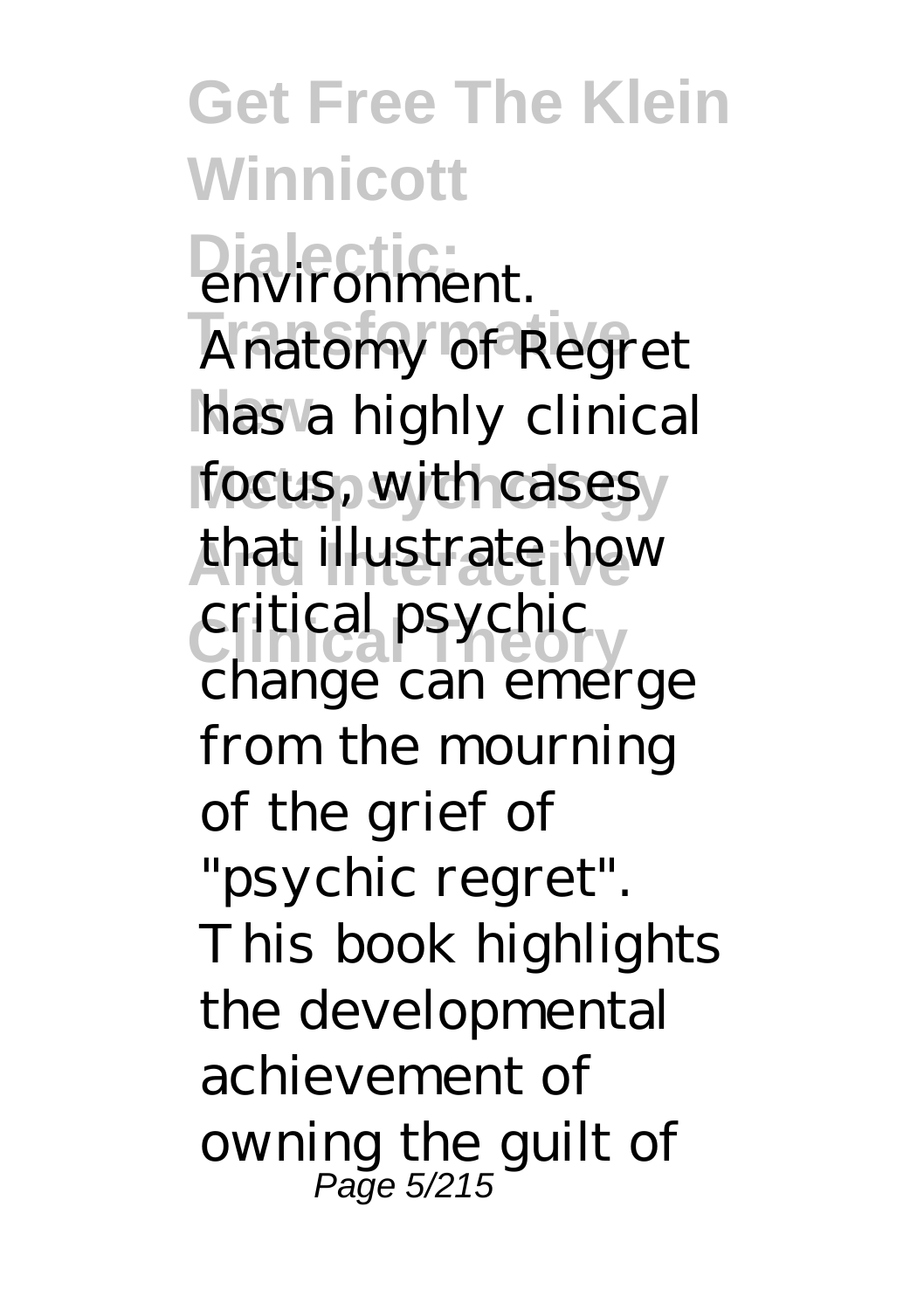# **Get Free The Klein Winnicott**

**Dialectic:** aggression, and of tolerating insight linto/the losses one had produced. The author uses the term "psychic<br>cal Yneory regret" to capture the essence of the process of facing regret consciously. This is in contrast to the split-off and persecutory dynamics of Page 6/215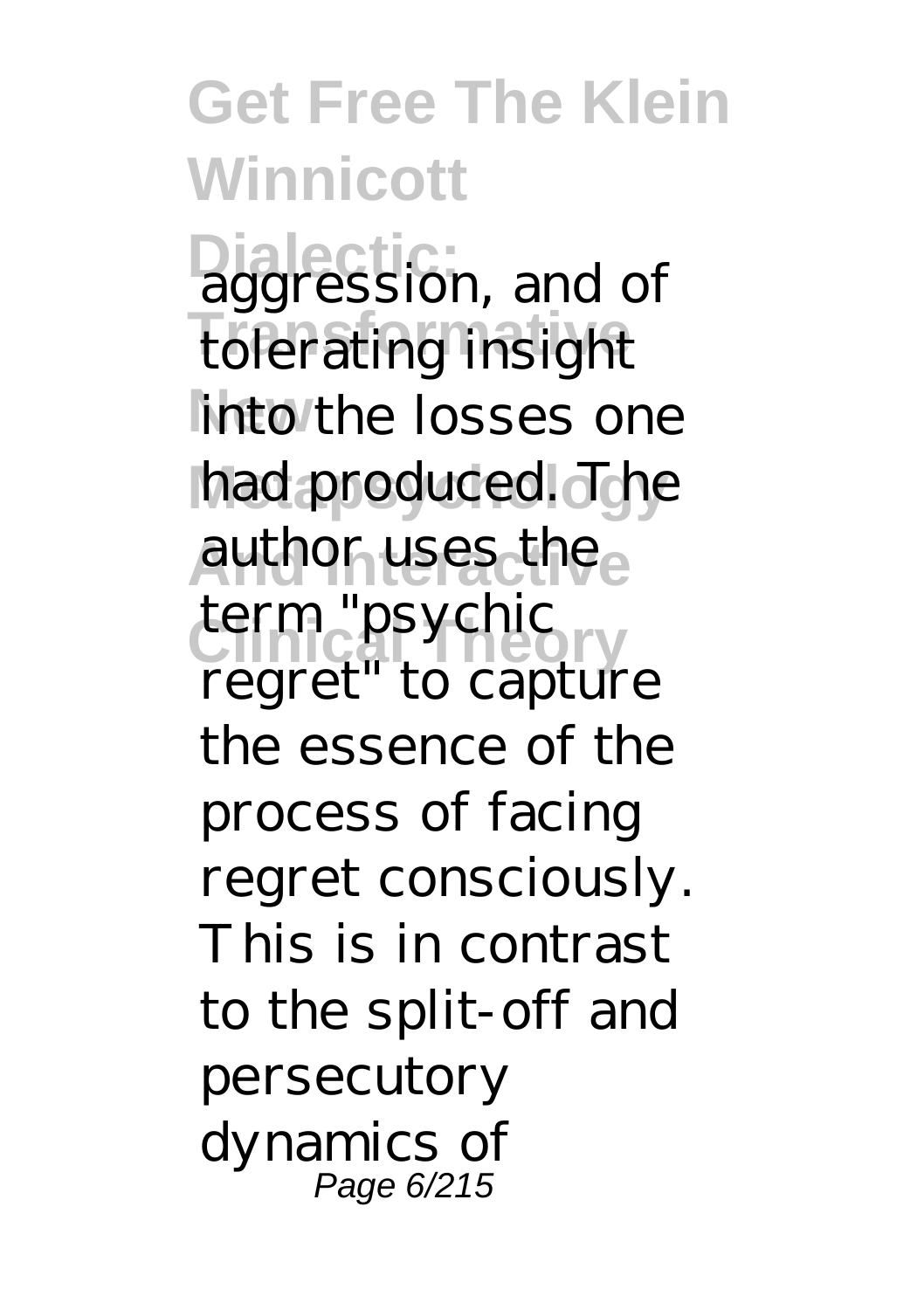**Get Free The Klein Winnicott Dialectic:** unconscious guilt. Unconscious guilt **New** exposes itself through visceral y and cognitive ive impingements, which are related to internal world enactments, and it relies on unconscious avoidance of the pain and loss involved in facing Page 7/215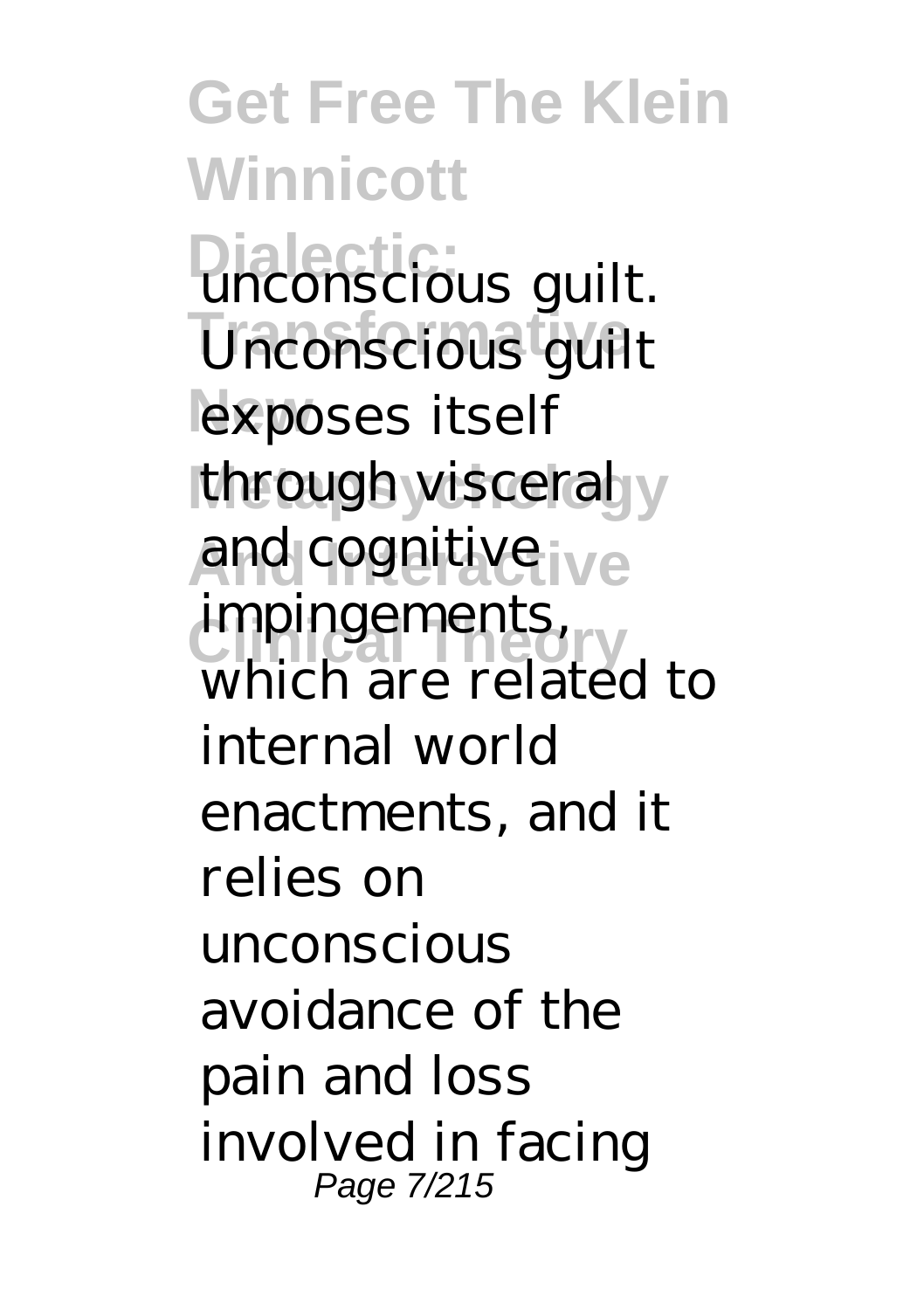**Get Free The Klein Winnicott Dialectic:** psychic regret. The author's theory of **New** "developmental mourning" isology **And Interactive** illustrated in this book through indepth lively clinical processes (cases and vignettes). In Group Music Therapy Alison Davies, Eleanor Richards and Nick Barwick bring Page 8/215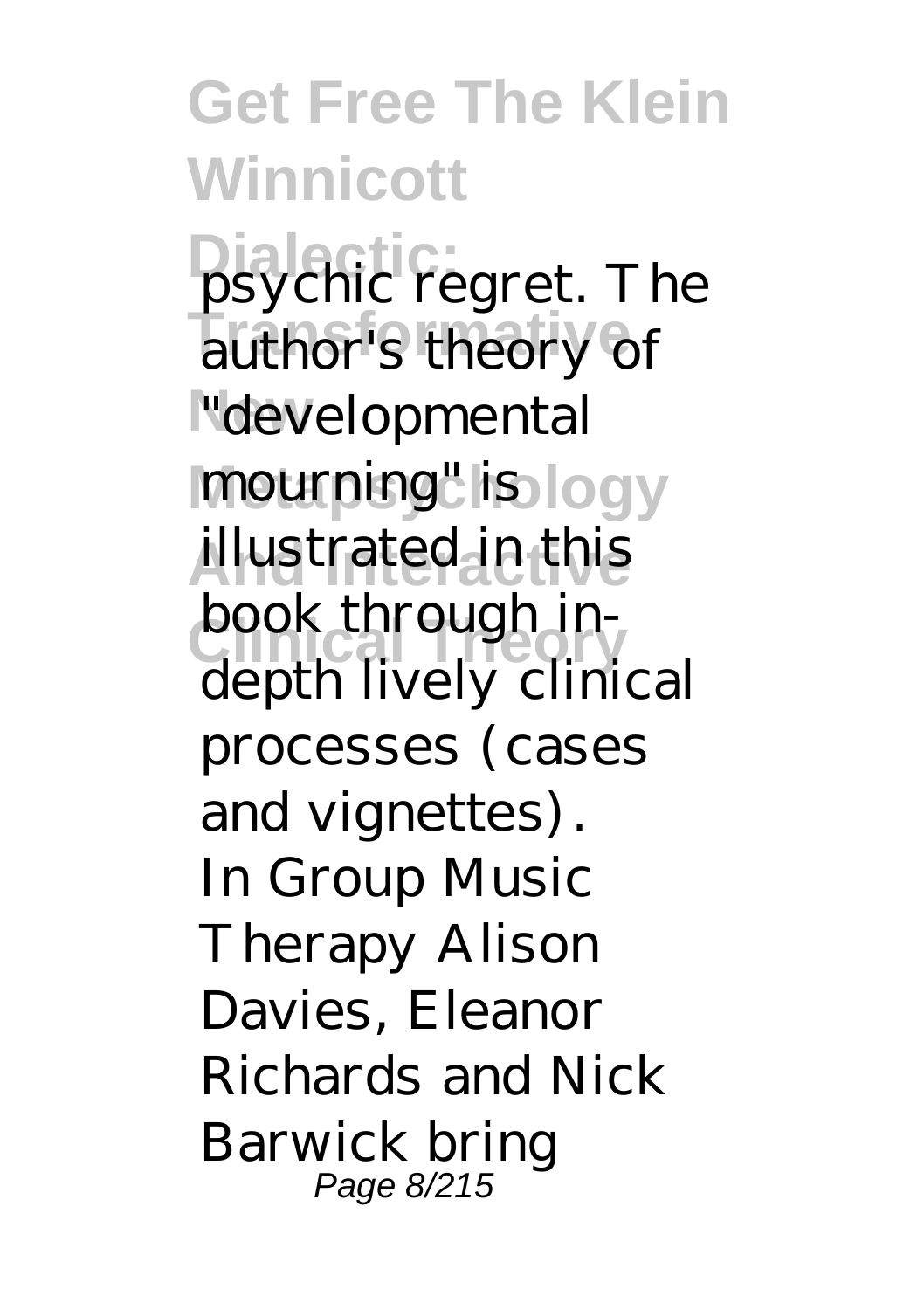**Get Free The Klein Winnicott Dialectic:** together developments in theory and clinical practice in musicy therapy group<sub>Ve</sub> work, celebrating the richness of what group analytic thinking and music therapy can offer one another. The book explores the dynamic elements of the processes Page 9/215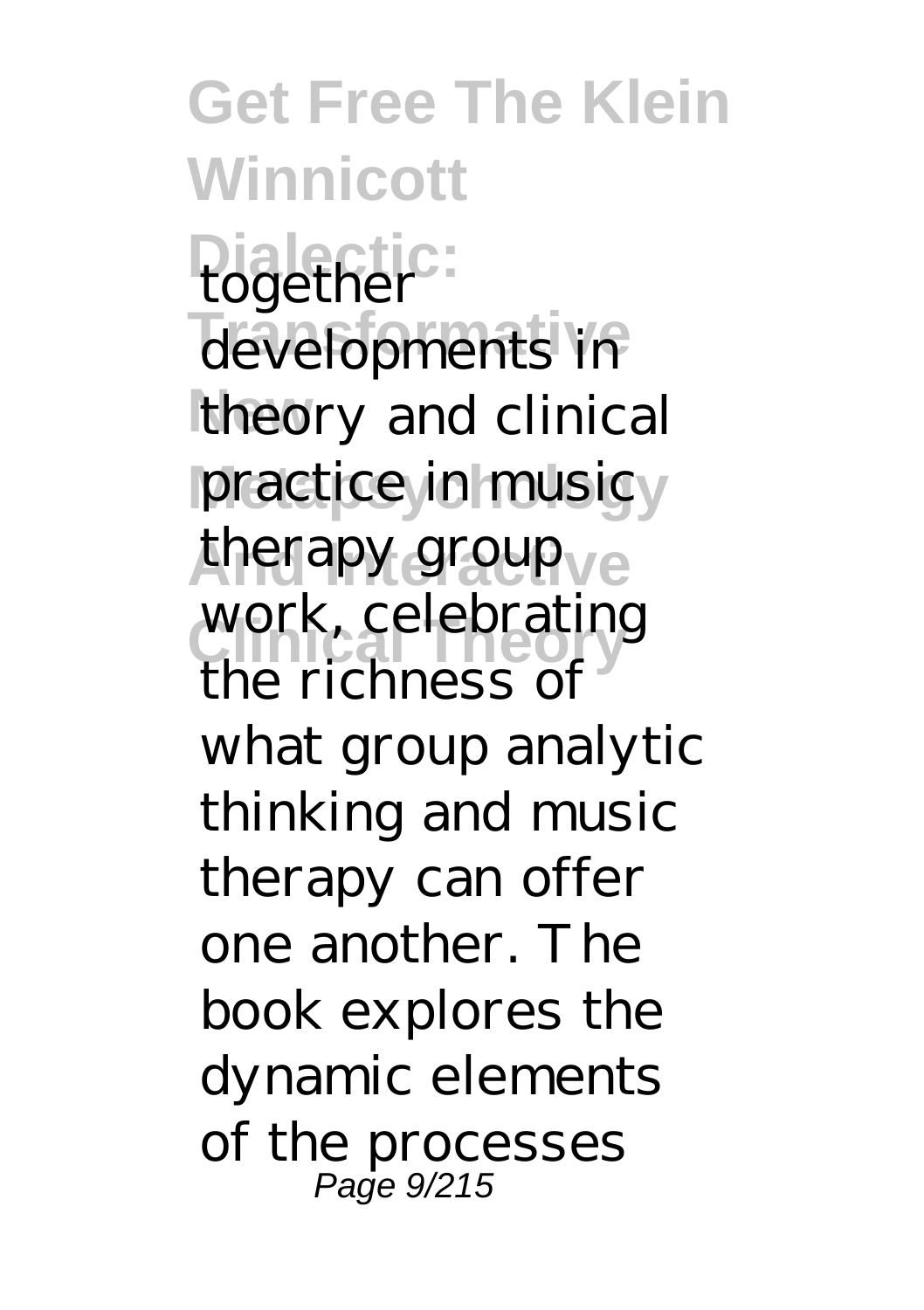# **Get Free The Klein Winnicott**

**Dialectic:** that take place in both group analytic therapy and group music therapyogy exploring both the commonalities and the distinctive characteristics of the two modalities. To music therapists, psychotherapists and other arts therapists Group Page 10/215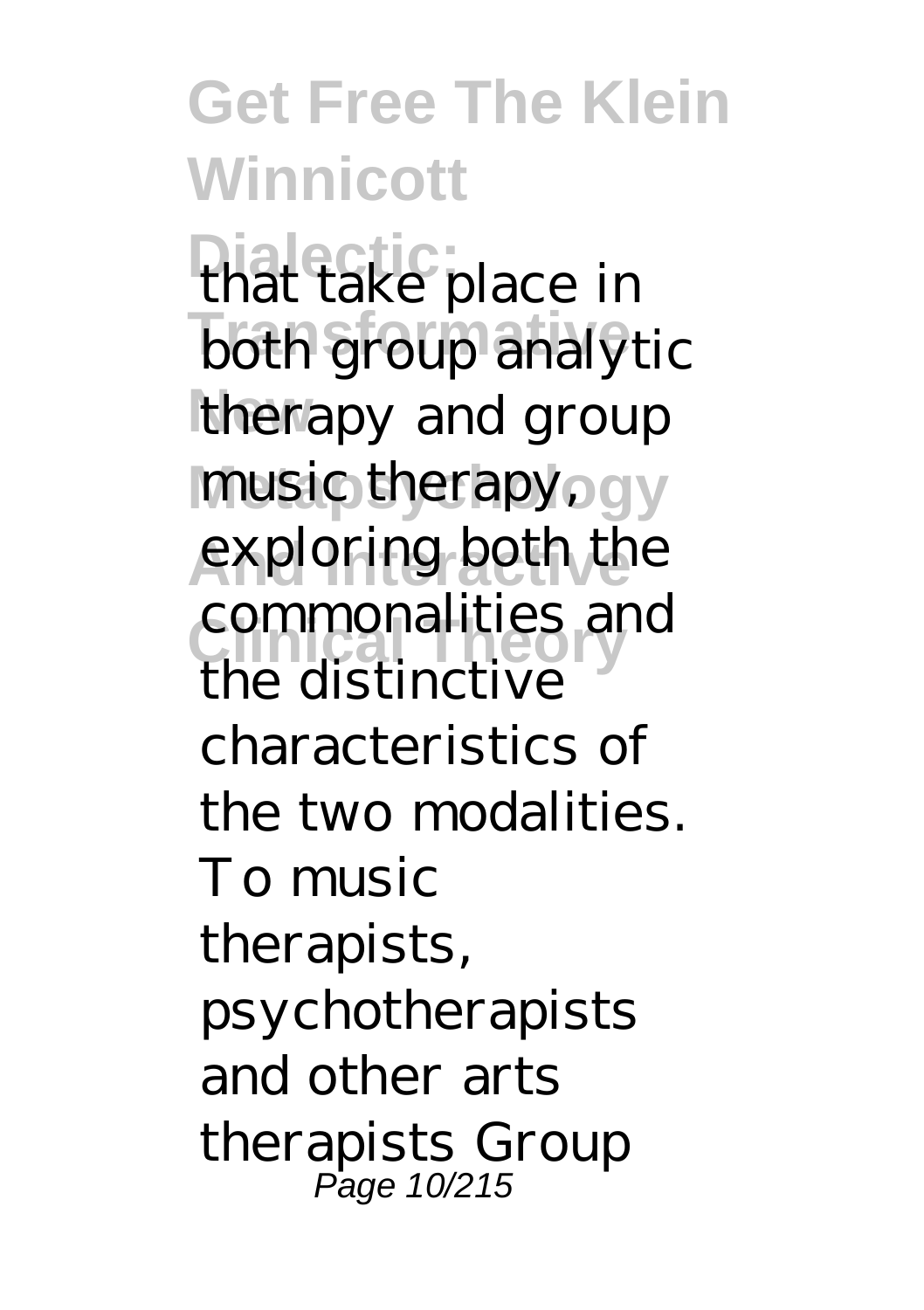**Get Free The Klein Winnicott Music Therapy** offers a body of knowledge and enquiry through y which to understand **Clinical Theory** the music therapy group process through some of the central proposals of group analysis; to group analysts it offers insight into the possibilities of non-verbal Page 11/215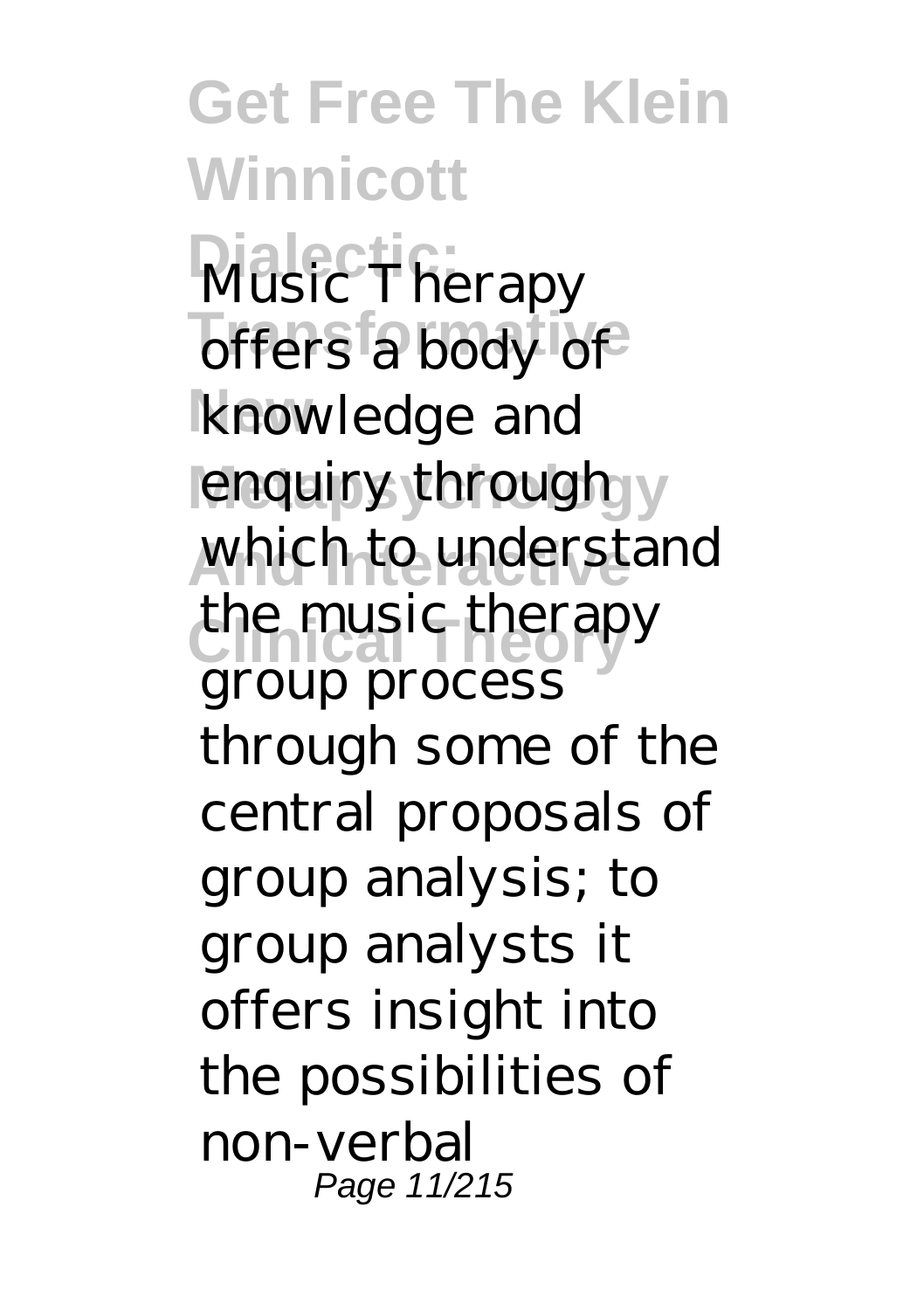**Get Free The Klein Winnicott Diamunication** through improvised music and, more widely, invites gy thought in musical terms about the nature of events and exchanges in a therapy group. Links are made with group analytic theory as well as with other associated Page 12/215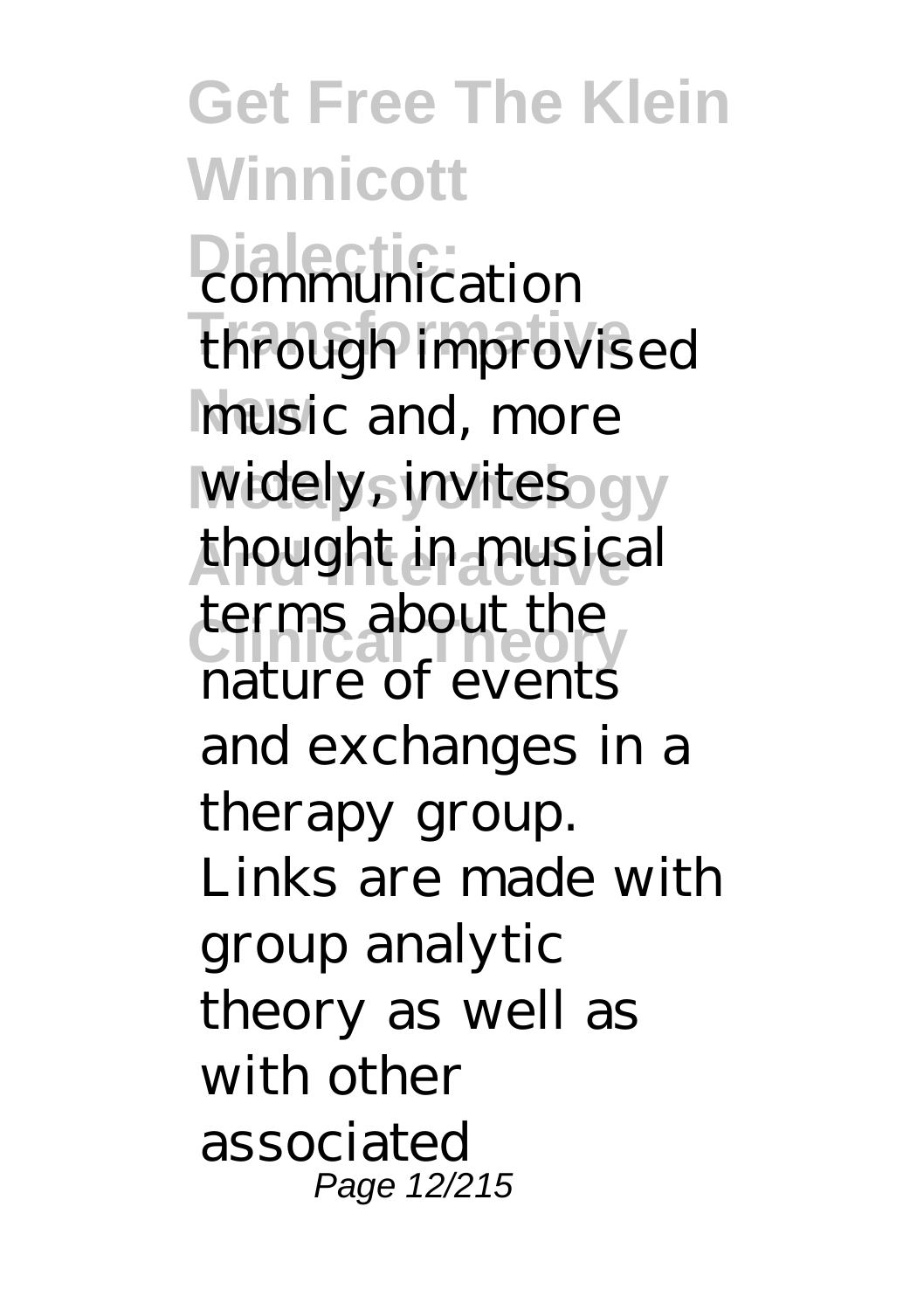**Get Free The Klein Winnicott Dialectic:** theoretical **traditions**, such as attachment theory and theories of gy early infant ctive development. The book explores the history of group music therapy and the history of group analysis, looking both at core concepts and at more recent Page 13/215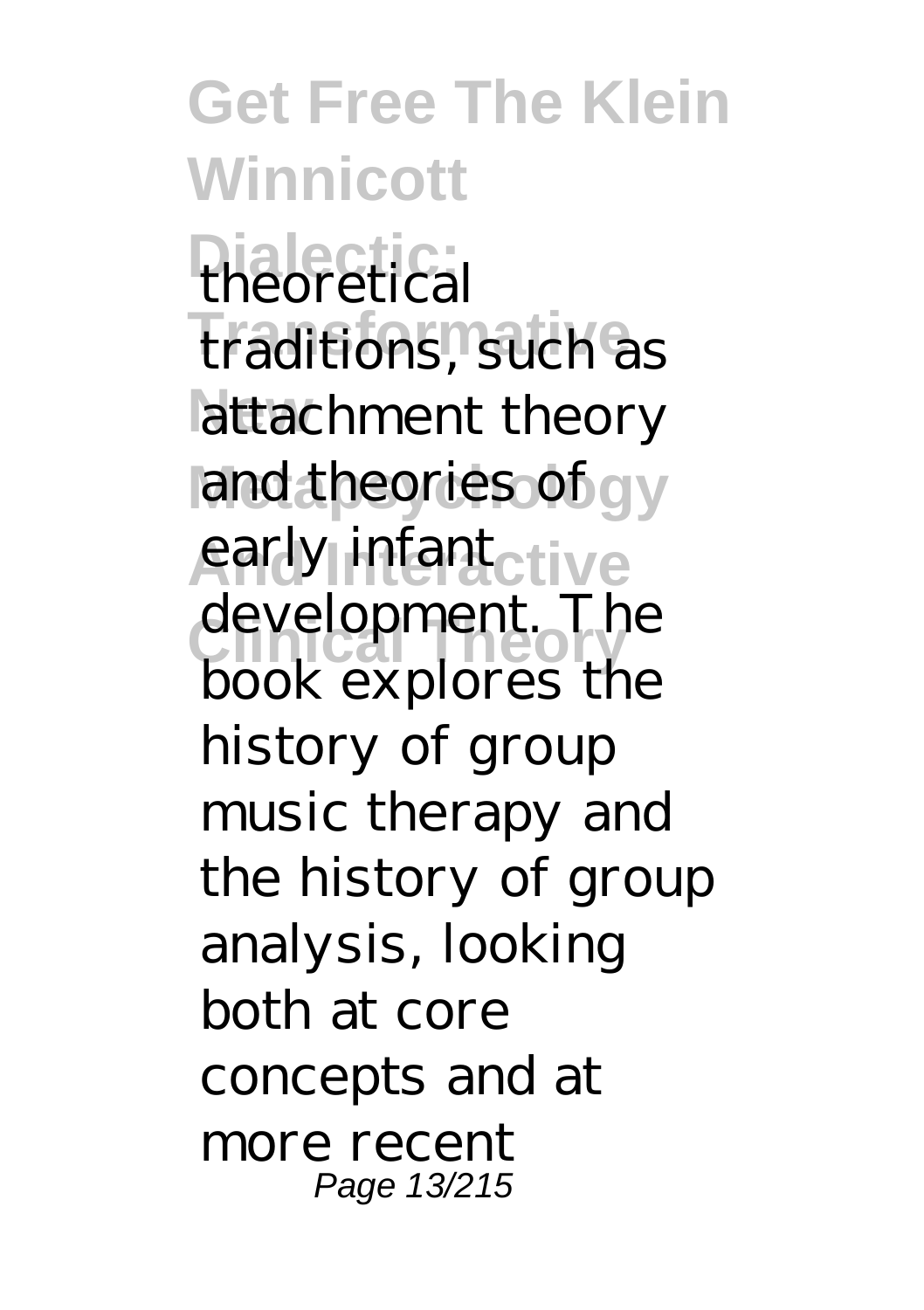**Get Free The Klein Winnicott** developments. Attention is also given to developmental<sub>ogy</sub> issues, drawing upon theories of infant development and attachment theory and clinical vignettes drawn from music therapy practice with a wide range of patient groups illustrates Page 14/215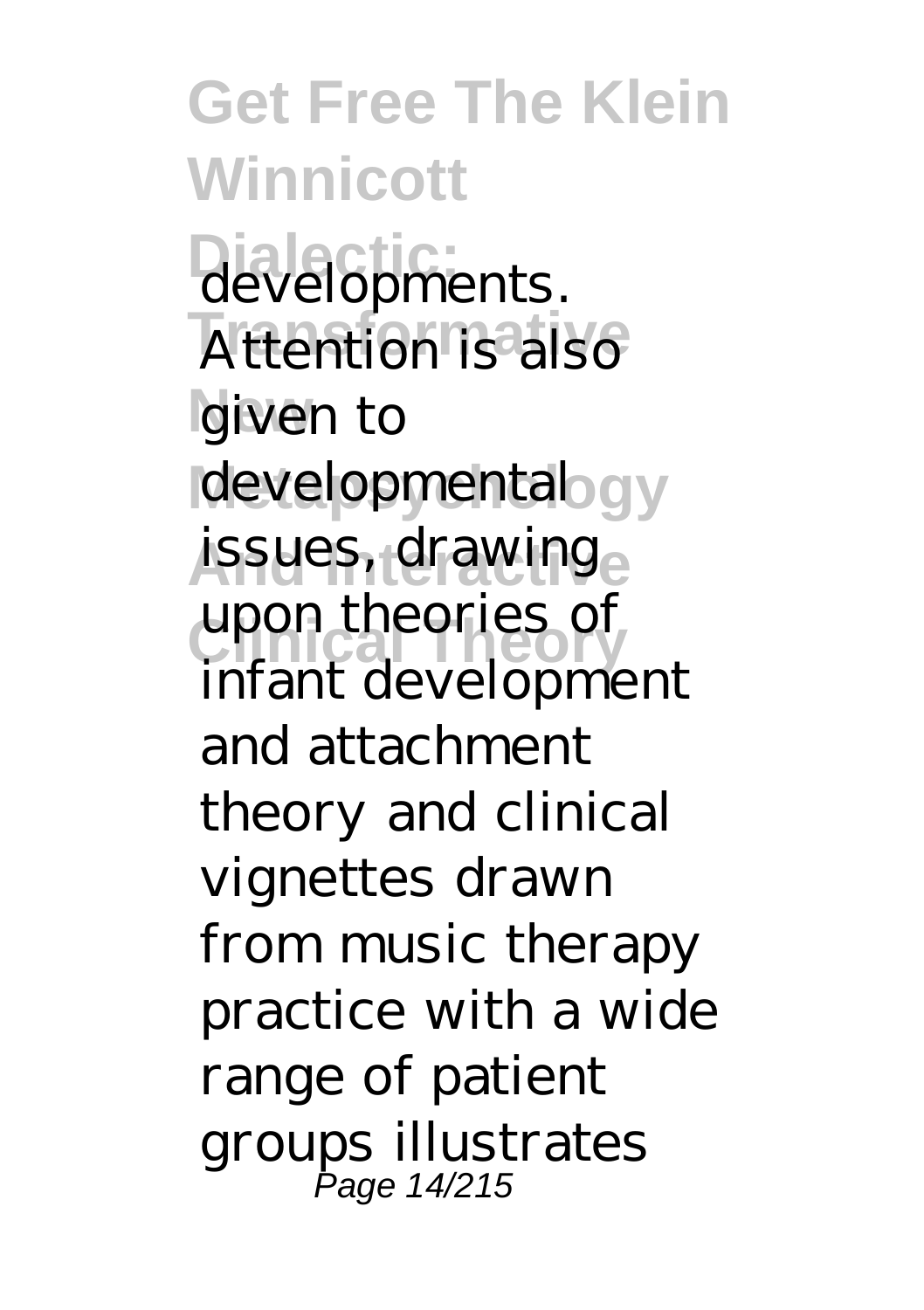**Get Free The Klein Winnicott Dialectic:** these ideas. The book concludes with **New** a discussion of the possibilities of cotherapy and other conaborative<br>working and of the collaborative value of experiential groups in training. Group Music Therapy will be a key text for clinicians and students seeking to Page 15/215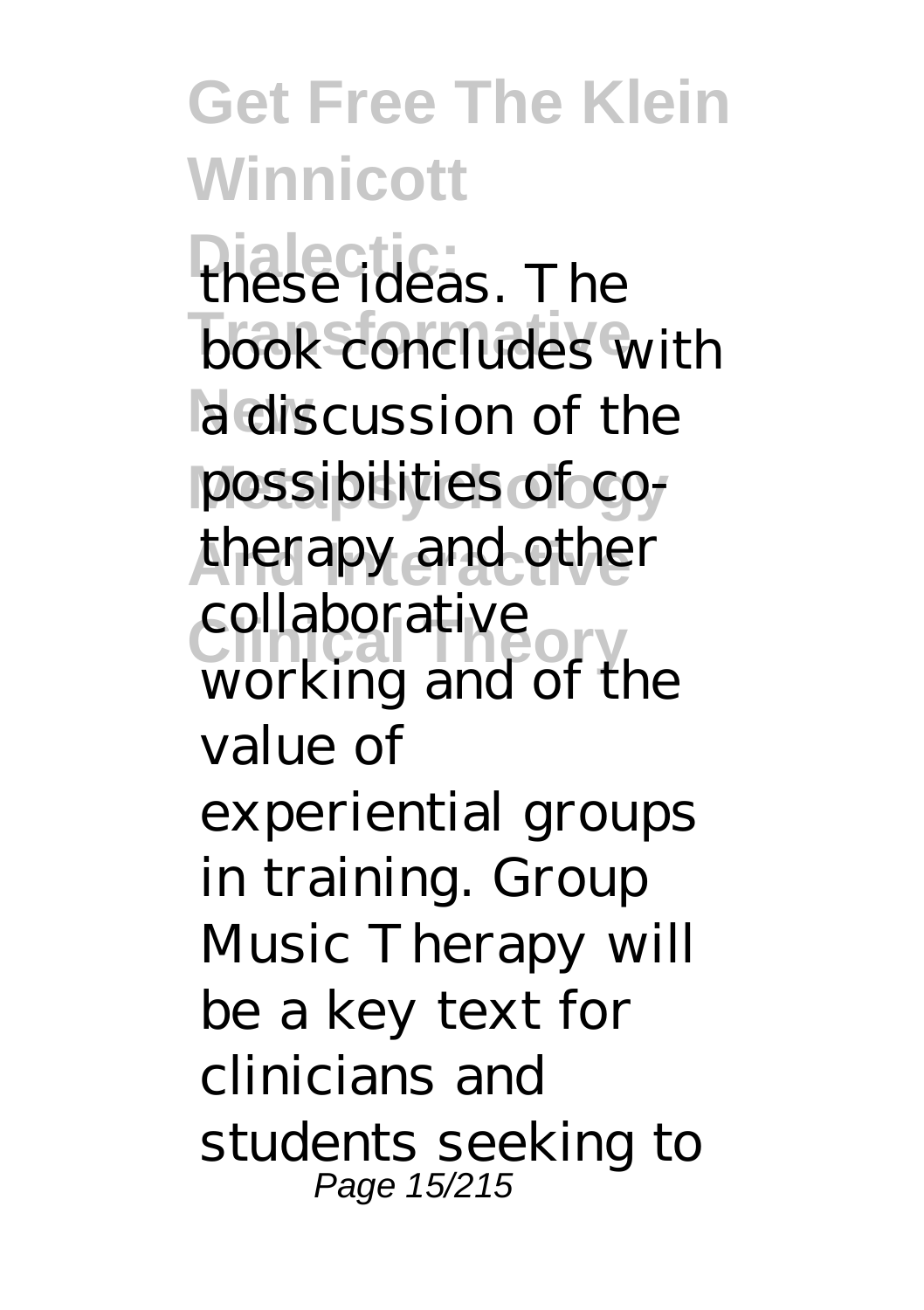**Get Free The Klein Winnicott Diamond** their **Transformative** theoretical thinking and enrich their practice, and offers **A** grounding in<sub>ve</sub> group analytic ideas to professionals in other disciplines considering referrals to group work. Oreille de L'autre Seminars in the Psychotherapies Page 16/215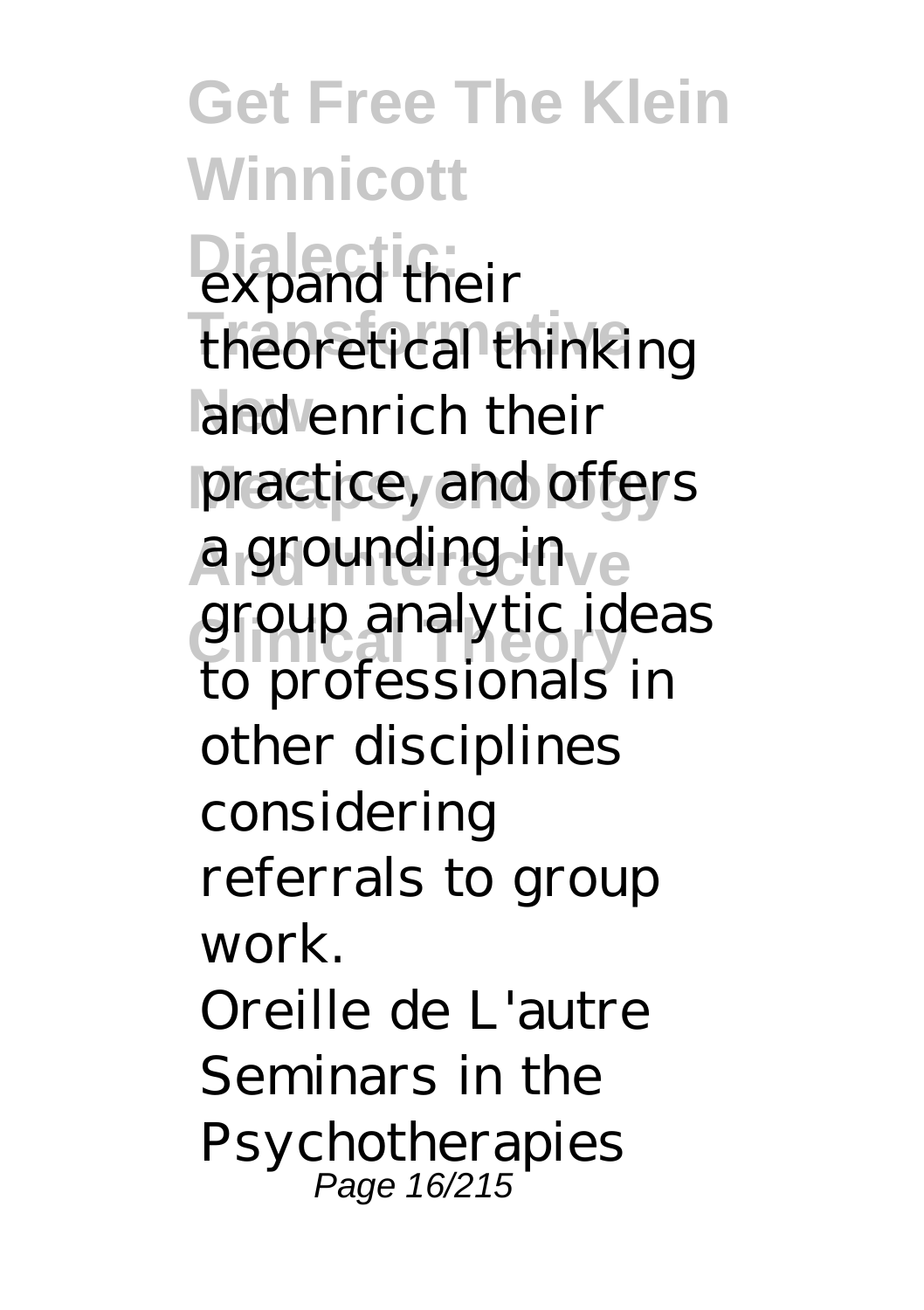**Get Free The Klein Winnicott Critical Theory and Object Relations His Life And Work Subjects of ology** Analysis<sub>ractive</sub> **Clinical Theory** Jealousy Art, creativity and clinical process *MindConsiliums is a peer-reviewed journal welcoming and featuring authors who are* Page 17/215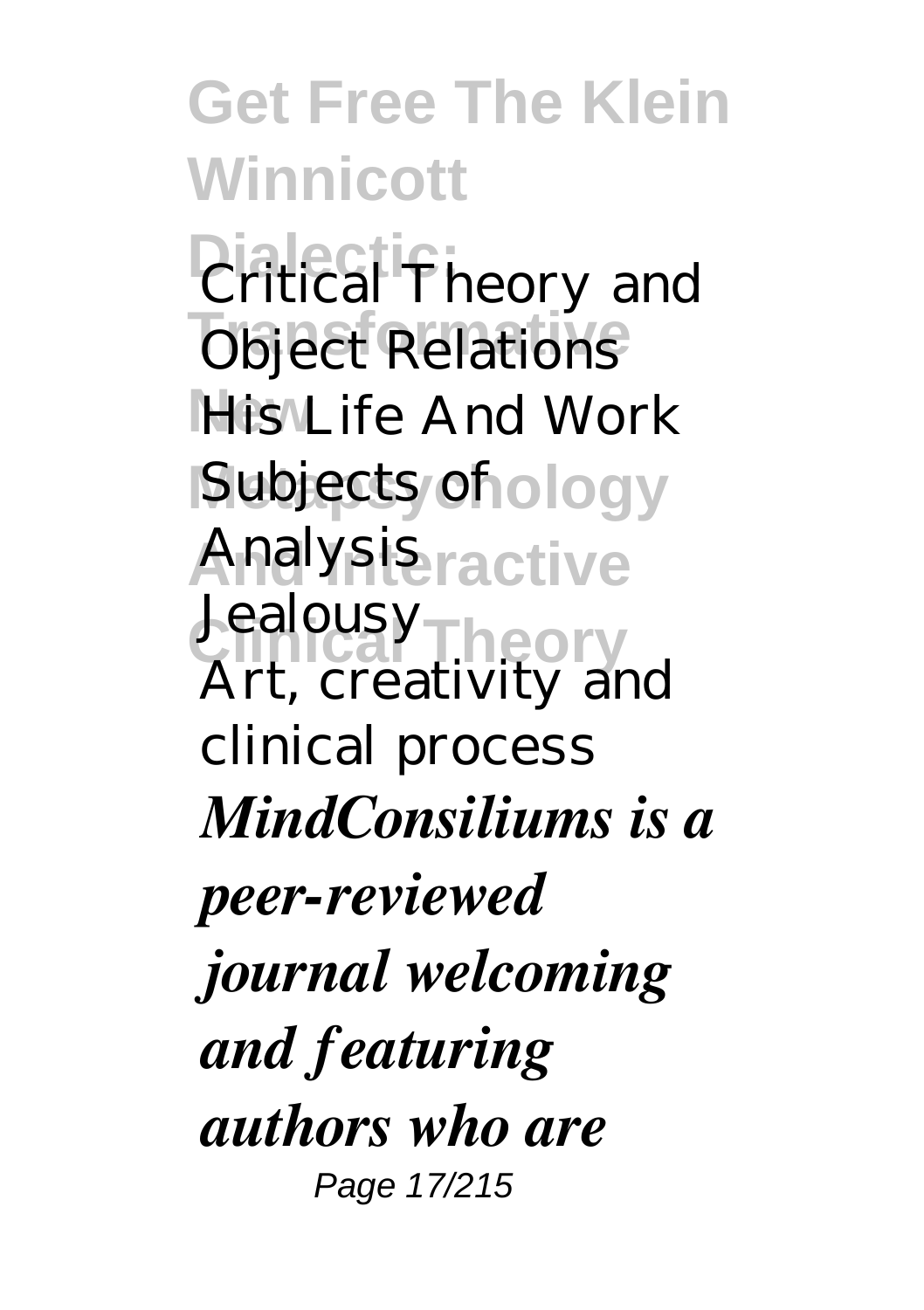**Get Free The Klein Winnicott Dialectic: Transformative** *transdisciplinary* **New** *cross-pollination* approach to the<sup>gy</sup> *And and the* **Clinical Theory** *Mind's matters.Min open to dConsiliums intends to challenge the accepted disciplinary boundaries, and construct an open-*Page 18/215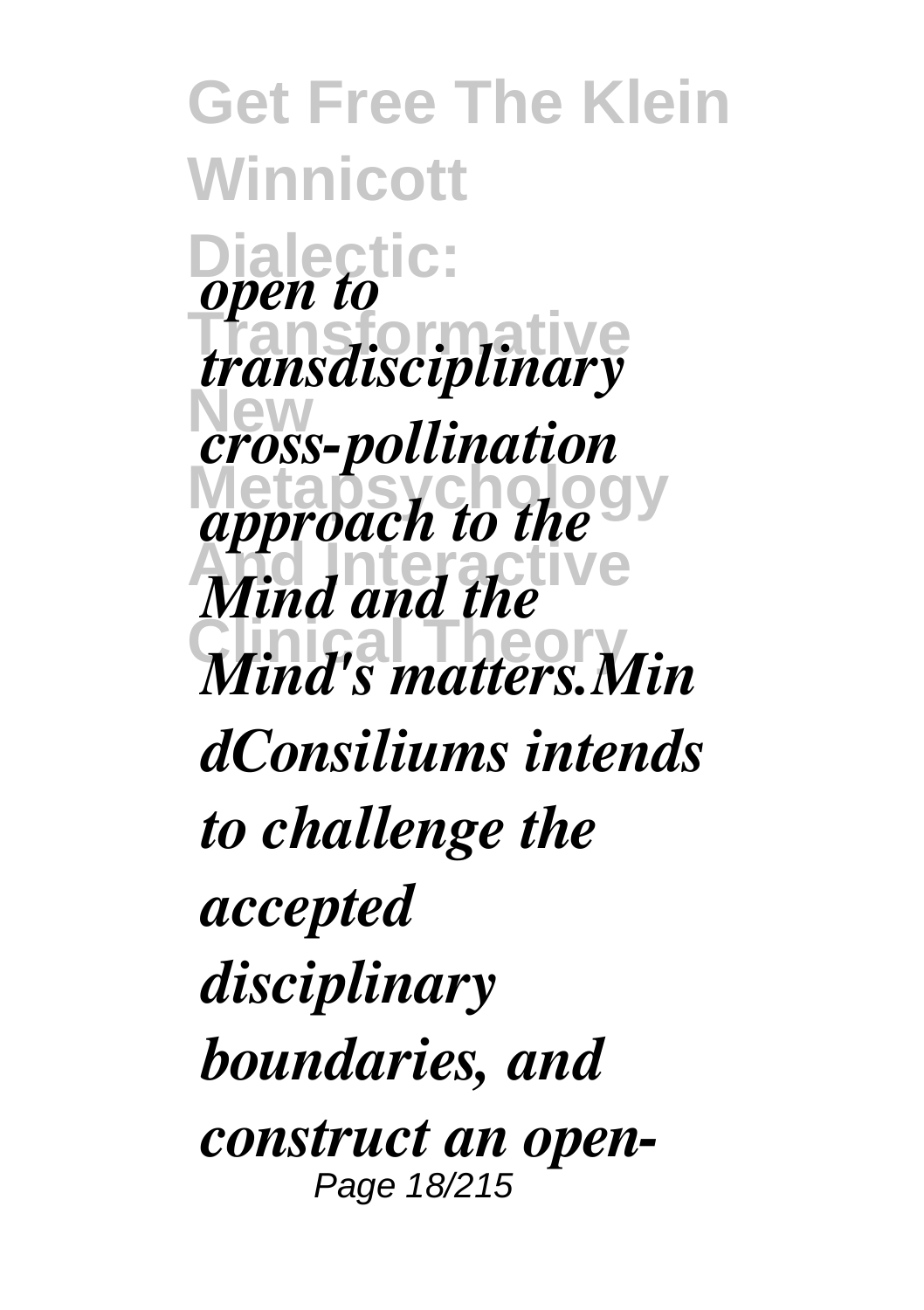## **Get Free The Klein Winnicott**

**Dialective dialogue** by **Transformative** *publishing articles* **New** *of interest to mental* **Metapsychology** *health and medical professionals, educators, AI*<sup>Pry</sup> *researchers, neuroscientists, and other scientists and scholars of related disciplines. Winner of the* Page 19/215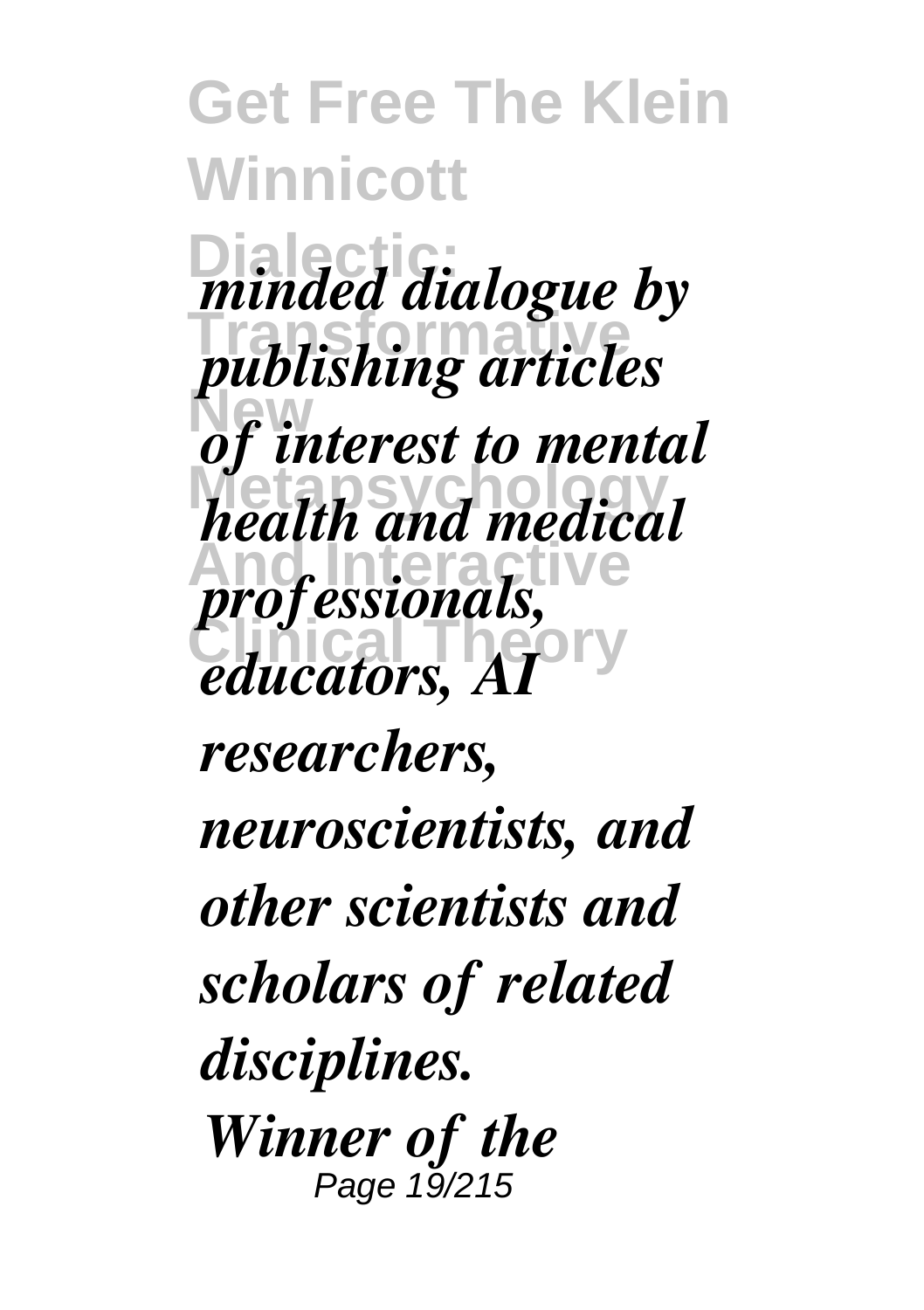**Get Free The Klein Winnicott Dialectic:** *American Board &* **Transformative** *Academy of* **New** *Psychoanalysis Prize* **Metapsychology** *for best Edited book* published in 2016 **Clinical Theory** *Psychoanalysis in Italy is a particularly diverse and vibrant profession, embracing a number of influences and* Page 20/215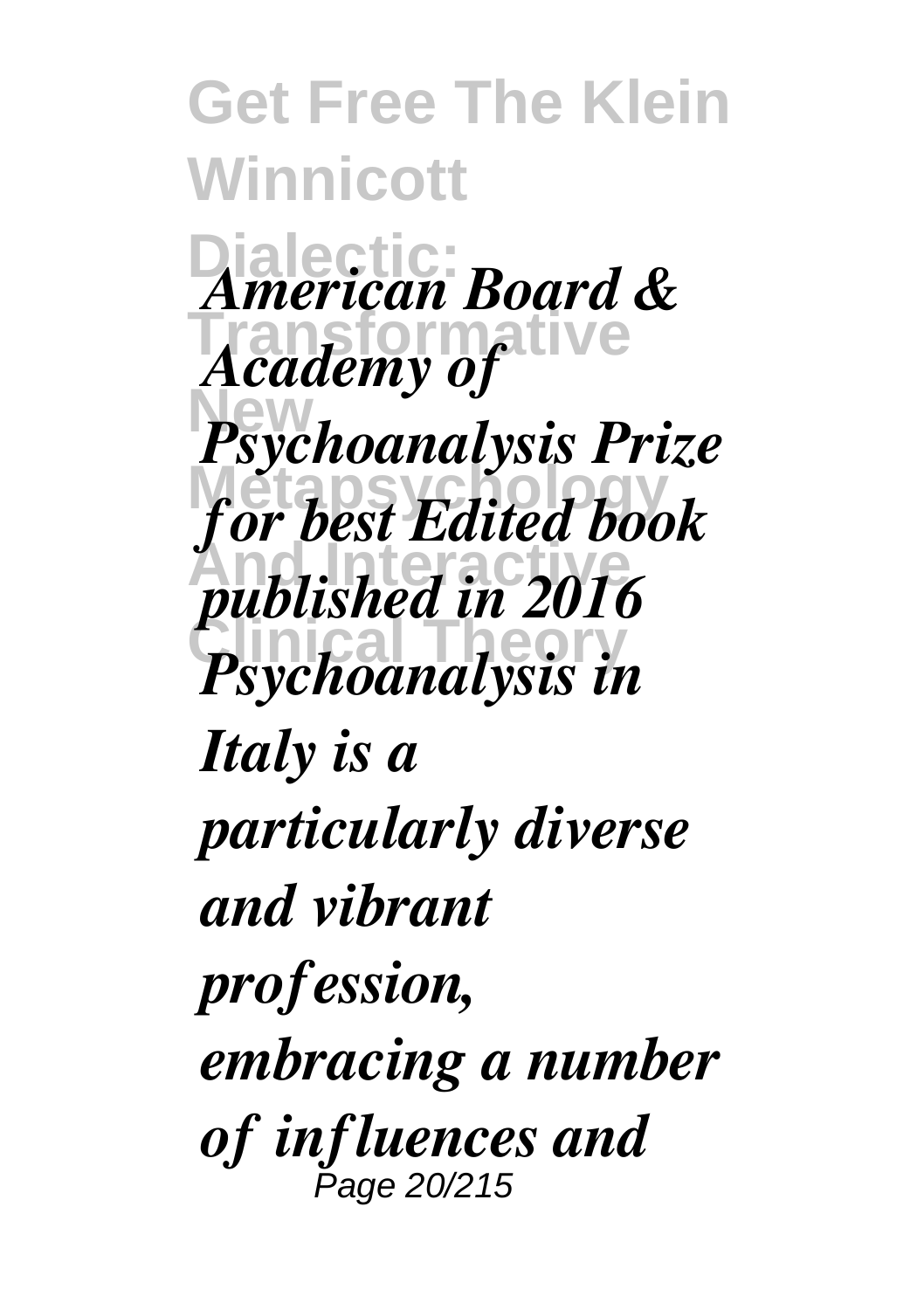## **Get Free The Klein Winnicott**

**Dialectic:** *schools of thought,* **Transformative** *connecting together* **New** *new thinking, and* **Metapsychology** *producing theorists* **And Interactive** *and clinicians of* global renown. *Reading Italian Psychoanalysis provides a comprehensive guide to the most important Italian* Page 21/215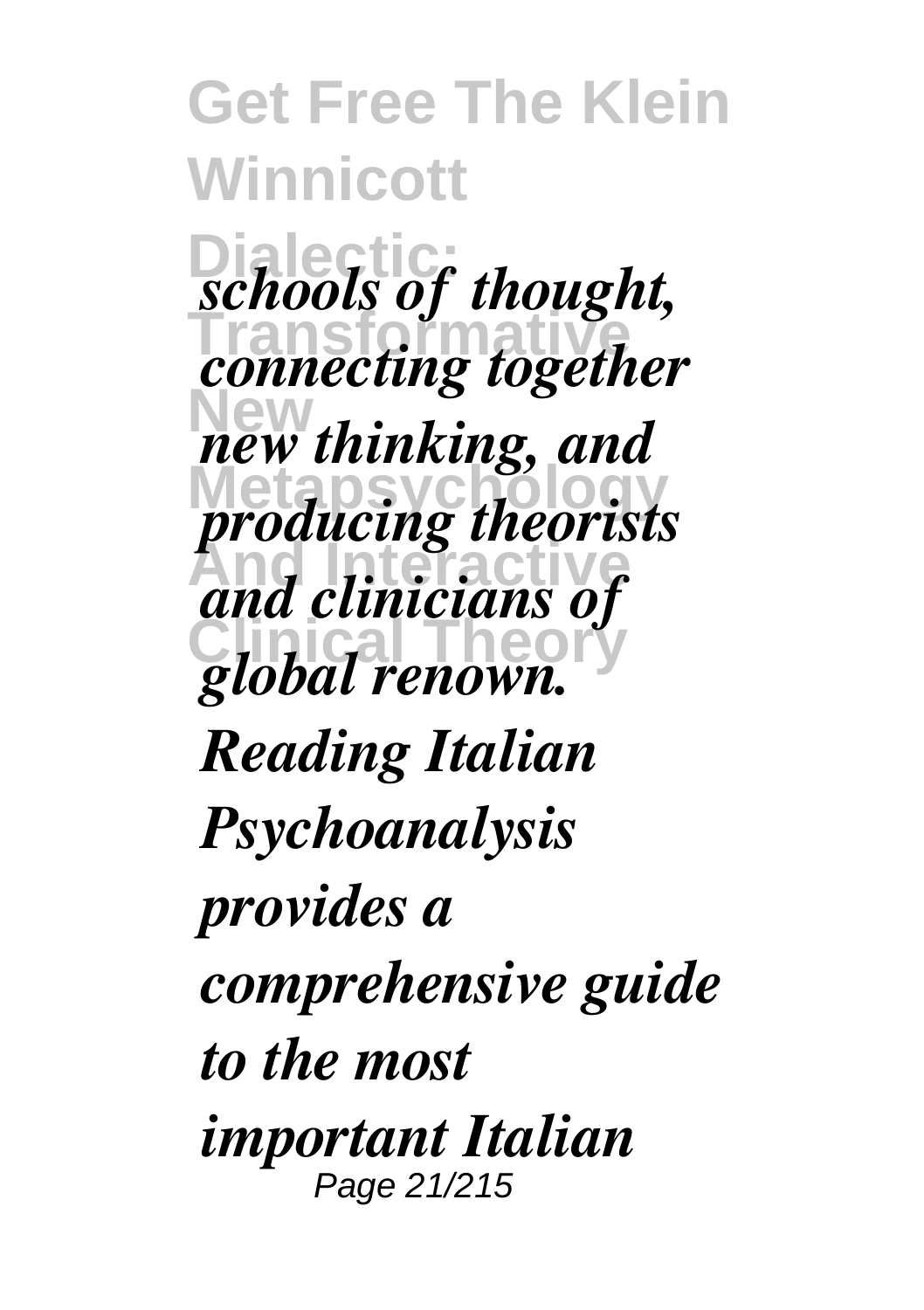**Get Free The Klein Winnicott Dialectic:** *psychoanalytic* **Transformative** *thinking of recent* **New** *years, including* work by major<sup>gy</sup> *names such as* **Clinical Theory** *Weiss, E.Gaddini, Matte Blanco, Nissim Momigliano, Canestri, Amati Mehler, and Ferro. It covers the most important* Page 22/215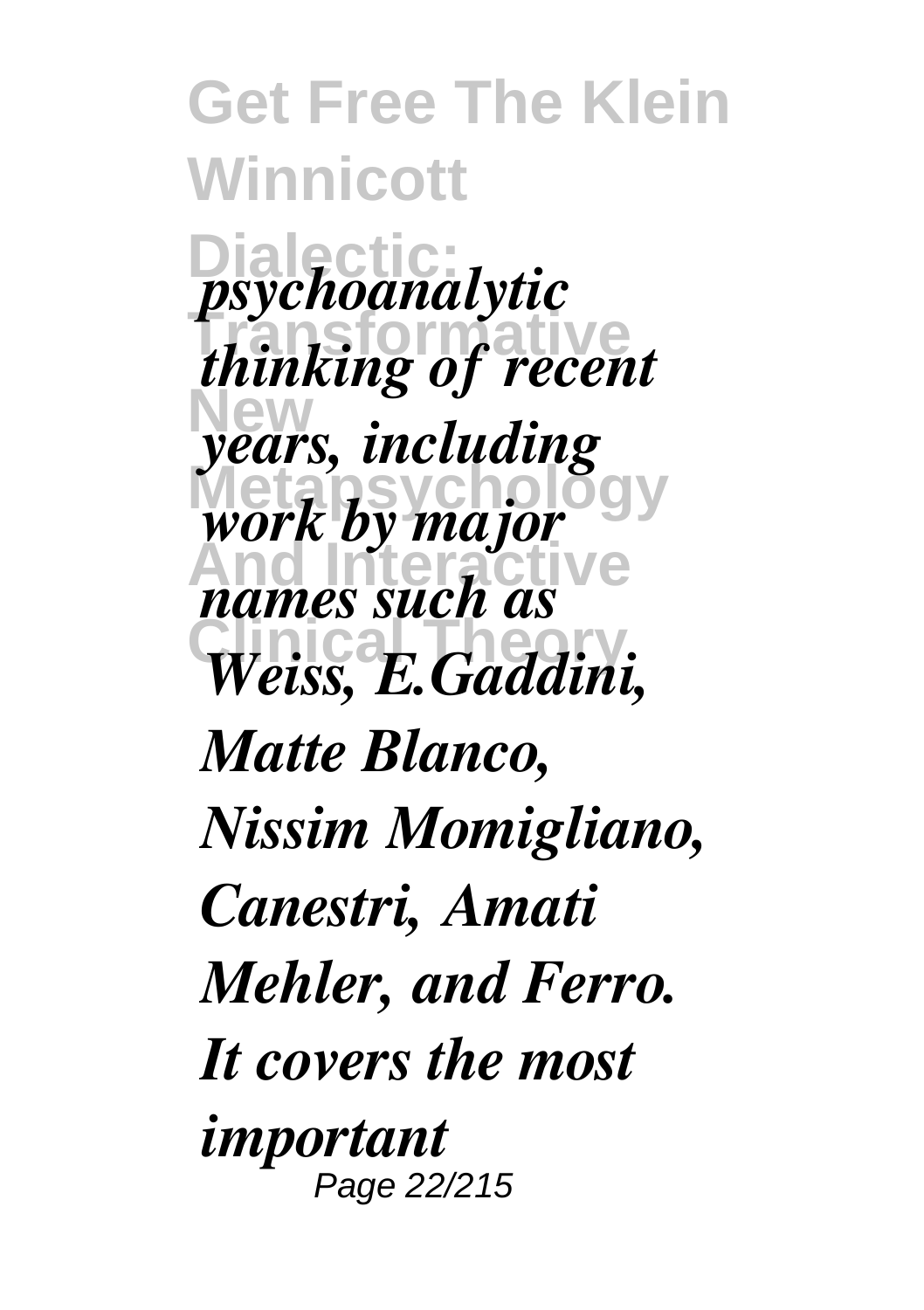**Get Free The Klein Winnicott**  $theoretical$ **Transformative** *developments and* **New** *clinical advances,* with special<sup>ology</sup> **And Interactive** *emphasis on* **COLIGENS CONTEMPORARY** *such as transference, trauma and primitive states of mind where Italian work has been* Page 23/215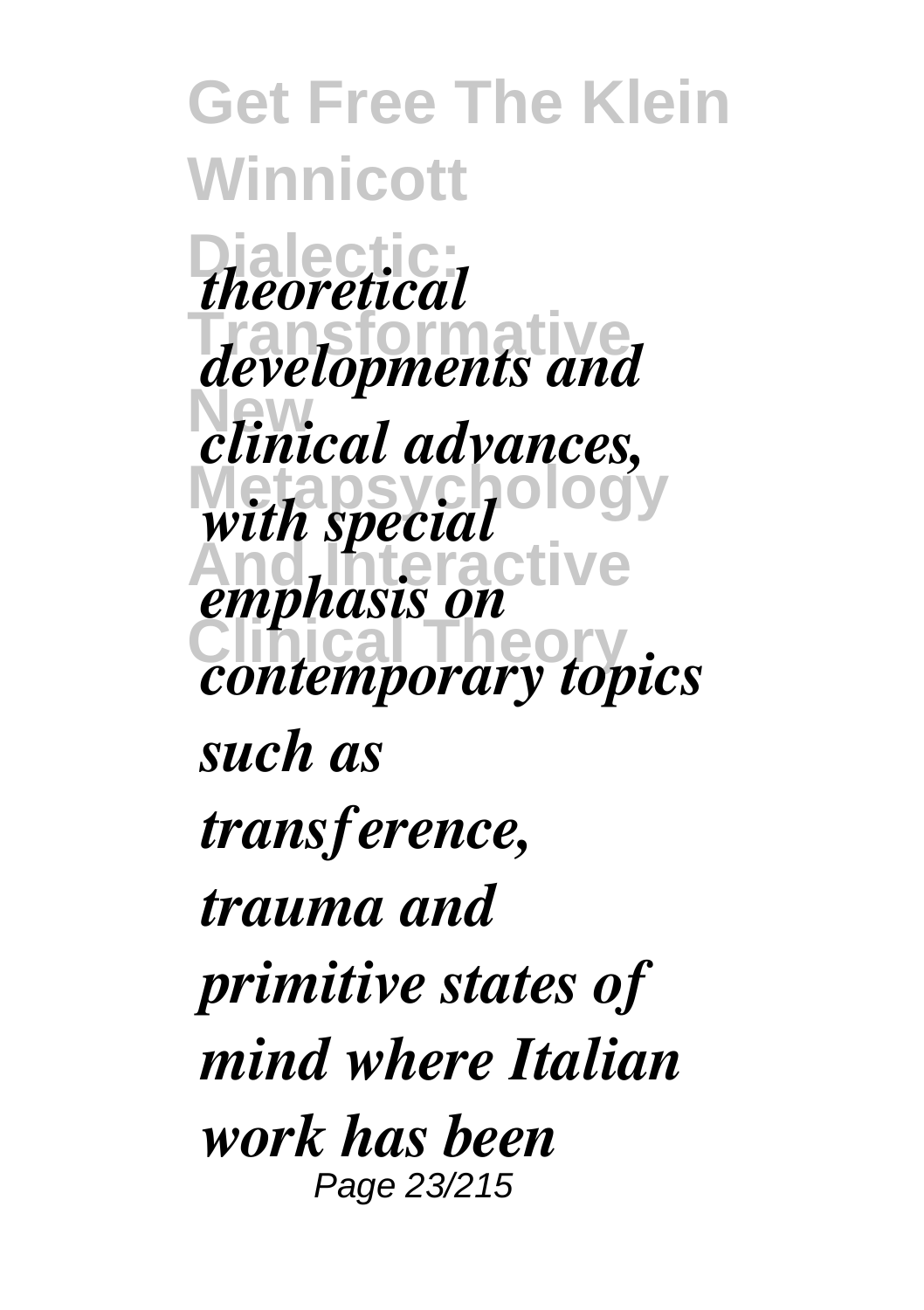**Get Free The Klein Winnicott Dialectic:** *particular* **Transformative** *influential. In this* **New** *volume, Franco* **Metapsychology** *Borgogno, Alberto* **And Interactive** *Luchetti and Luisa* **Clinical Theory** *Marino Coe of the Italian Psychoanalytical Society provide an overview of how Italian psychoanalysis has* Page 24/215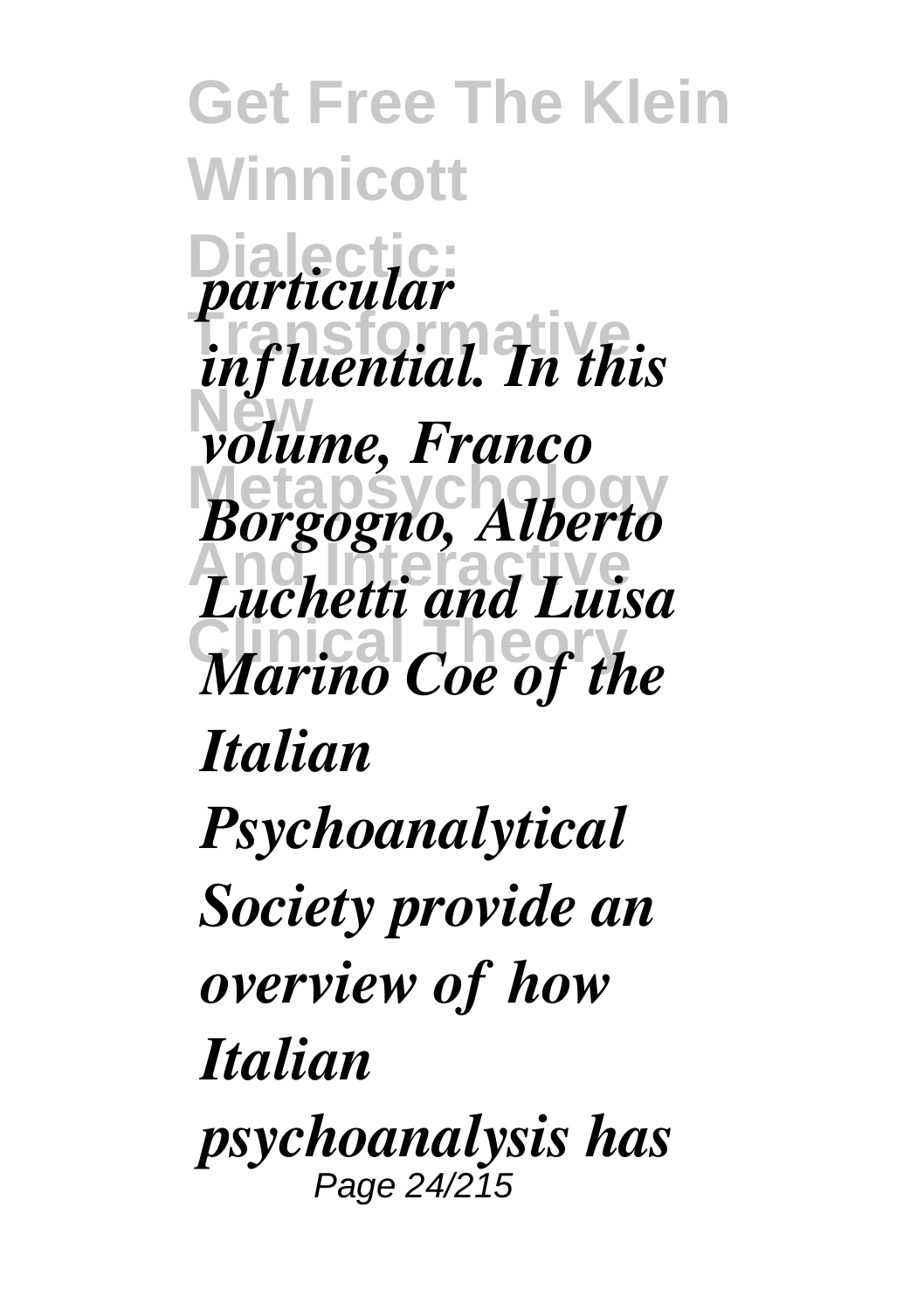**Get Free The Klein Winnicott Dialectic:** *developed from the* **Transformative** *1920's to the present* **New** *day, tracing its early influences and* <sup>gy</sup> *highlighting contemporary developments. Fortysix seminal and representative papers of psychoanalysts belonging to the two* Page 25/215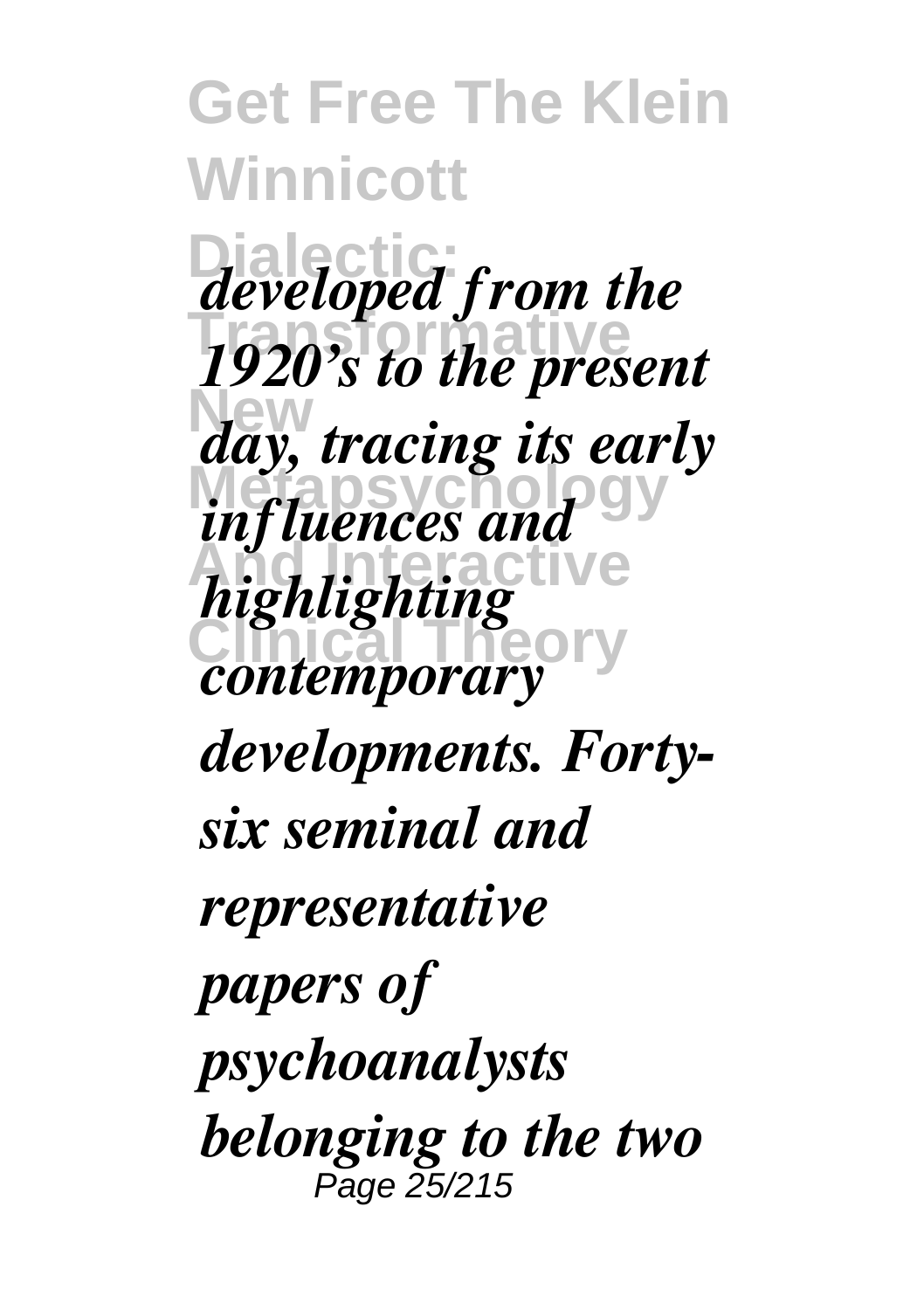**Get Free The Klein Winnicott Dialectic:** *Italian* **Transformative** *psychoanalytical* **New** *societies (the Italian Psychoanalytical* **And Internatively Clinical Theory** *Italian Association of Psychoanalysis) have been chosen to illuminate what is special about Italian theoretical and clinical thinking,* Page 26/215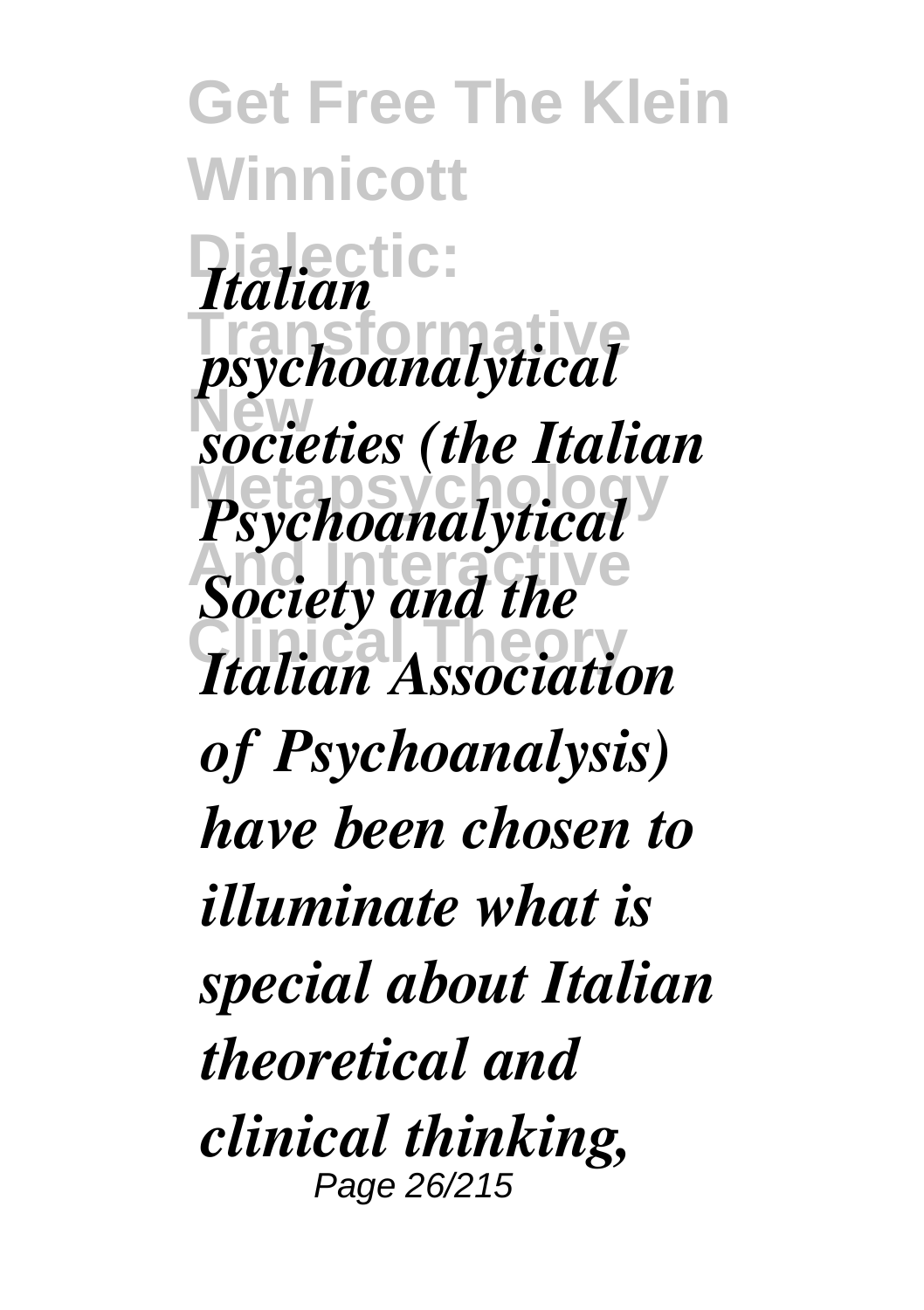**Get Free The Klein Winnicott Dialectic:** *and what is* **Transformative** *demonstrative of the* **New** *specificity of its psychoanalytic*<sup>9</sup> *discourse. The* **Clinical Theory** *selected papers are preceded by a first introductory section about the history of psychoanalysis in Italy and followed by a "swift glance* Page 27/215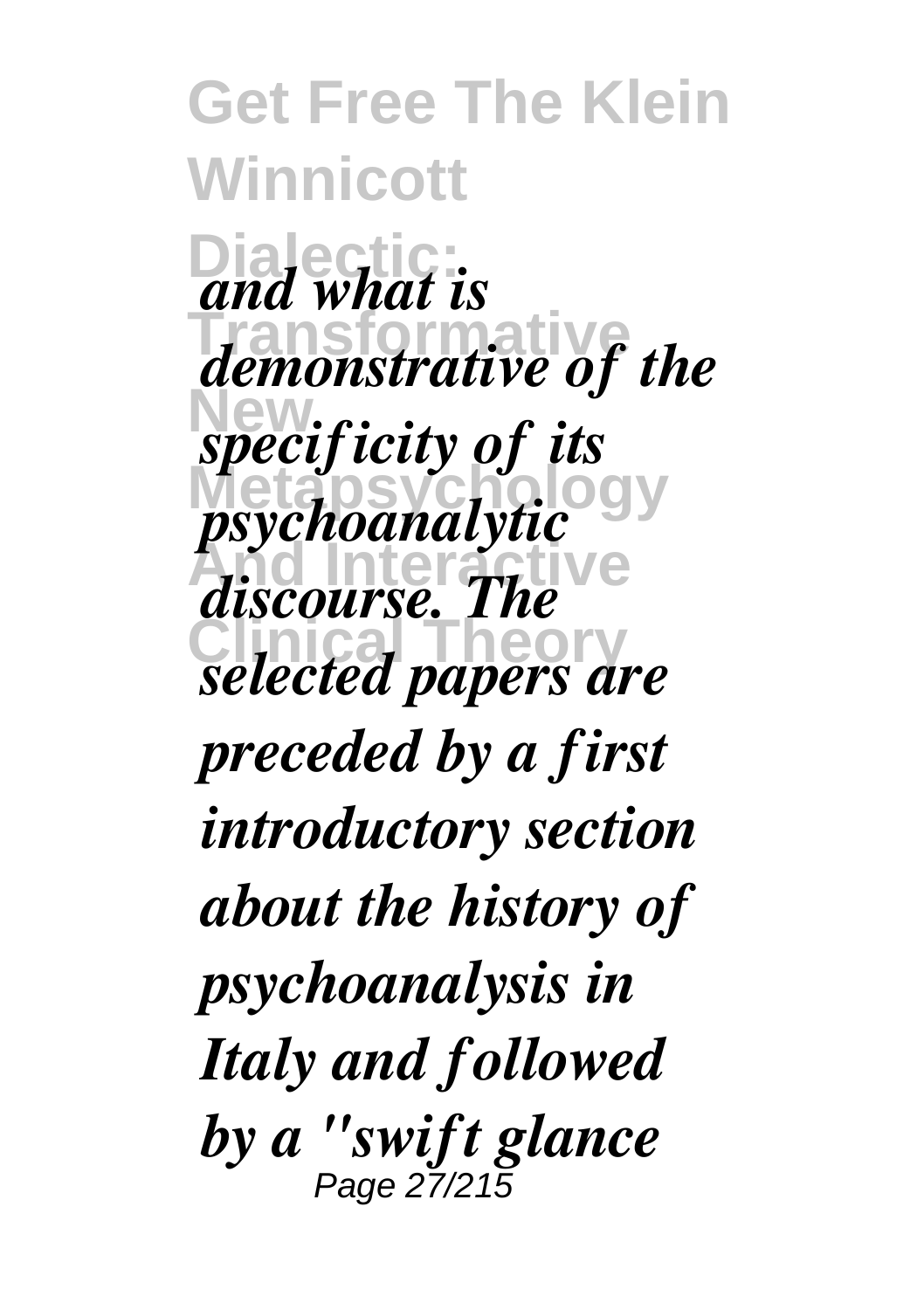**Get Free The Klein Winnicott Dialectic:** *at Italian* **Transformative** *psychoanalysis from* **New** *abroad". They are grouped into* **And Interactive** *sections which* **Clinical Theory** *represent the areas particularly explored by Italian psychoanalysis. Each section is accompanied by introductory* Page 28/215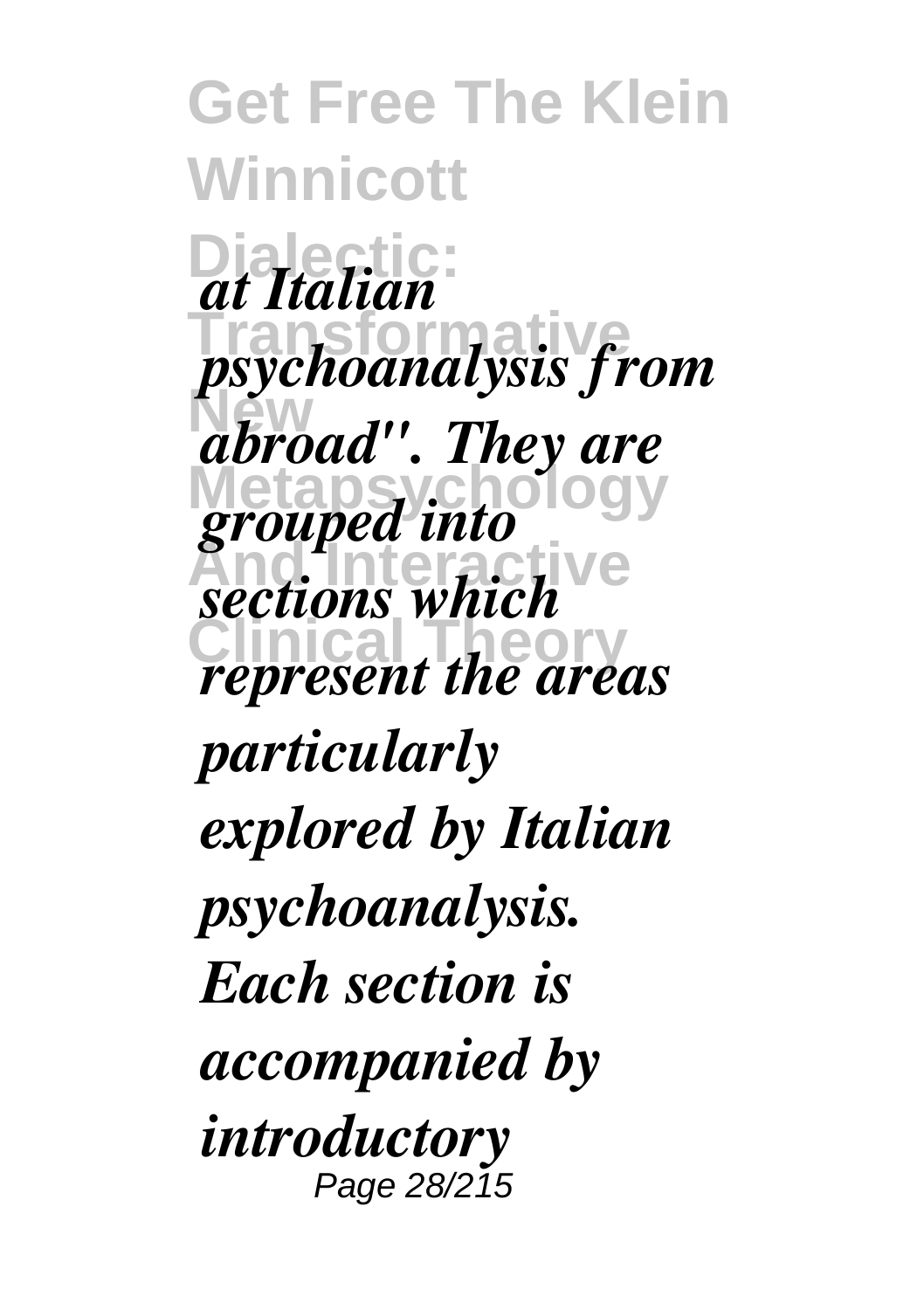**Get Free The Klein Winnicott** *<u>comments</u>* which **Transformative** *summarize the main* **New** *ideas and concepts* and also their *historical and*  $V^e$ **Clinical Theory** *cultural background, so as to offer to the reader either an orientation and stimulus for the debate and to indicate their* Page 29/215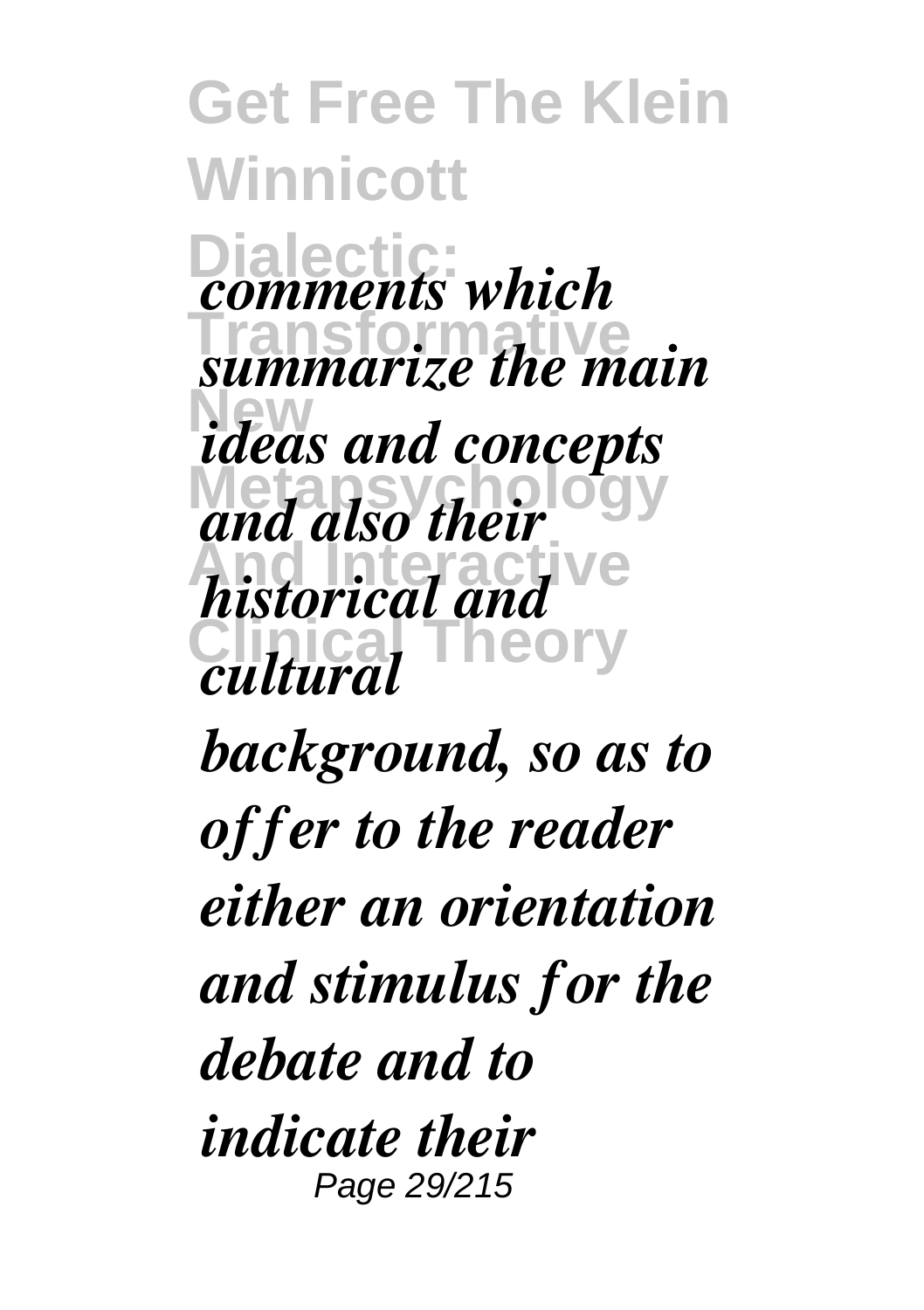**Get Free The Klein Winnicott Diamections to other Transformative** *papers included in* **New** *the present volume* and to the **hology** *international* **Clinical Theory** *psychoanalytic world. The book is divided into six parts including: History of psychoanalysis in Italy Metapsychology* Page 30/215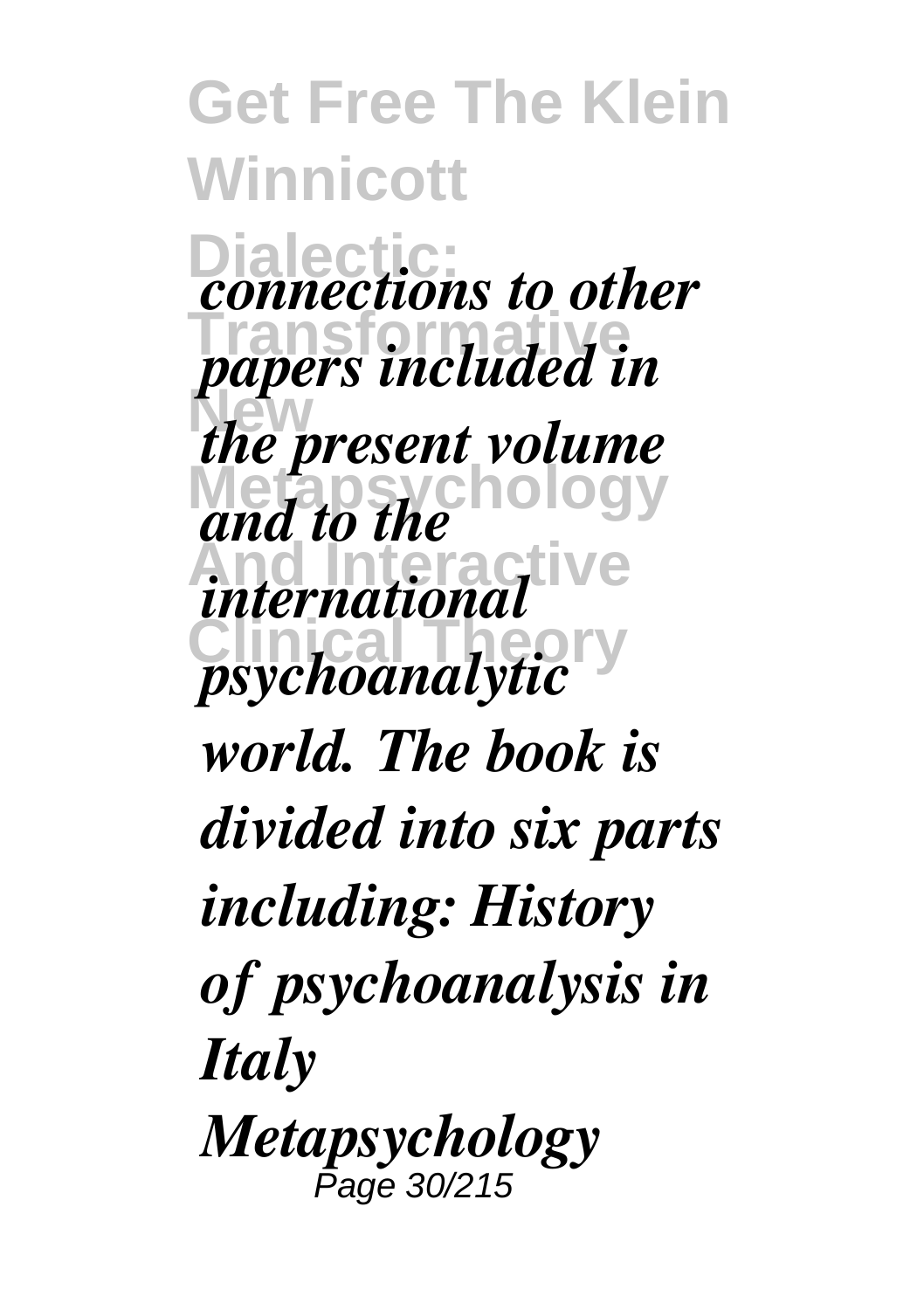## **Get Free The Klein Winnicott**

 $Clinical\ practice,$ **Transformative** *theory of technique,* **New** *therapeutic factors The person of the* **And Interactive** *analyst,* **Clinical Theory** *countertransference and the analytic relationship/field Trauma, psychic pain, mourning and working-through Preverbal,* Page 31/215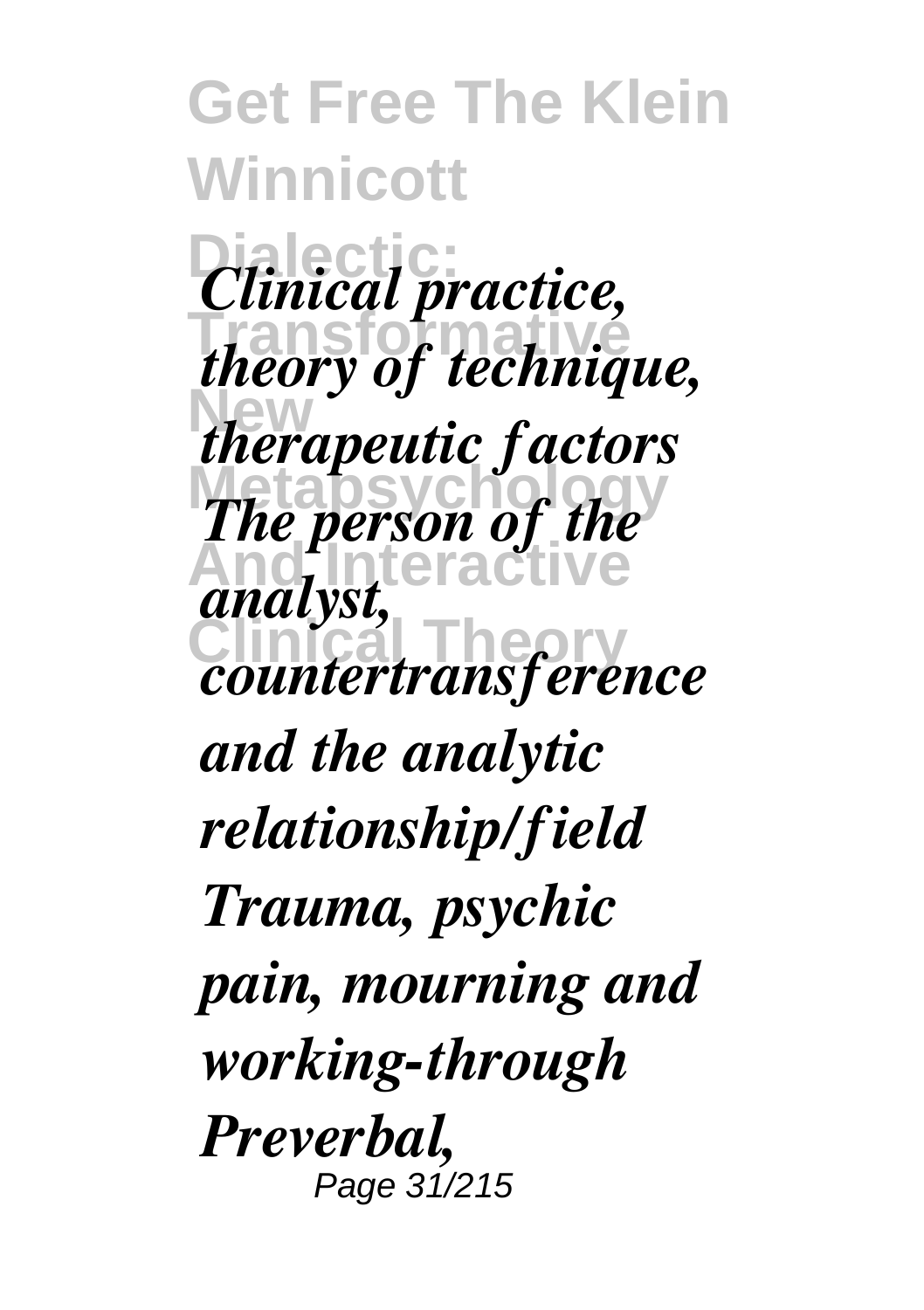**Get Free The Klein Winnicott Dialectic:** *precocious, fusional,* **Transformative** *primitive states of* **New** *the mind This volume offers an excellent and* **Clinical Theory** *detailed "fresco" of Italian psychoanalytic debate, shining a light on thinking that has evolved differently in* Page 32/215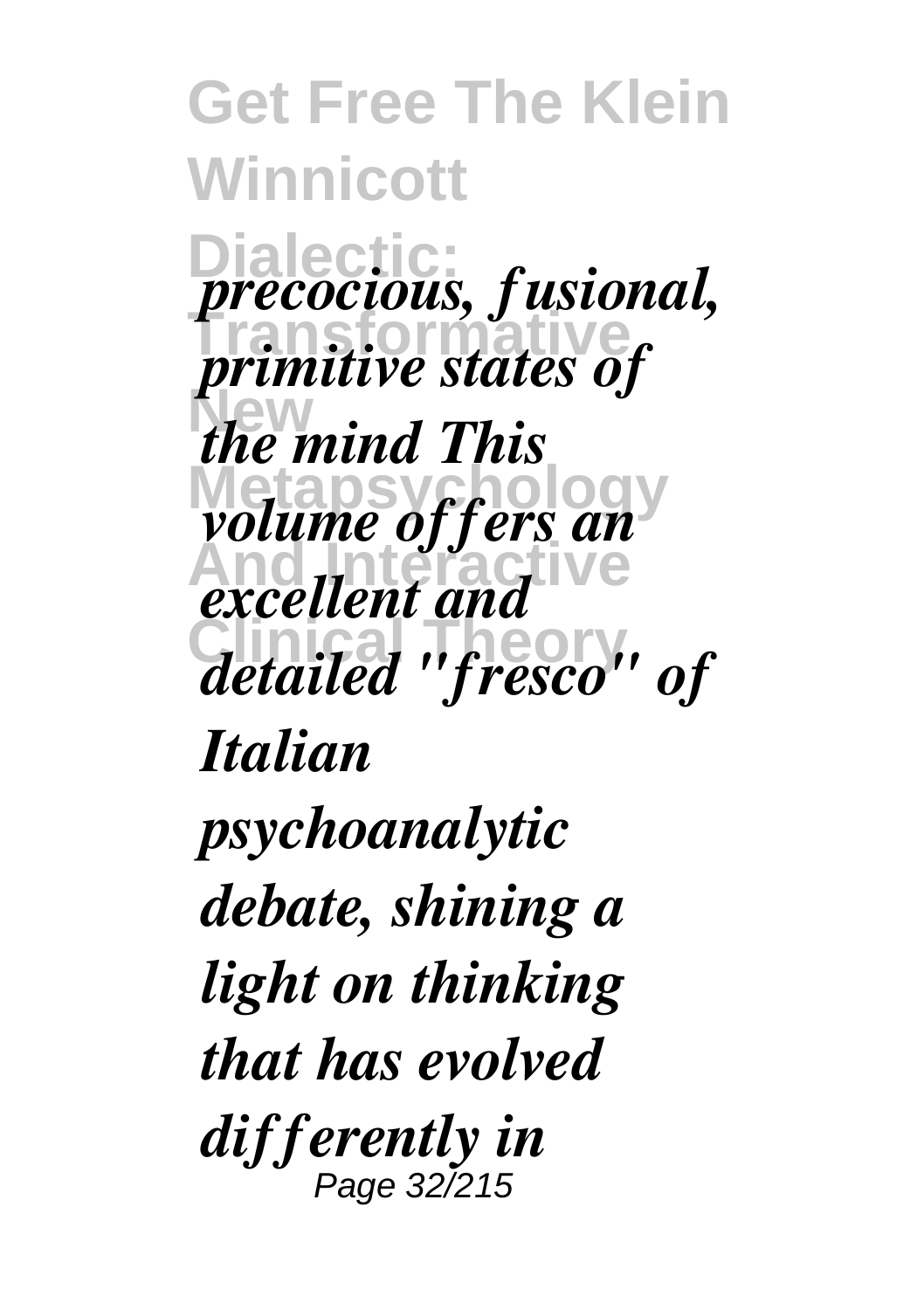## **Get Free The Klein Winnicott**

**Dialectic:** *France, England,* **Transformative** *North and Latin* **New** *America. It is an Metal book for beginners and*  $V^e$ **Clinical Theory** *advanced students of clinical theory as well as experienced psychoanalysts wanting to know more about Italian psychoanalytic* Page 33/215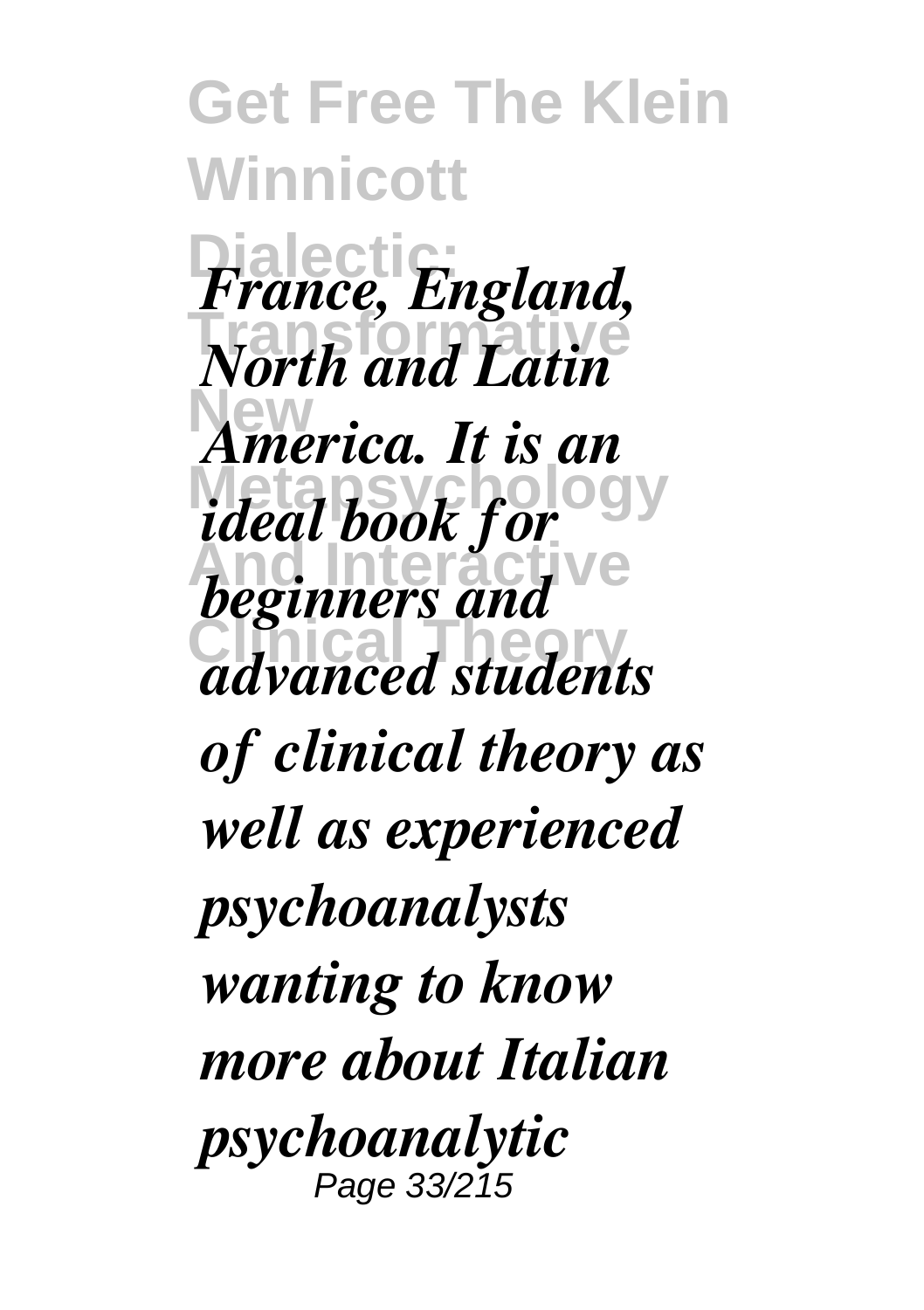**Get Free The Klein Winnicott Dialectic:** *theory and Transformation* **New** *they have developed.* **Metapsychology** *Melanie Klein is one* **And Interactive** *of the few analysts* **Clinical Theory** *whose body of work has inspired sociologists, philosophers, religious scholars, literary critics and political theorists,* Page 34/215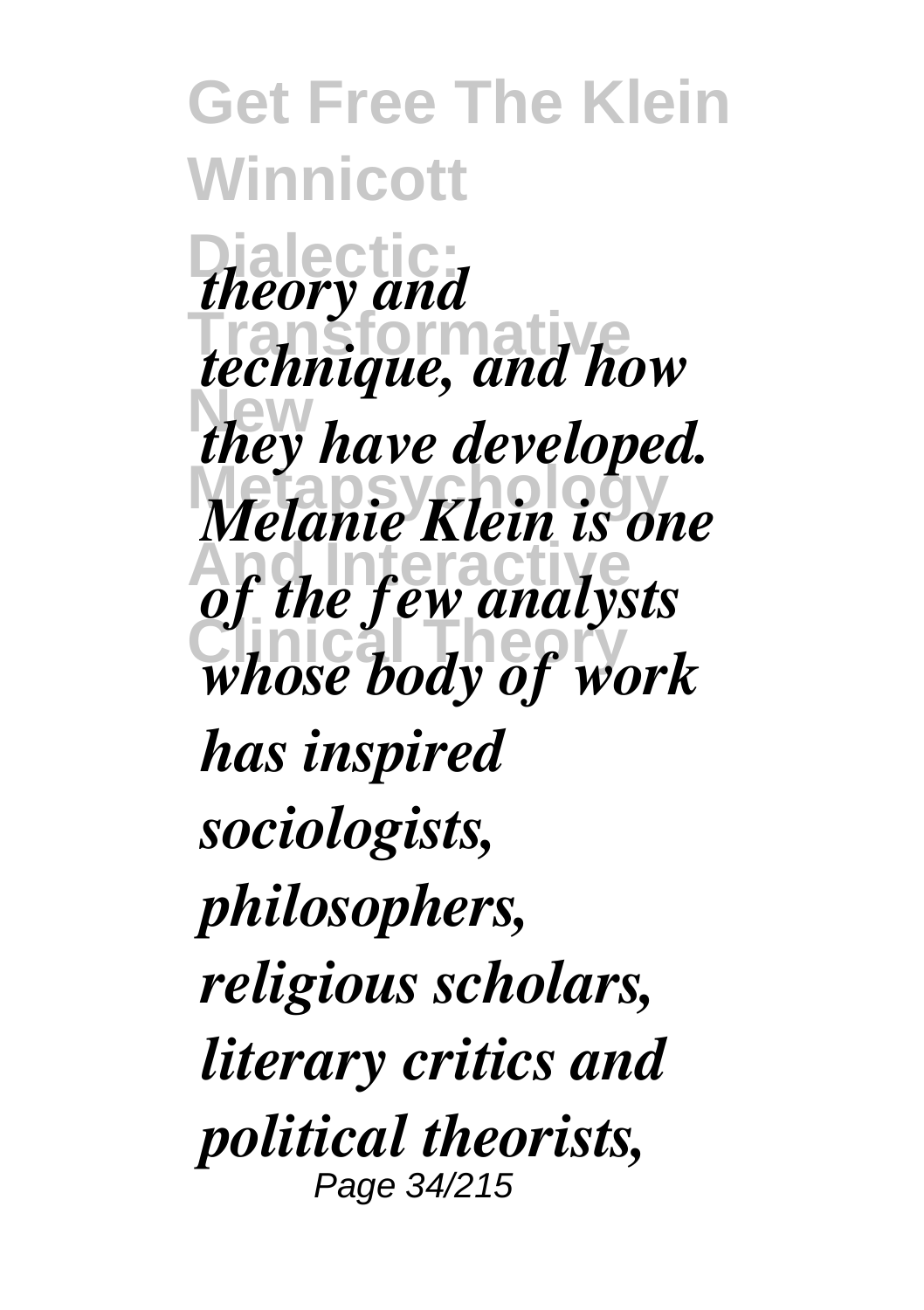## **Get Free The Klein Winnicott**

**Dialectic:** *all attracted to the* **Transformative** *cross-fertilisation of* **New** *her ideas. Other* **Metapsychology** *Banalities represents* **And Interactive** *a long over-due* **Constraint** Exploration of her *legacy, including contributions from acclaimed interdisciplinary scholars and practitioners. The* Page 35/215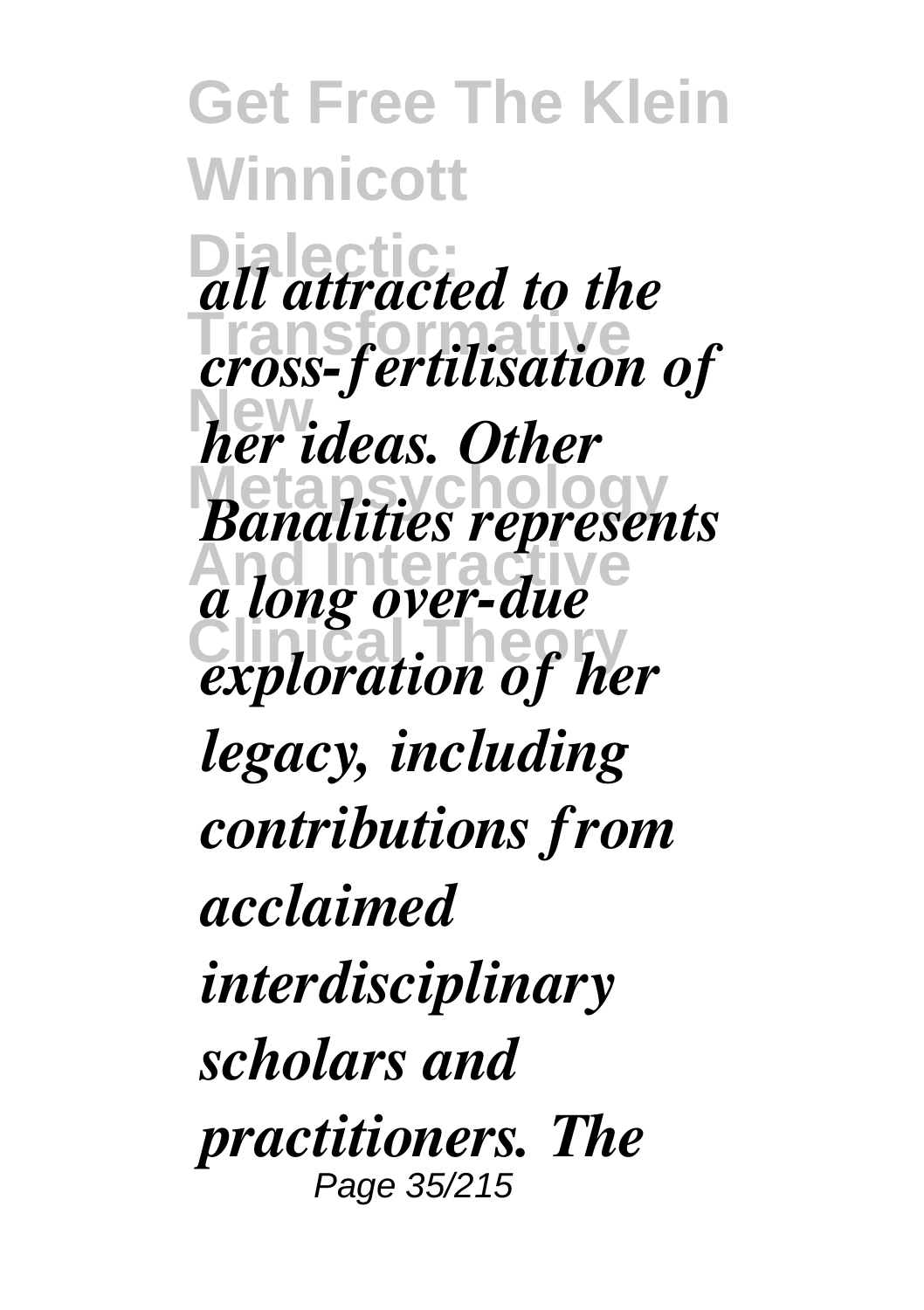**Get Free The Klein Winnicott Dialectic:** *contributors situate Klein within the* **New** *history of the metary system*<sup>g</sup> *systemalytic <i>Movement,* **Clinical Theory** *investigate her key theoretical and clinical advances, and look at how her thought has informed contemporary* Page 36/215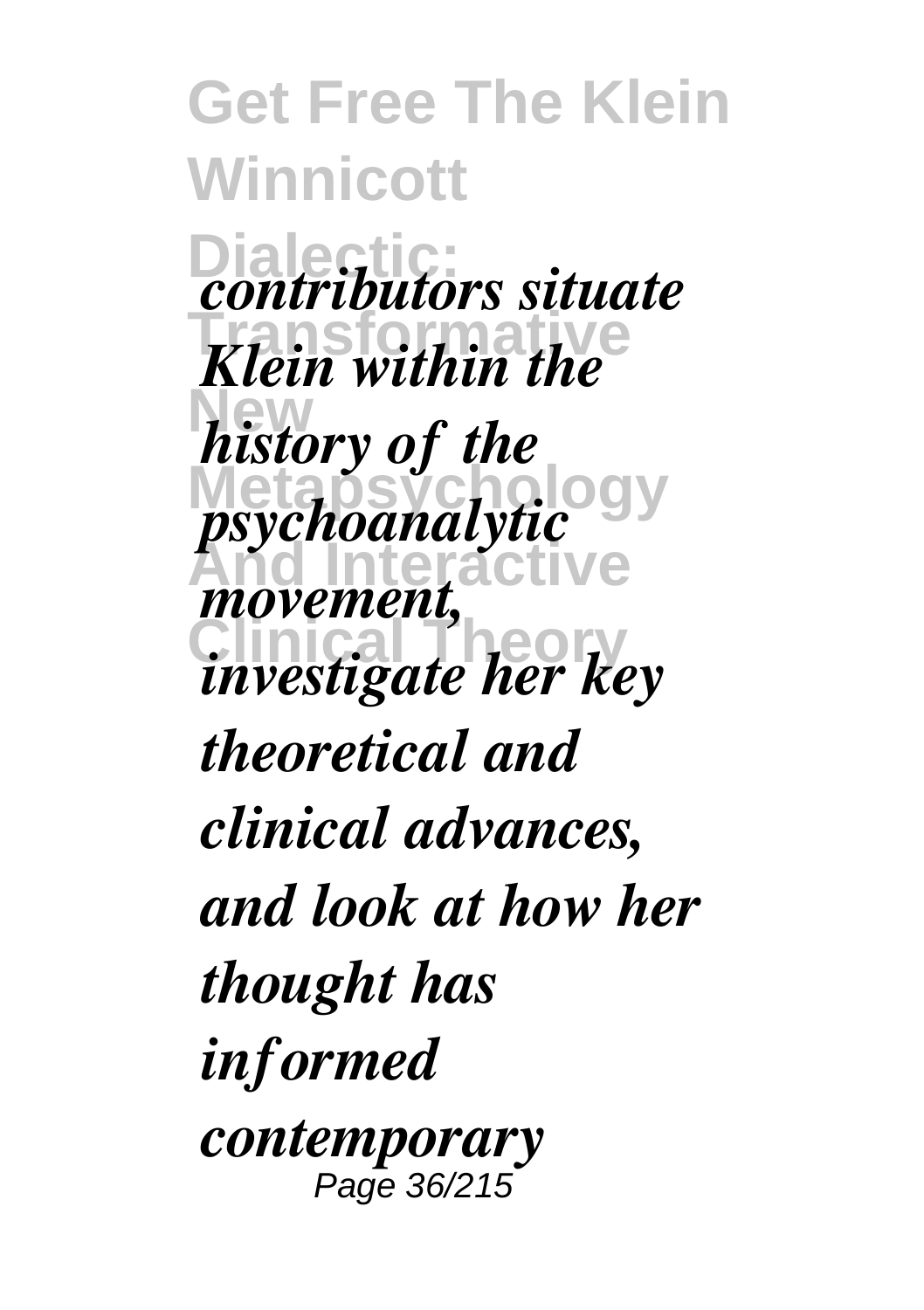**Get Free The Klein Winnicott** *<u>perspectives</u> in the* **Transformative** *behavioural sciences* **New** *and humanities.* **Topics covered** gy **And Interactive** *range from Klein's* **Clinical Theory** *major psychological theories to clinical pathology, child development, philosophy, sociology, politics, religion, ethics and* Page 37/215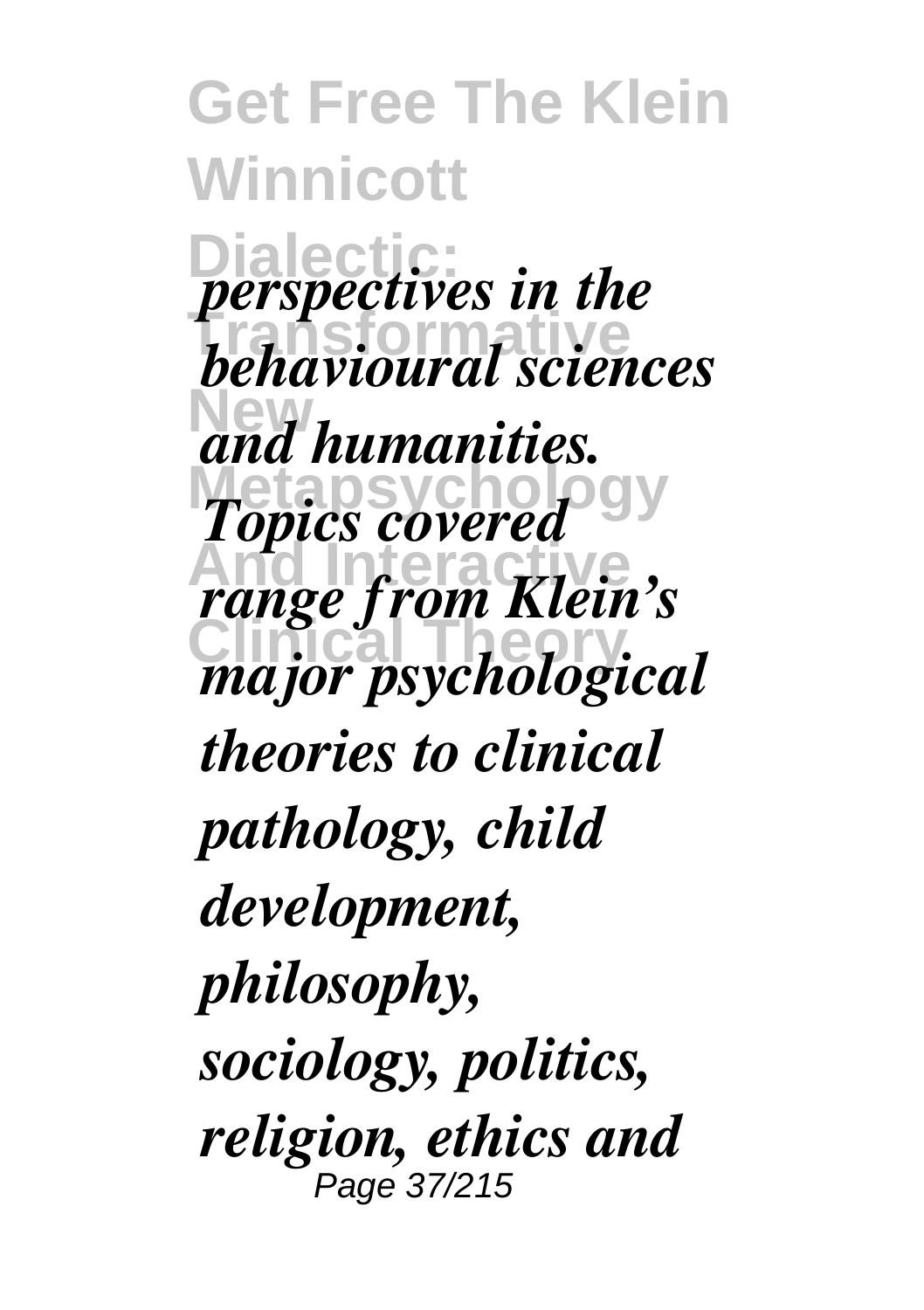**Get Free The Klein Winnicott Dialectic:** *aesthetics. This* **Transformative** *volume reflects the* **New** *auspicious future* **Metapsychology** *for Kleinian revivalism and* **Clinical Theory** *demonstrates the broad relevance of Kleinian thought. It will be of great*

*interest to scholars and practitioners of psychology,* Page 38/215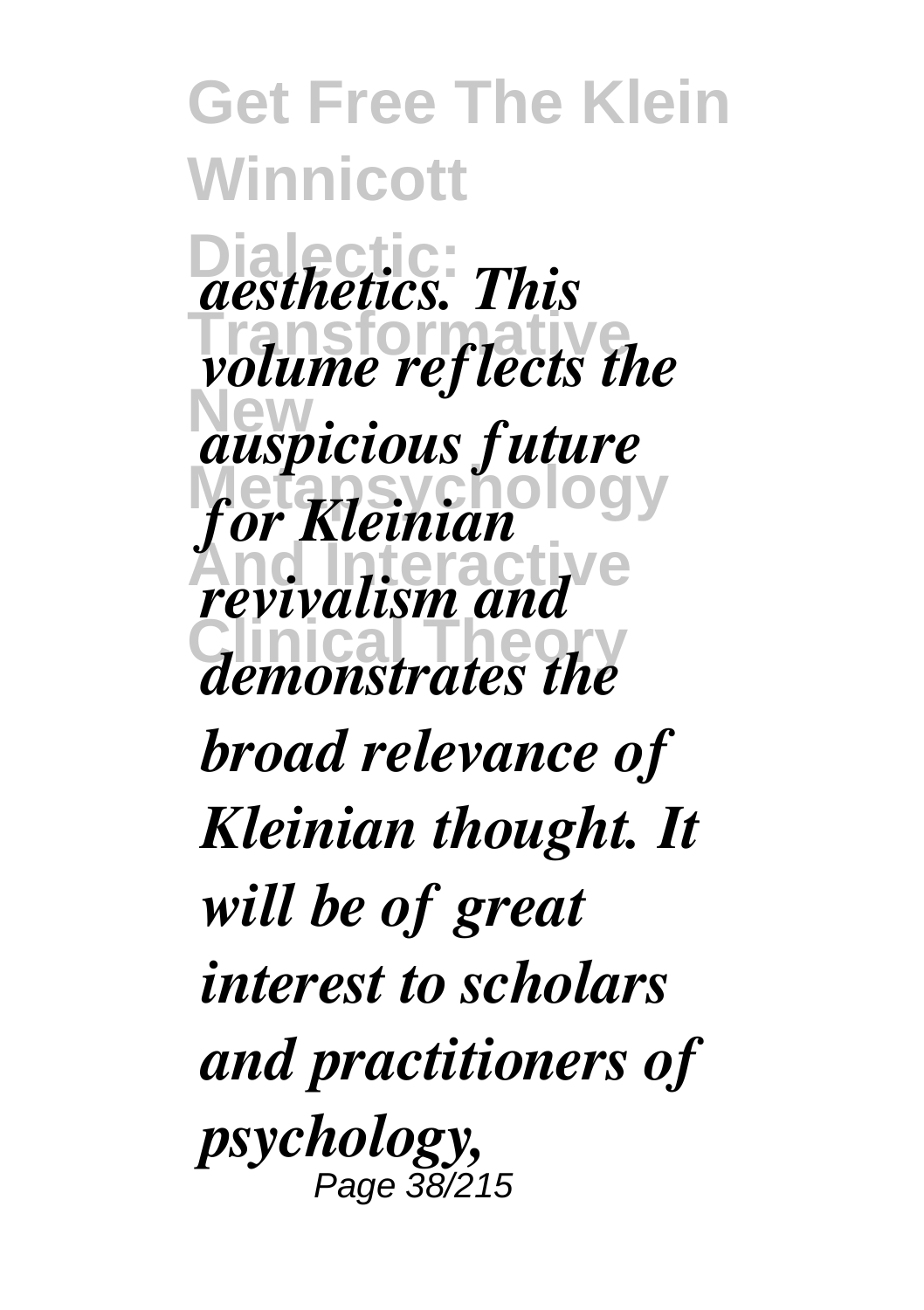**Get Free The Klein Winnicott Dialectic:** *psychoanalysis and* **Transformative** *psychotherapy.* **New** *Jealousy is a human* **Metapsychology** *feeling experienced by everyone in* **Clinical Theory** *varying intensities, at different times and phases of growth. Frequently confused, jealousy and envy are often intertwined. Even* Page 39/215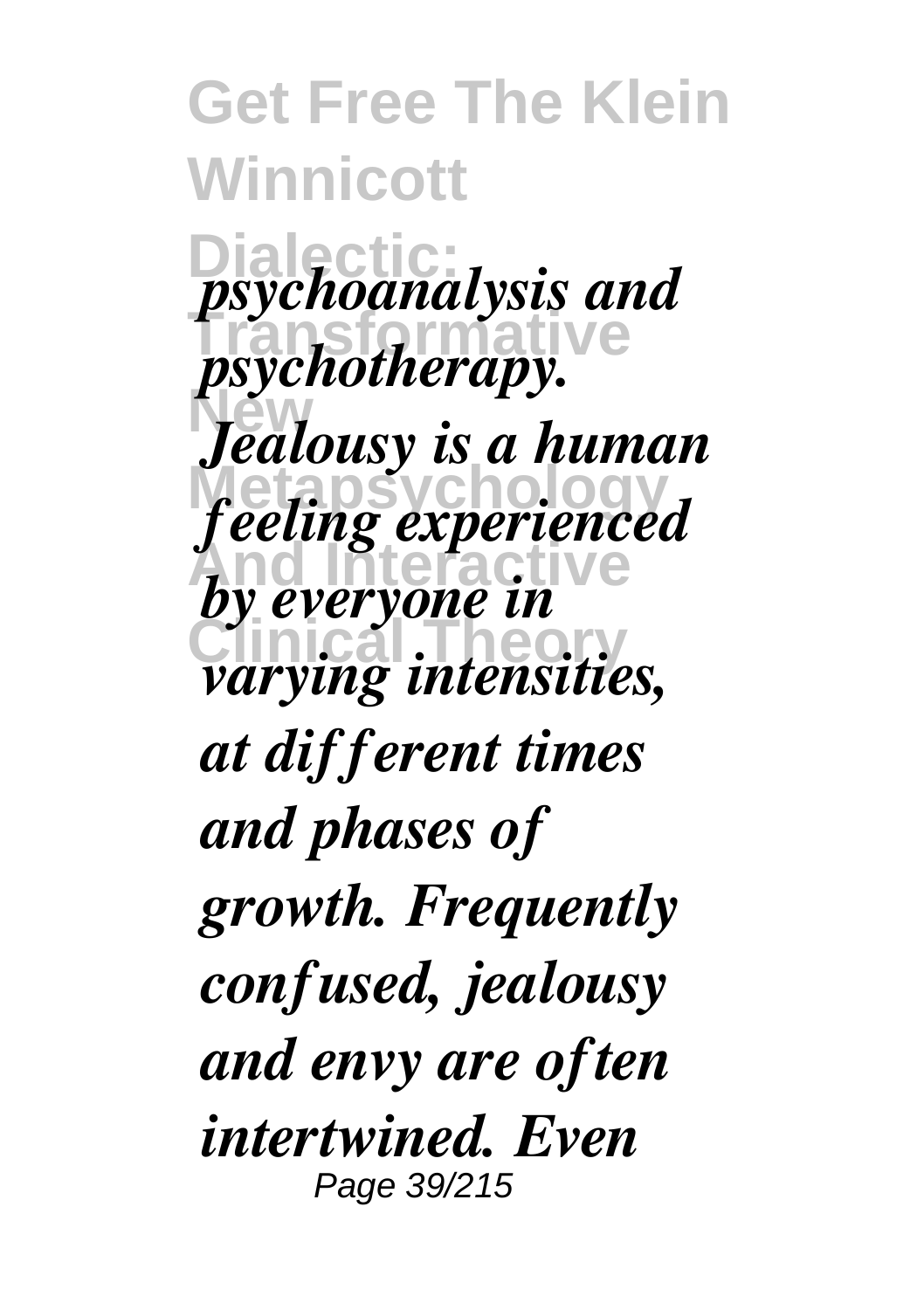**Get Free The Klein Winnicott** *<u>within</u>* the **Transformative** *psychoanalytic* **New** *literature confusion* **Metapsychology** *persists and much* **And Interactive** *less has been written* **Clinical Theory** *about jealousy than envy. However, unlike envy, jealousy involves three entities and affects all people involved. It can be painful as* Page 40/215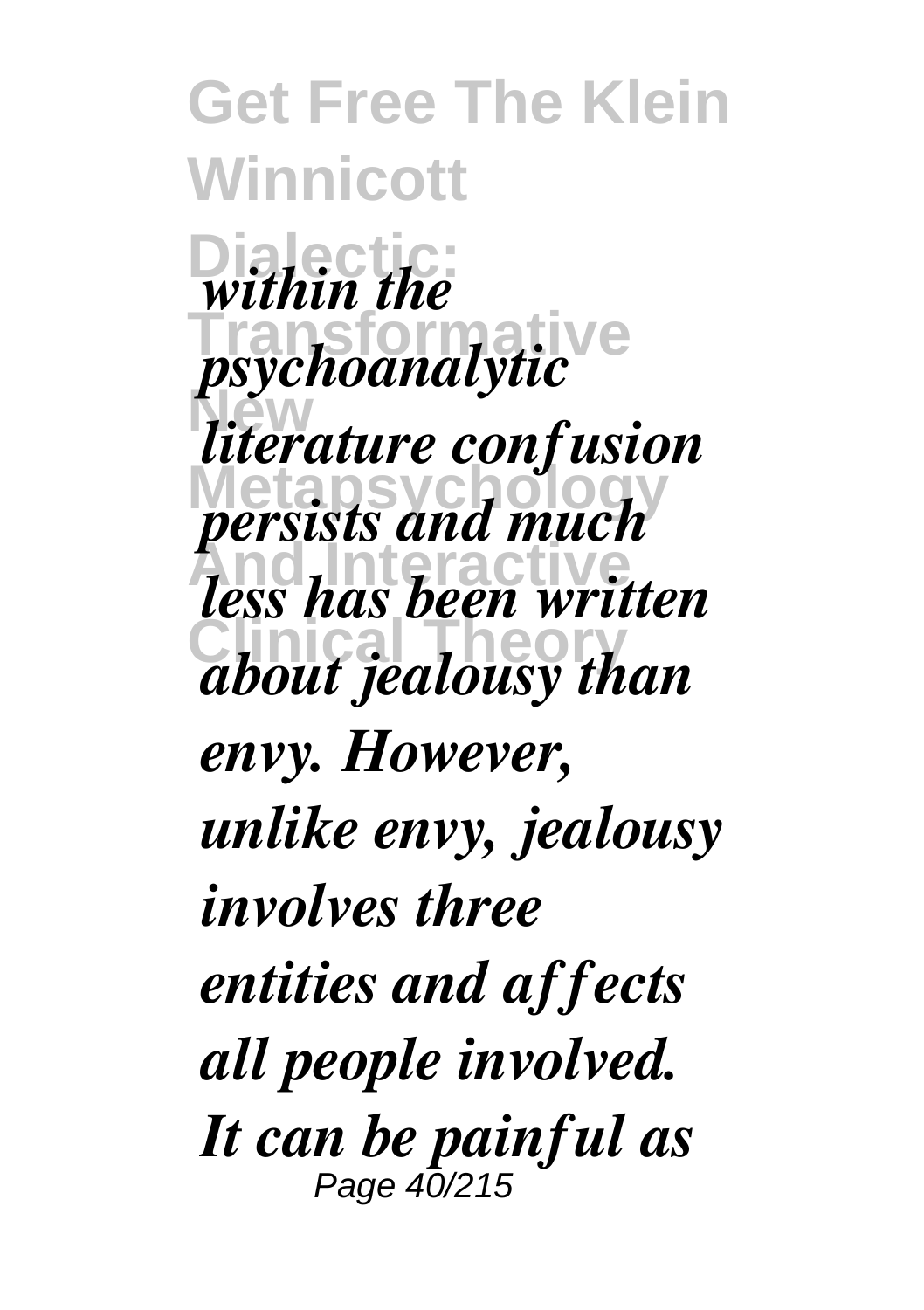*<u>other</u> difficult-to-***Transformative** *bear feelings (e.g.* **New** *shame, guilt anger, Matred)* underlie **And Interactive** *jealousy. Yet, total* **Clinical Theory** *absence of jealousy renders a person less human, less relational. In analytic terms jealousy is a defense against emotional* Page 41/215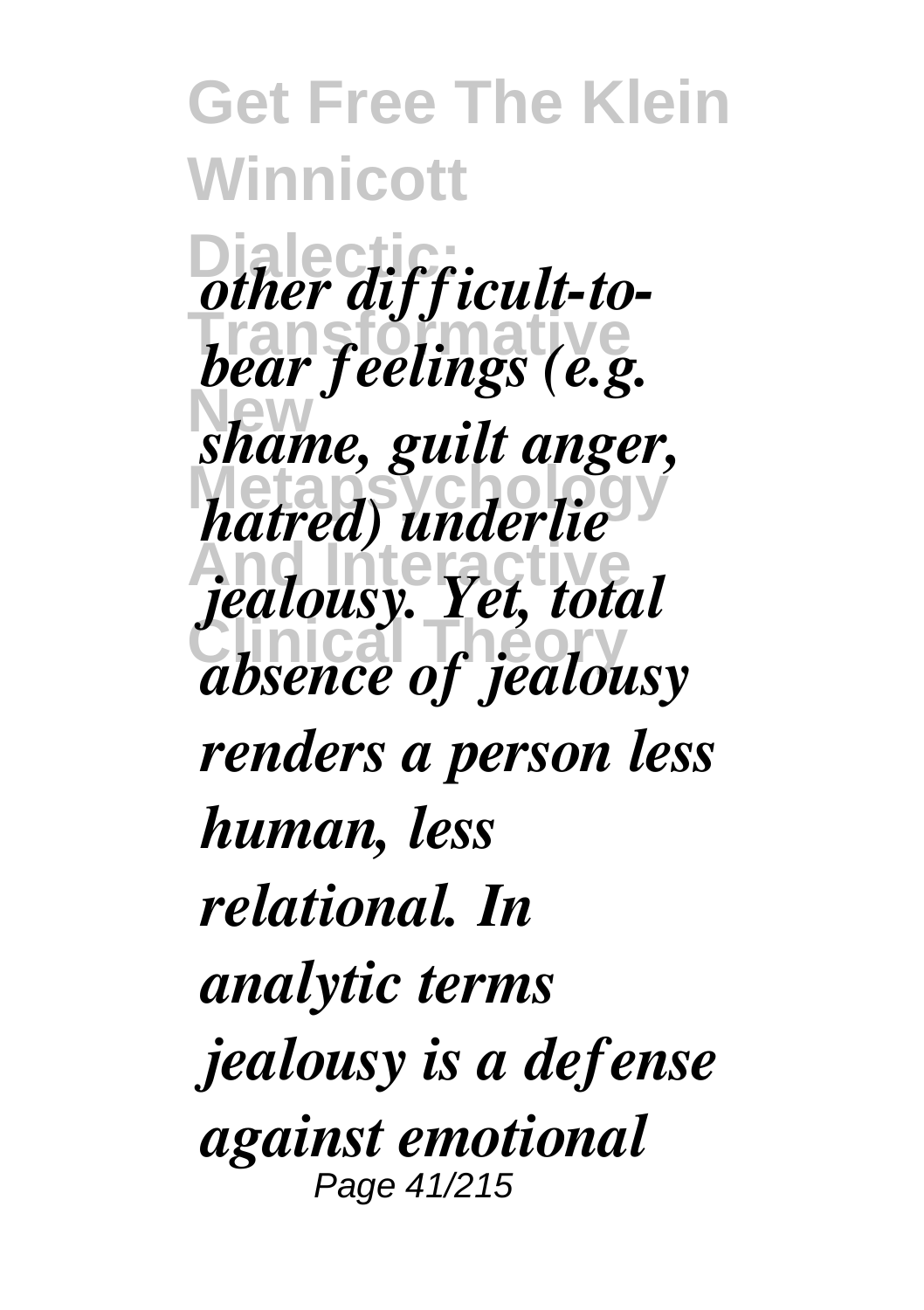**Dialectic:** *anguish. This book* **Transformative** *begins with an* **New** *extensive overview* of the nature, developmental<sup>Ve</sup> **Clinical Theory** *origins and poignant cultural (especially poetic) allusions to jealousy, emphasizing that it is through artistic expression that a* Page 42/215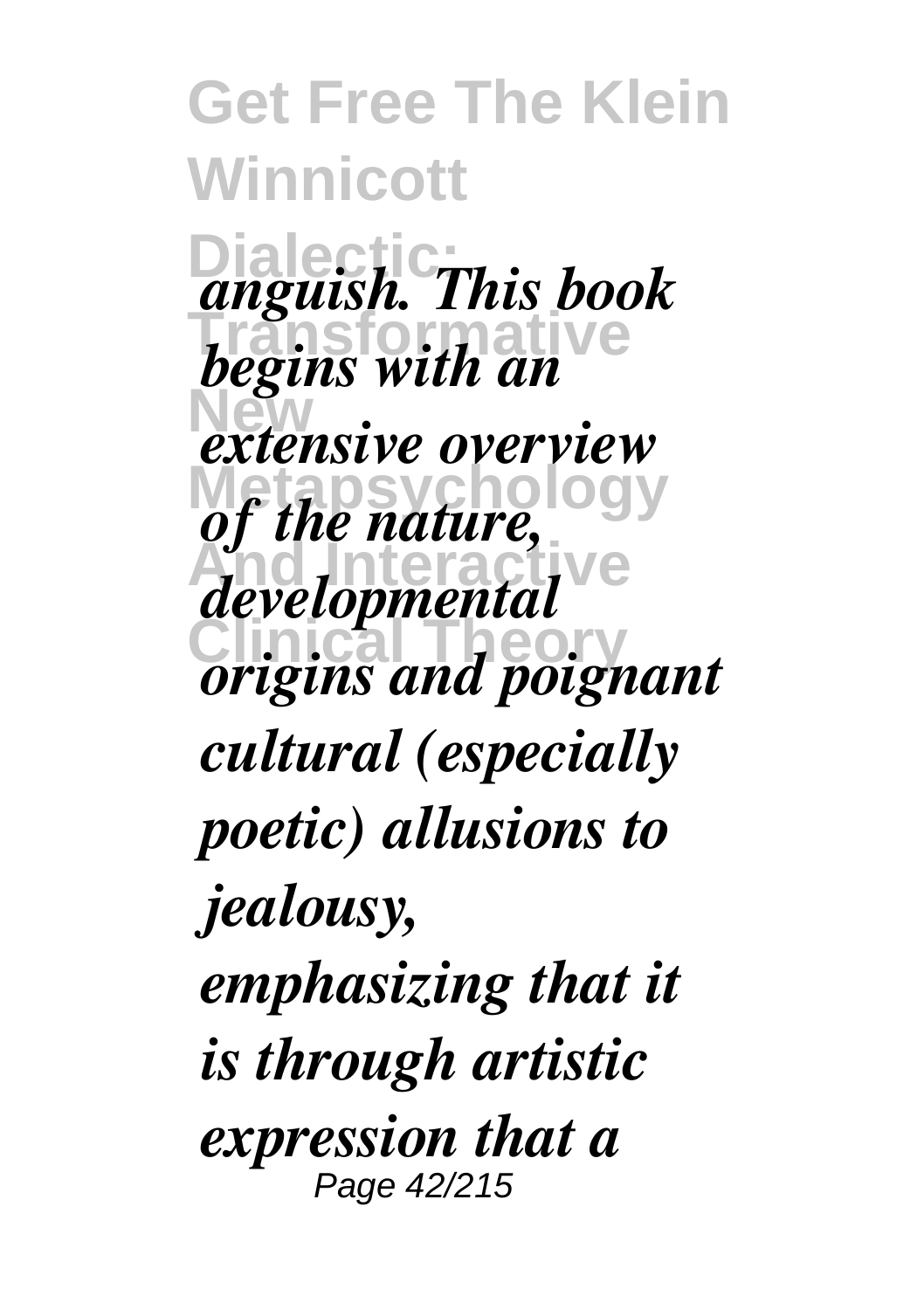**Dialectic:** *true understanding* **Transformative** *of this frequently* **New** *deeply disturbing* **Metapsychology** *feeling is achieved. It closes with a thoughtful* 

*summary, synthesis and critique of the chapters by 12 distinguished analysts. A Clinical* Page 43/215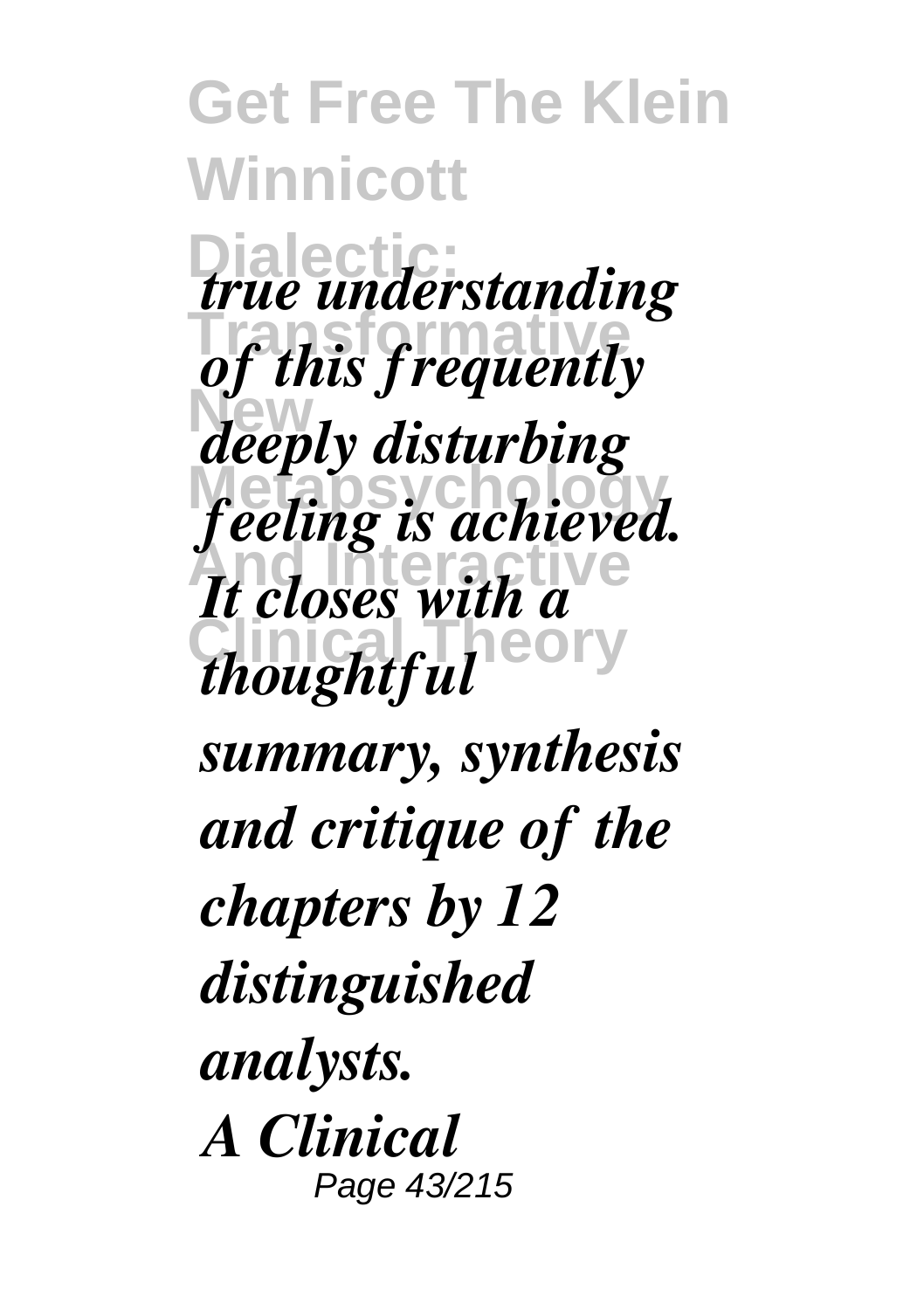**Get Free The Klein Winnicott Dialectic:** *Engagement A New Object* ve **Relations View of Psychoanalysis** *Developmental*, *Cultural, and*<sup>Ty</sup> *Clinical Realms The Therapeutic Imagination Core Approaches in Counselling and Psychotherapy* Page 44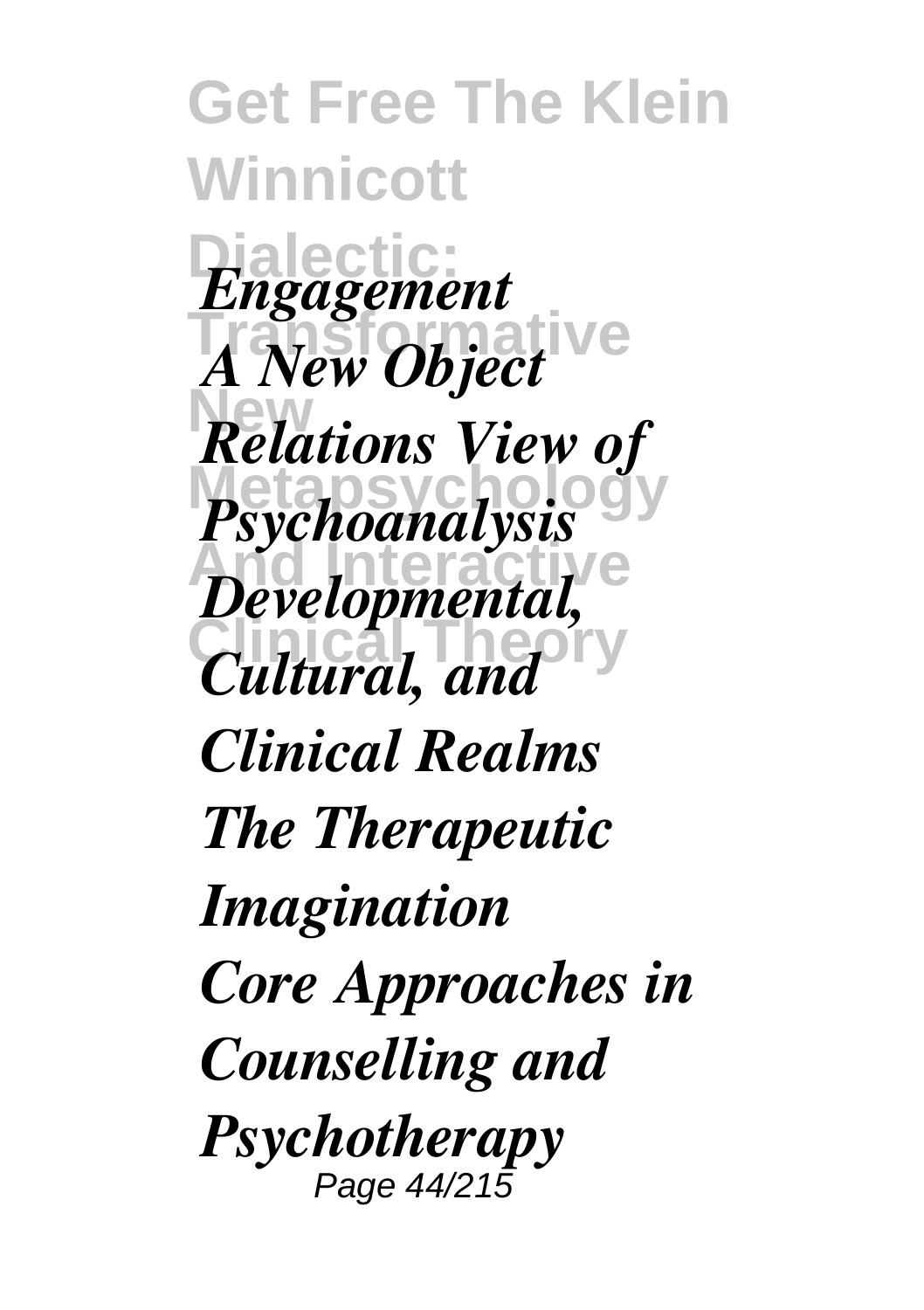**Get Free The Klein Winnicott Dialectic:** *Terror and* **Transformation New** *Gothic Afterlives* **This bold and And Interactive** *witty, yet Scholarlyheory biography is the first to trace the full life and work of this highly influential and brilliant pediatric*

Page 45/215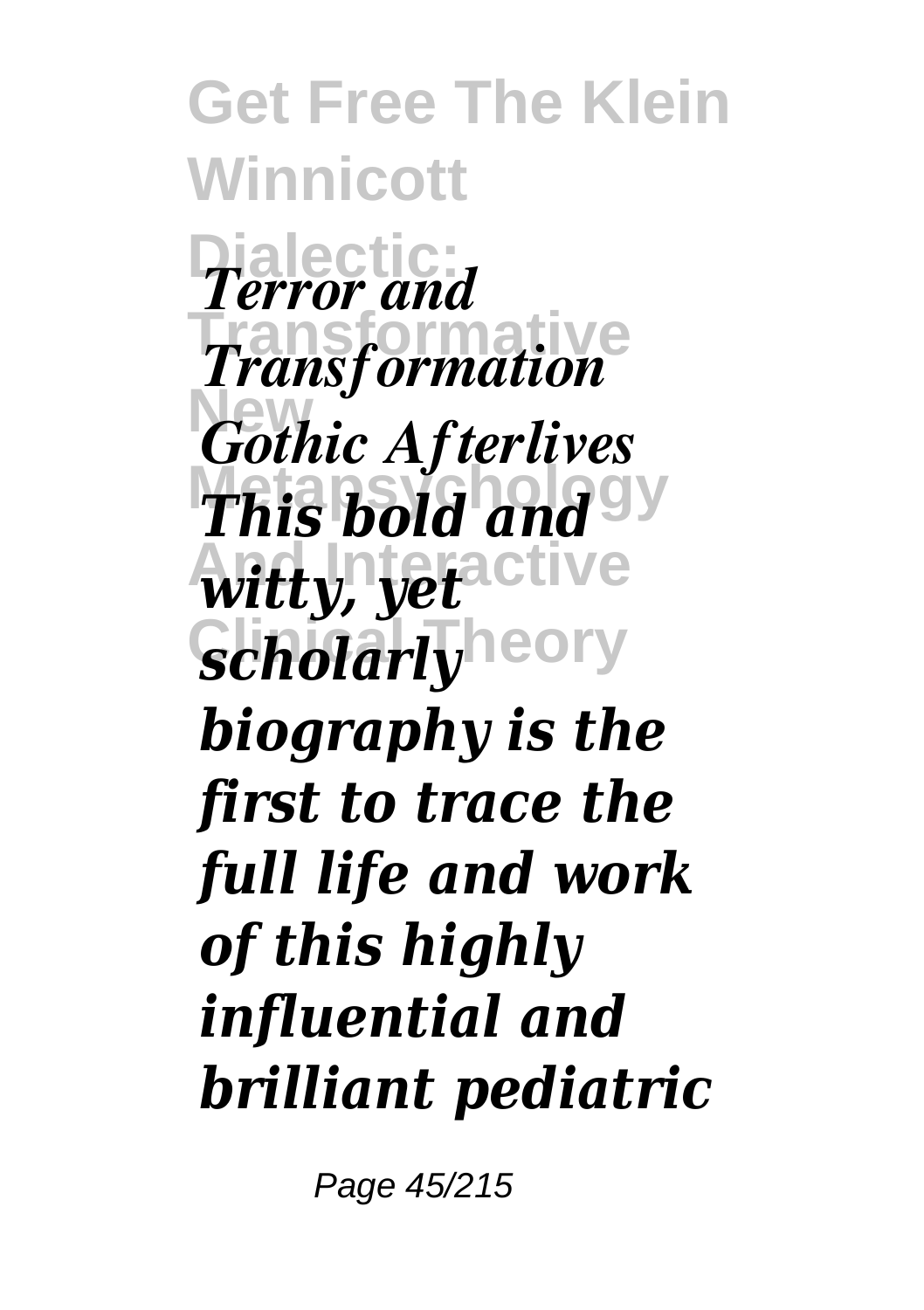**Get Free The Klein Winnicott Dialectic:** *ian-turned* $analyst$ . This<sup>ve</sup> **New** *insightful story* probes the roots  $$ **Clinical Theory** *personal life of his influential concepts, such as the "holding environment" so crucial to psychotherapy and the* Page 46/215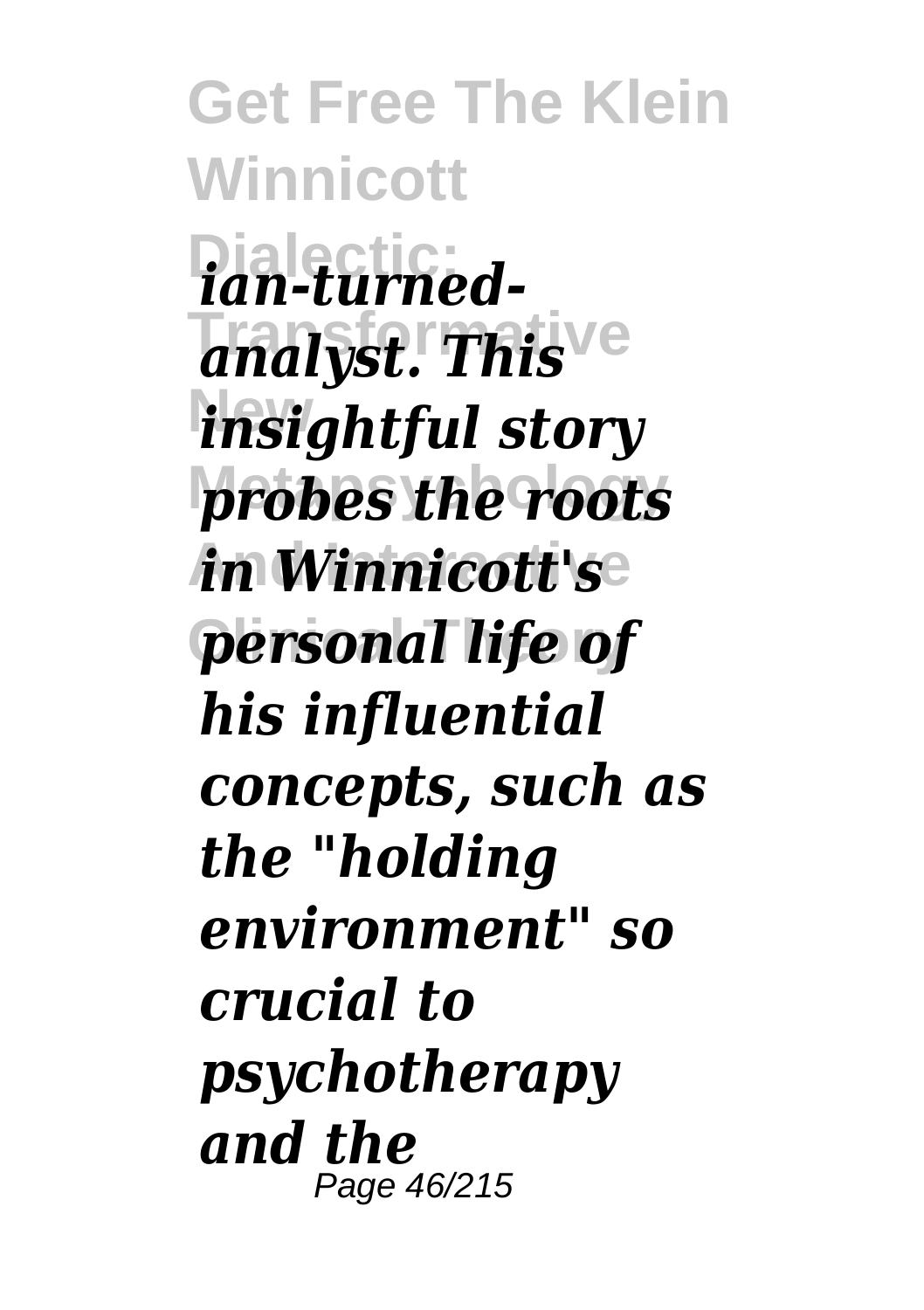**Get Free The Klein Winnicott Dialectic:** *"transitional* **Transformative** *object" known to* **New** *every parent as the "security* gy *blanket." His*  $a$ *stonishing*ory *career involved many of the great figures in psychoanalysis and psychology, not just Melanie Klein and Anna* Page 47/215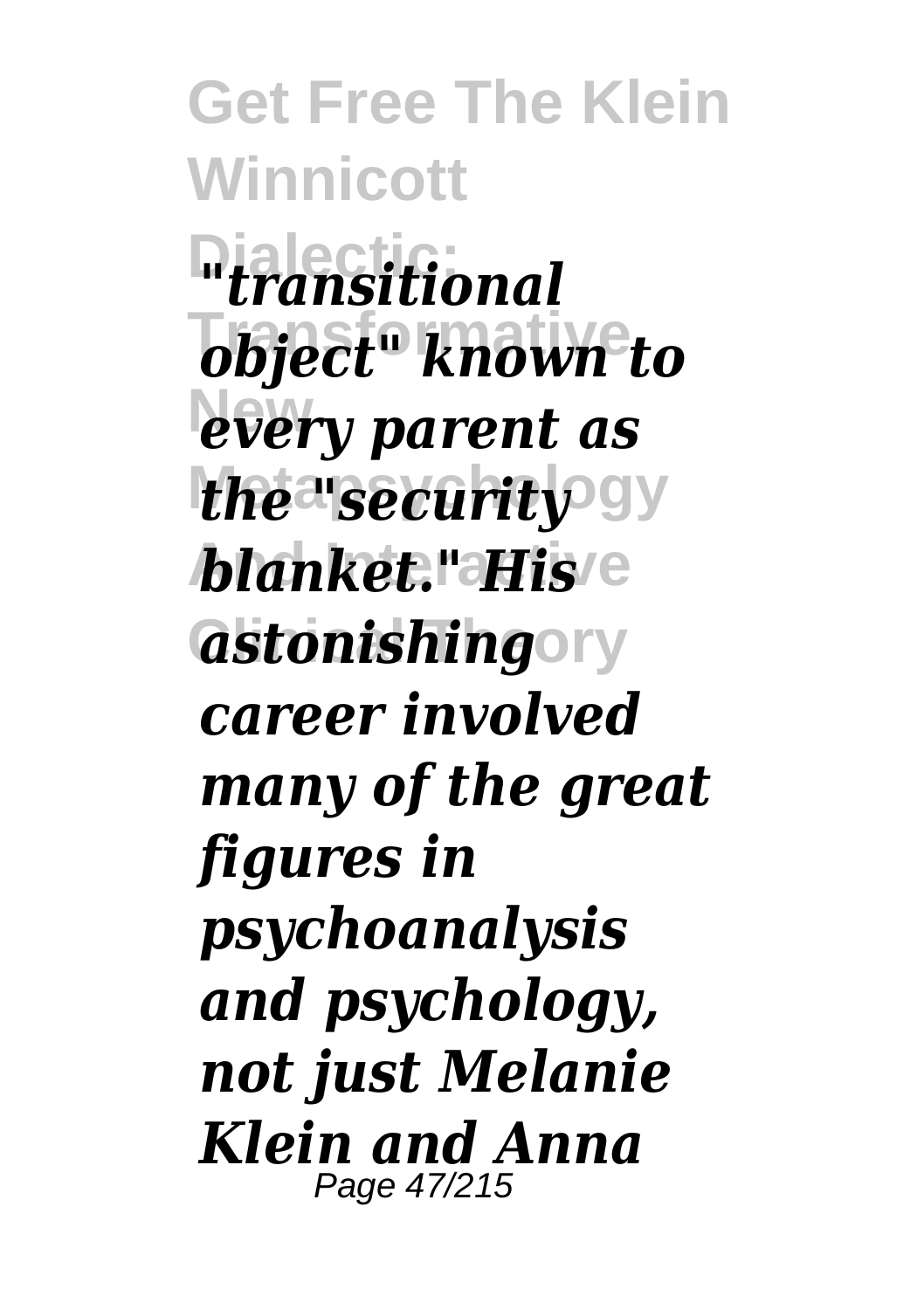**Get Free The Klein Winnicott Dialectic:** *Freud, but the* **Transformative** *whole eccentric* **New** *Bloomsbury* **Metapsychology** *scene including* **And Interactive** *the Stracheys, R.* **D. Laing, and the** *controversial Pakistani prince and analyst, Masud Khan. For anyone interested not only in psychology and* Page 48/215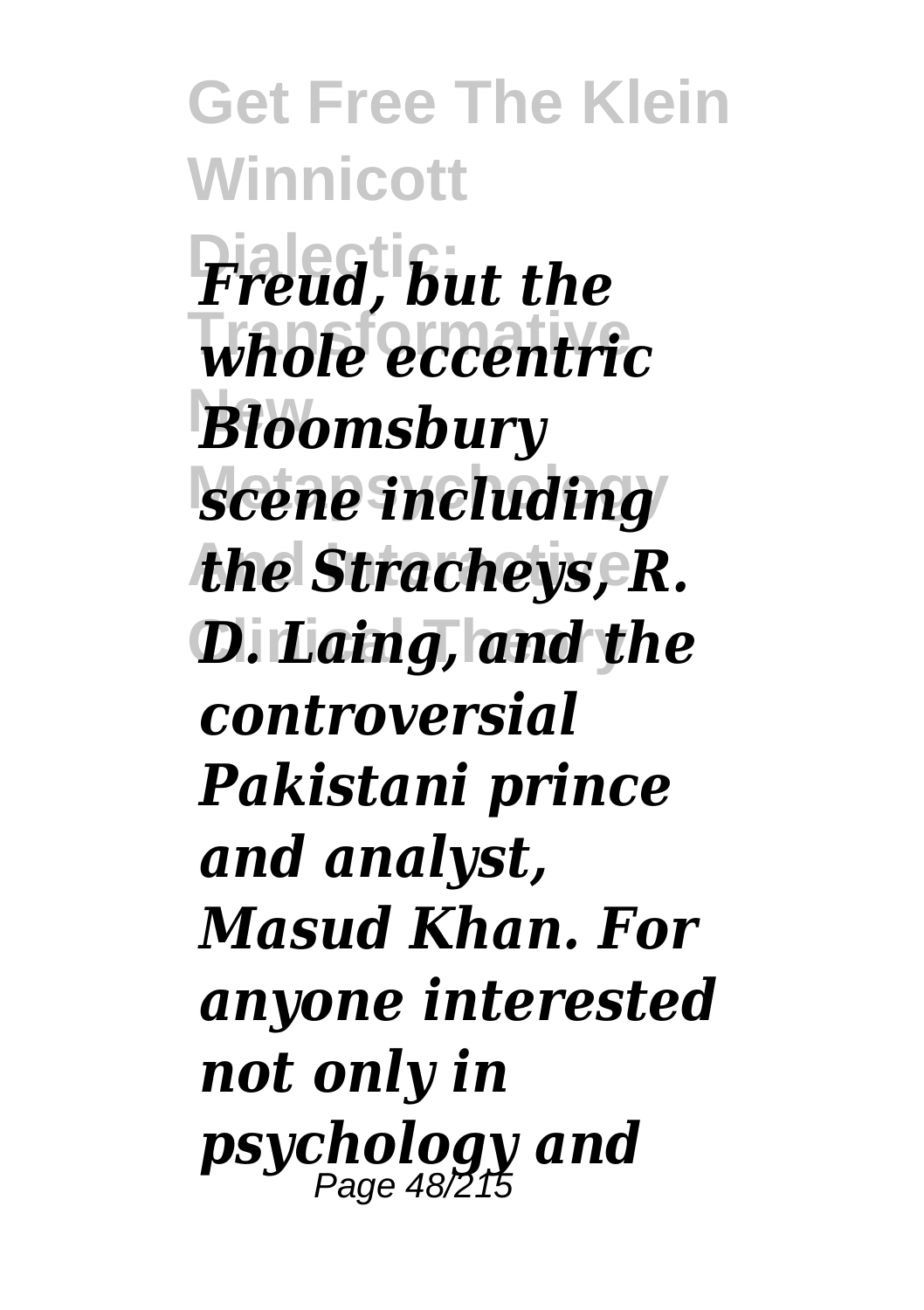**Get Free The Klein Winnicott Dialectic:** *psychoanalysis*  $b$ *ut also in*ative **New** *human nature and the great* gy **And Interactive** *figures who have* **Clinical Theory** *explored it, this book will be passionately absorbing. 'This is an extraordinary and exciting book, the work of a truly* Page 49/215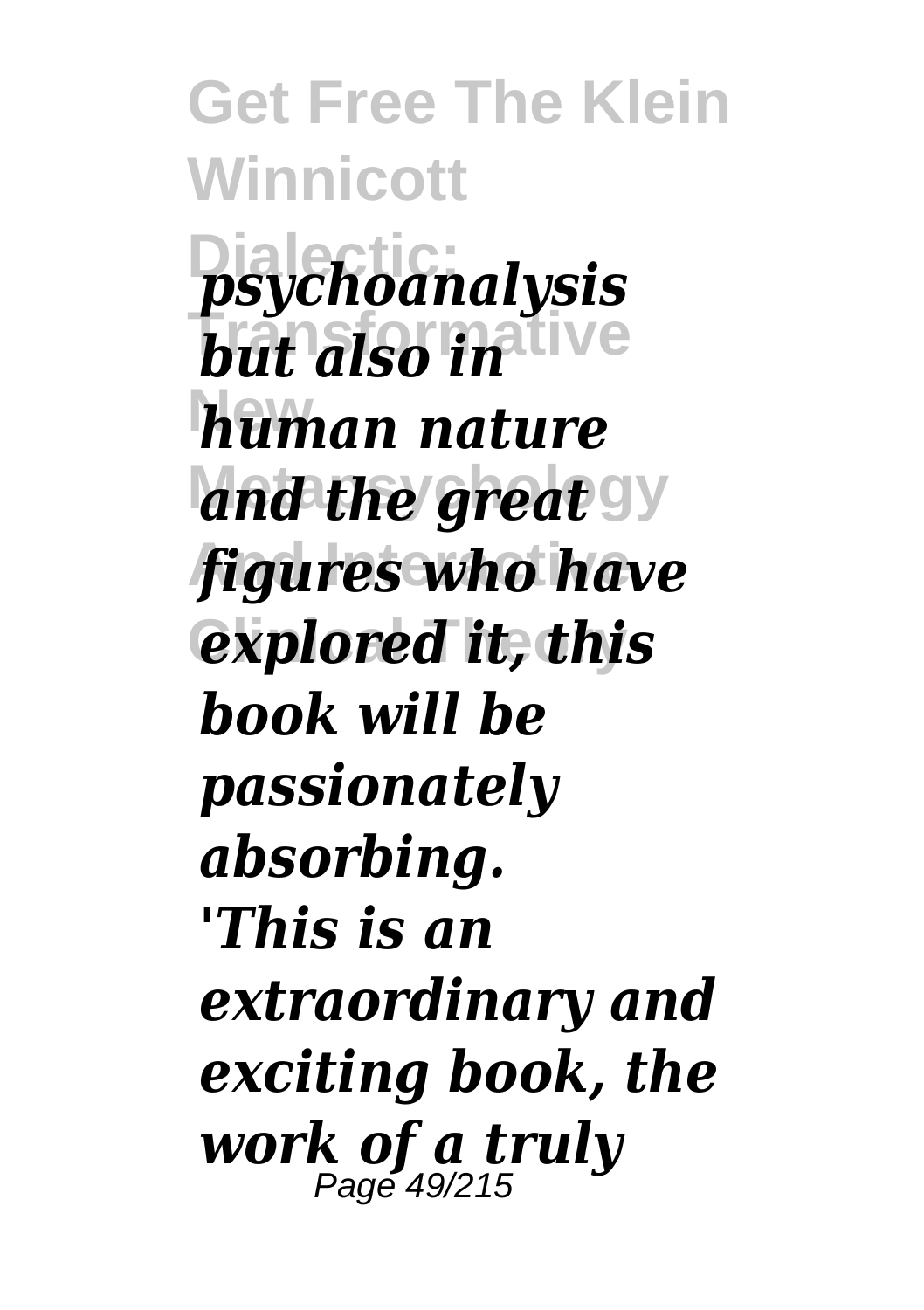**Get Free The Klein Winnicott Dialectic:** *original and creative* mative **New** *psychoanalytic* **Metapsychology** *theoretician and <i>most astute* ive *Clinician. Ogden continues to expand and to deepen his reformulations of the British objectrelations theorists, M.* Page 50/215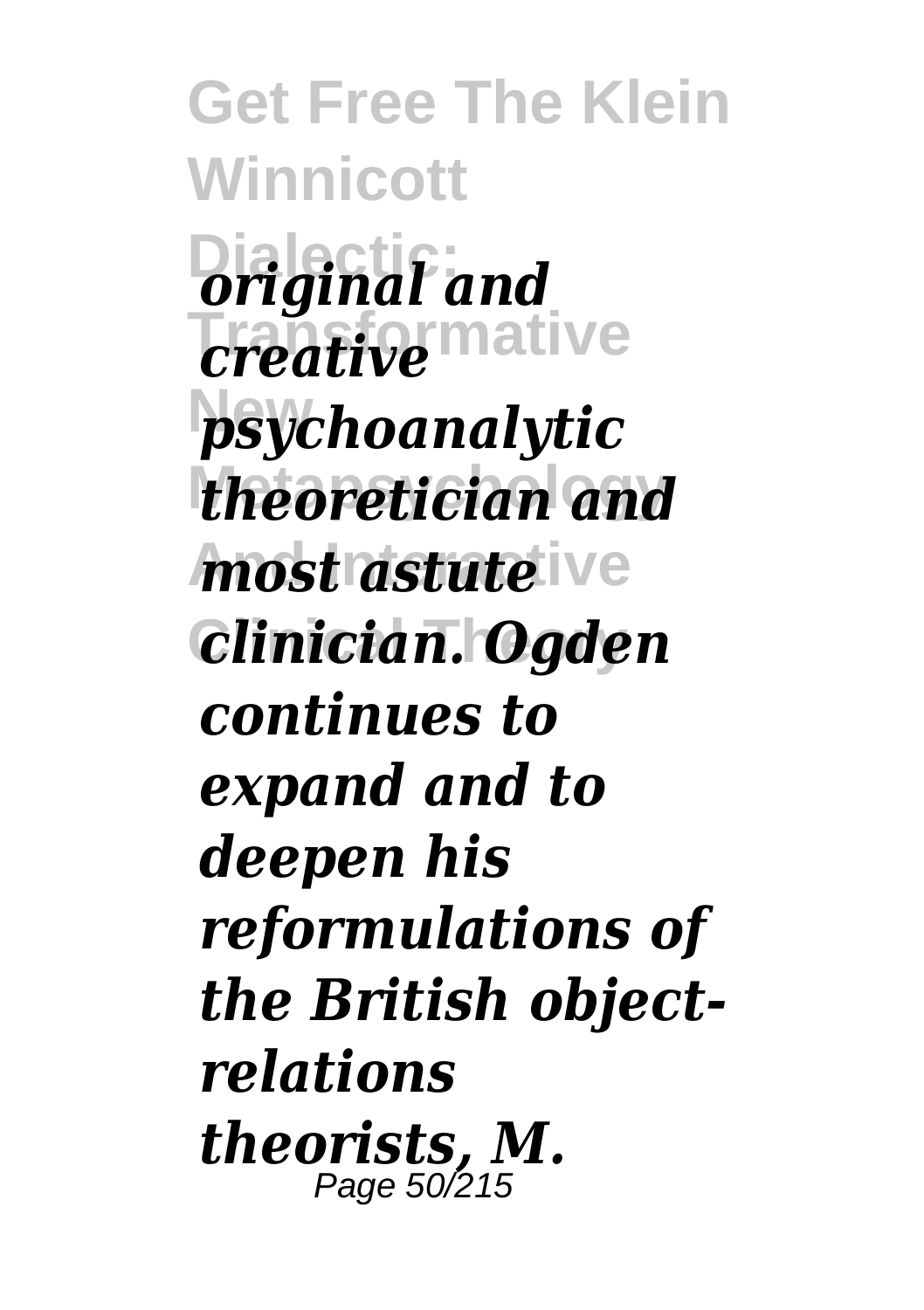**Get Free The Klein Winnicott Dialectic:** *Klein, W. R. Bion,* **Transformative** *D. W. Winnicott,* **New** *W. R. D.* **Metapsychology** *Fairbairn, H. Guntrip, totive* **Clinical Theory** *illuminate further the world of internalized object relations. His concepts are evolutionary and at times revolutionary.* Page 51/215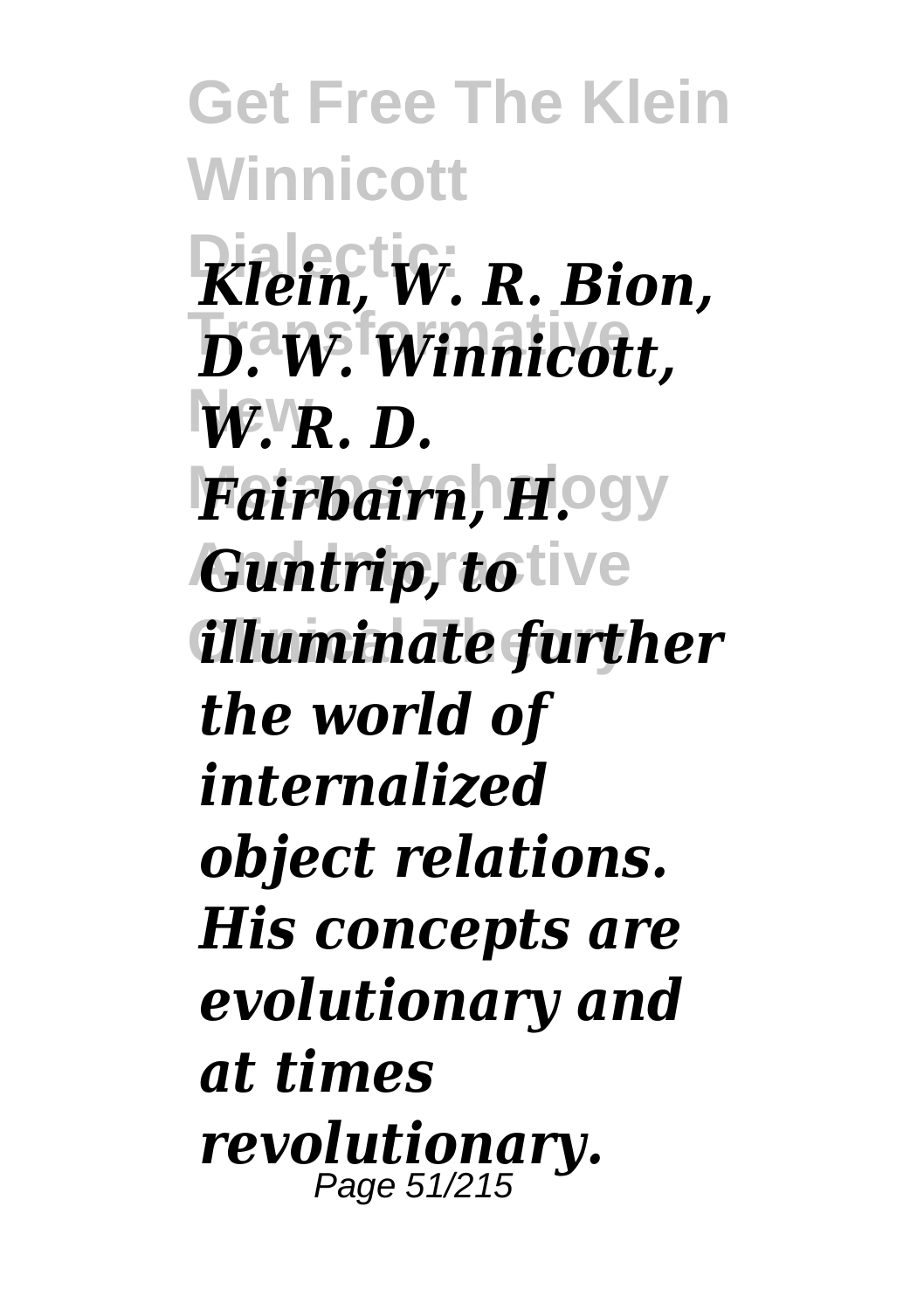**Get Free The Klein Winnicott** *Exploring the* **Transformative** *area of human* **New** *experience that lies beyond the psychological* **Clinical Theory** *territories addressed by the previous theorists, he introduces the concept of an auti stic-contiguous mode as a way of* Page 52/215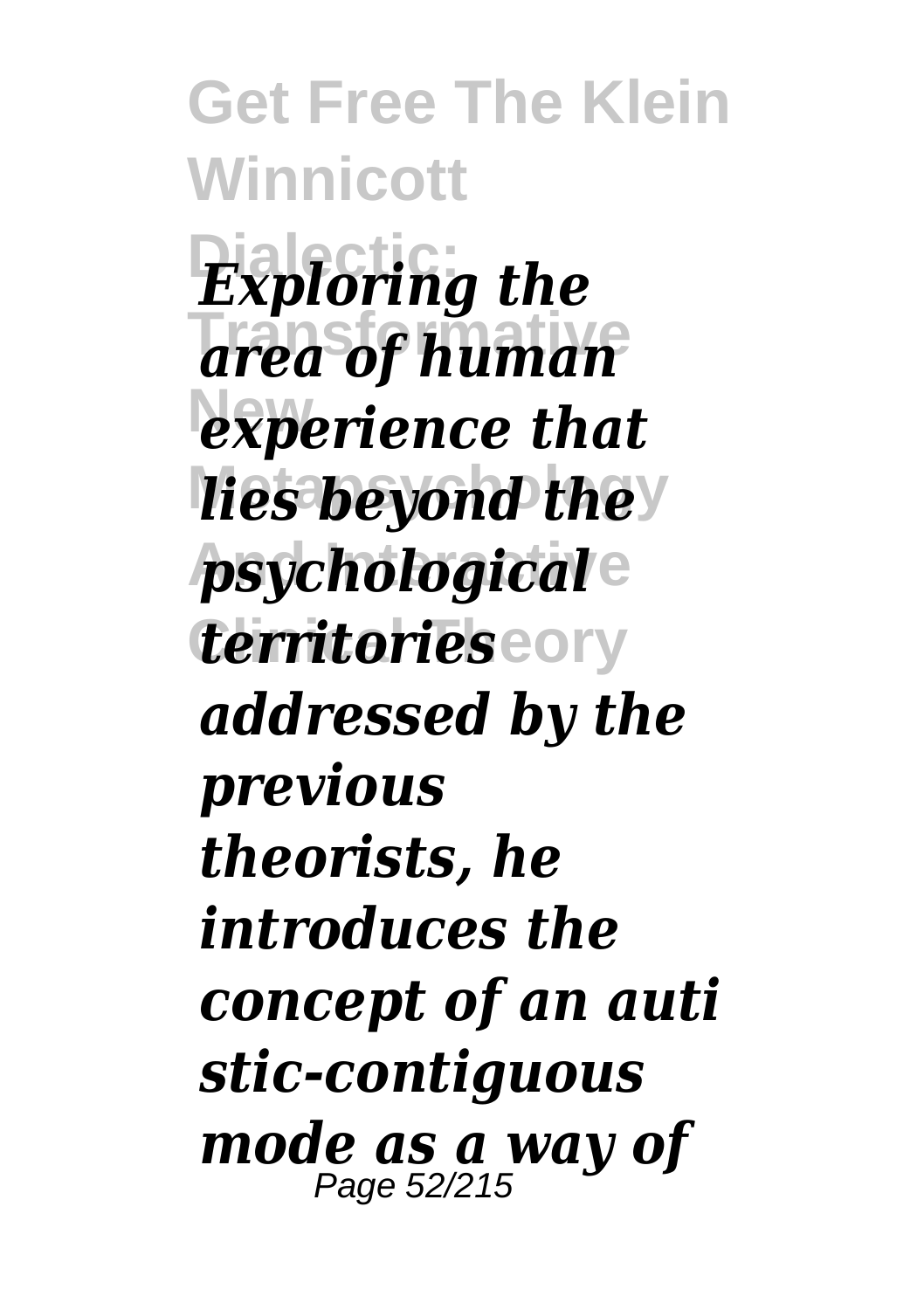**Get Free The Klein Winnicott Dialectic:** *conceiving of the* **Transformative** *most primitive* **New** *psychological organization* **And Interactive** *through which* **Clinical Theory** *the sensory 'floor' of the experience of self is generated. He conceives of this mode as a sensor y-dominated, presymbolic area* Page 53/215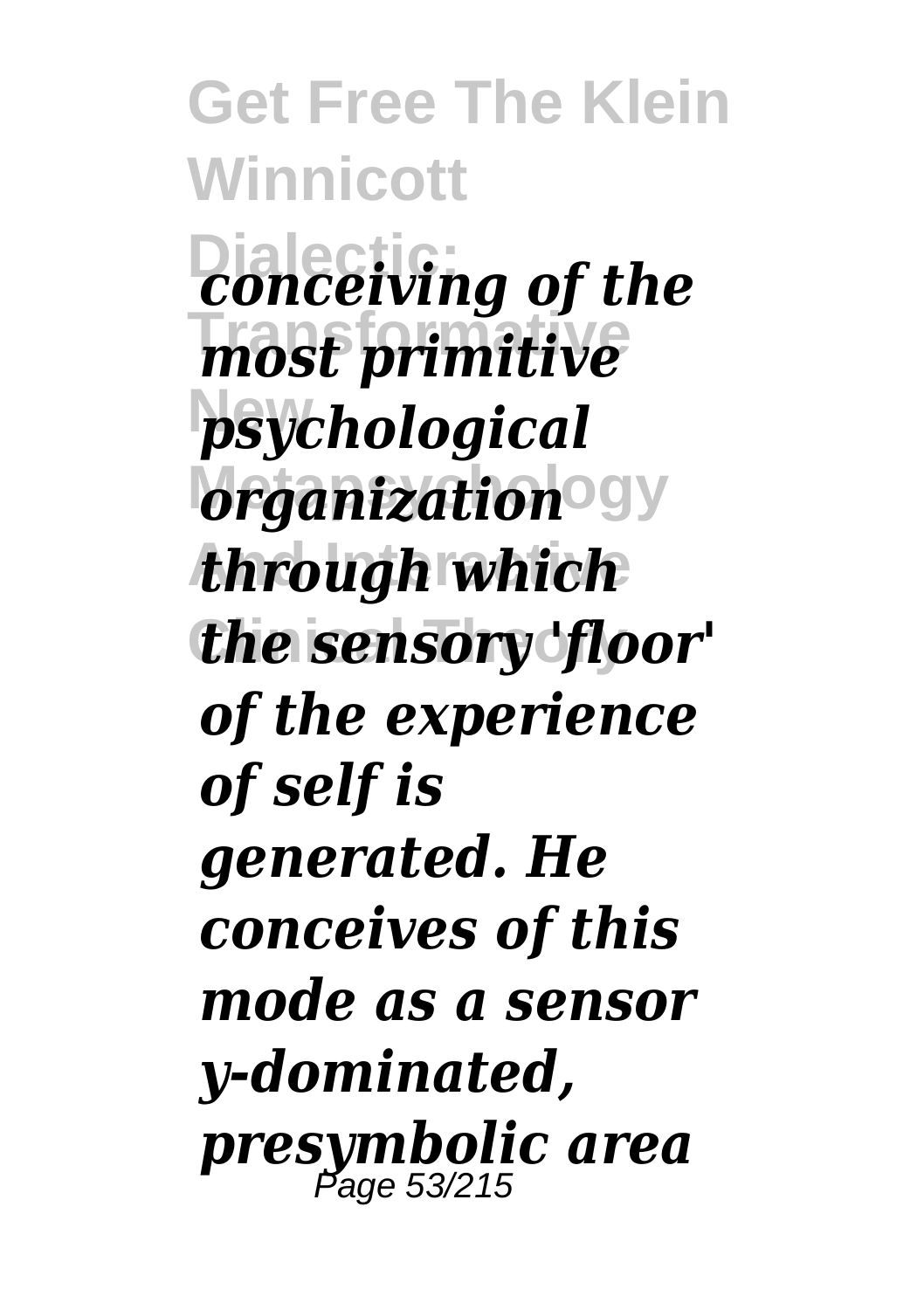**Get Free The Klein Winnicott** *<u>Of experience</u> in* **Transformative** *which the most* **primitive form of** *meaning is* logy *generated on the basis* of Theory *organization of sensory impressions, particularly at the skin surface. A major tenet in the book is a* Page 54/215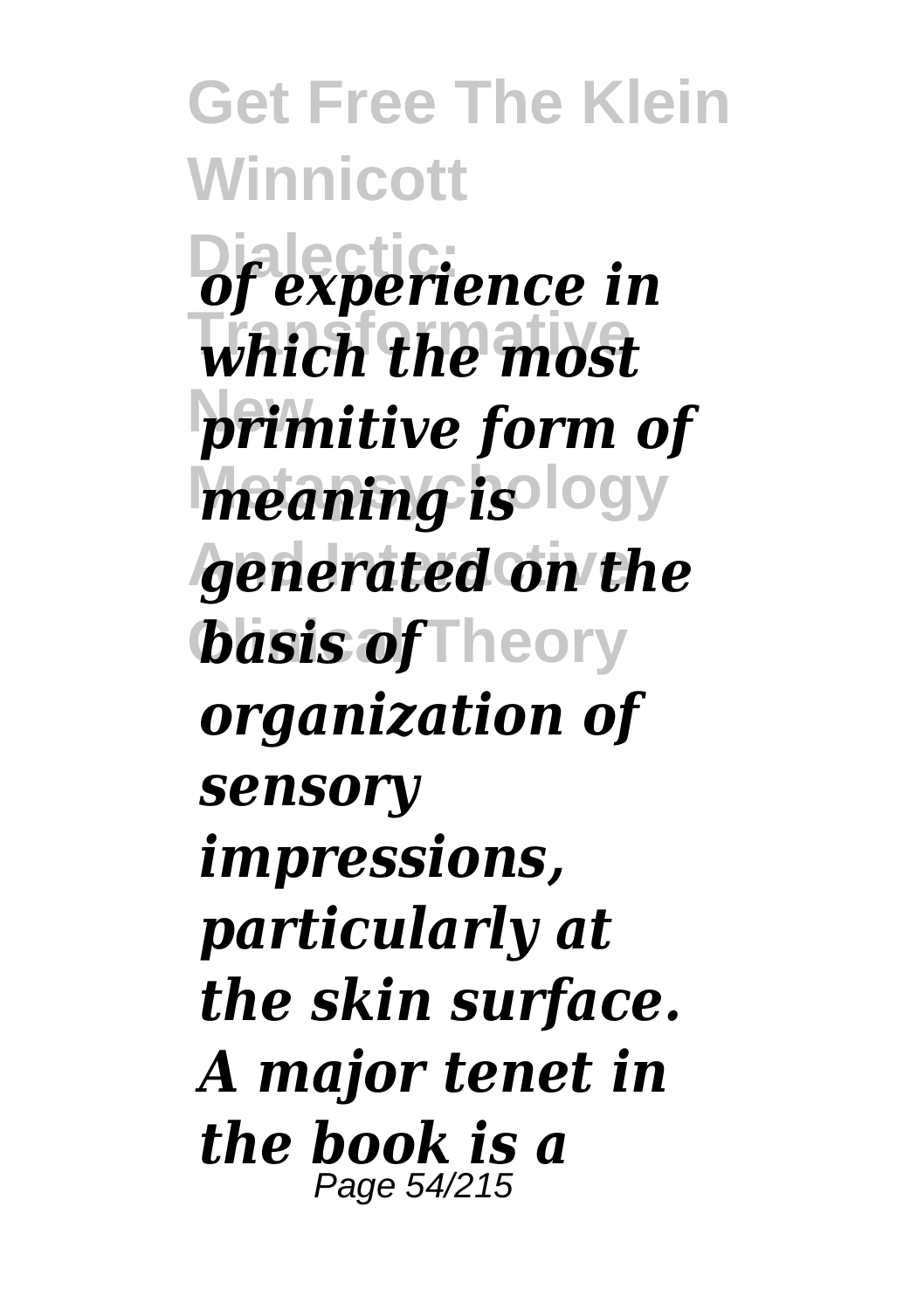**Get Free The Klein Winnicott Dialectic:** *conceptualization*  $of$ *human*<sup>ative</sup> **New** *experience* **Metapsychology** *throughout life as* **And Interactive** *the product of a*  $dialecti\bar{c}ale$ ory *interplay among three modes of generating experience: the depressive, the paranoidschizoid, and the*  Page 55/215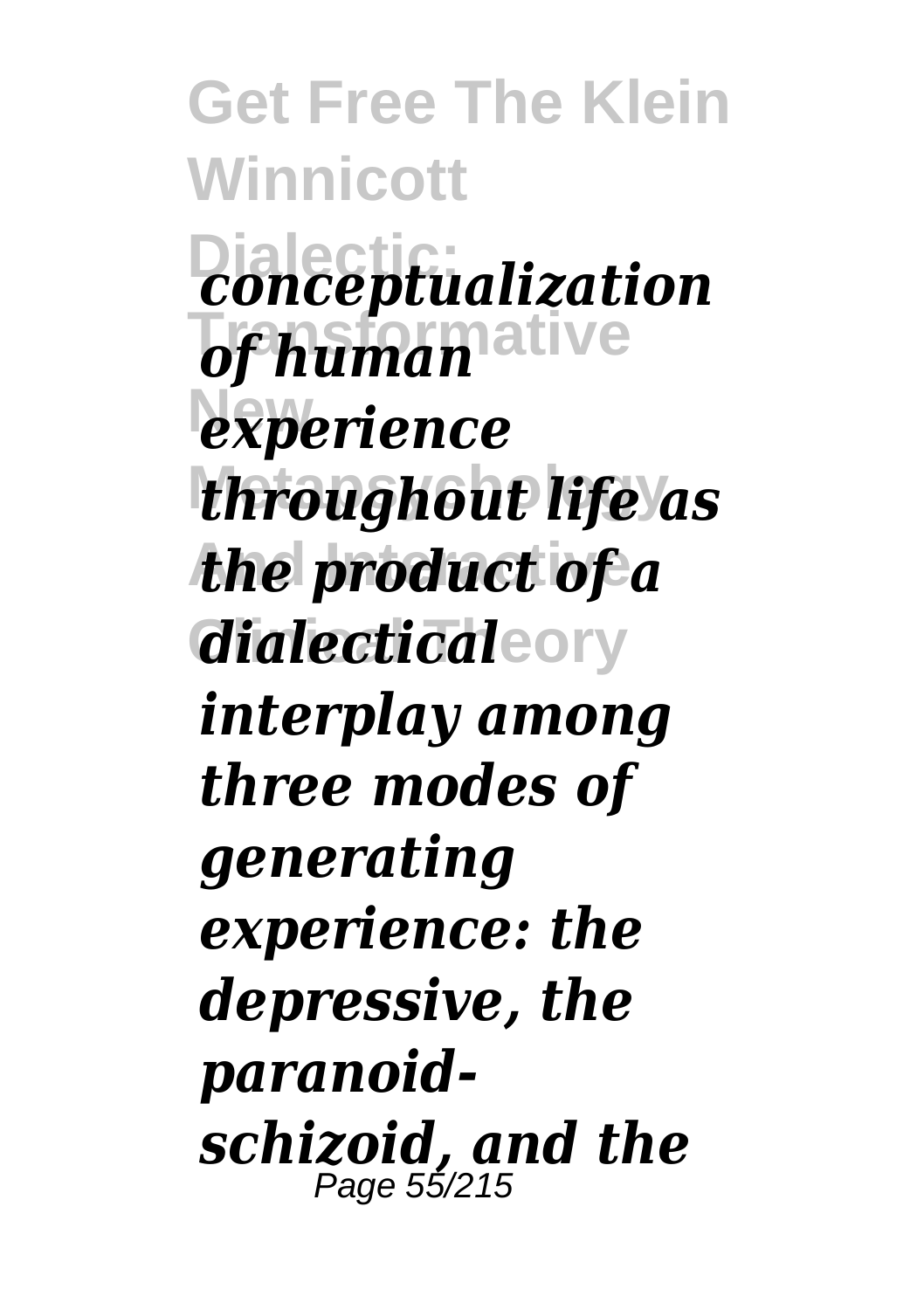**Get Free The Klein Winnicott Dialectic:** *autistic-***Transformative** *contiguous. Each* **New** *mode creates,* **preserves, and y** *hegates the ive* **Other. No single** *mode of generating experience exists independently of the others. Psychopathology is conceptualized* Page 56/215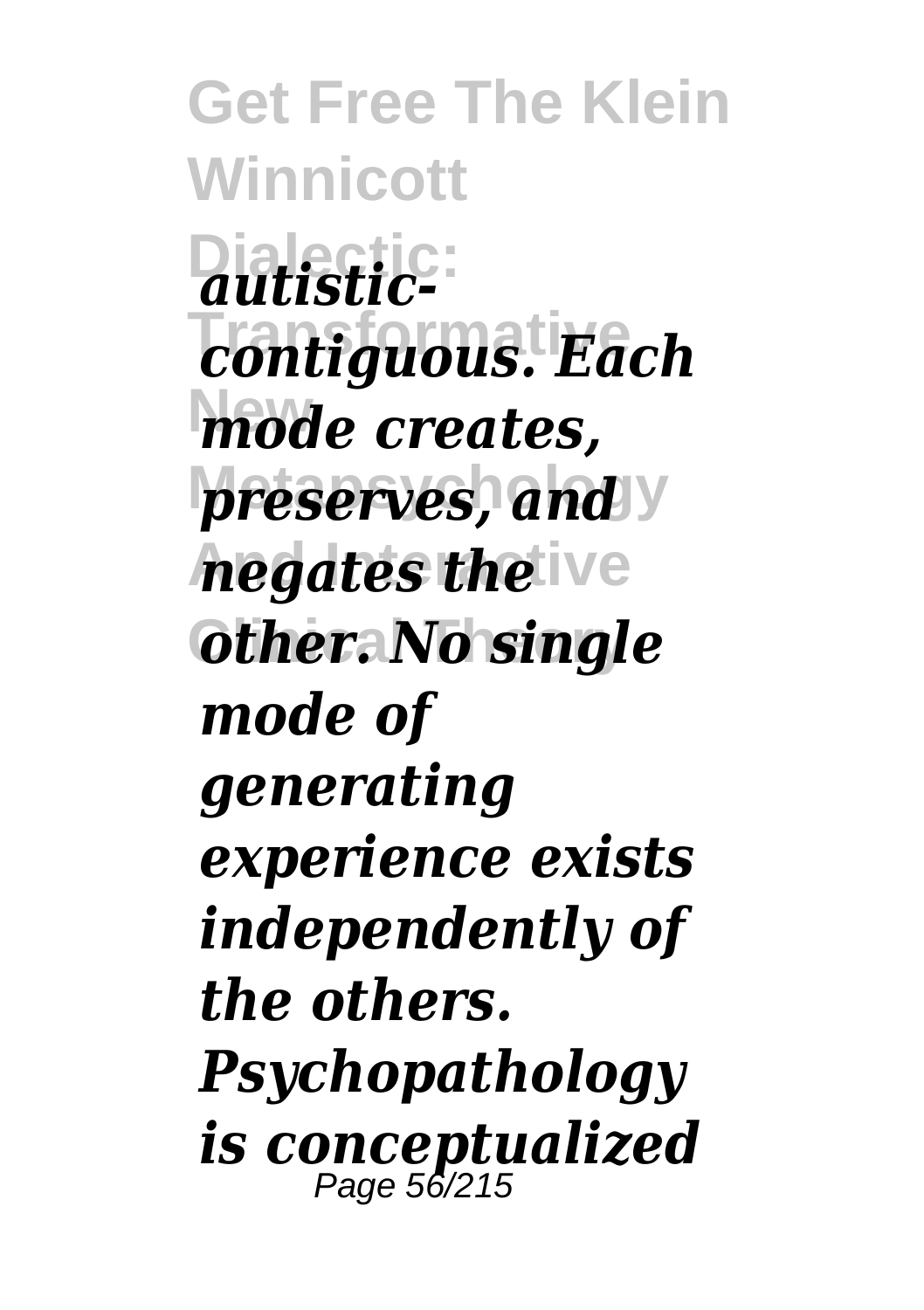**Get Free The Klein Winnicott Dialectic:** *as a 'collapse' of* **Transformative** *the dialectic in* **New** *the direction of* **one or another**y *Anode* ofractive *generating*ory *experience. The outcome of such collapse may be entrapment in rigid, asymbolic patterns of sensation* Page 57/215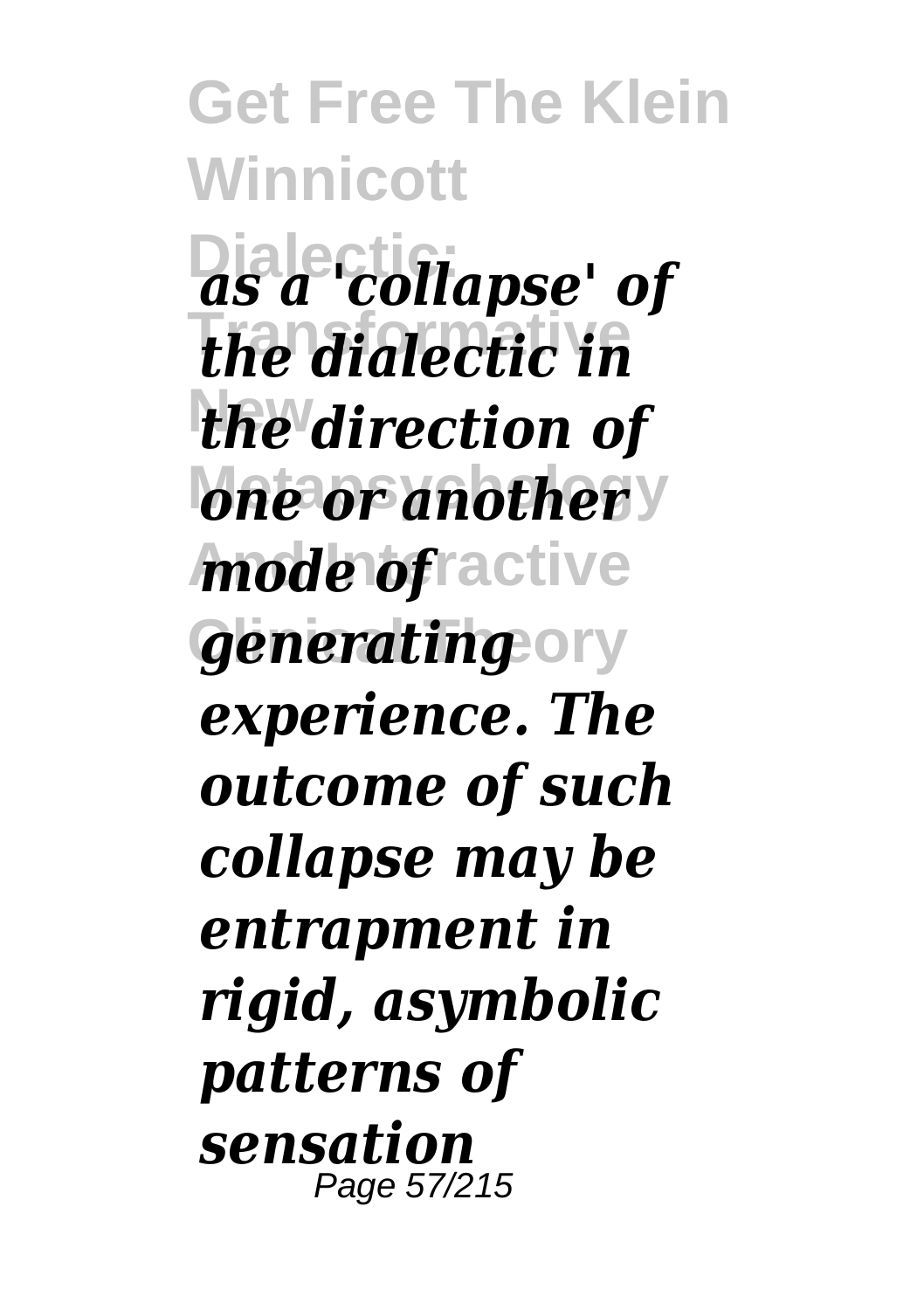**Get Free The Klein Winnicott Dialectic:** *(collapse in the* **Transformative** *direction of the a* **New** *utisticcontiguous* logy *mode), or* ctive **Clinical Theory** *imprisonment in a world of omnipotent internal objects where thoughts and feelings are experienced as things and forces* Page 58/215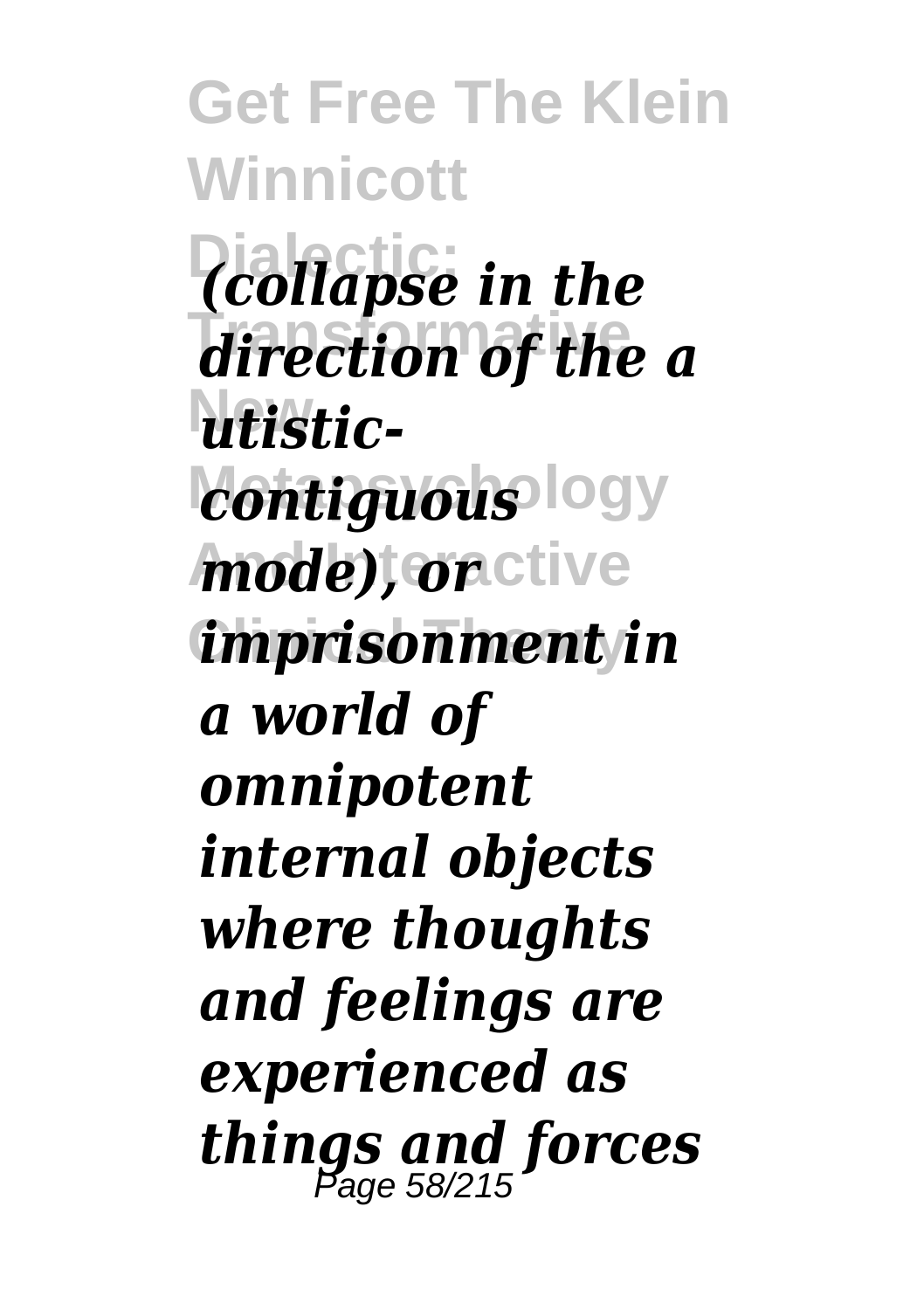**Get Free The Klein Winnicott Dialectic:** *which occupy or* **bombard the self New** *(collapse in the* direction of logy **And Interactive** *paranoid-schizoid mode) lorheory isolation of the self from lived experience and aliveness of bodily, sensations (collapse in the direction of the* Page 59/215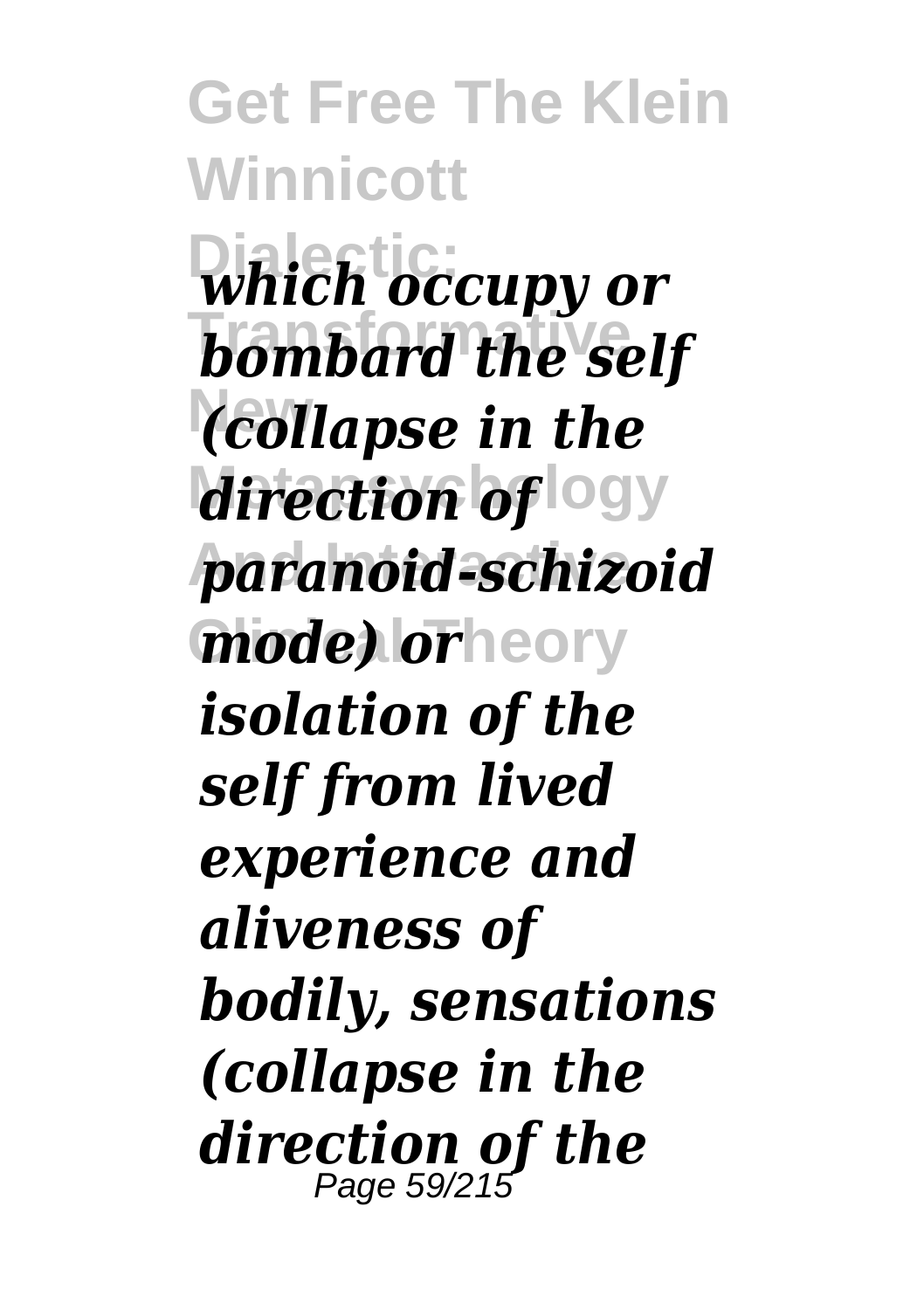**Get Free The Klein Winnicott Dialectic:** *depressive mode).* **Transformative** *Ogden presents* **New** *his unique* **Metapsychology** *development of the autistic-ive* **Clinical Theory** *contiguous mode as the synthesis, interpretation, and extension of the works of D. Meltzer, E. Bick, and F. Tustin. He is careful to state* Page 60/215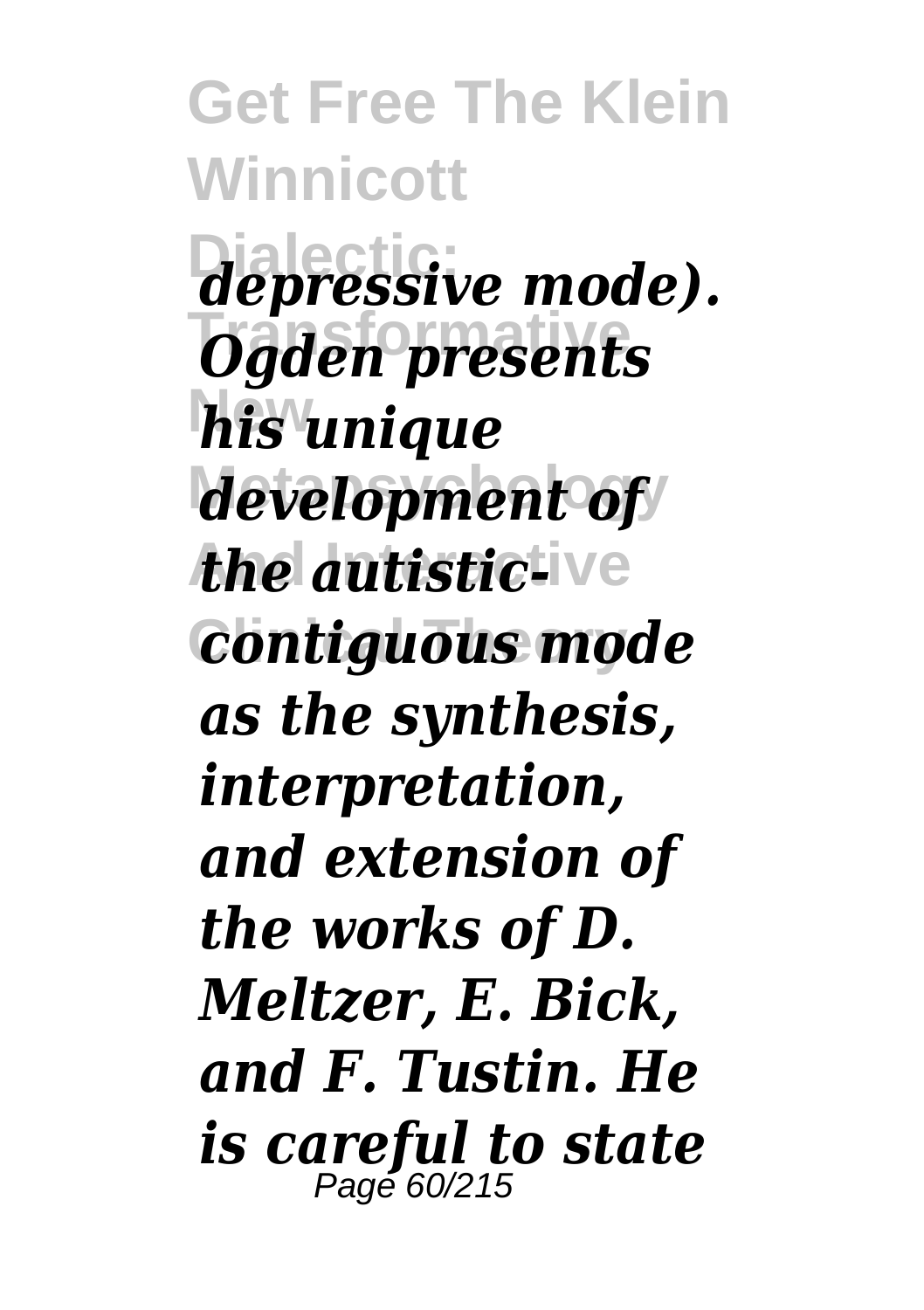**Get Free The Klein Winnicott Dialectic:** *that this*  $psychological<sup>°</sup>$ **New** *organization is a* developing and/ **And Interactive** *ongoing) mode of generating*ory *experience and not a limited phase of development; an elaboration of this primitive organization is an* Page 61/215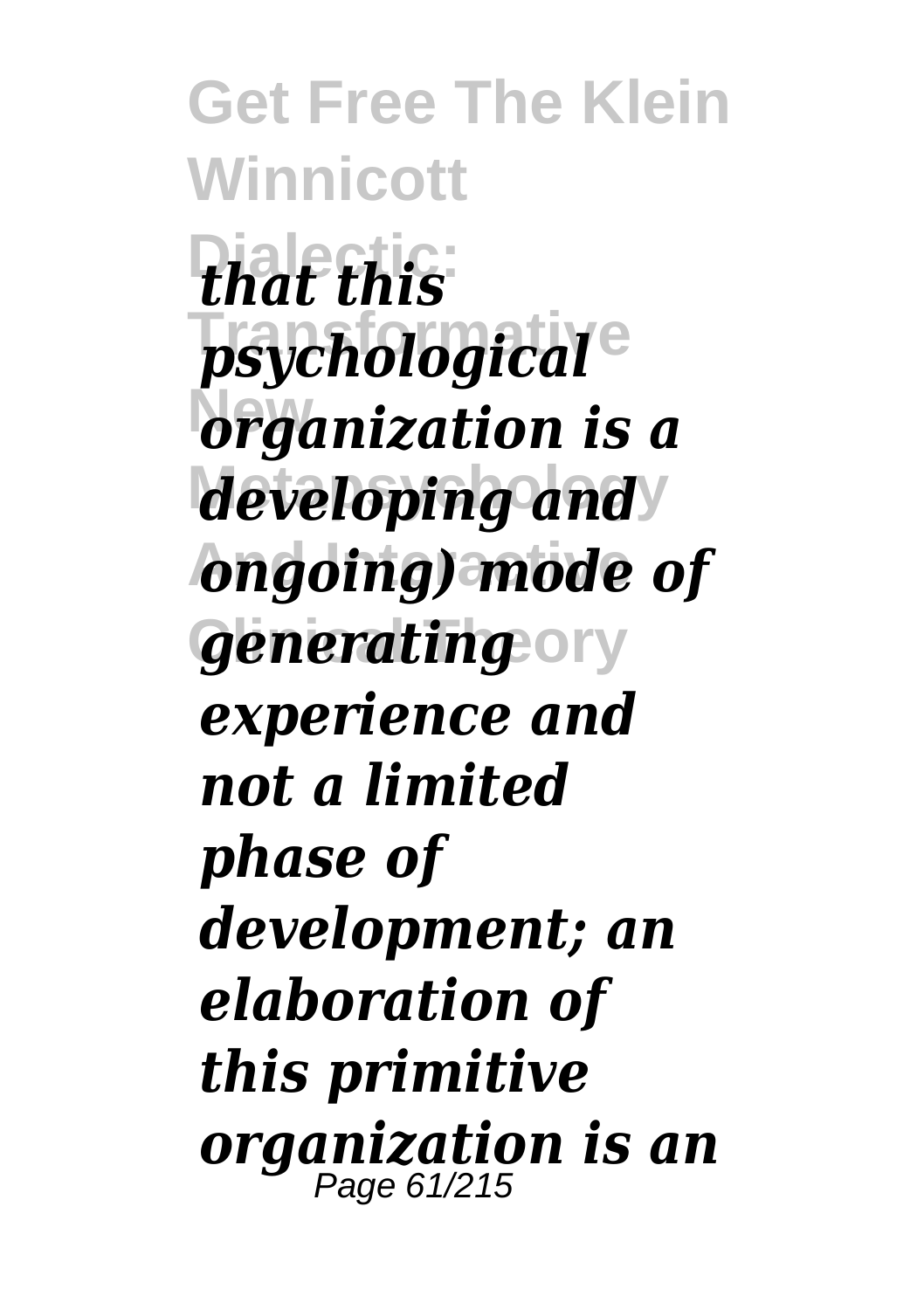**Get Free The Klein Winnicott Dialectic:** *integral part of* **Transformative** *normal* **New** *development. All* three modes are **And Interactive** *considered not* **Clinical Theory** *'positions' to be passed through, outgrown, or overcome, and relegated to the past, but as integral dimensions of* Page 62/215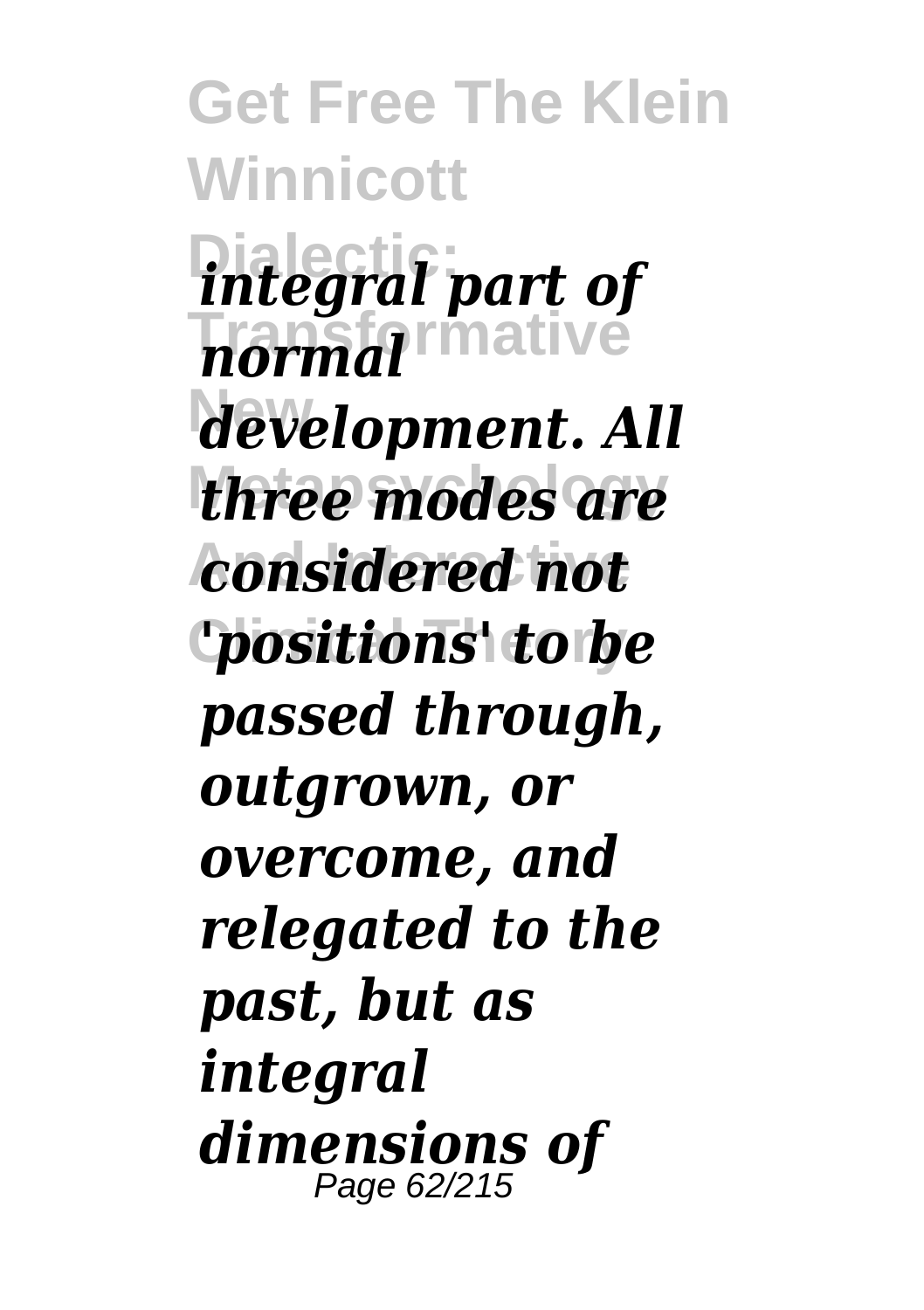**Get Free The Klein Winnicott Dialectic:** *present adult ego* **Transformative** *functioning.* **New** *Sensory* **Metapsychology** *experience in an Autistic-ractive* **Clinical Theory** *contiguous mode has rhythmicity that is becoming the continuity of being; it has boundedness that is the beginning of experience of* Page 63/215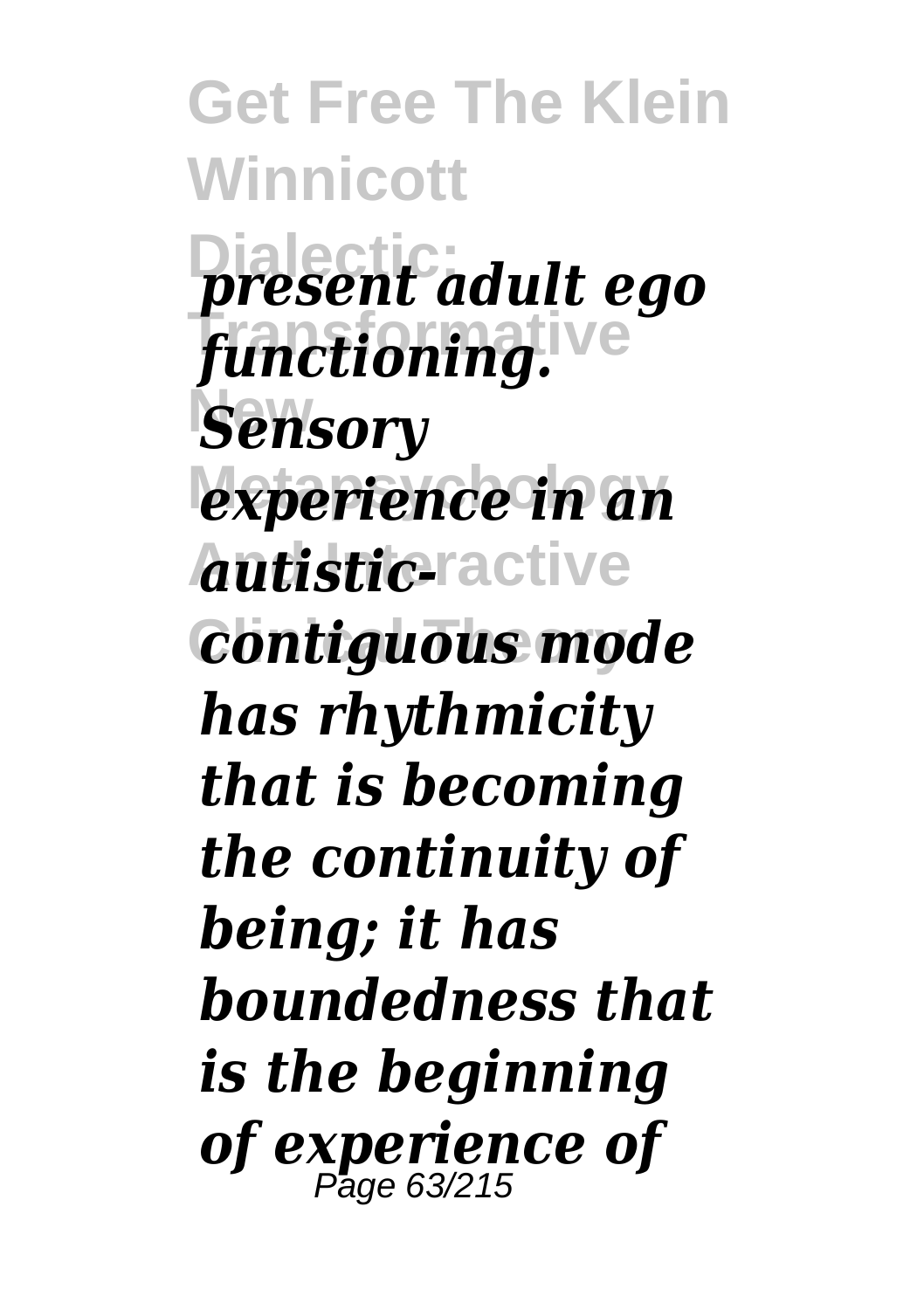*the place where* **Transformative** *one feels things* **New** *and lives; it has* **Metapsychology** *features such as* **And Interactive** *shape, hardness,*  $Cold$ , warmth and *texture, beginnings of the qualities of who one is. As his generous case examples aptly demonstrate,* Page 64/215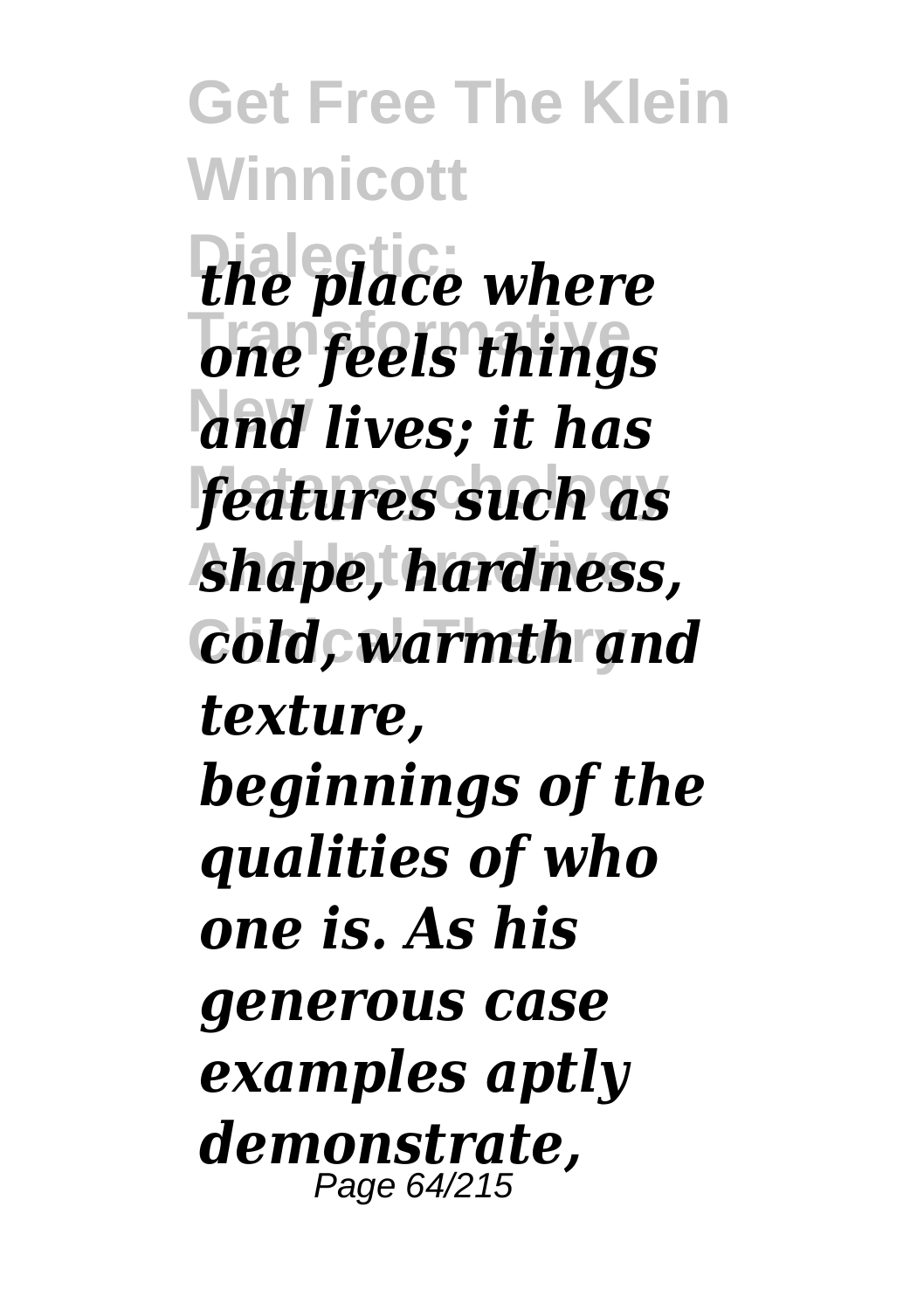**Get Free The Klein Winnicott Dialectic:** *Ogden's theories*  $\overline{a}$ re solidly<sup>ative</sup> **New** *grounded in his* **Metapsychology** *discerning work Avith a broad* ve *Variety of* neory *patients. His brilliant pathfinding will enlighten and enrich the reader with invaluable insights. He will* Page 65/215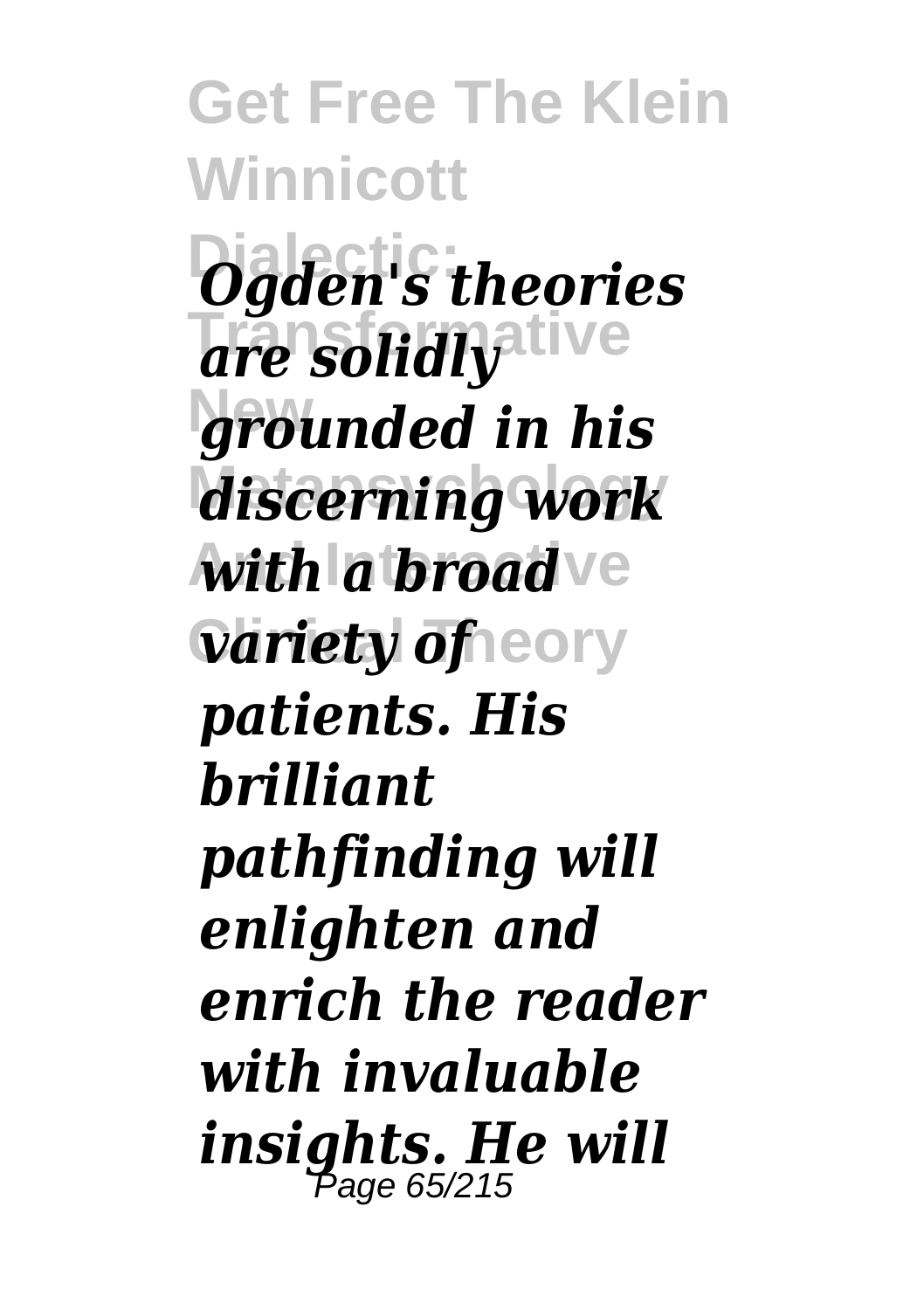**Get Free The Klein Winnicott Dialectic:** *listen with new* **Transformative** *ears and with a* **New** *fresh conceptual* framework with  $\ell$ *which to* active *Comprehend the most primitive elements of human development and the complex interplay among the different* Page 66/215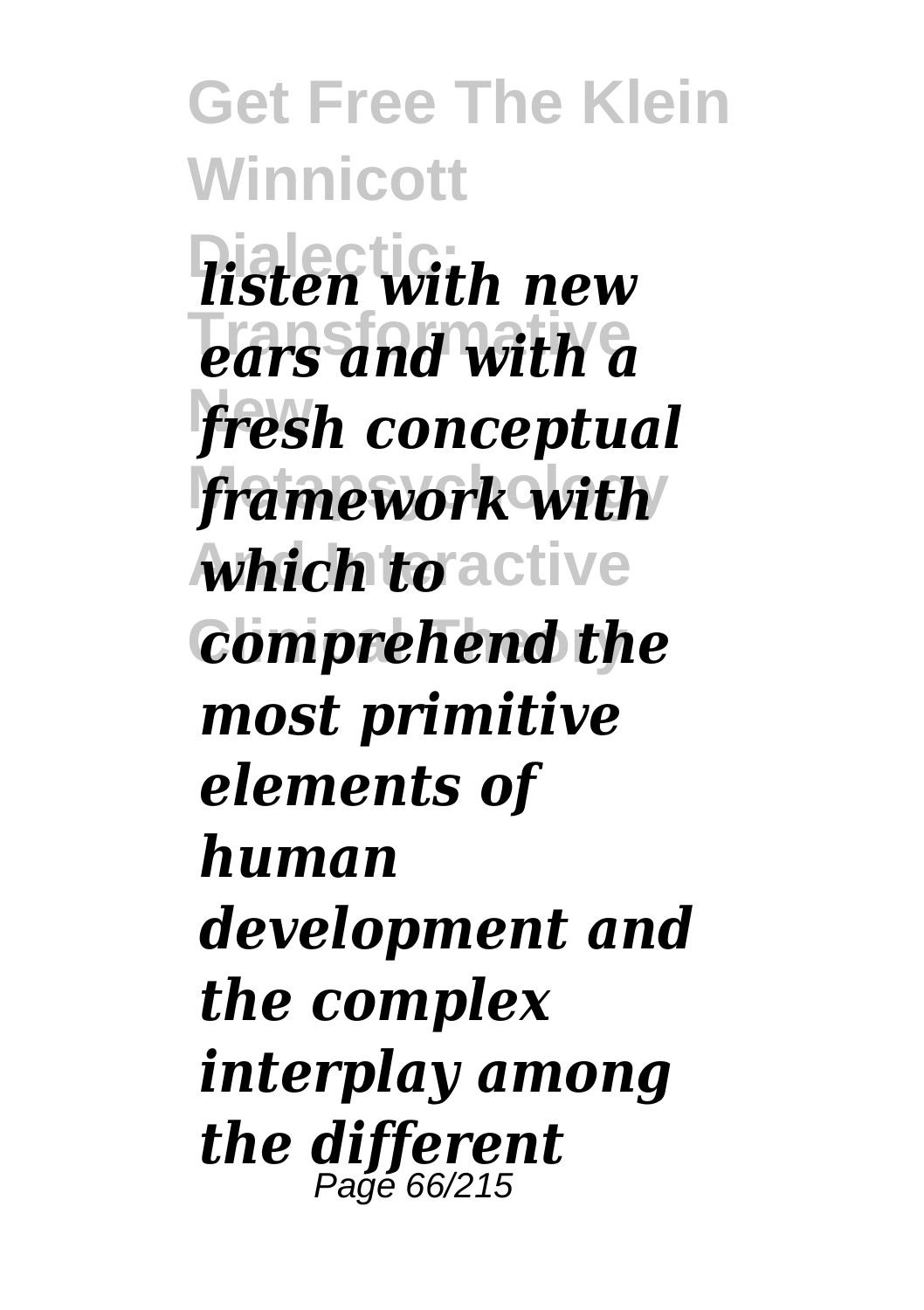**Get Free The Klein Winnicott Dialectic:** *modes of* **Transformative** *experience. This* **New** *is a bold, important,*ology **And Interactive** *instructive, and* **Clinical Theory** *stimulating book of equally great clinical and theoretical applicability.' —The Journal of the American Psychoanalytic* Page 67/215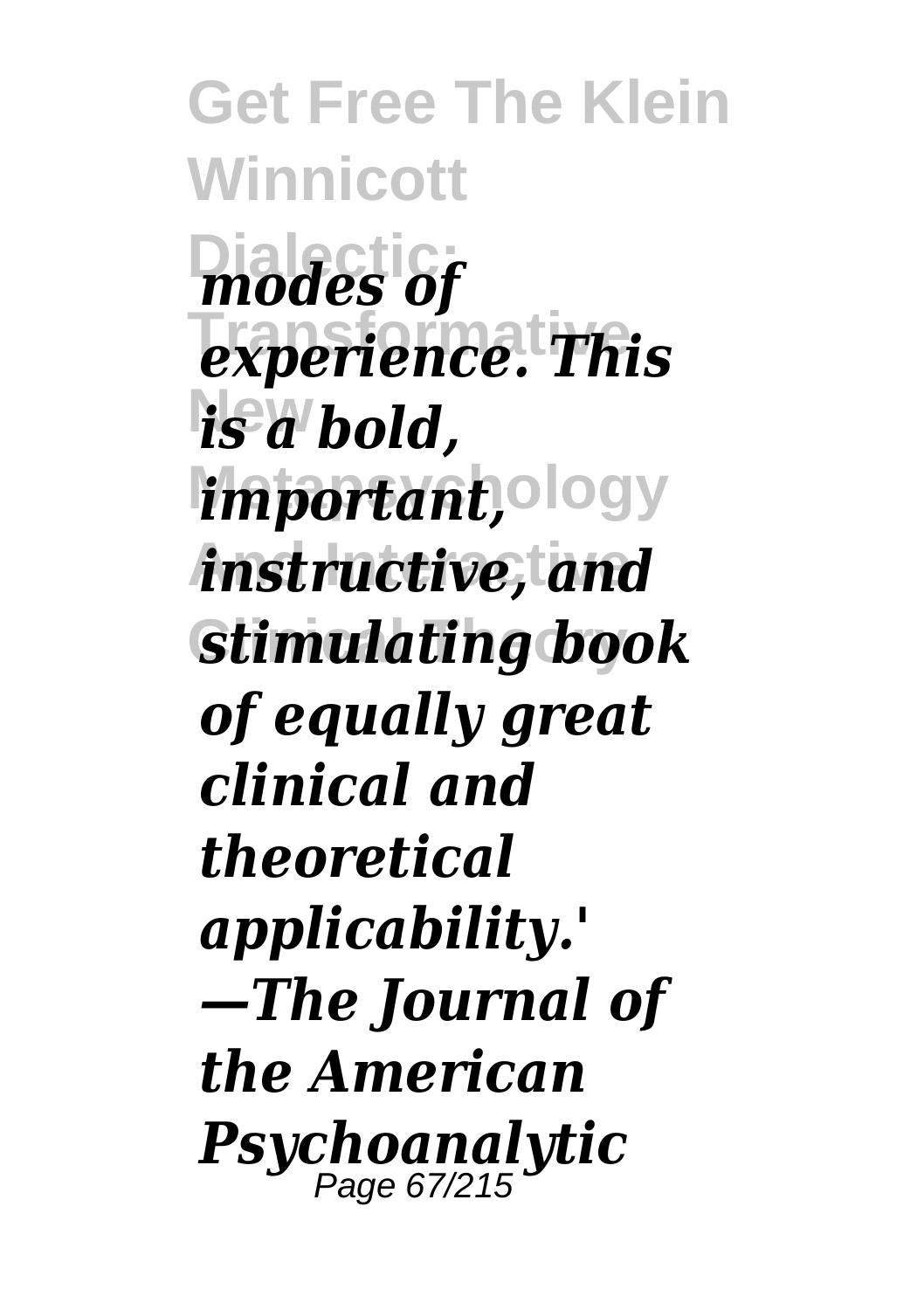**Get Free The Klein Winnicott**  $\overline{A}$ *ssociation* A **Transformative** *Jason Aronson* **New** *Book The Klein-* $\bm{W}$ innicott<code>ctive</code> *Dialectic:***heory** *Transformative New Metapsychology and Interactive Clinical Theory brings together the theories of* Page 68/215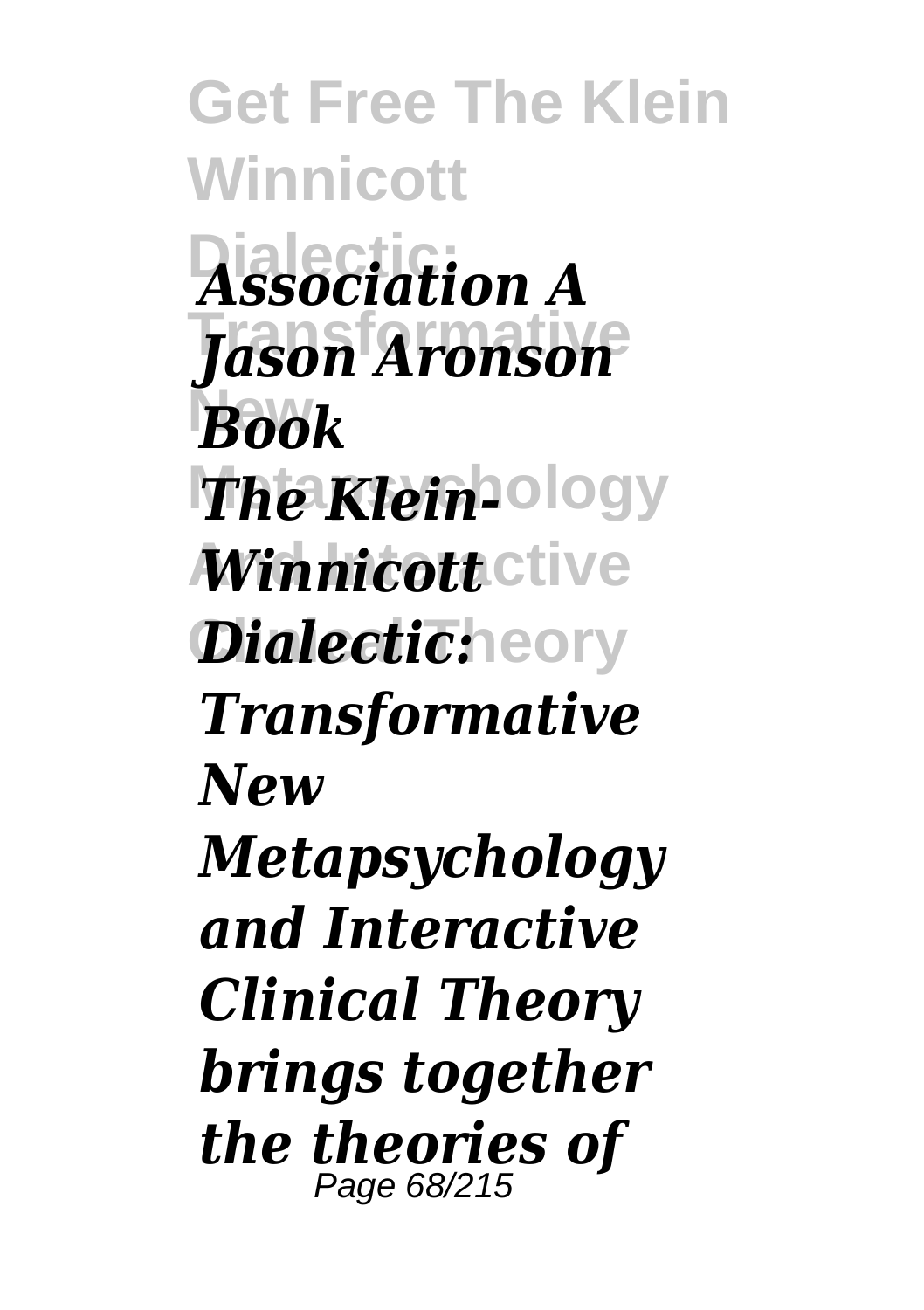**Get Free The Klein Winnicott Dialectic:** *Melanie Klein* **Transformative** *and Donald W.* **New** *Winnicott, two* **giants and ology** *geniuses of the* **Clinical Theory** *British school of object relations clinical and developmental theory and psychoanalytic technique. In this book, The author* Page 69/215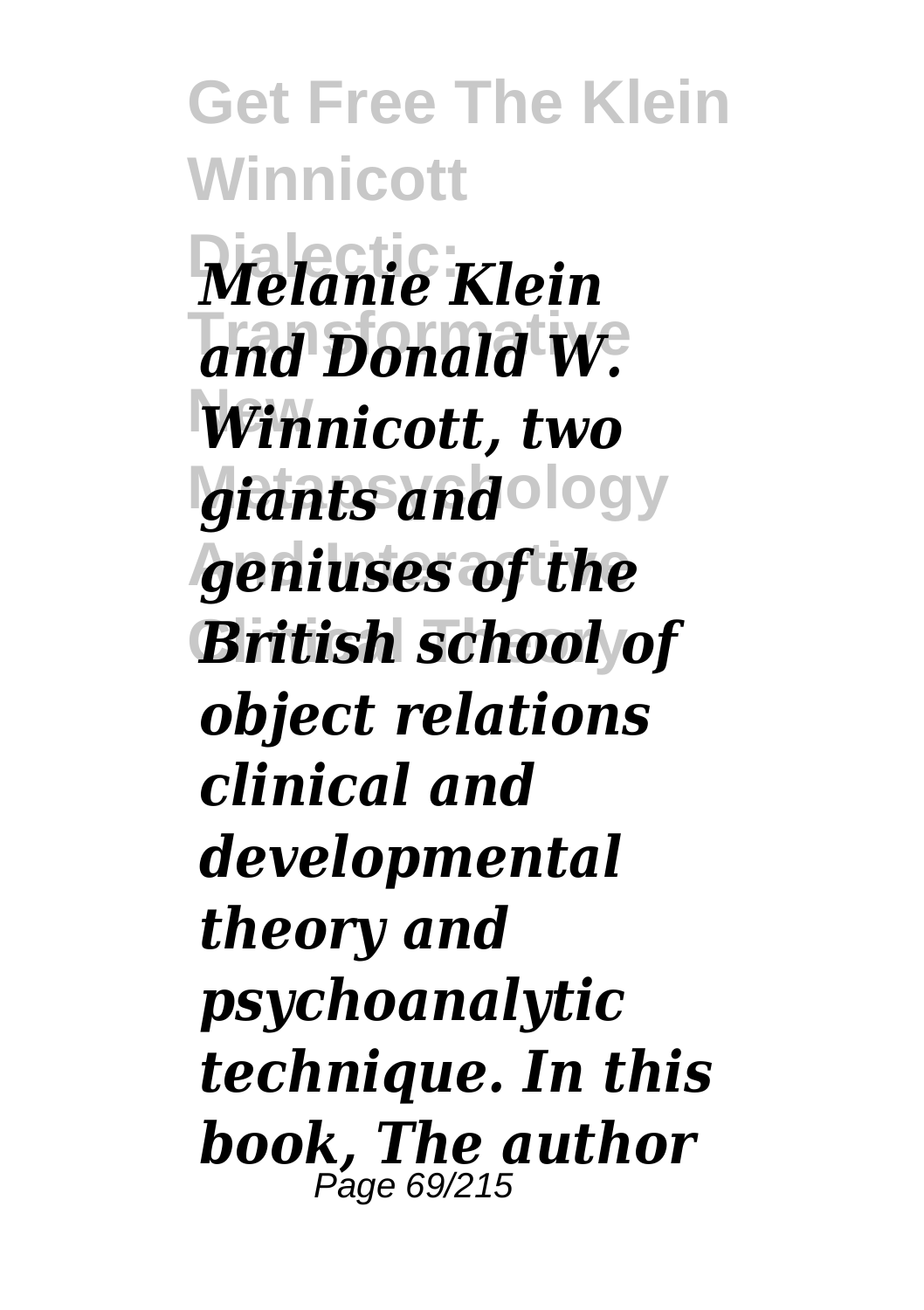**Get Free The Klein Winnicott Dialectic:** *attempts to integrate the* **New** *theories of Klein*  $and$  *Winnicott*, y *<i>rather thantive* **Clinical Theory** *polarising them, as has been done often in the past. This book takes the best of Klein and Winnicott for use by clinicians on an everyday* Page 70/215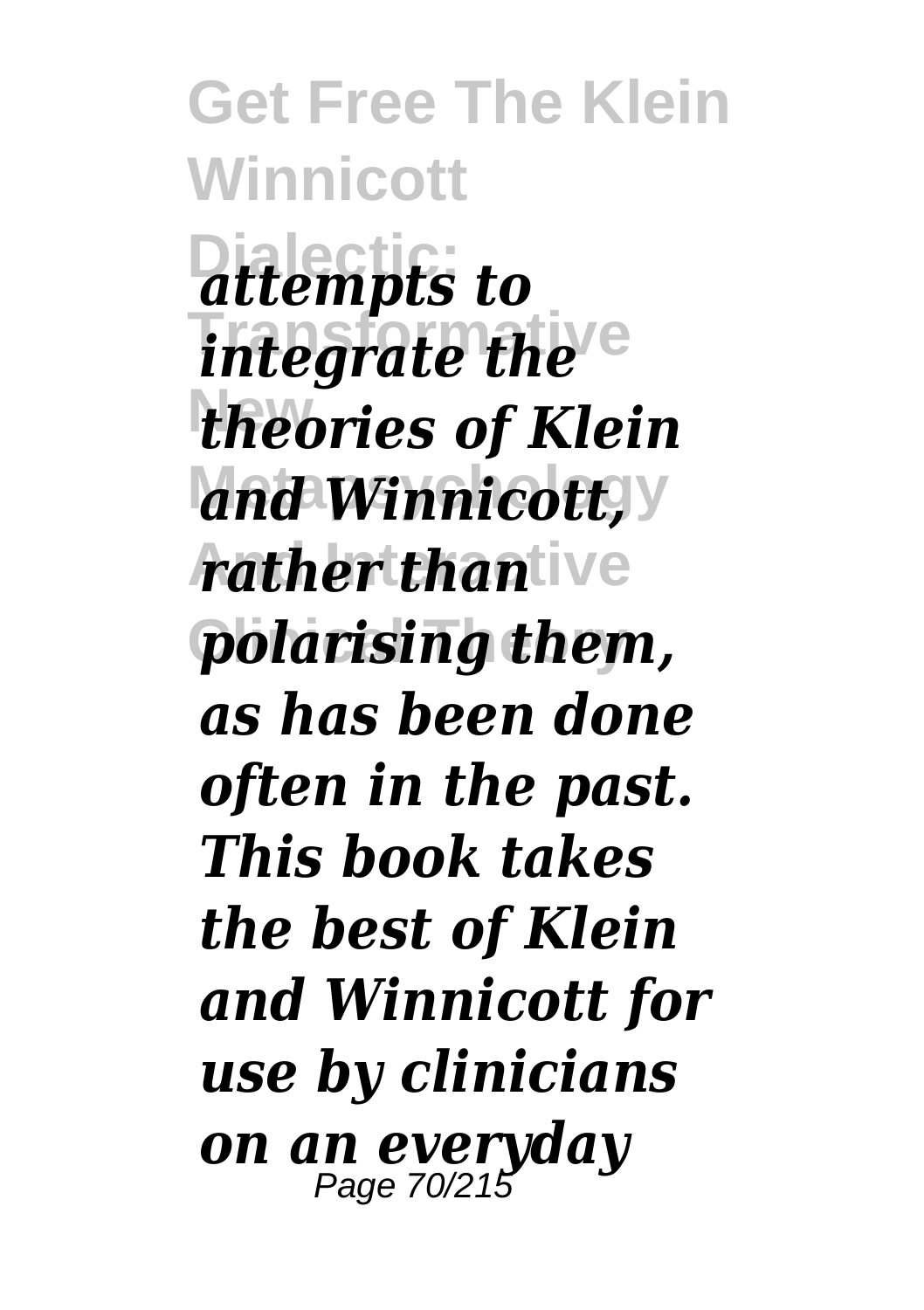**Get Free The Klein Winnicott Dialectic:** *basis, without* **Transformative** *having the* **New** *disputes between their followers* **And Interactive** *interfere with the full and rich platter of theoretical offerings they each of them provided.In addition, this book looks at the* Page 71/215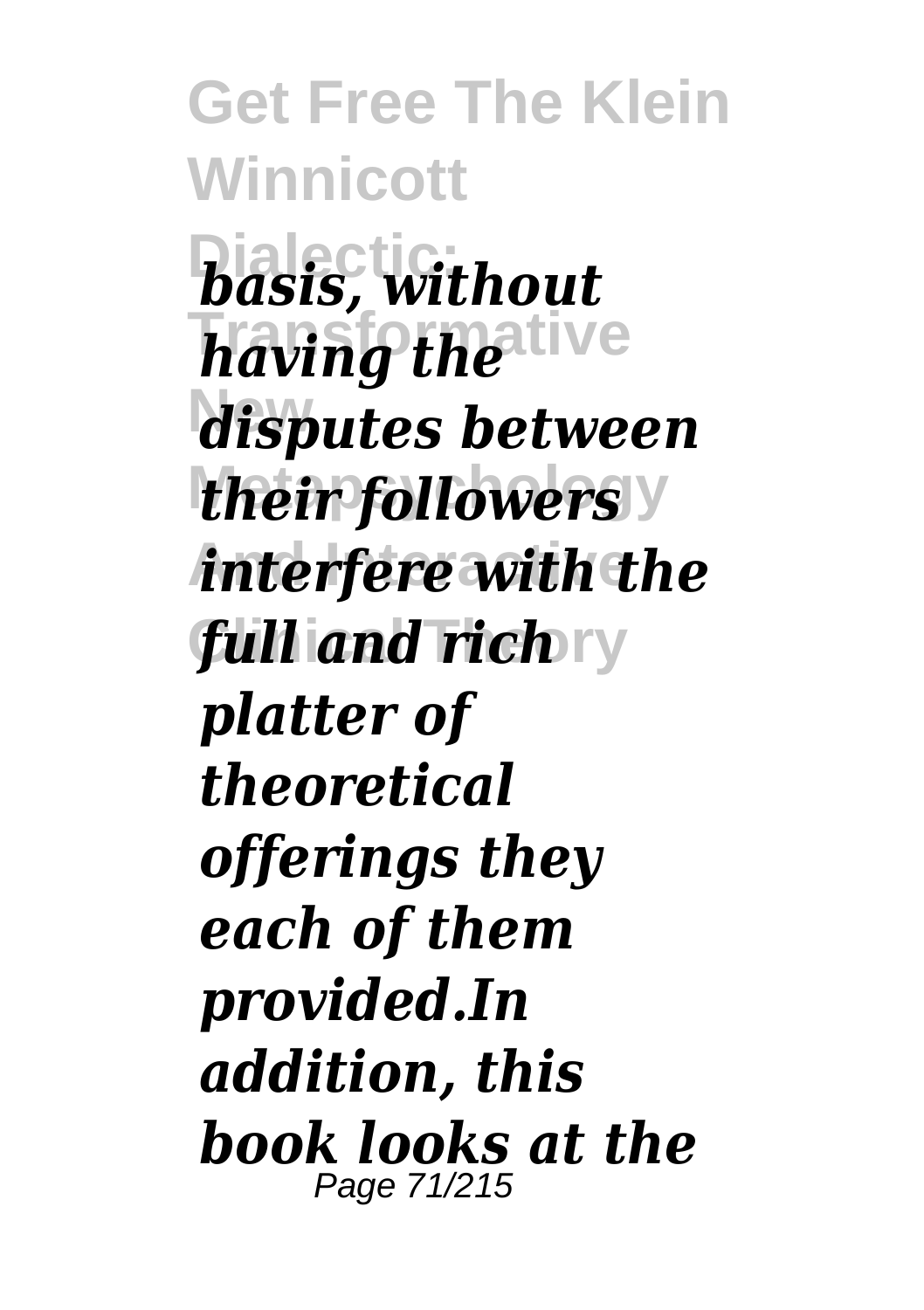**Get Free The Klein Winnicott** *biographies of Klein and* ative **New** *Winnicott, to* show how their<sup>y</sup> *theories were* **Clinical Theory** *inspired by their contrasting lives and contrasting parenting and developmental dynamics. By examining their theories in* Page 72/215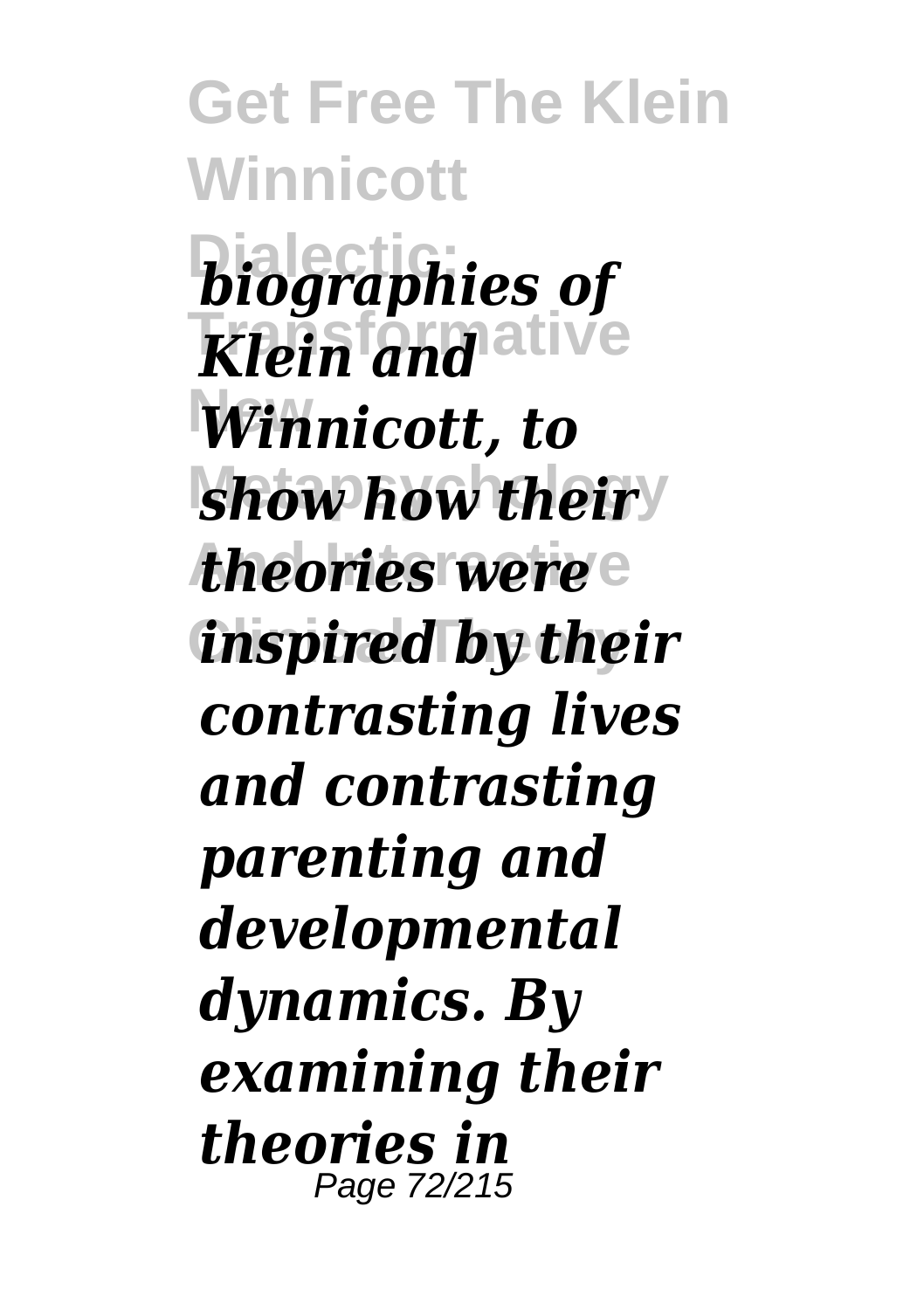**Get Free The Klein Winnicott Dialectic:** *relation to their biographies, one can see why their* dialectical<sup>ology</sup>  $theoretical$ **Clinical Theory** *focuses emerged, highly contrasted in their major emphasis, and yet highly complementary when applied together to* Page 73/215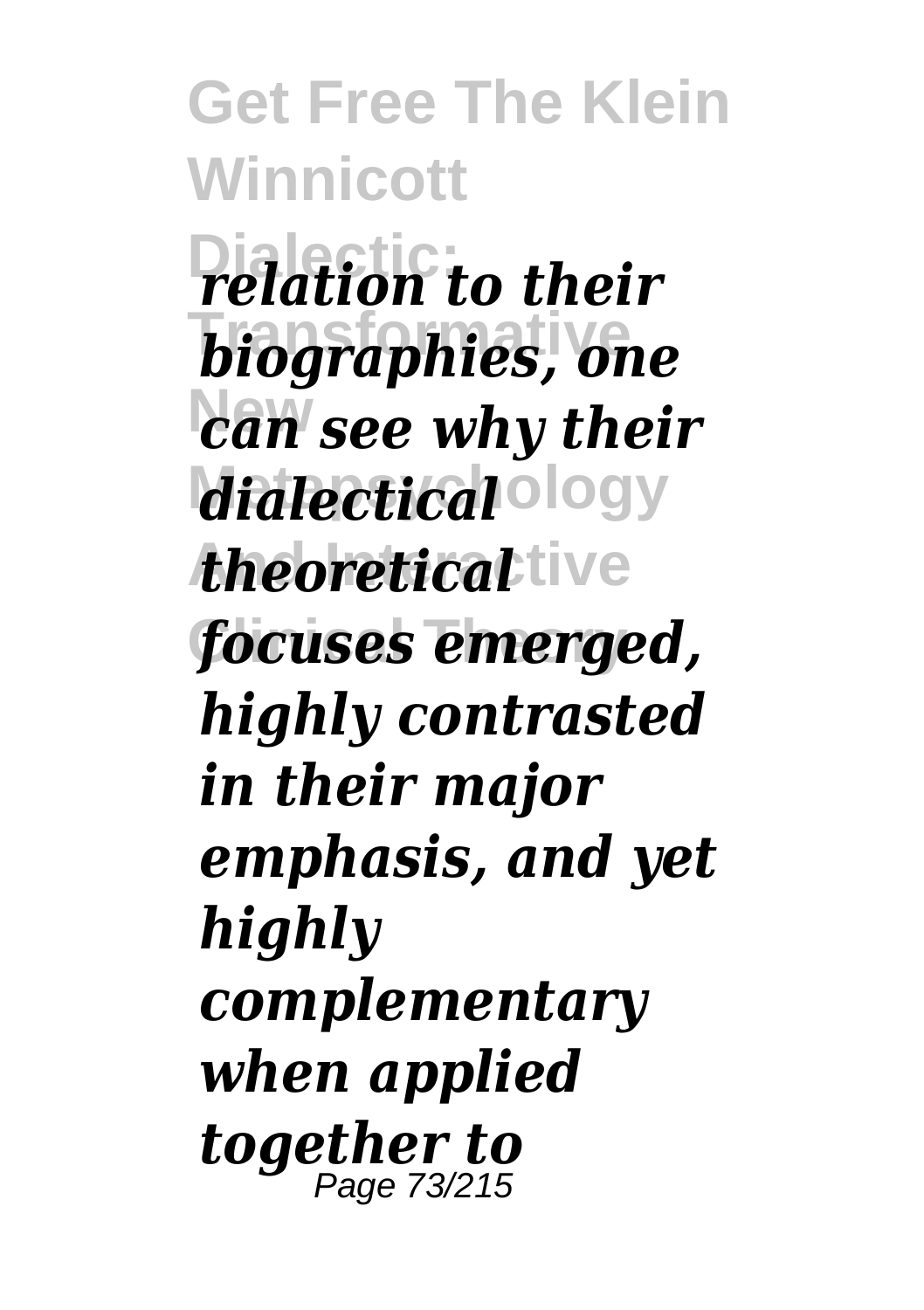**Get Free The Klein Winnicott**  $P<sub>cl</sub>$ *inical work.* Why would tive **New** *someone decide to become a***logy And Interactive** *psychotherapist?* **Clinical Theory** *It is well-known within the field that psychoanalysts and psychotherapists are often drawn to their future* Page 74/215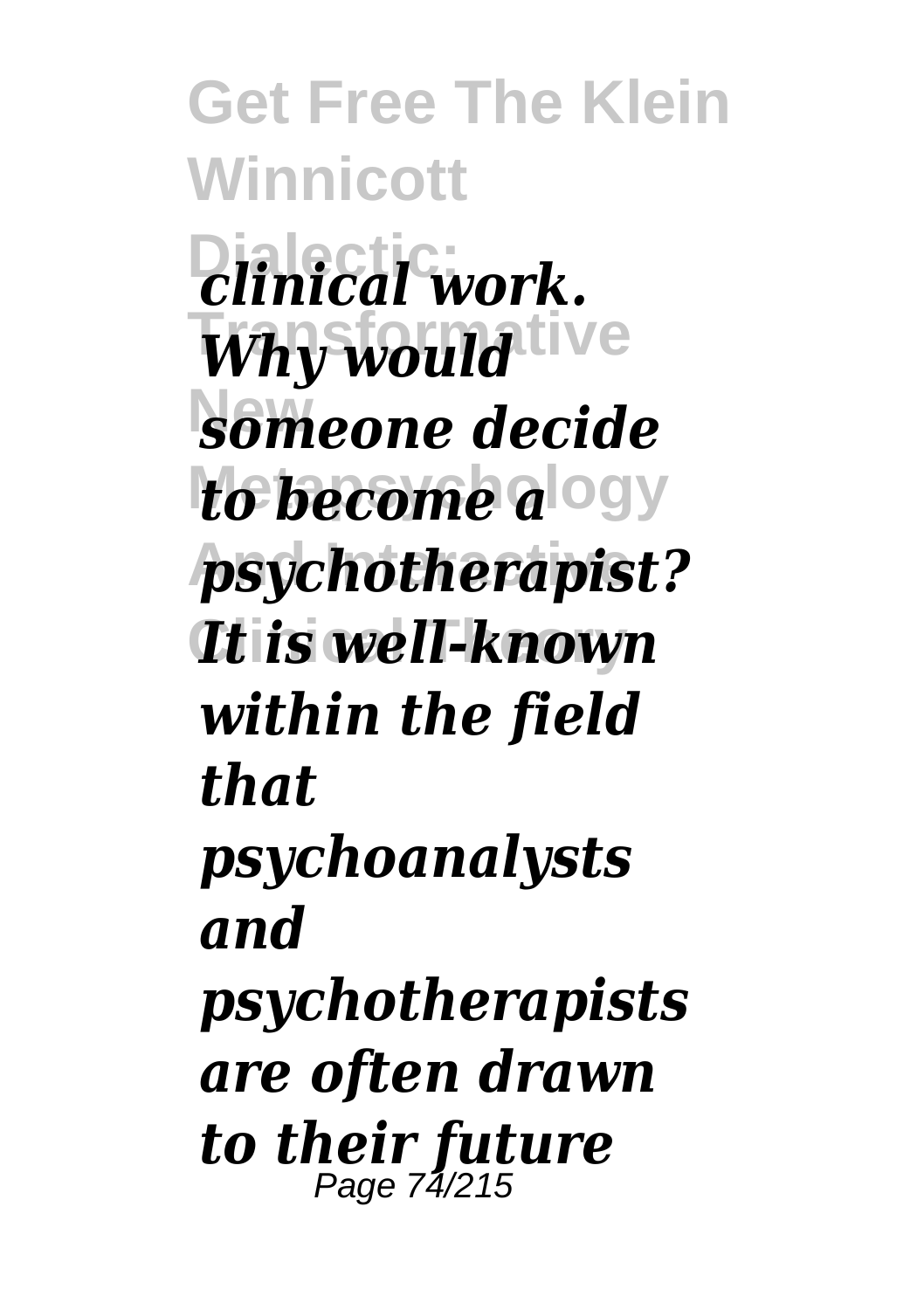**Get Free The Klein Winnicott Dialectic:** *professions as a* **Transformative** *result of early* **New** *traumatic*  $exp$ *experiences and being helped by their own* eory *psychoanalytic treatment. While dedicating their lives to relieving emotional suffering without being* Page 75/215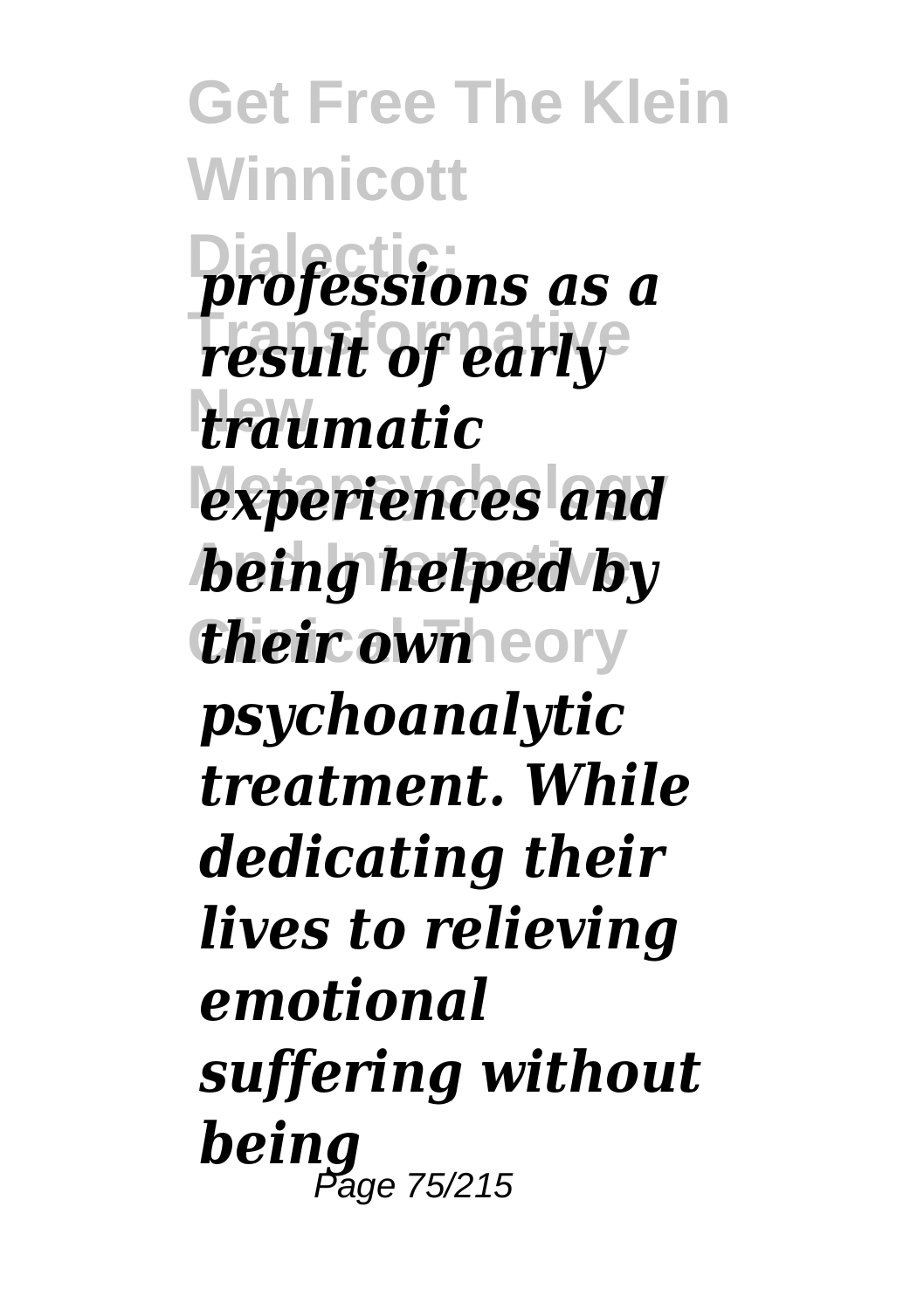**Get Free The Klein Winnicott Dialectic:** *judgmental, they* **Transformative** *fear* **New** *compromising their reputations if they publicly acknowledgery such suffering in themselves. This phenomenon is nearly universal among those in the helping professions, yet* Page 76/215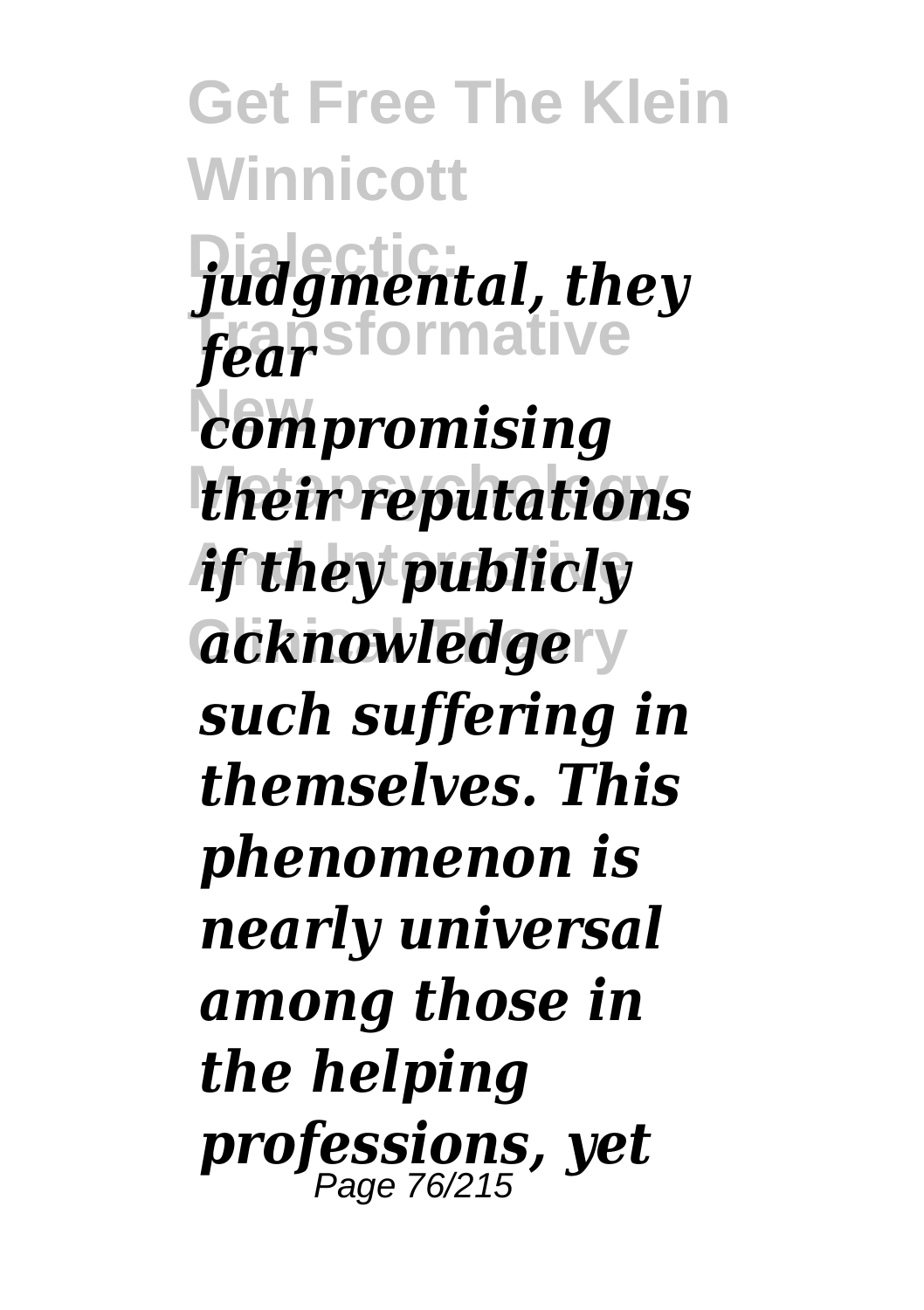**Get Free The Klein Winnicott** *there are few* **books** dedicated *to the issue. In this innovative* **And Interactive** *book, Farber and* **Clinical Theory** *a distinguished range of contributors examine how the role of the 'wounded healer' was instrumental in the* Page 77/215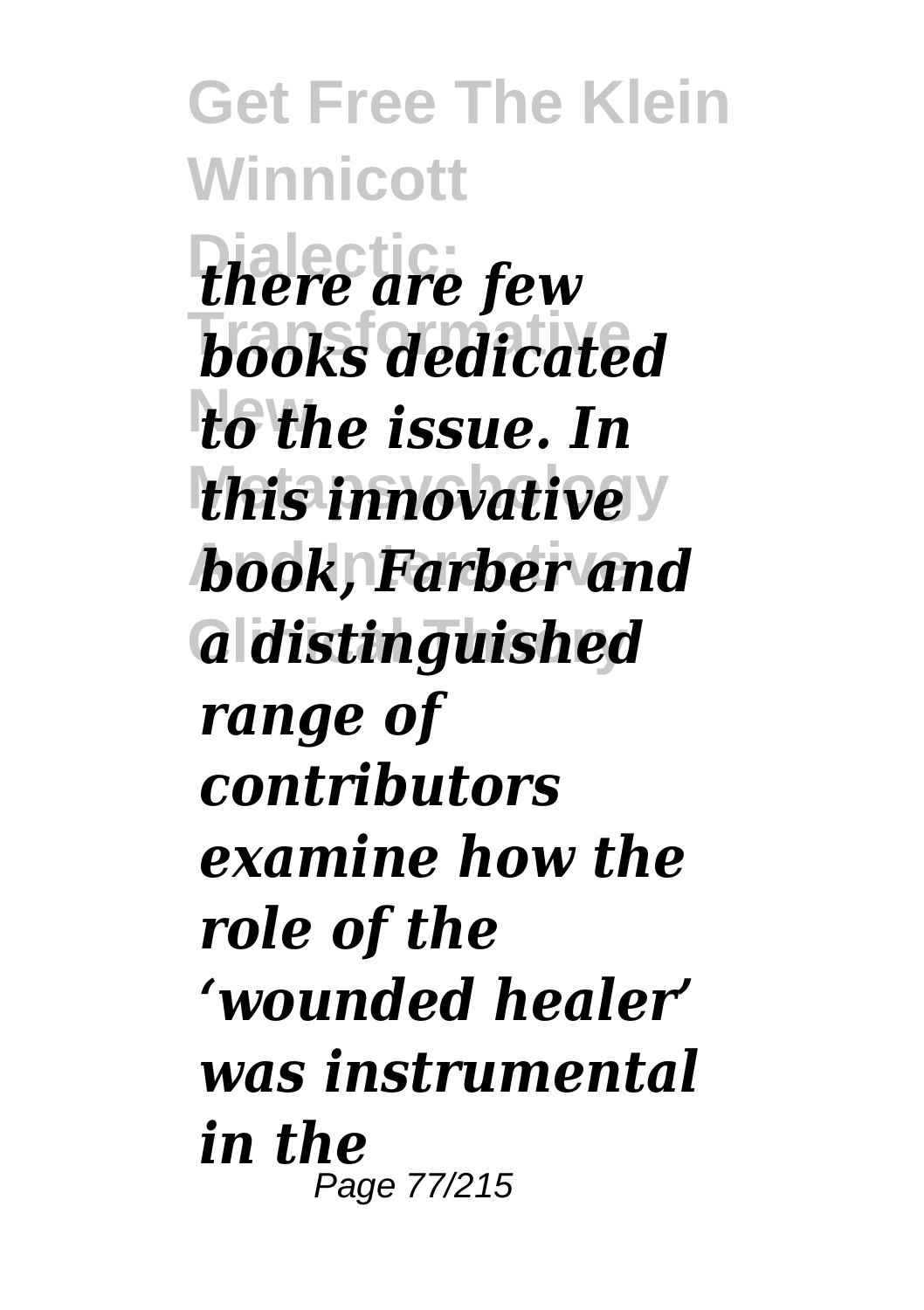**Get Free The Klein Winnicott** formulation of **Transformative** *psychoanalysis,* **New** *and how using their own***hology And Interactive** *woundedness can* **Clinical Theory** *help clinicians work more effectively with their patients, and advance theory in a more informed manner. Celebrating the* Page 78/215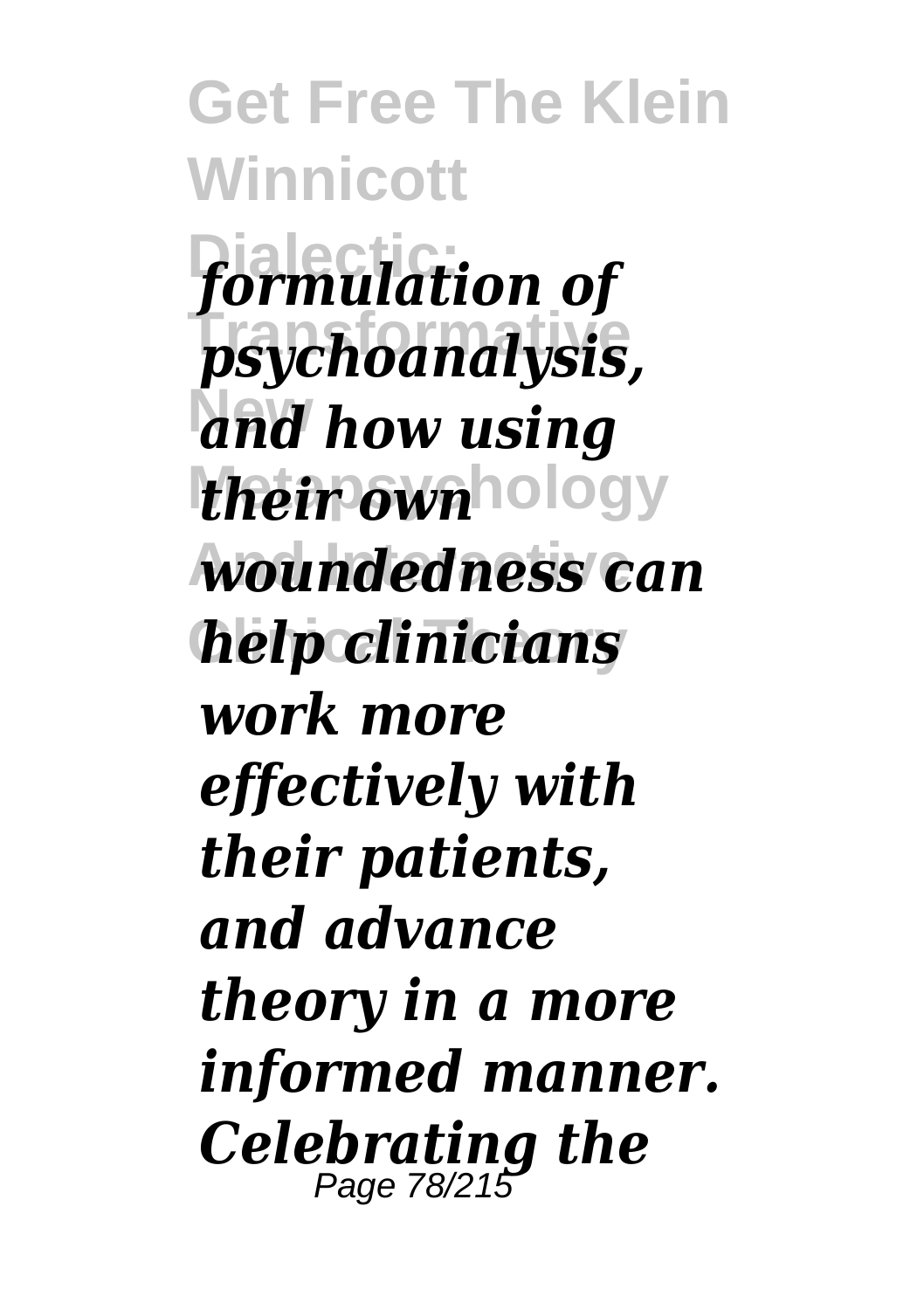**Get Free The Klein Winnicott Dialectic:** *Wounded Healer* **Transformative** *Psychotherapist* **New** *will be of interest* **Metapsychology** *to psychoanalysts* **And Interactive** *and* **Clinical Theory** *psychoanalytic psychotherapists, graduate students in clinical disciplines including psychology, social* Page 79/215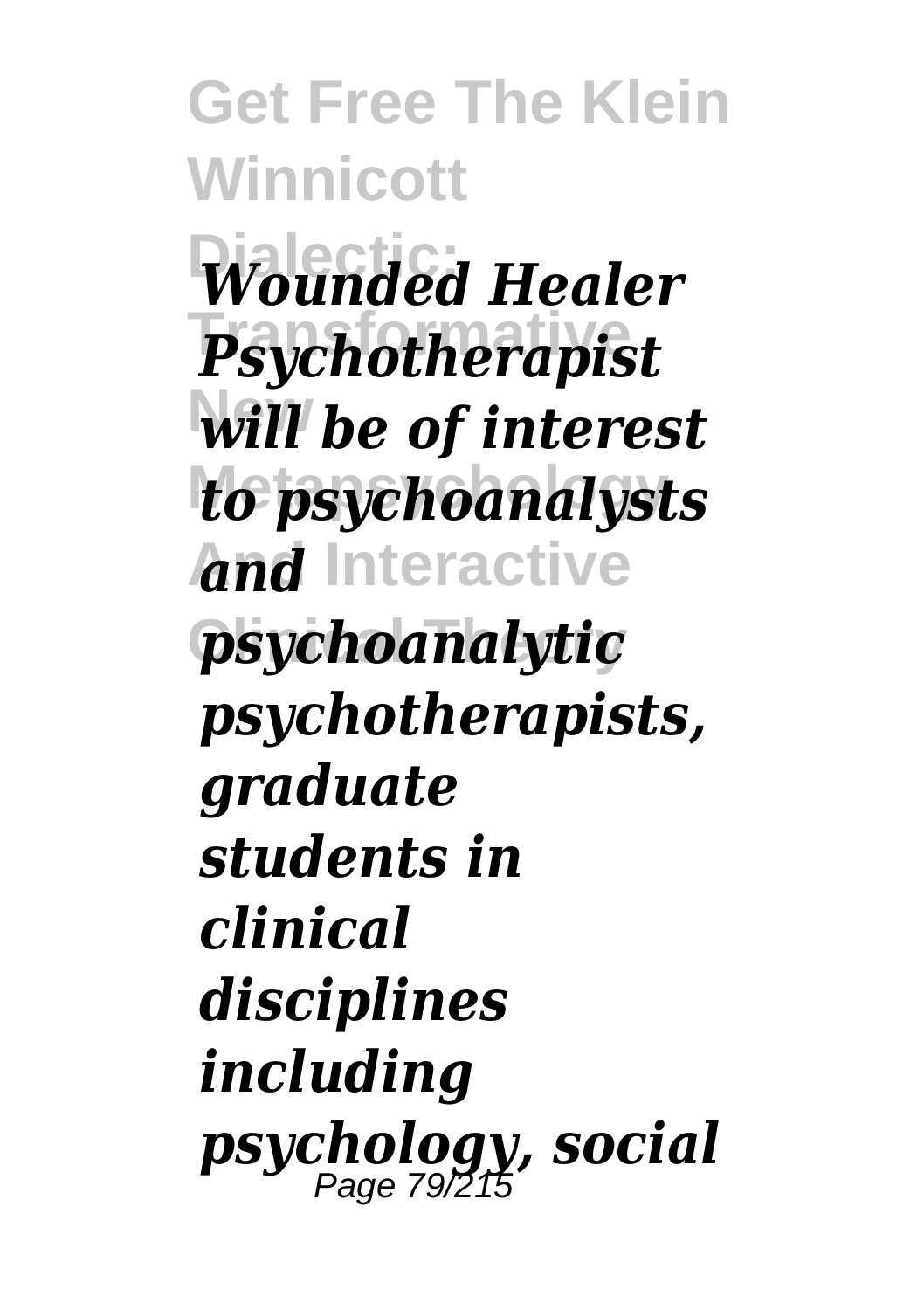**Get Free The Klein Winnicott Dialectic:** *work, ministry/ch aplaincy and*<sup>ve</sup> **New** *nursing, as well*  $as$  the general y *Aublicteractive* **The Changing** *Shape of Art Therapy Transformative New Metapsychology and Interactive Clinical Theory* Page 80/215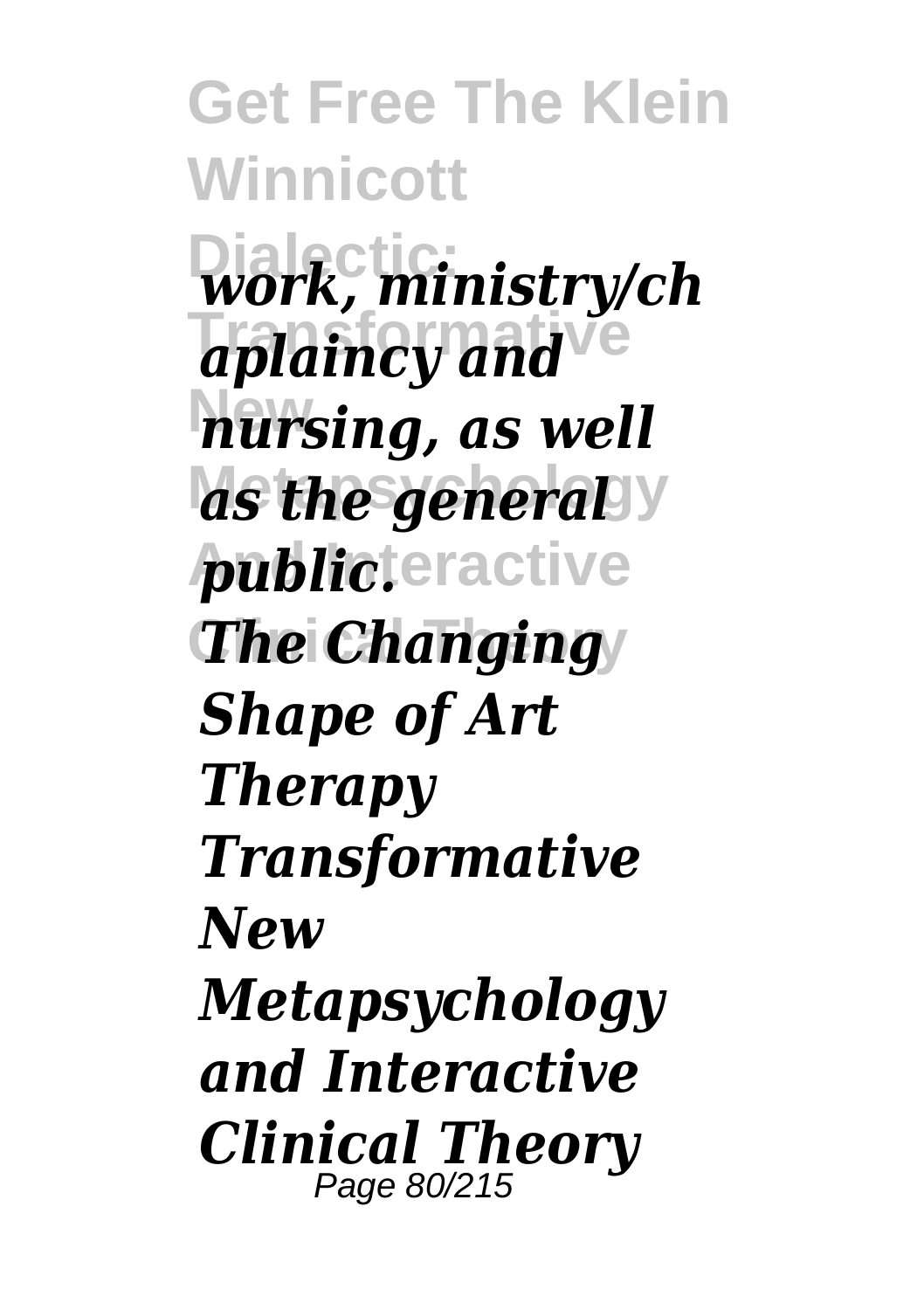**Get Free The Klein Winnicott Dialectic:** *Mourning,* **Spirituality and New** *Psychic Change* **Psychoanalysis of And Interactive** *the Unthought* **Known** Theory *Object Relations and the Psychoanalytic Dialogue New Developments in Theory and* Page 81/215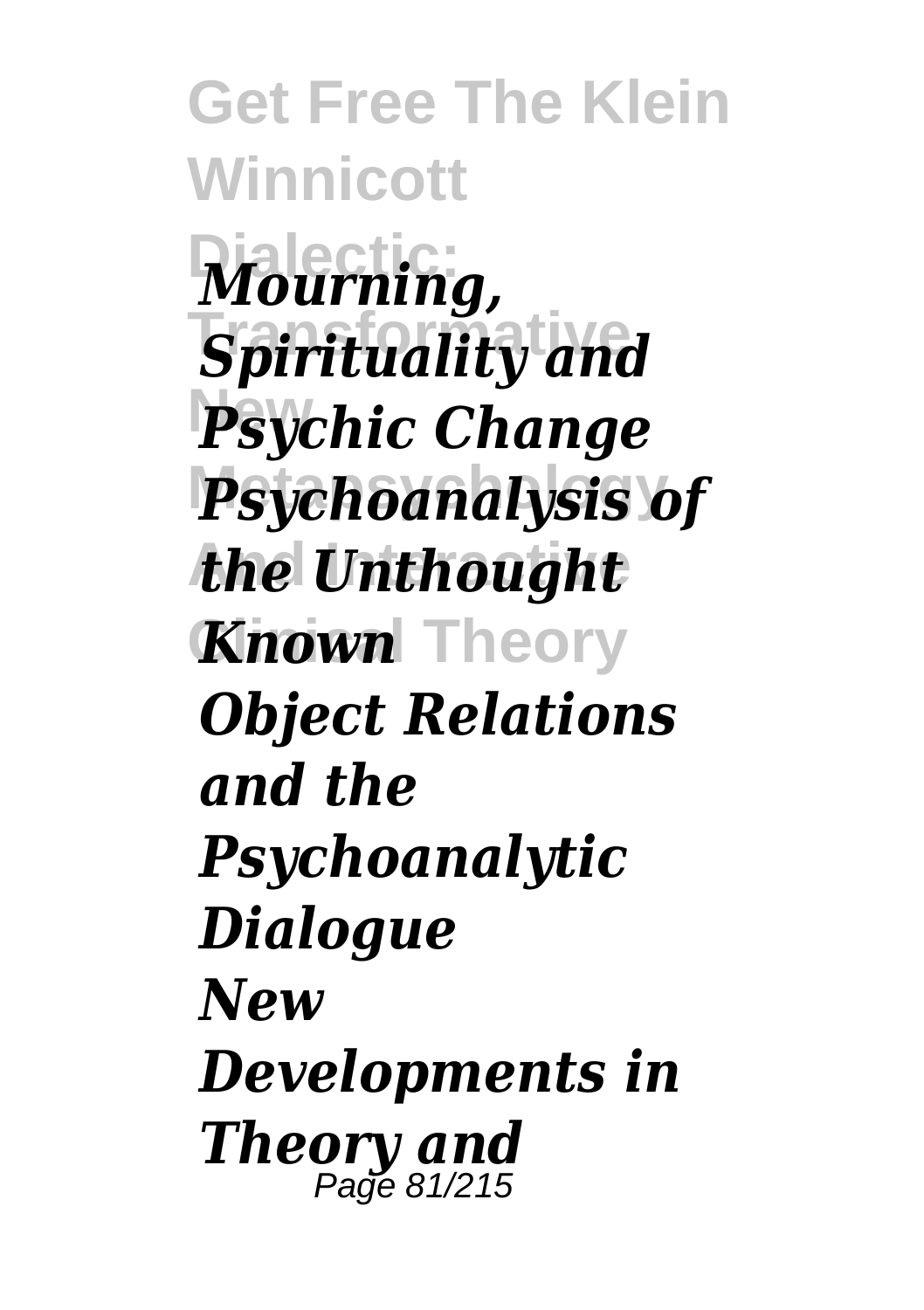**Get Free The Klein Winnicott Dialectic:** *Practice* **Transformative** *From Death* **Instinct to Reparation and** *Symbolization through Vividy Clinical Cases* Religion has been responsible for both horrific acts against humanity and some of Page 82/215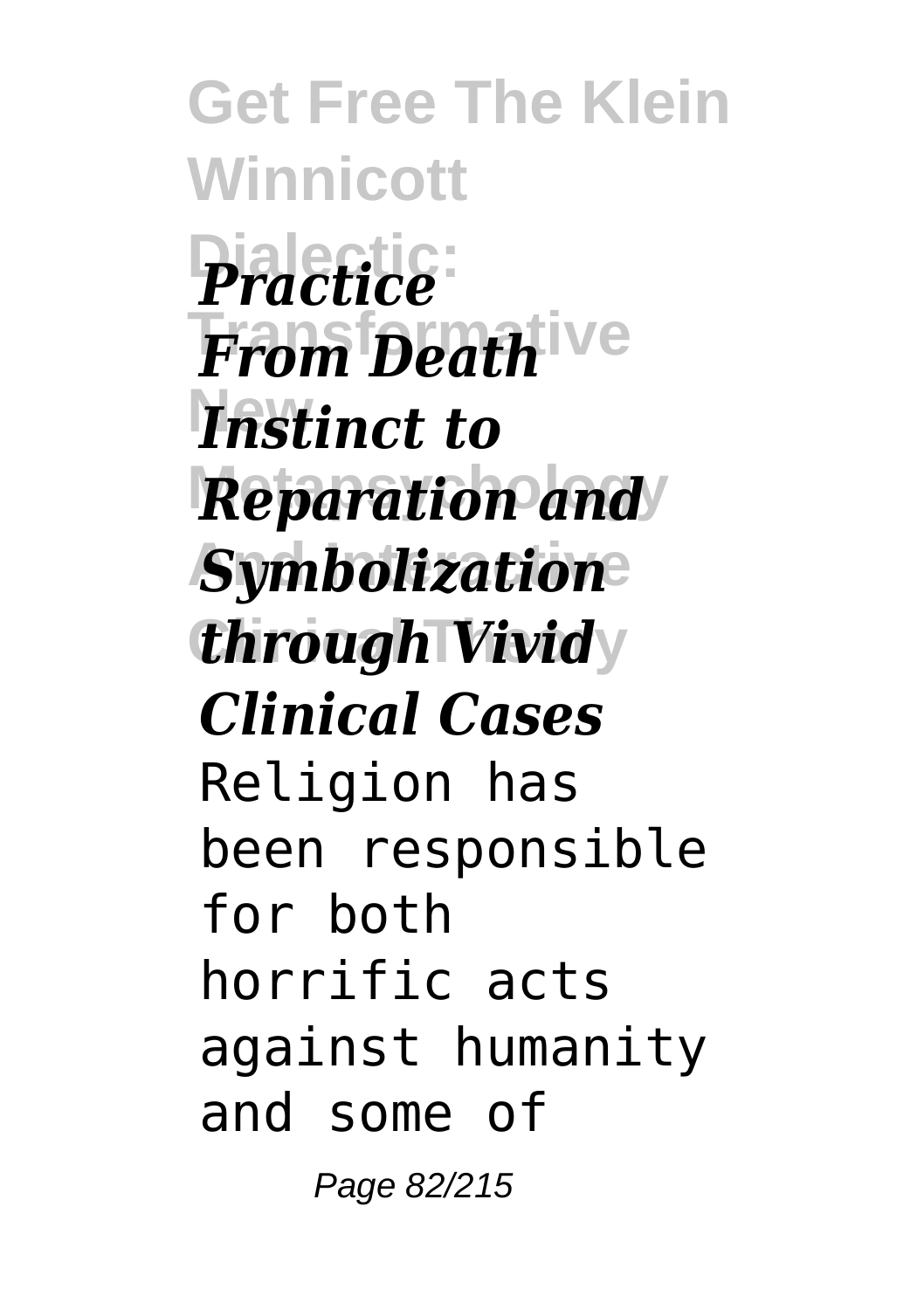**Get Free The Klein Winnicott Dialectic:** humanity's most **Tublime** mative **New** teachings and **experiences** odlow <u>Ahd Interactive</u> possible? From a<br>Contemporary contemporary psychoanalytic perspective, this book seeks to answer that question in terms of the psychological Page 83/215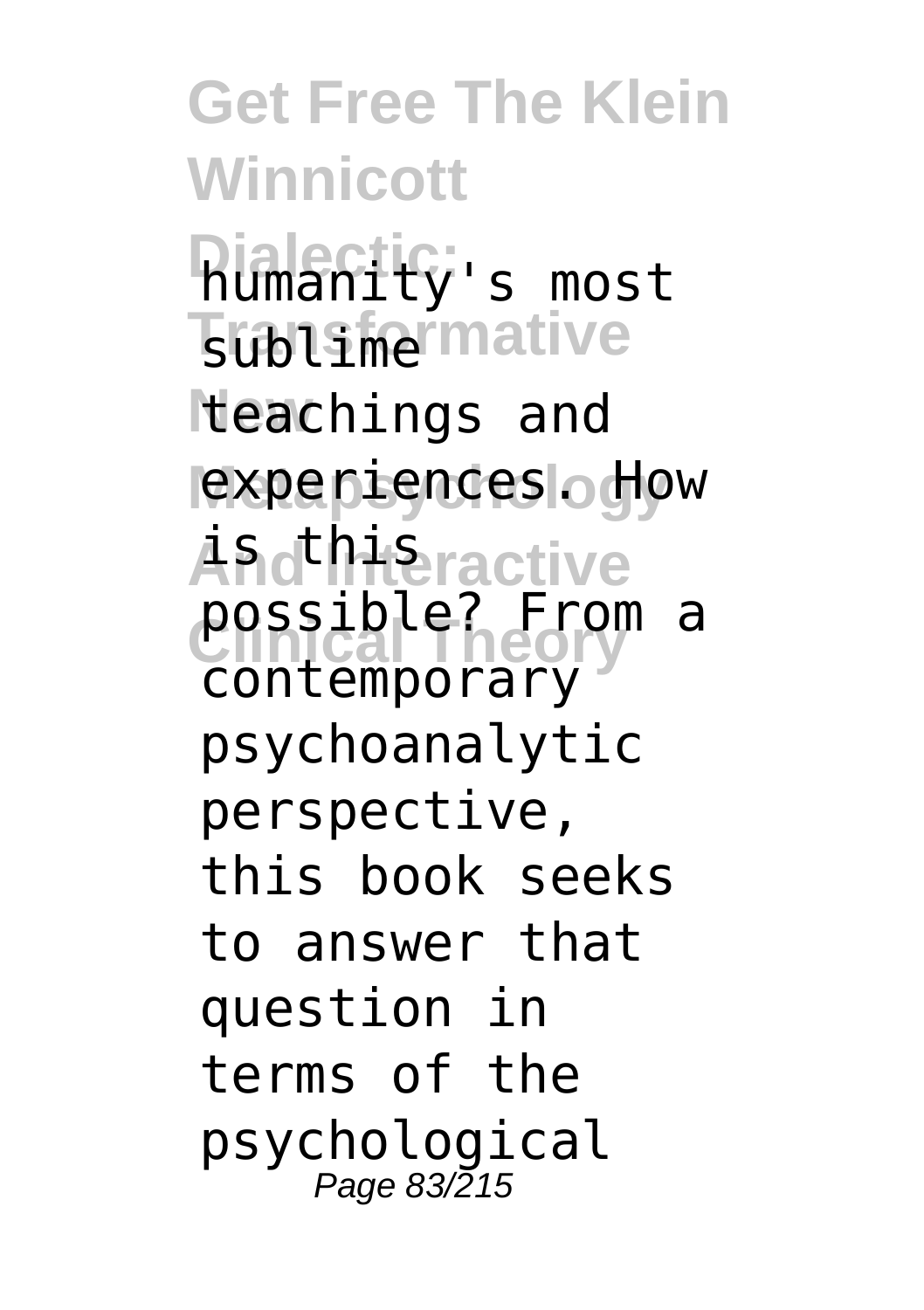**Get Free The Klein Winnicott Dialectic:** dynamic of **Tidealisation.** At **lthe** heart of **Metapsychology** living religion **And Interactive** idealisation of everyday objects. Such idealisations provide much of the transforming power of religious experience, Page 84/215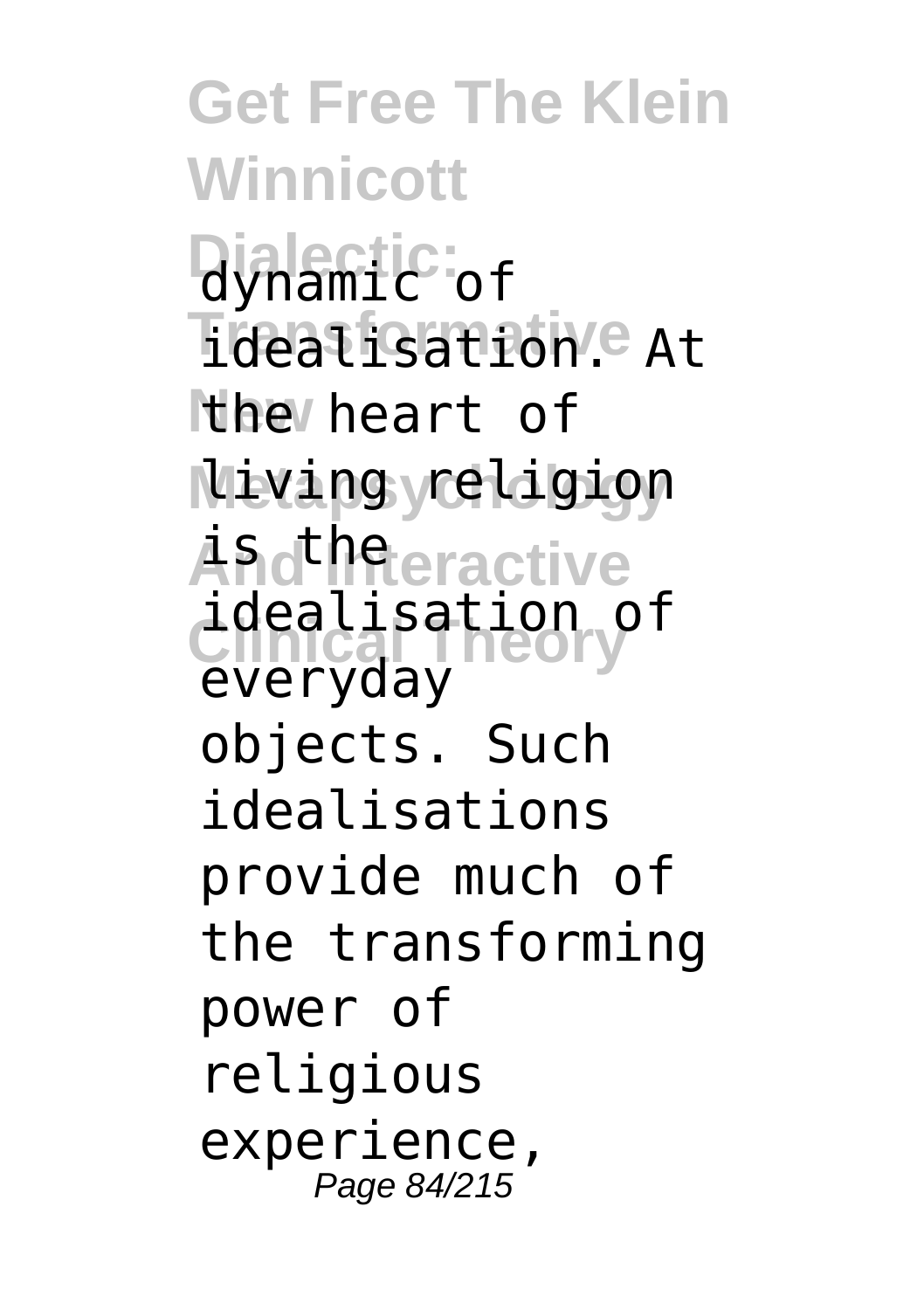**Get Free The Klein Winnicott Which is one of Transformative** the positive **New** contributions of **Metapsychology** religion to the **psychological Clinical Theory** idealisation can life. However, also lead to religious fanaticism which can be very destructive. Drawing on the work of various Page 85/215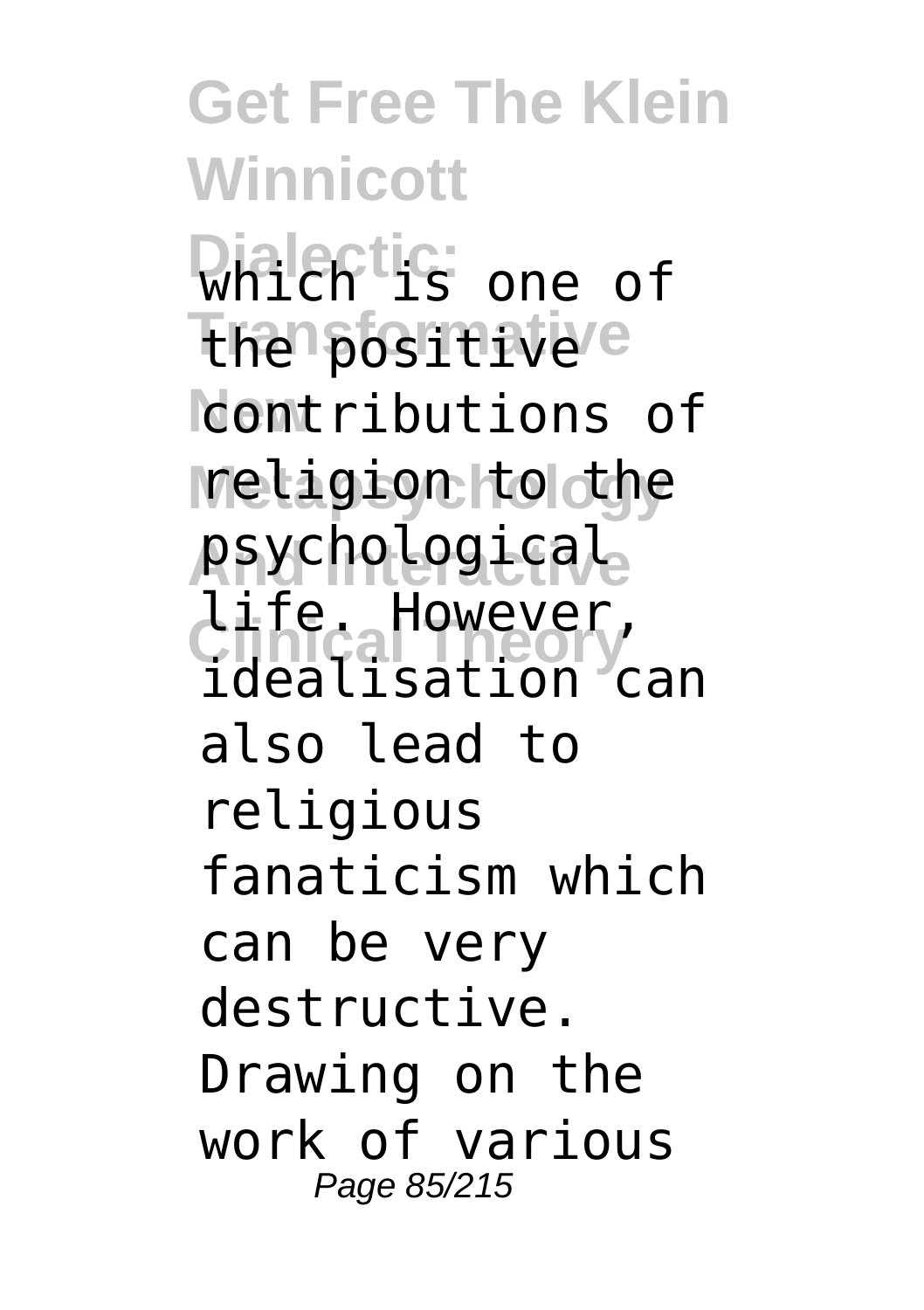**Get Free The Klein Winnicott Dialectic:** contemporary Trelationaltive **New** theorists within **Metapsychology** psychoanalysis, Ahtfirhensctive **Clinical Theory** oanalytically develops a psych informed theory of the transforming and terror-producing effects of religious experience. It Page 86/215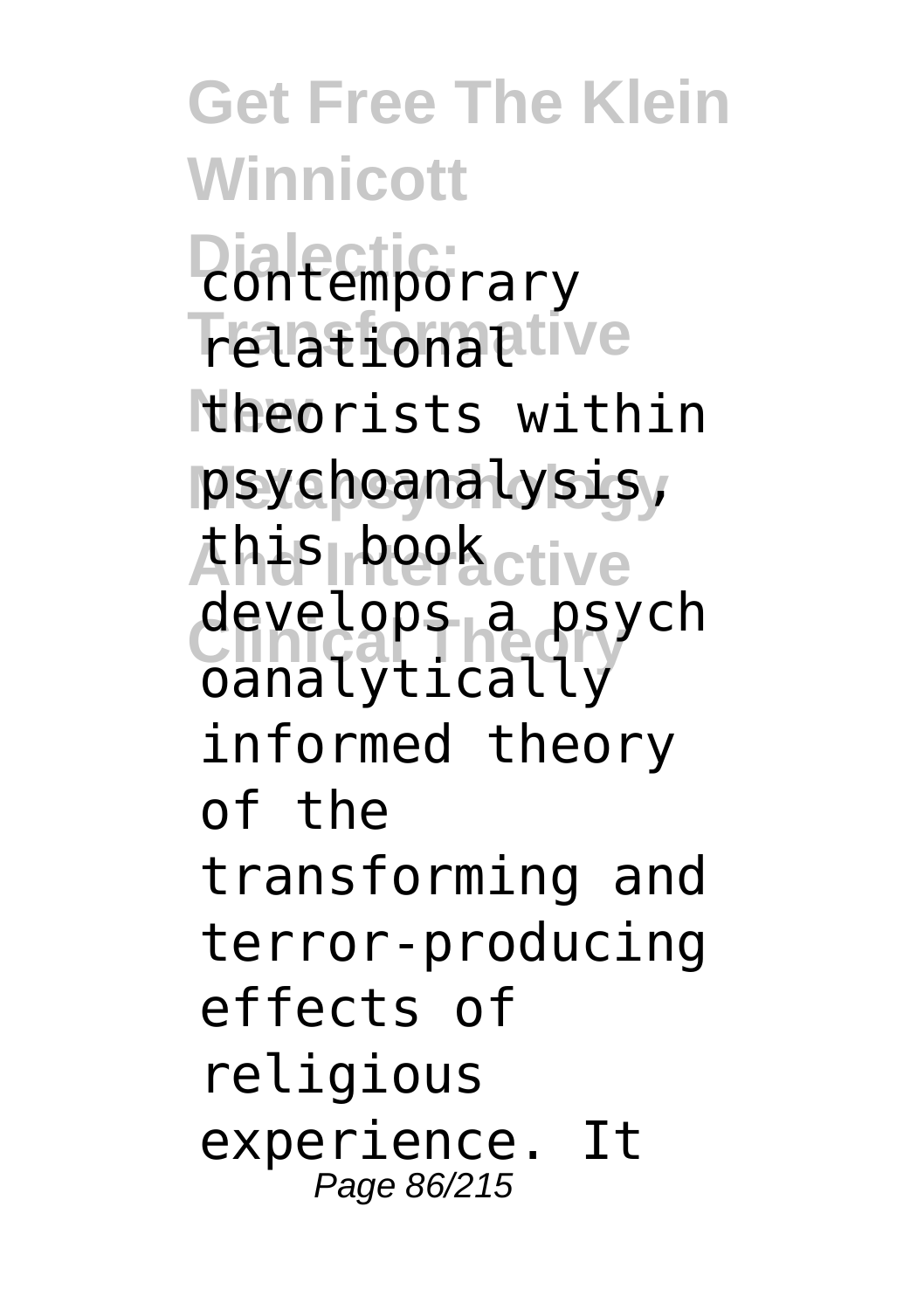## **Get Free The Klein Winnicott**

**Dialectic:** discusses the Tuestion of ive **New** whether or not, **Metapsychology** if idealisation **And Interactive** is the cause of **Clinical Theory** destructive acts many of the done in the name of religion, there can be vital religion without idealisation. This is the Page 87/215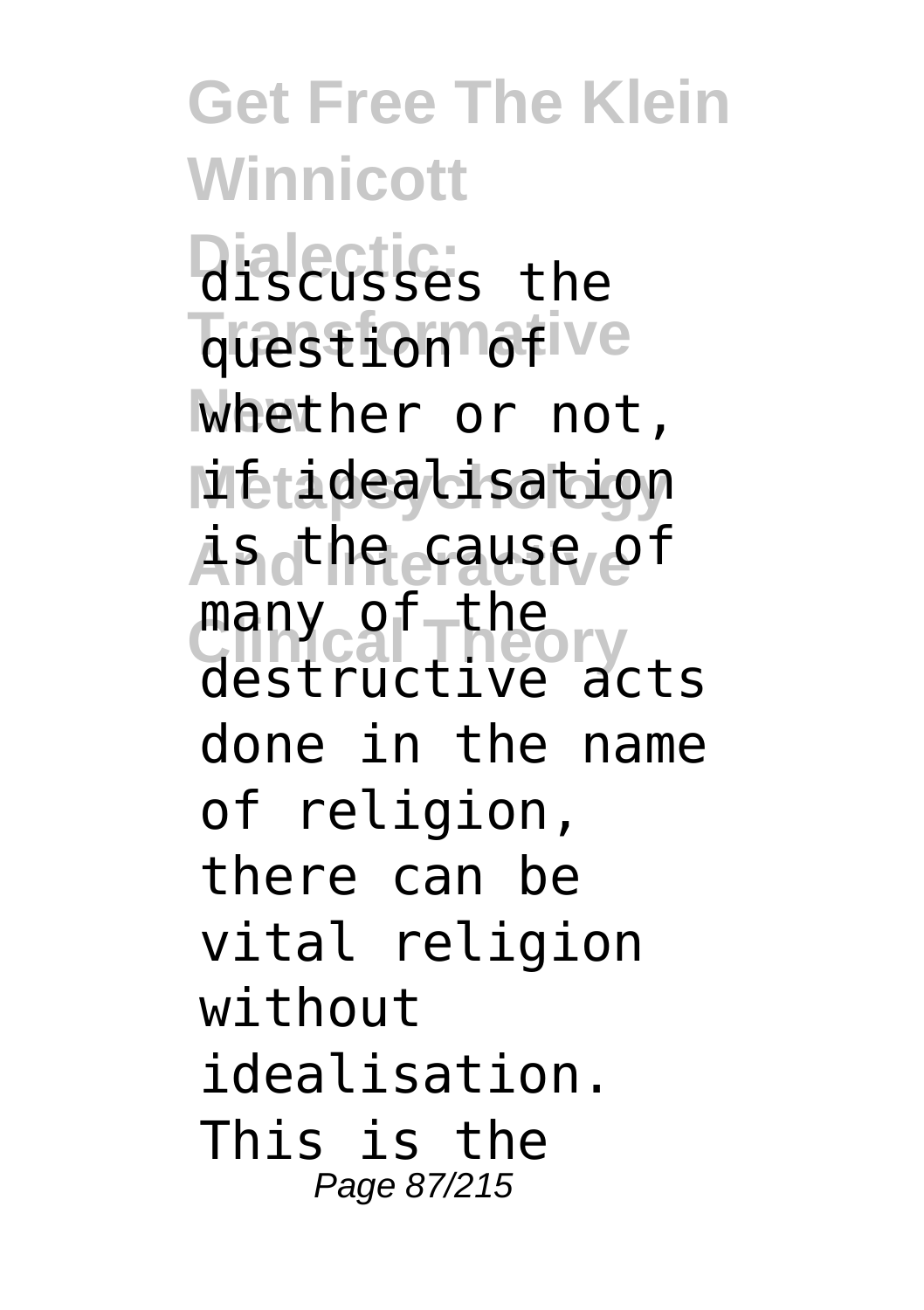**Get Free The Klein Winnicott Dialectic:** first book to address theive **New** nature of **Metapsychology** religion and its **And Andrity at Pive Clinical Theory** terrorism and sponsor both transformation in terms of contemporary relational psychoanalytic theory. It will be invaluable to Page 88/215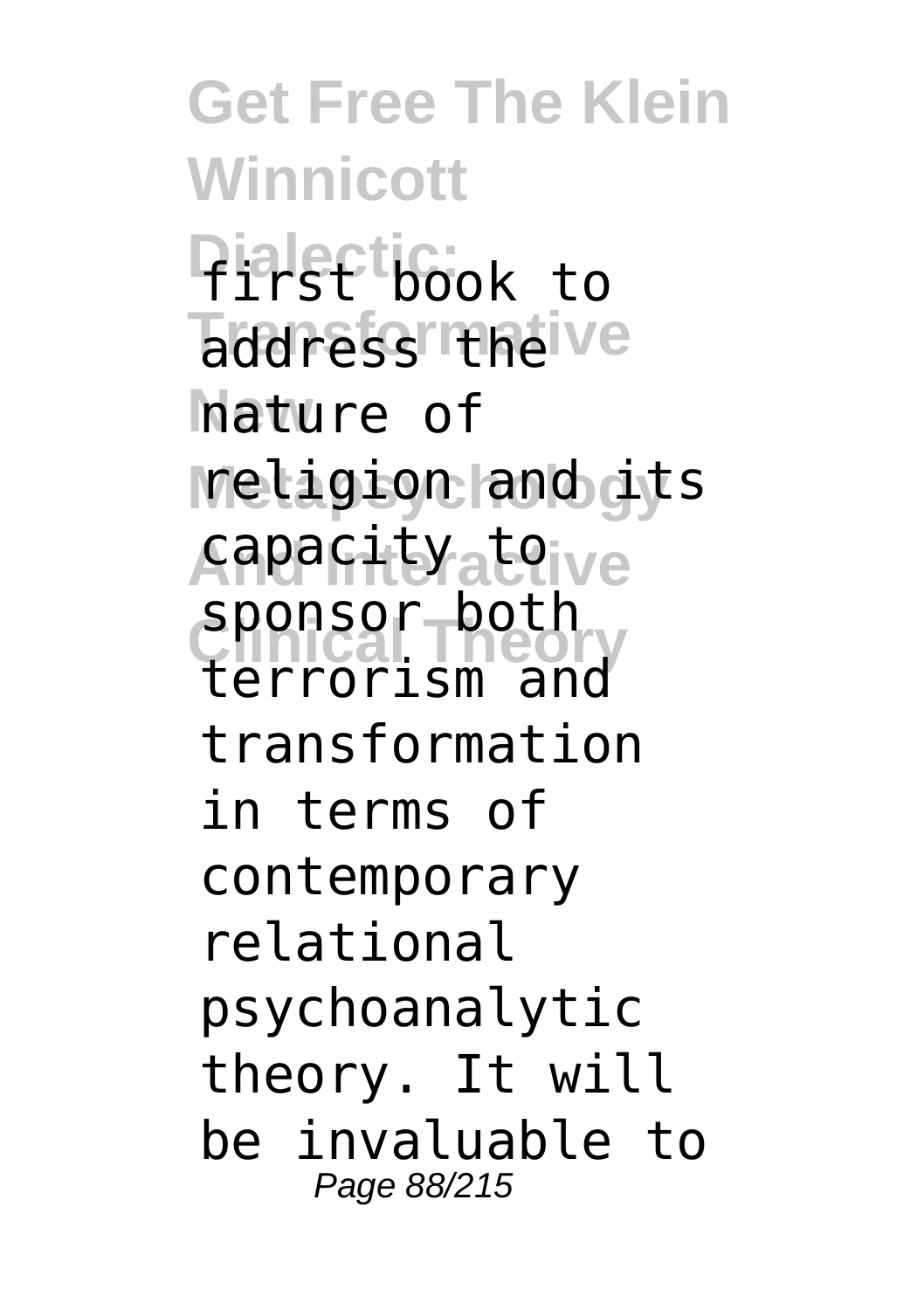**Get Free The Klein Winnicott Dialectic:** students and **Transformative** practitioners of **New** psychoanalysis, psychotherapy, y **And Interactive** psychology and **Clinical Theory** religious studies, and to others interested in the role of religion in the lives of individuals and societies. Page 89/215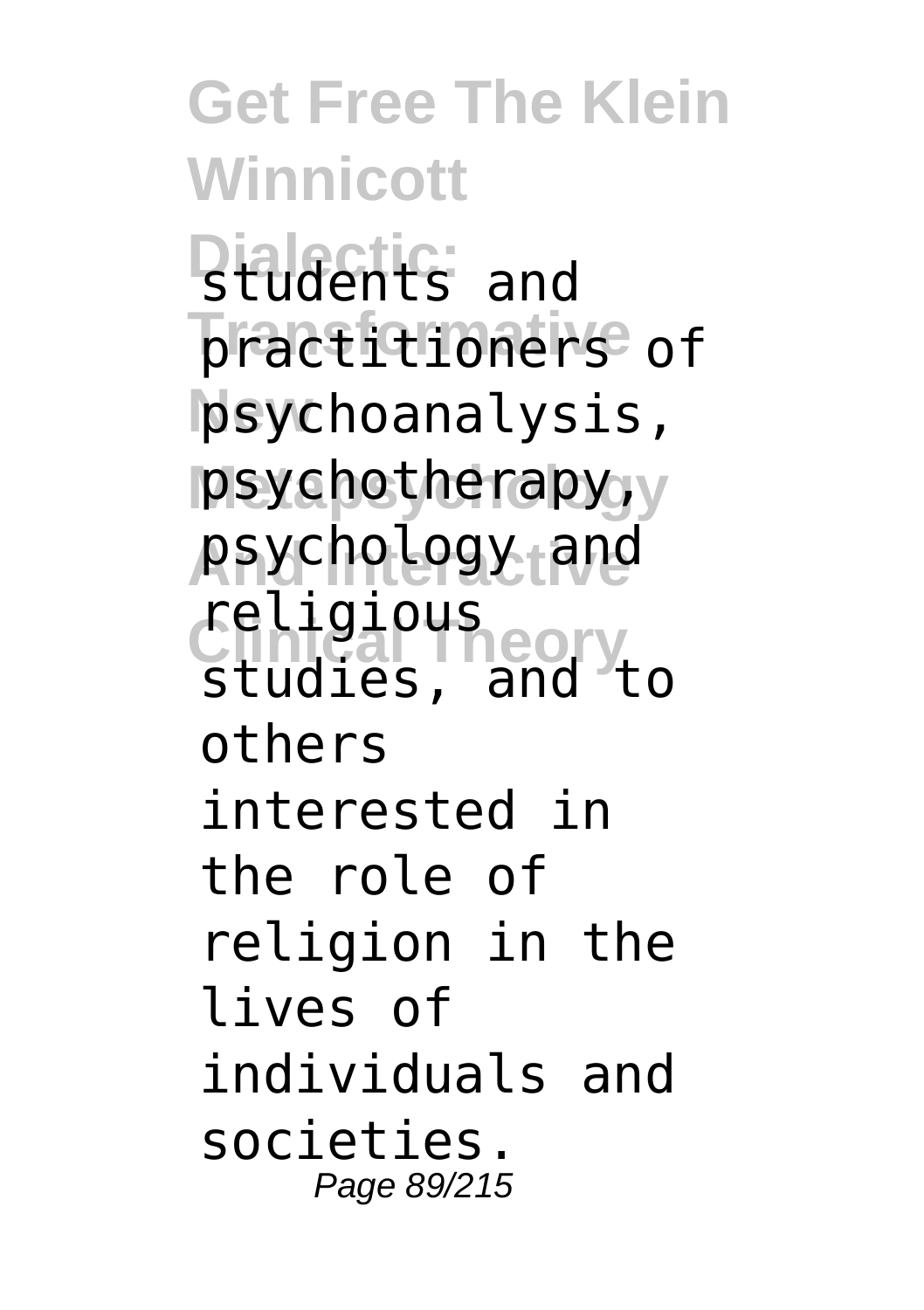**Get Free The Klein Winnicott** Pialectic: more about Rowman & **Nettlefield Metapsychology** titles please **And Interactive** visit us at www. **Clinical Theory** rowmanlittlefiel d.com. Beginning with Freud's celebrated case of Little Hans, psychoanalysts and psychotherapists Page 90/215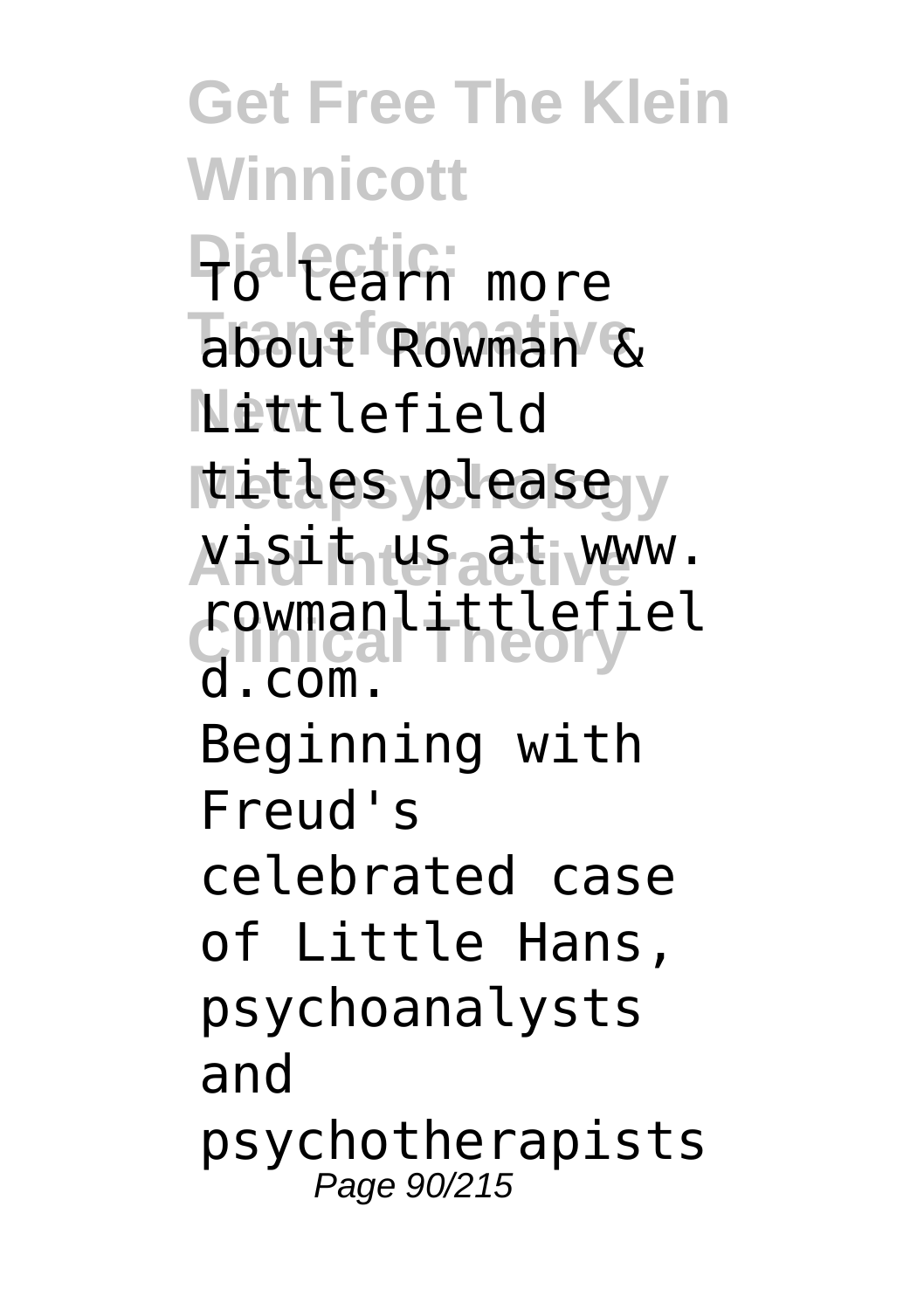**Get Free The Klein Winnicott Dialectic:** have been **Transformative** intrigued with **Hhe** topic of lfeanps5clipsed<sub>y</sub> **And Interactive** in theoretical **Clinical Theory** term 'anxiety', writings by the fear remains a pervasive expression in day to day clinical work. Patients constantly talk Page 91/215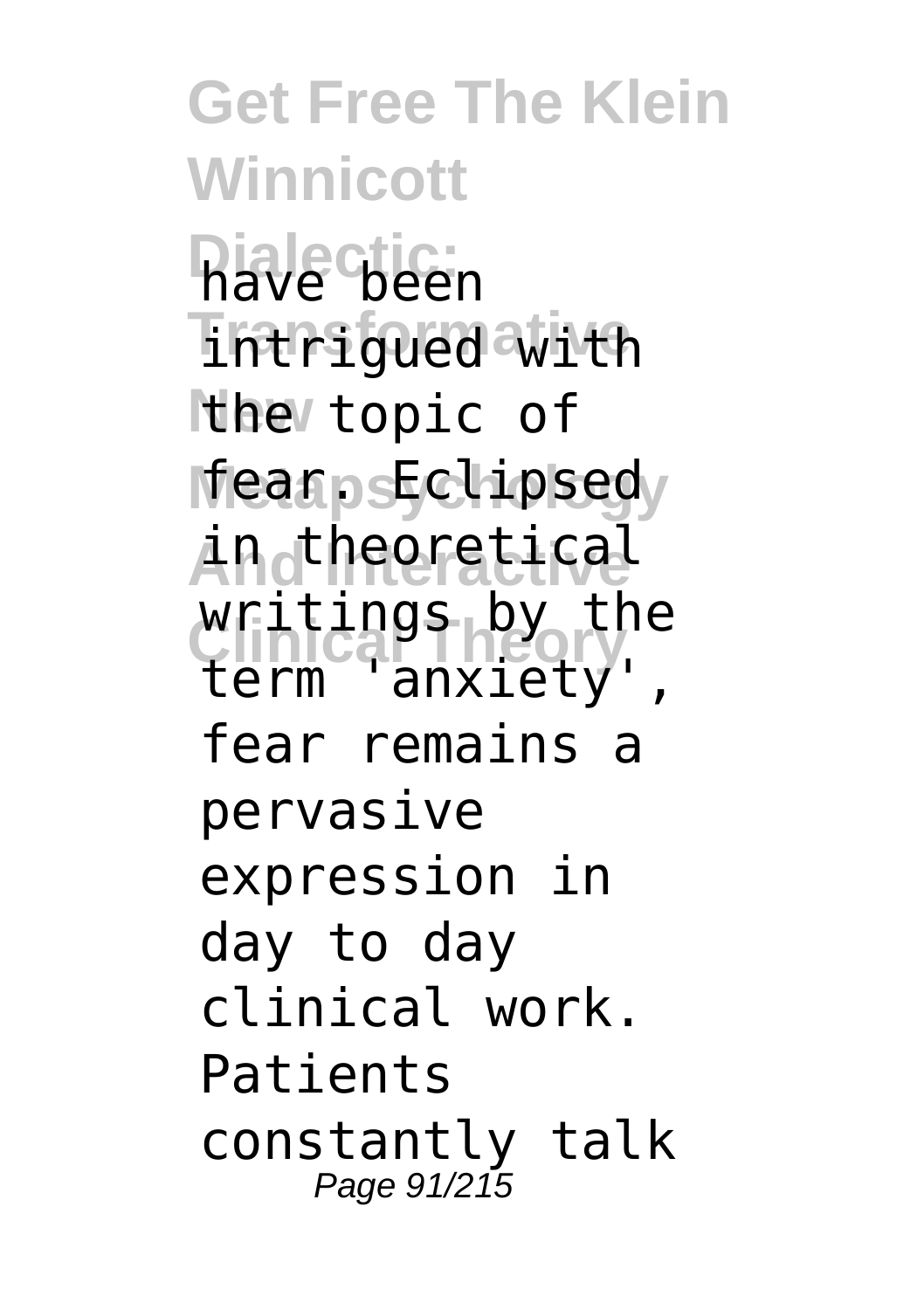**Get Free The Klein Winnicott Dialectic:** about it. One Implores That we **New** cure him of his l**fear pof dogs.**gy **And Interactive** Another offers **Clinical Theory** aloneness as the the fear of rationale of her staying in a bad marriage. Yet another avoids all athletic activity due to the fear of Page 92/215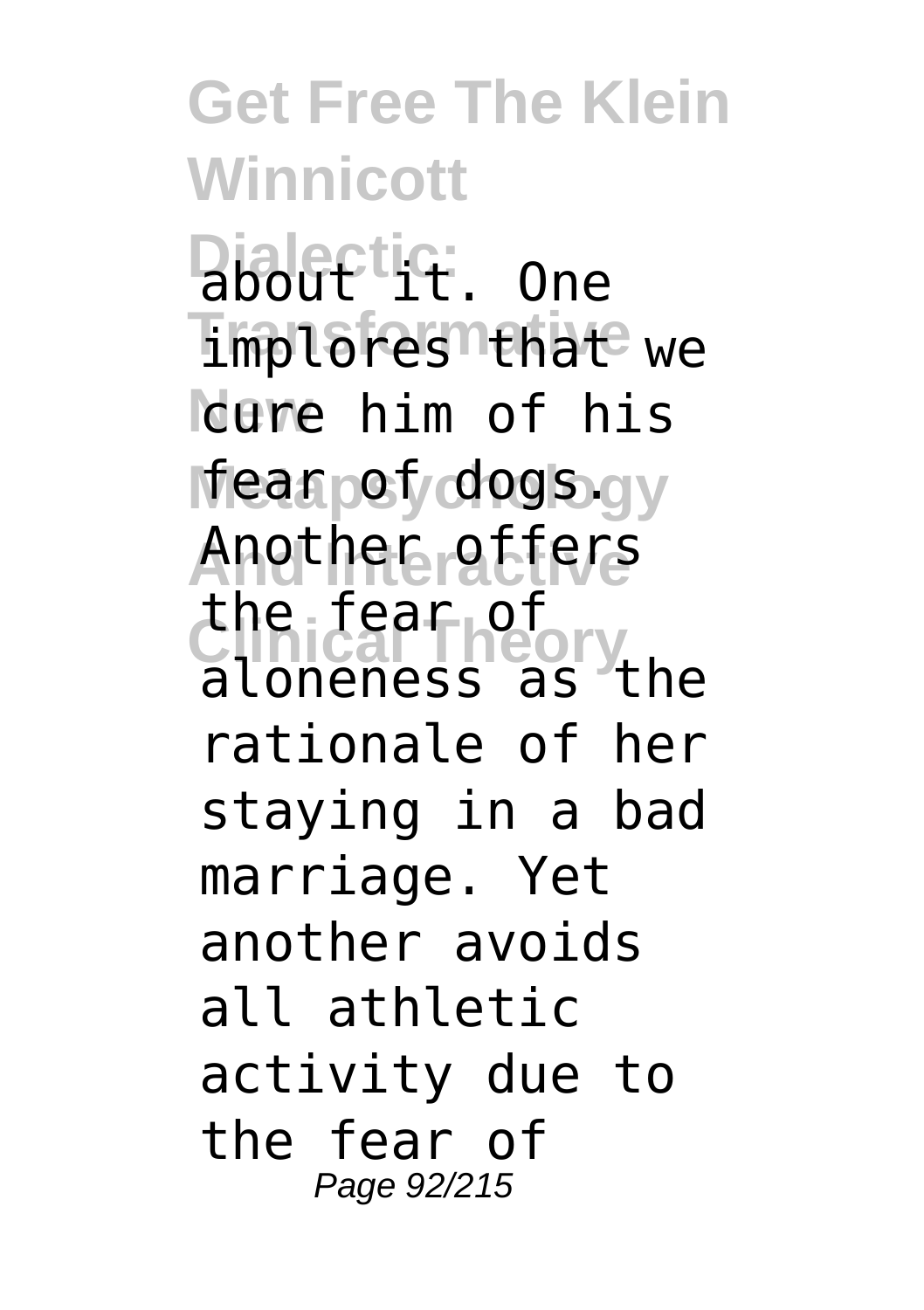**Get Free The Klein Winnicott Dialectic:** physical injury. **Transformative** And a fourth one **New** lives in utter l**denial** sylfhology **And Interactive** passing time to **Clinical Theory** fear of death. avoid facing his Despite its ubiquitous presence, fear has received little direct attention in psychoanalytic Page 93/215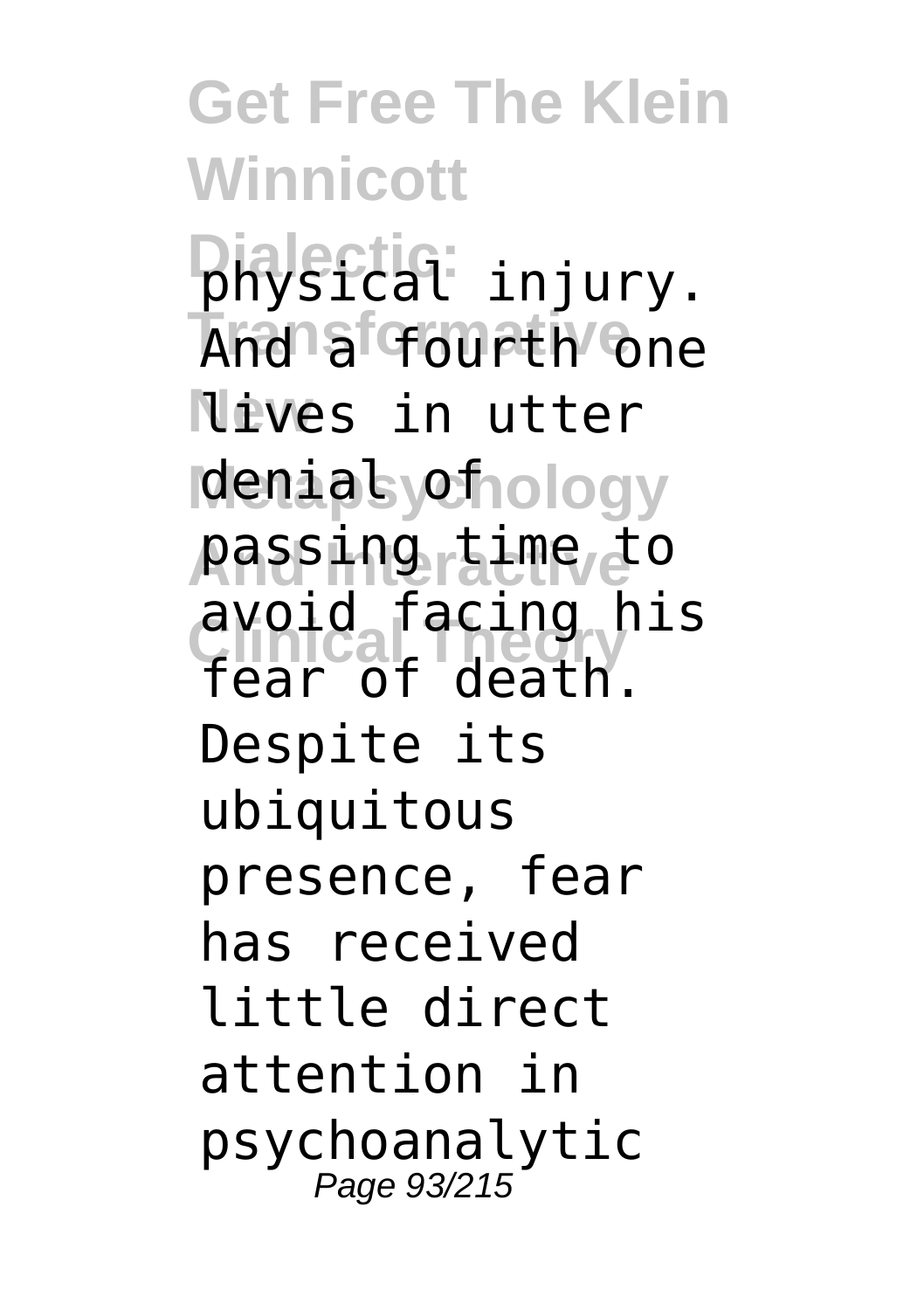**Get Free The Klein Winnicott Dialectic:** literature. This **book aims atore New** fill this **Metapsychology** lacuna. It **And Interactive** explicates **Clinical Theory** various intensities of fear, e.g. apprehension, dread, panic, and terror. It delineates the boundaries between fear and Page 94/215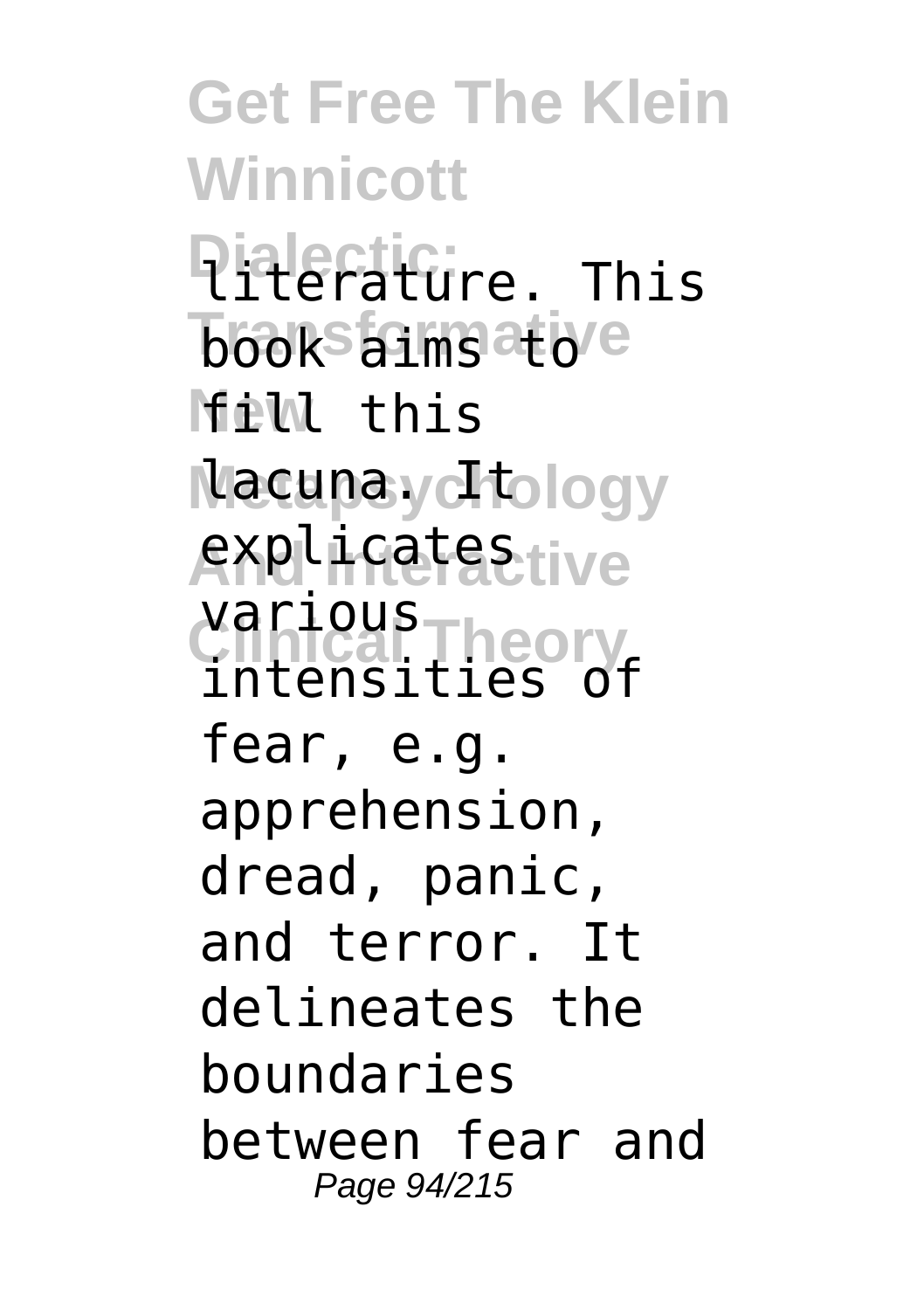**Get Free The Klein Winnicott Directly** and demonstrates how **New** phobic states l**constitute an**gy **admixture of**ve these two<br>Clinical Theory emotions. Intersubjective Processes and the Unconscious looks at how the minds of the therapist and the patient Page 95/215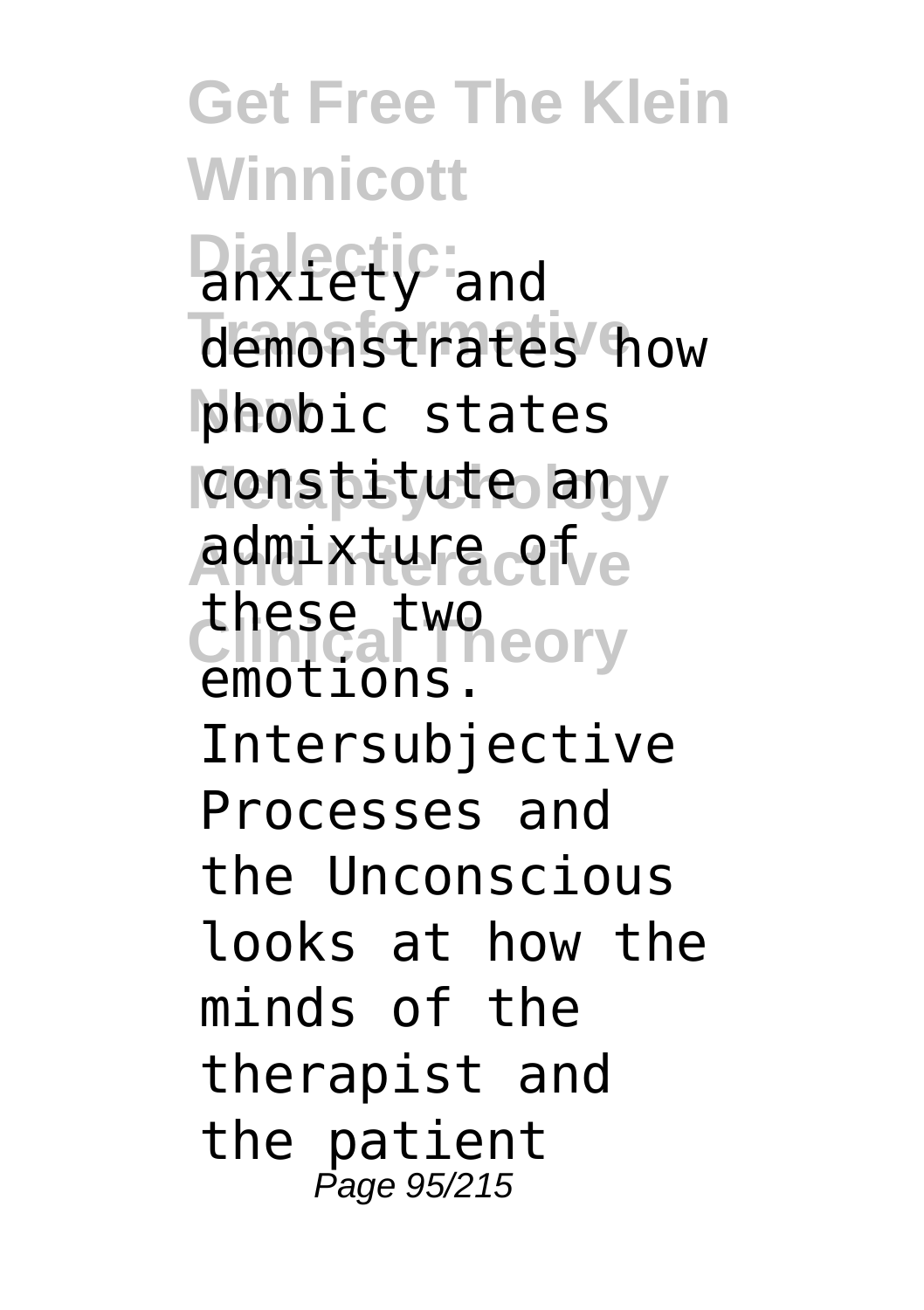**Get Free The Klein Winnicott Pinteract** with **Transformative** each other in a **New** profound and **Metapsychology** unconscious way: **And Interactive** a concept first **Clinical Theory** Freud. This book described by expands Freud's ideas further and examines how these have been greatly elaborated by contributions Page 96/215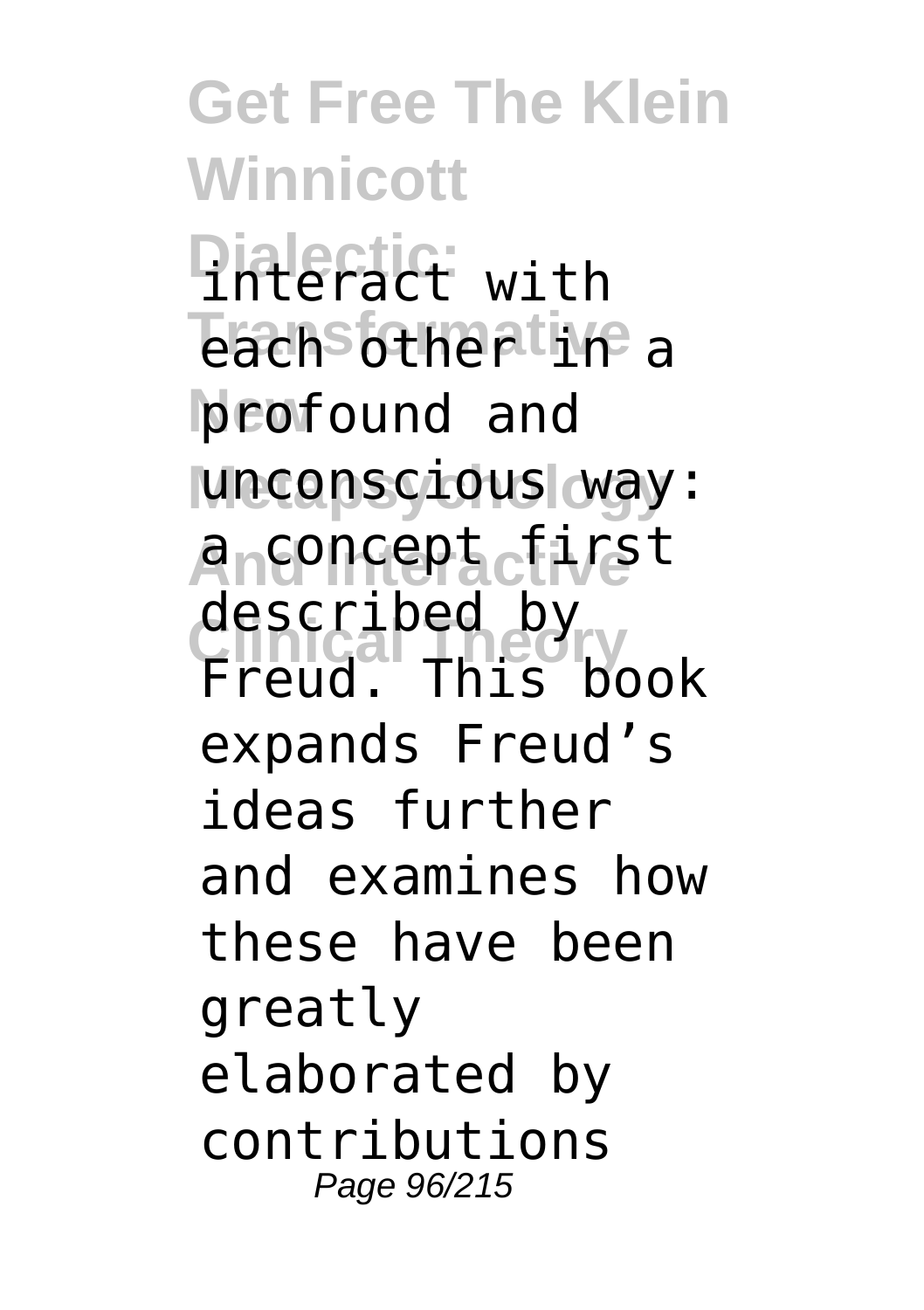**Get Free The Klein Winnicott Dialectic:** from the **Transformative** Kleinian School **New** as well as from **Metapsychology** the work of **And Interactive** explores how, together, patient and therapist cocreate a narrative through these unconscious intersubjective Page 97/215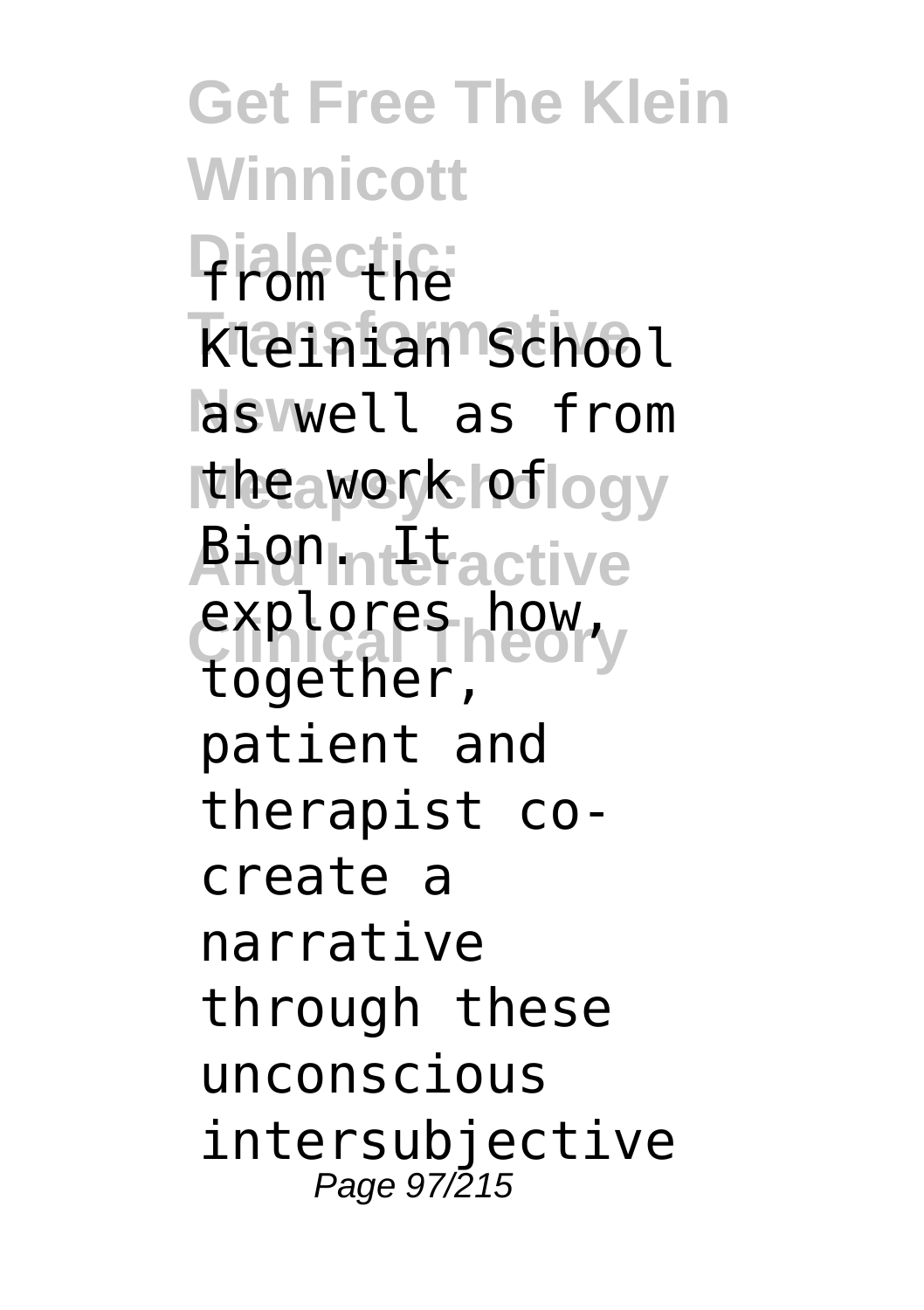**Get Free The Klein Winnicott Dialectic:** processes. **Topics of ative Niscussion Metapsychology** include: the **And Interactive** unconscious **Clinical Theory** intersubjective dimensions of processes an historical overview of Freudian, Kleinian and Bionian contributions an Page 98/215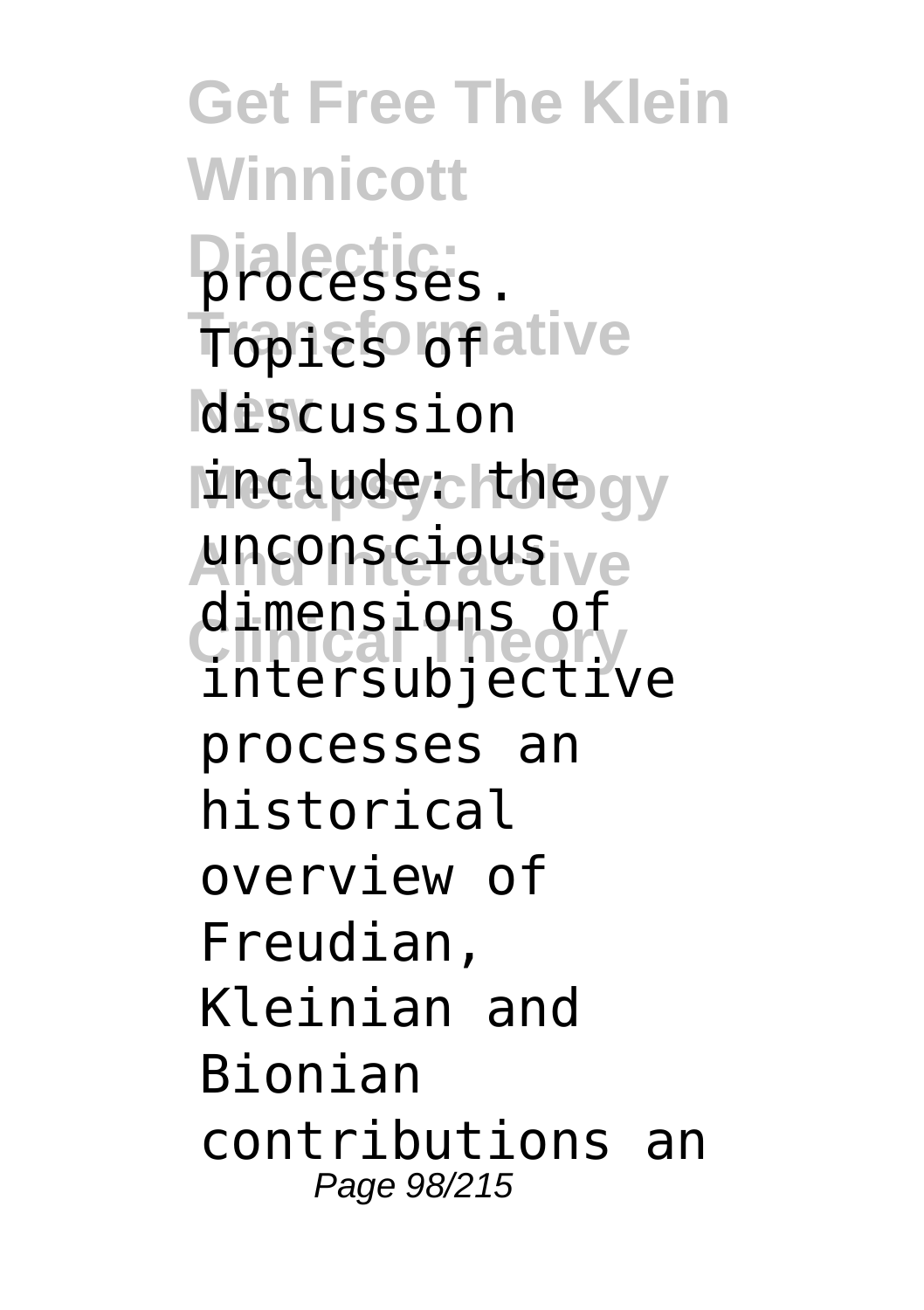**Get Free The Klein Winnicott Dialectic:** integrated **Transformative** theory of the **New** nature of **Metapsychology** unconscious **And Interactive** intersubjective **Clinical Theory** processes the central importance of dreaming in intersubjective processes the clinical implications of this Page 99/215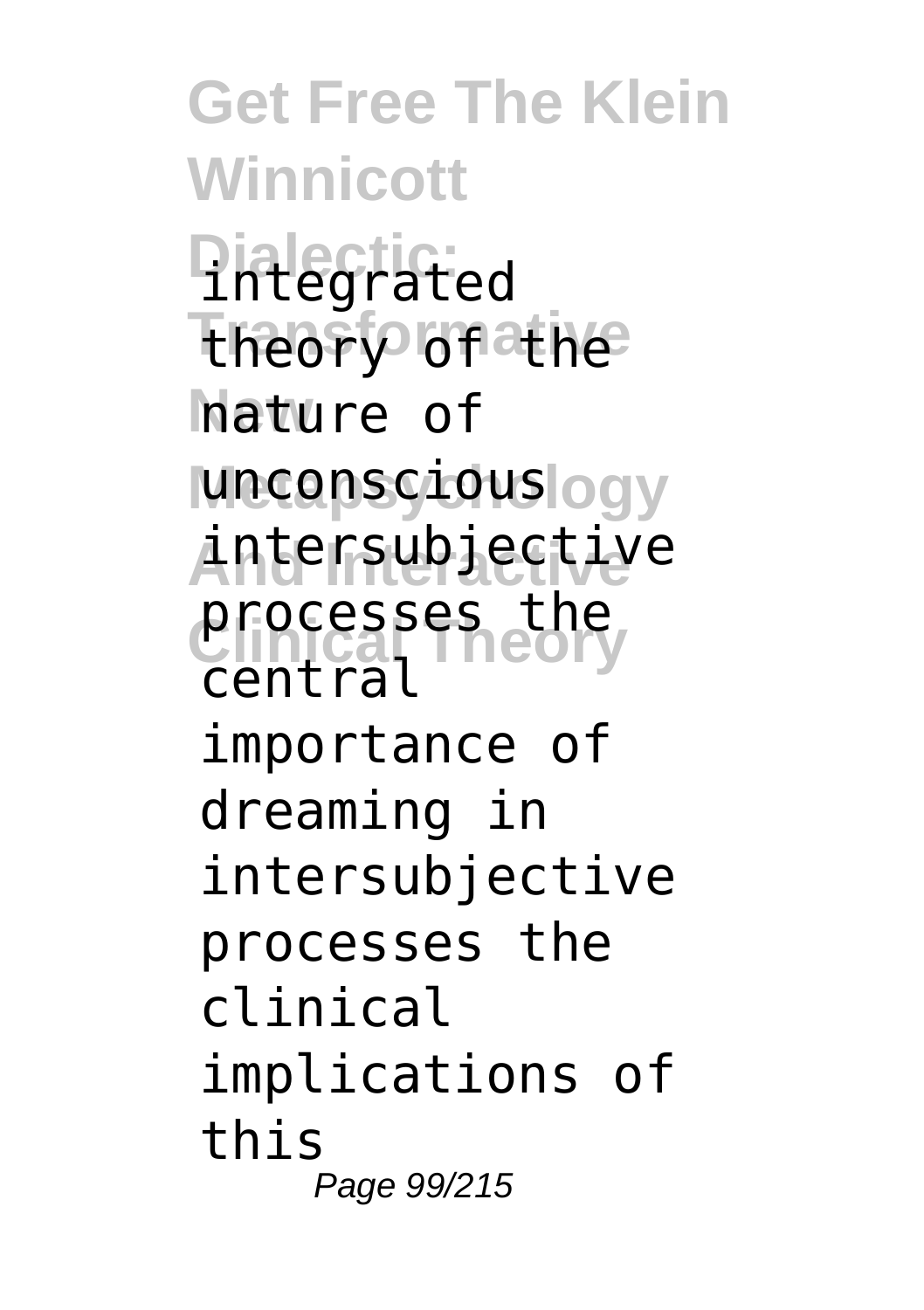**Get Free The Klein Winnicott Dialectic:** intersubjective **Transformative** model The author **loffers** in-depth **Metapsychology examples aand e Clinical Theory** to illustrate case vignettes the application of these principles when working with trauma, countert ransference dreams and Page 100/215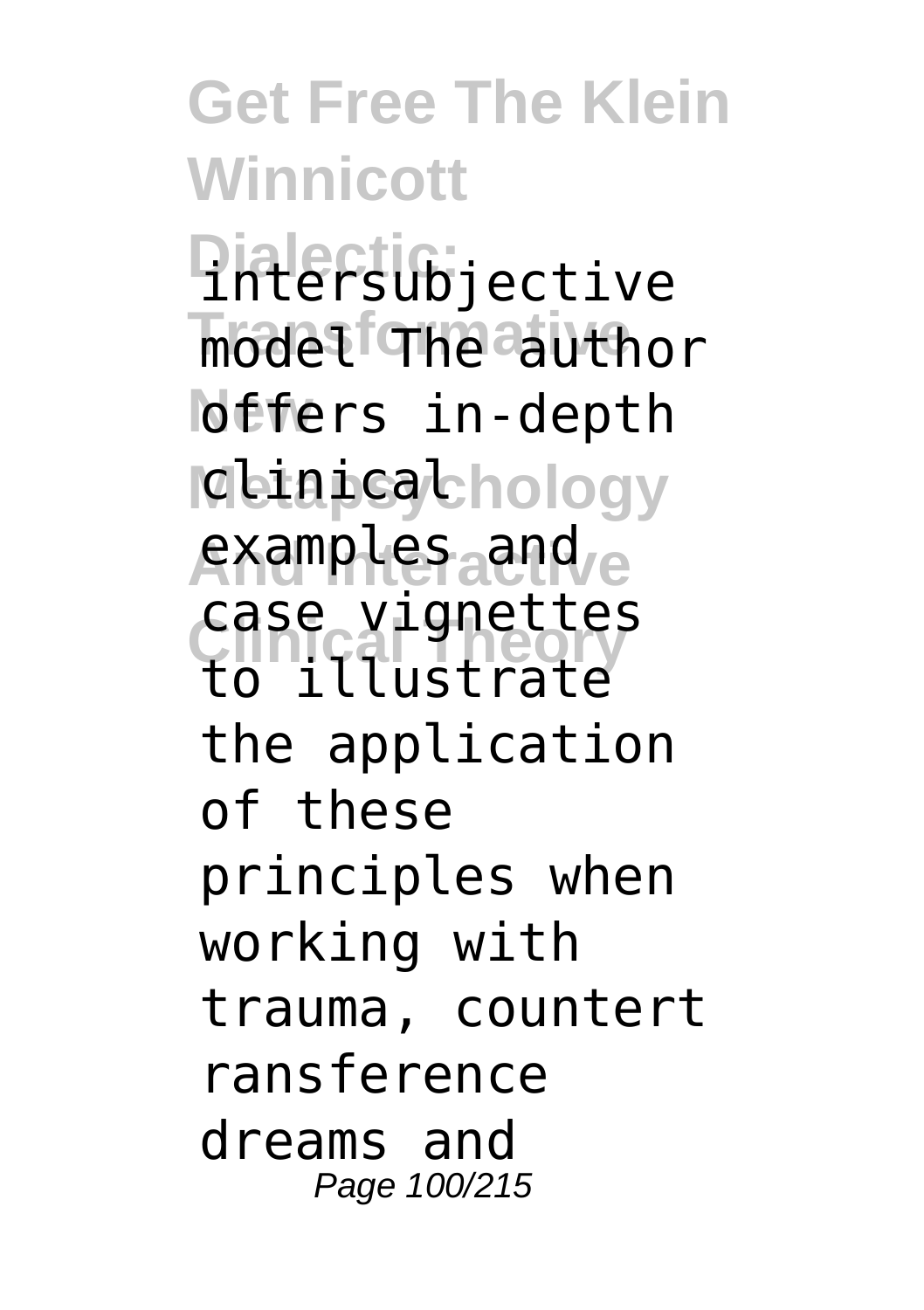**Get Free The Klein Winnicott Dialectic:** supervision. As **Transformative** such, this book **New** will be **Metapsychology** invaluable to **And Interactive** all **Clinical Theory** psychoanalysts and psychotherapists interested in the topic of int ersubjectivity as well as those who want to learn more about Page 101/215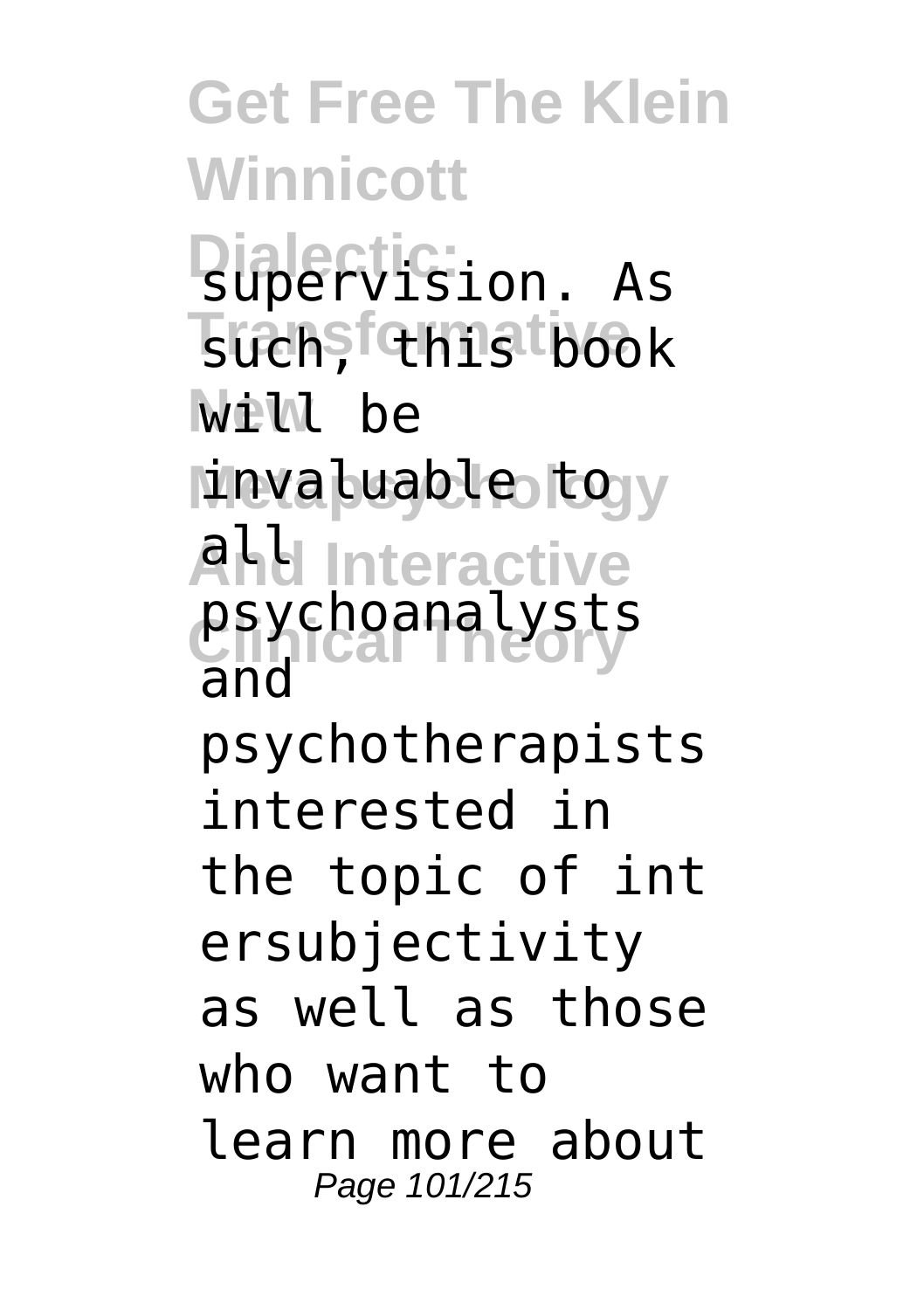**Get Free The Klein Winnicott Pialectic: Interactionale New** dimensions of **Metapsychology** Freud, Klein and **And Interactive Clinical Theory** and Their Demon Women Writers Lovers The Primitive Edge of Experience Creative Analysis Saturday Nights Page 102/215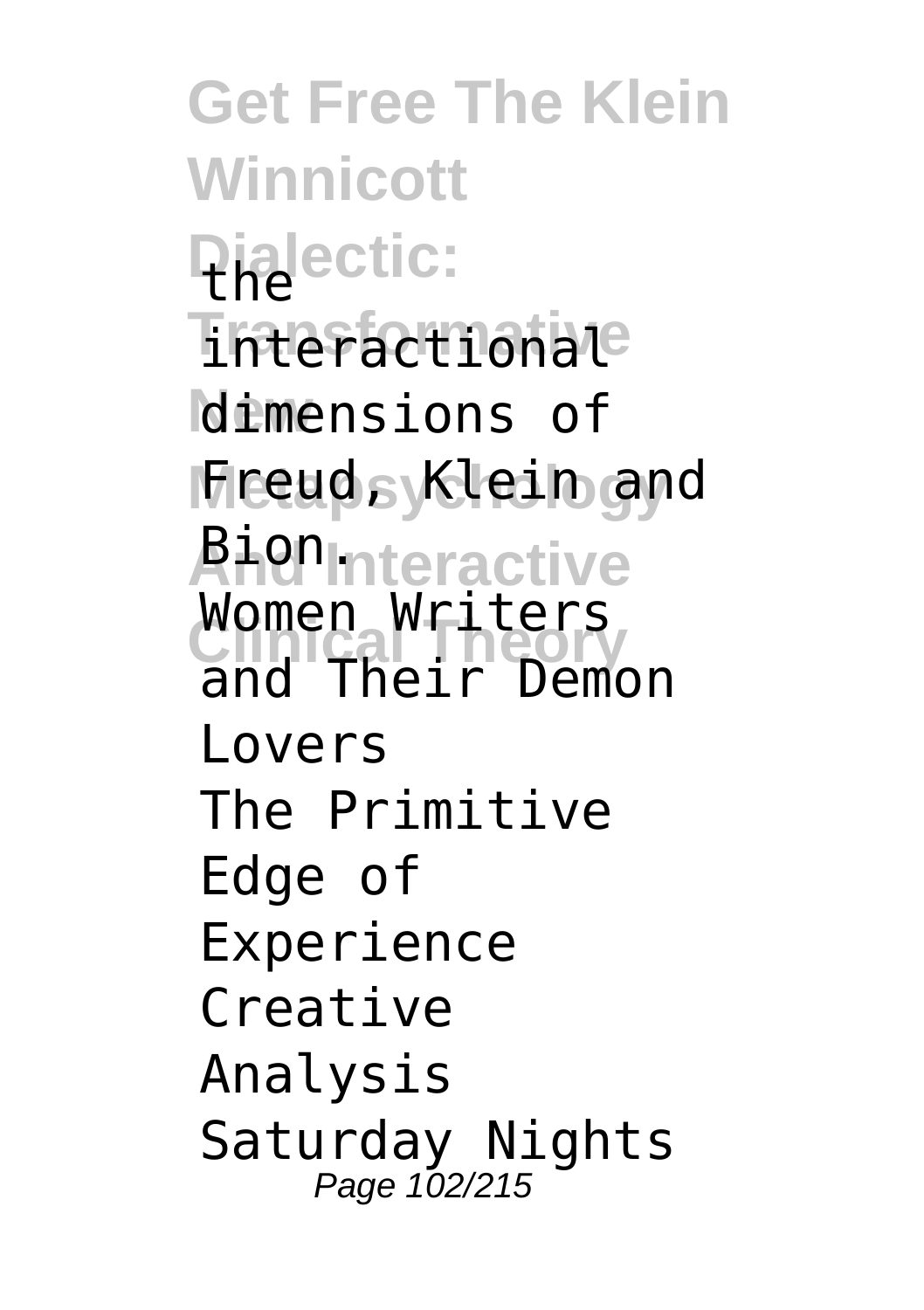**Get Free The Klein Winnicott Dialectic: Transformative New** An Object **Metapsychology** Relations Model **A**nd Interactive **Psychoanalytic** Therapy Using literature to deepen psychodynamic understanding and enhance empathy A Womb of Her Page 103/215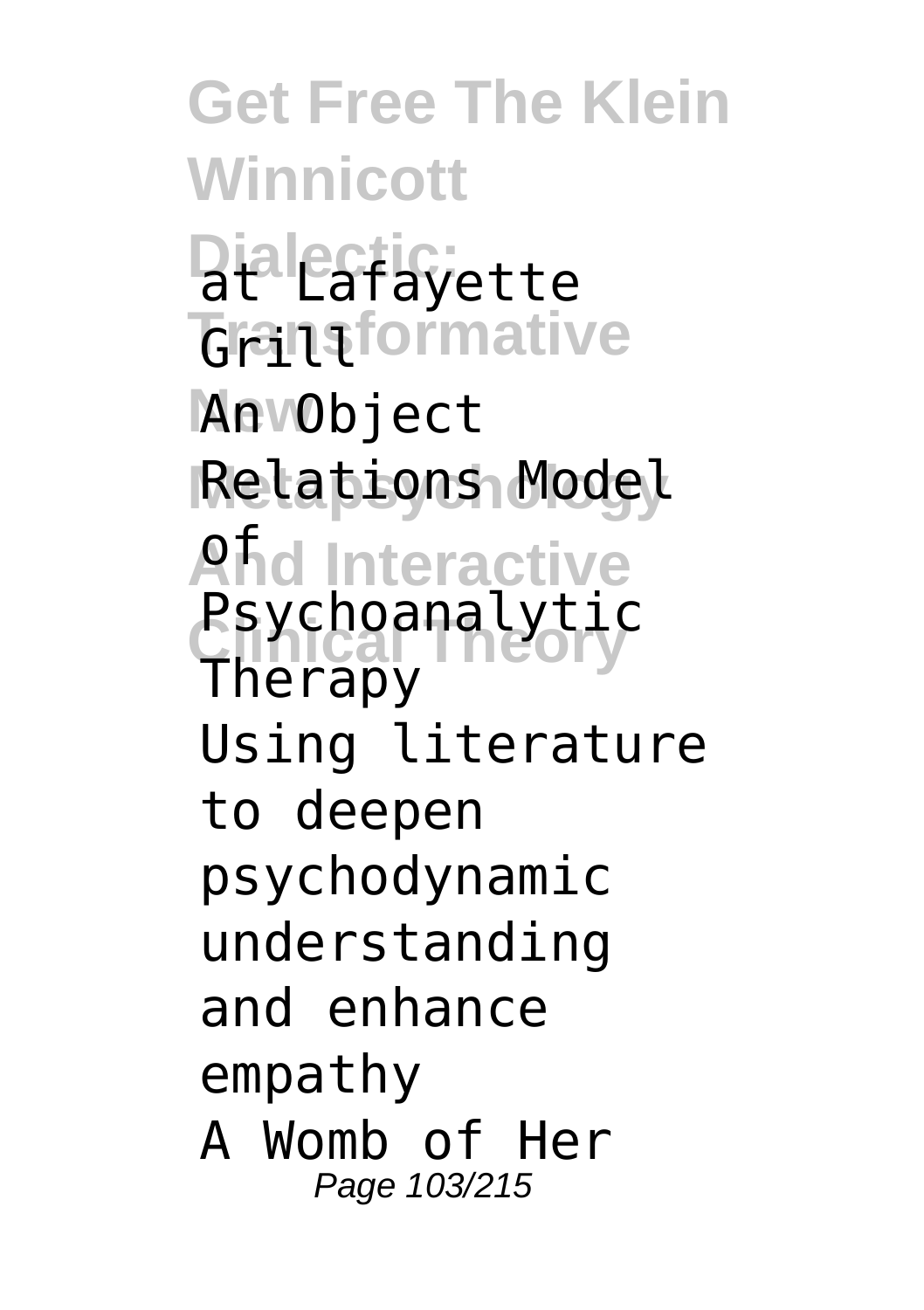**Get Free The Klein Winnicott Dialectic:** Own **Despite the tive popularity of object** relations theories, **And Interactive** these theories are **Often abstract**y with the relation between theory and clinical technique left vague and unclear. Now, in Transcending the Self: An Object Relations Model of Page 104/215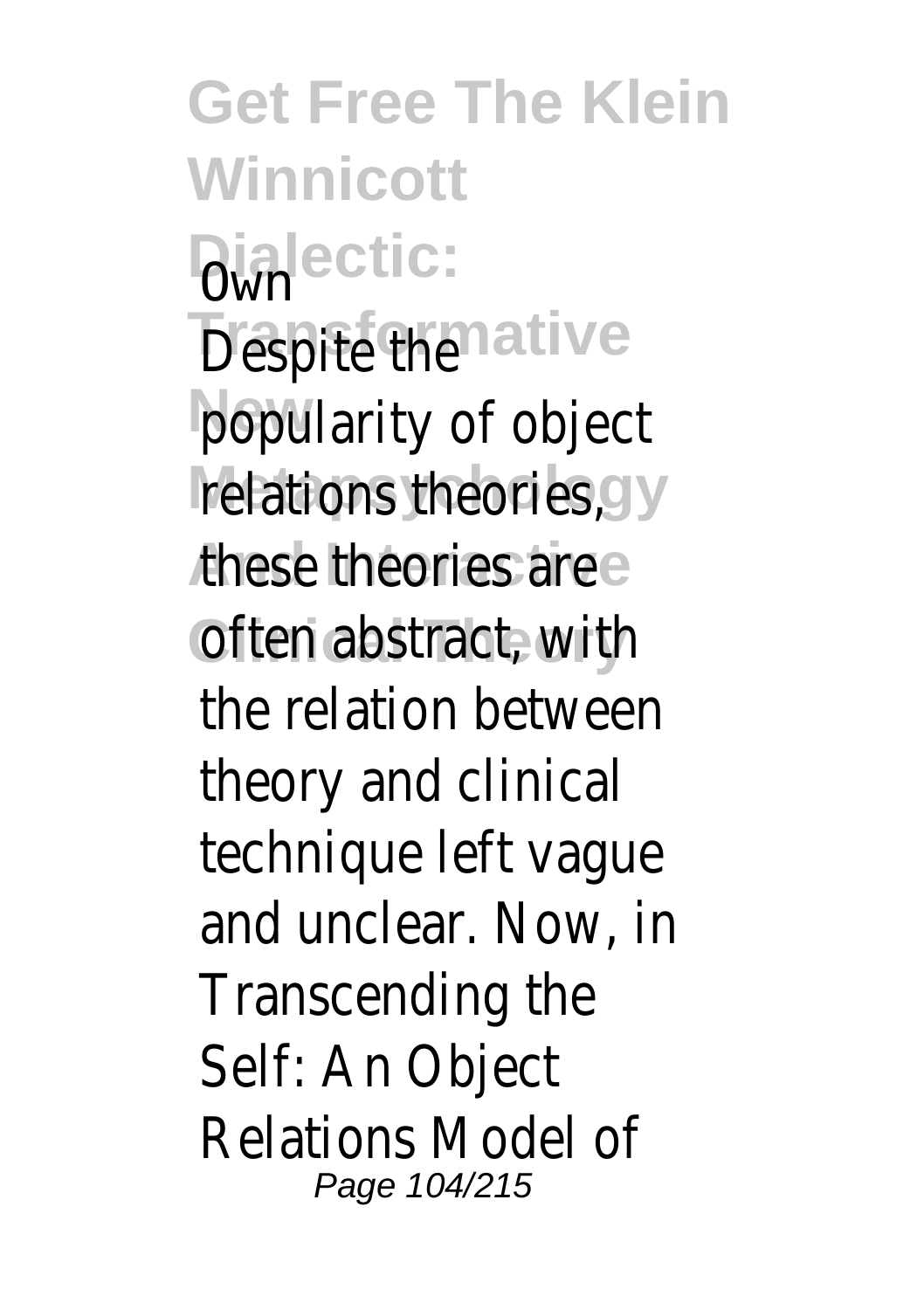**Get Free The Klein Winnicott Dialectic:** Psychoanalytic **Therapy, Summers** answers the need for an integrative object **And Interactive** relations model that Can ibe lunderstood and applied by the clinician in the daily conduct of psychoanalytic therapy. Drawing on recent infancy research, Page 105/215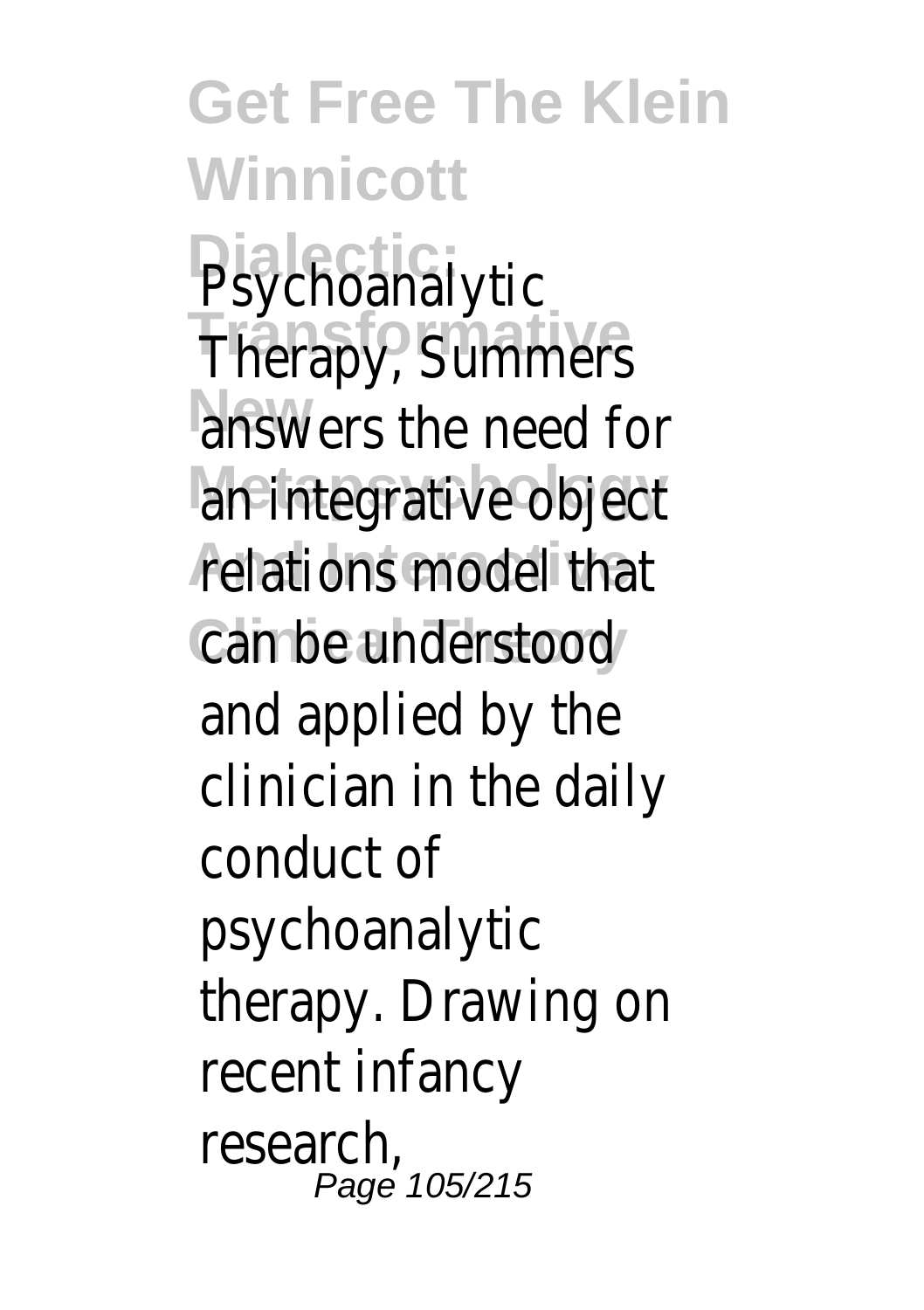**Get Free The Klein Winnicott Dialectic:** developmental psychology, and the **New** works of major theorists, including **And Interactive** Bollas, Benjamin, **Clinical Theory** Fairbairn, Guntrip, Kohut, and Winnicott, Summers melds diverse objectrelational contributions into a coherent viewpoint with broad clinical Page 106/215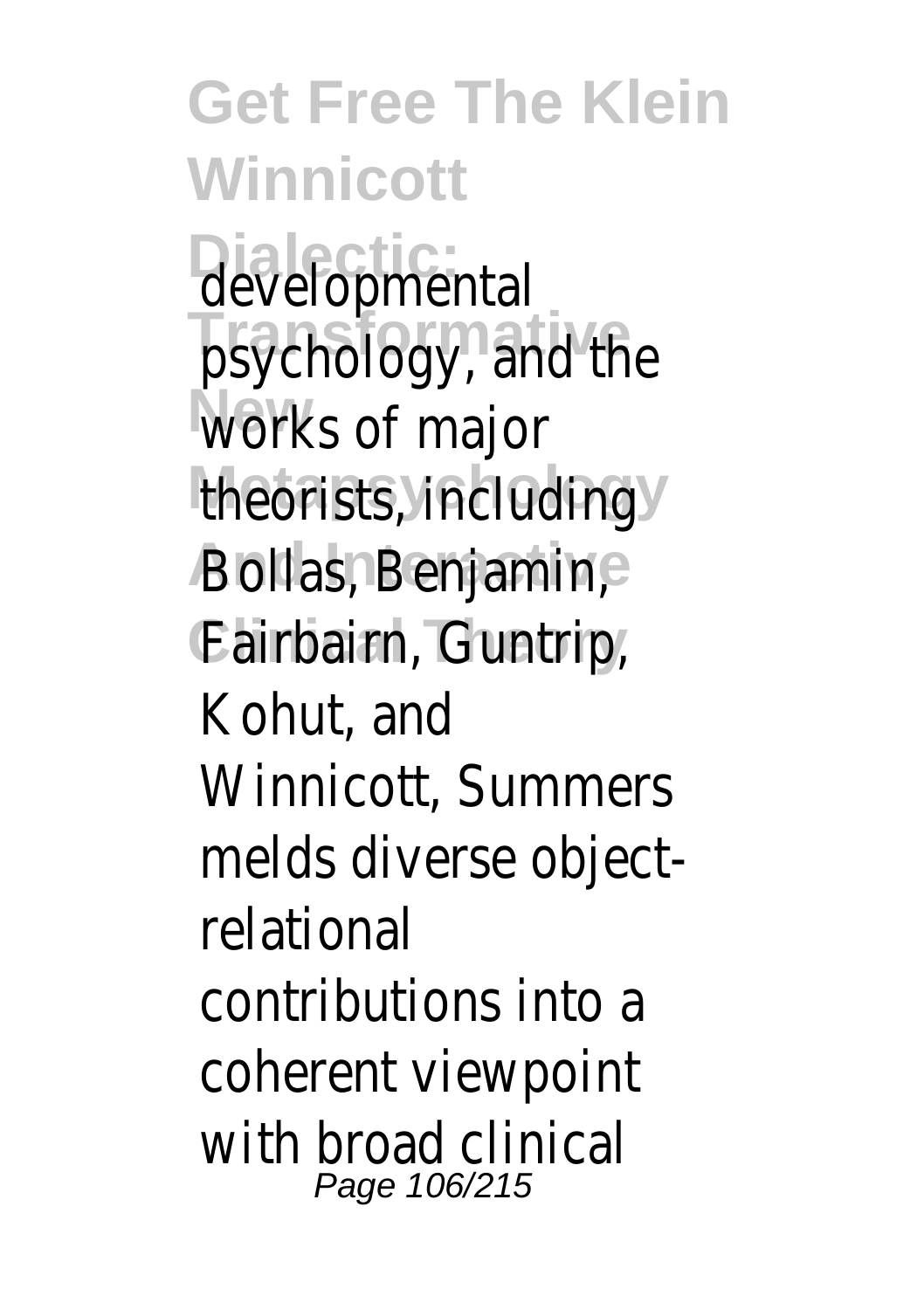**Get Free The Klein Winnicott Diplications.** The **Transformations** model emerges as a distinct amalgam of i **Aterpersonal/relation** al and interpretive perspectives. It is a model that can help patients undertake the most gratifying and treacherous of personality journeys: that aiming at the Page 107/215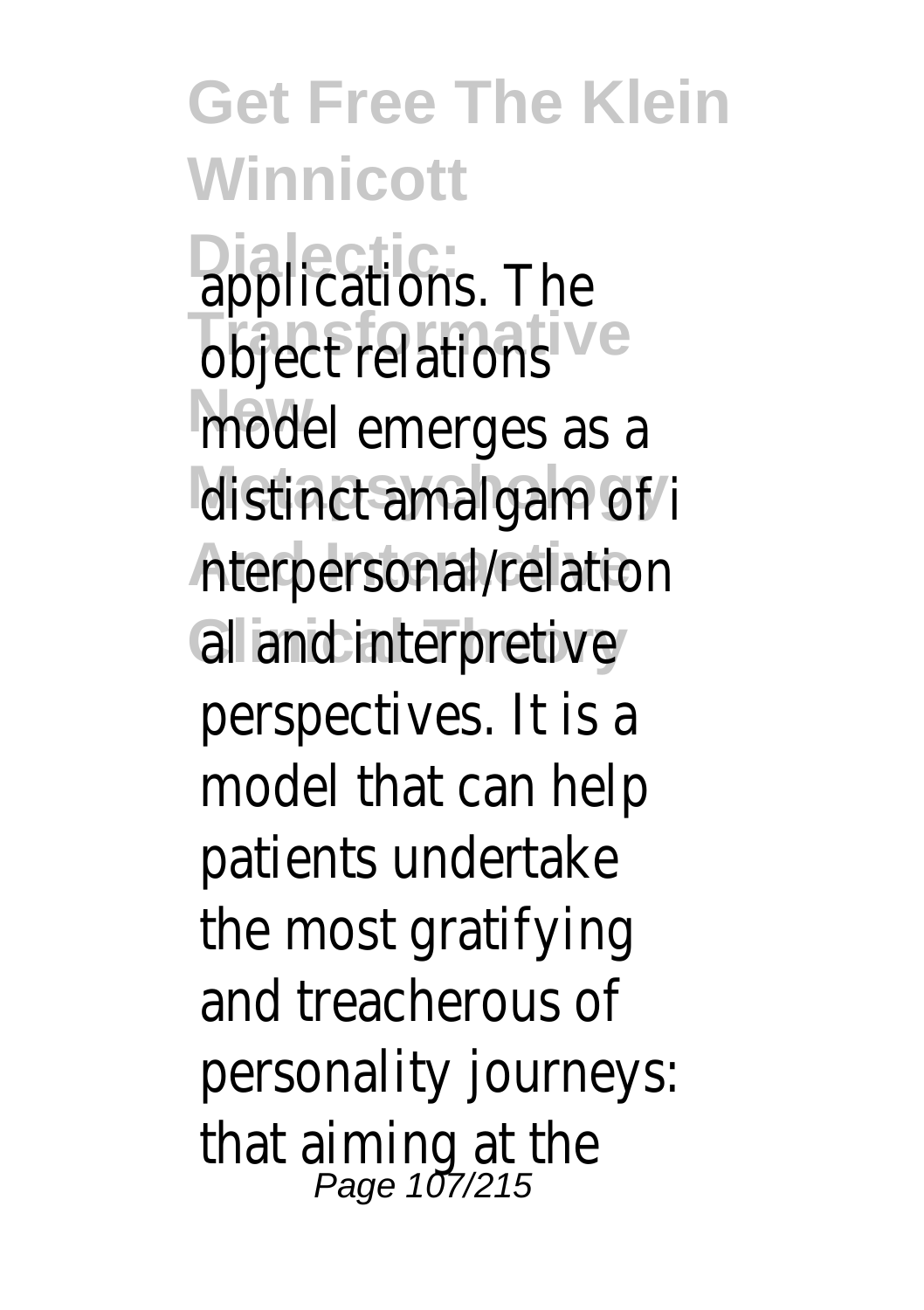**Get Free The Klein Winnicott Dialectic:** transcendence of the childhood self. Self-**New** transcendence, in Summers' sense, means moving e beyond the profound limitations of early life via the therapeutically mediated creation of a newly meaningful and authentic sense of self. Following two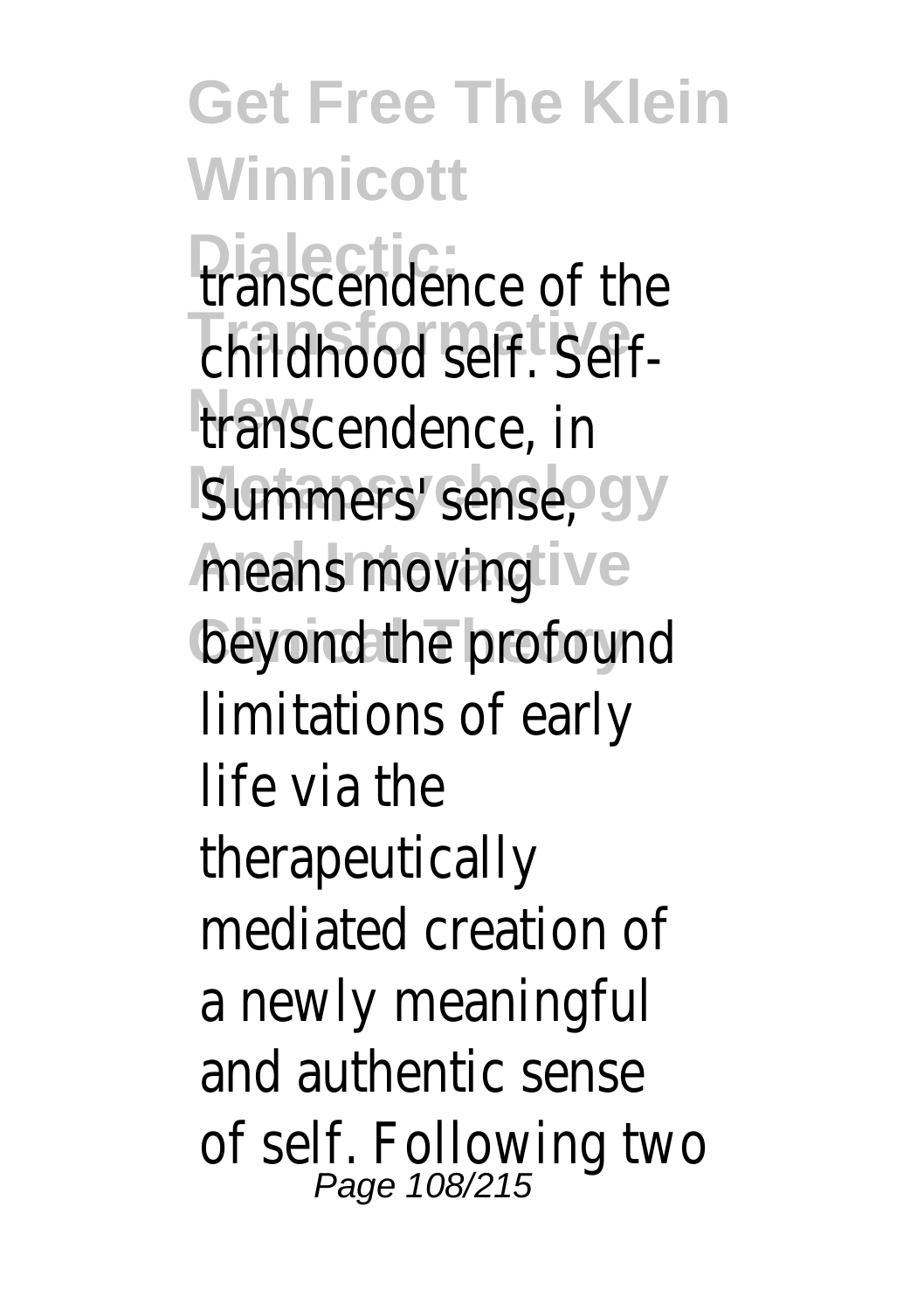**Get Free The Klein Winnicott** chapters that present the empirical and <sup>ive</sup> theoretical basis of the model, he hology *Aaunches into clinical* applications by eory presenting the concept of therapeutic action that derives from the model. Then, in three successive chapters, he applies the model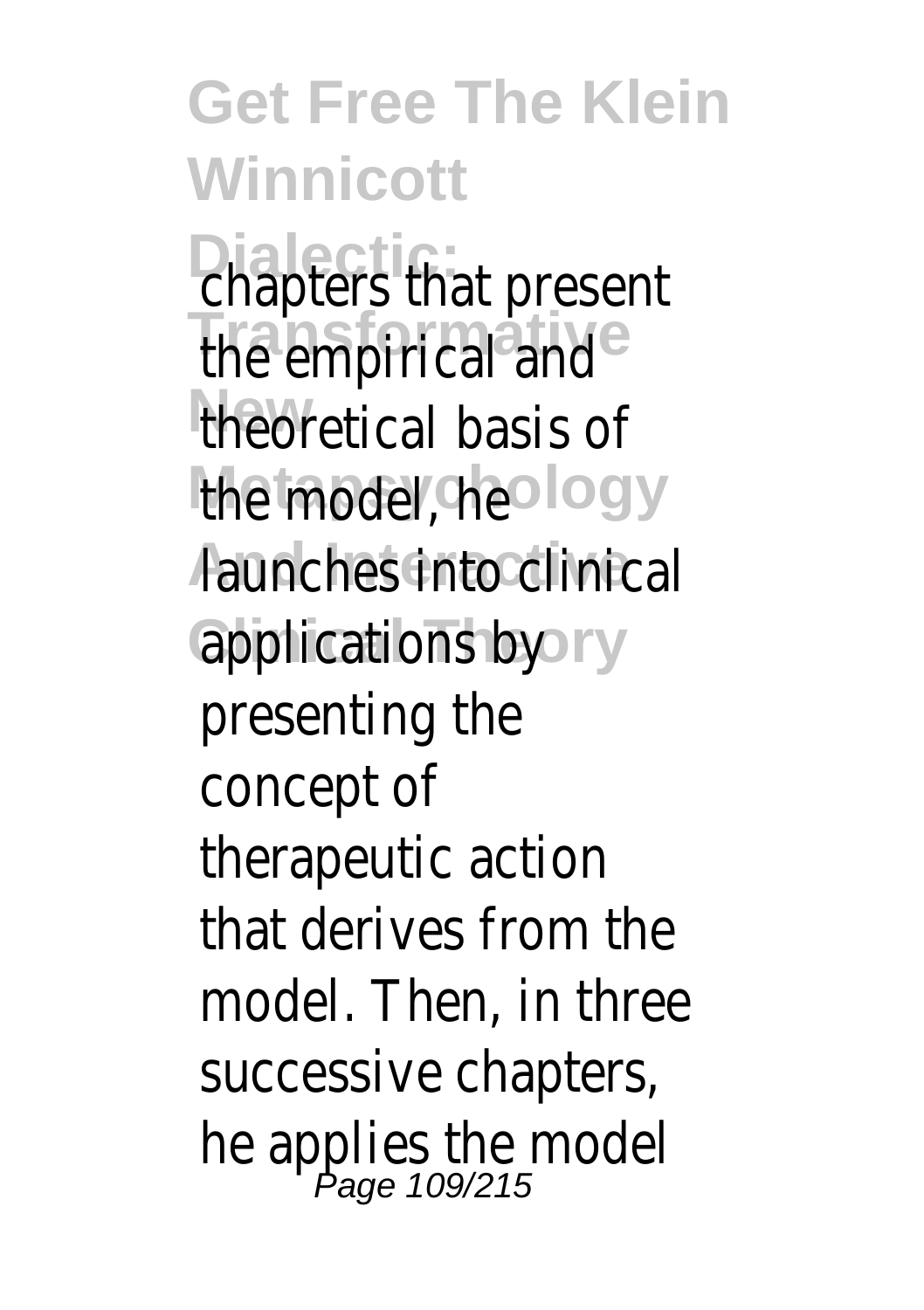**Get Free The Klein Winnicott Dialectic:** to patients traditionally mative conceptualized as borderline, ychology harcissistic, and tive neuroticaHeTheory concludes with a chapter that addresses more broadly the craft of conducting psychoanalytic therapy. Filled with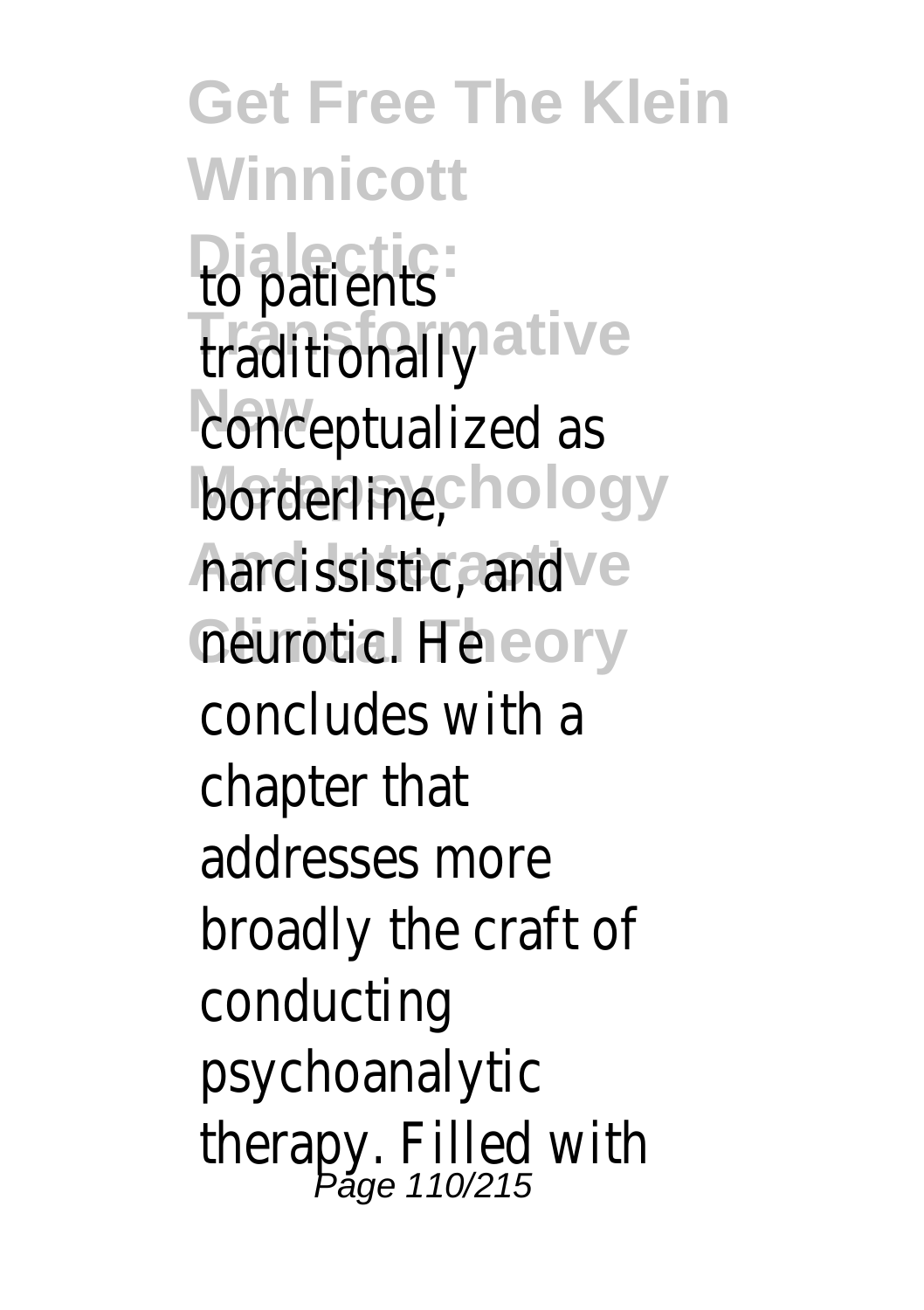**Get Free The Klein Winnicott richly detailed case** discussions, mative **Transcending the** Self provides hology practicing clinicians e With a powerful or y demonstration of how psychoanalytic therapy informed by an object relations model can effect radical personality change. It is an<br>Page 111/215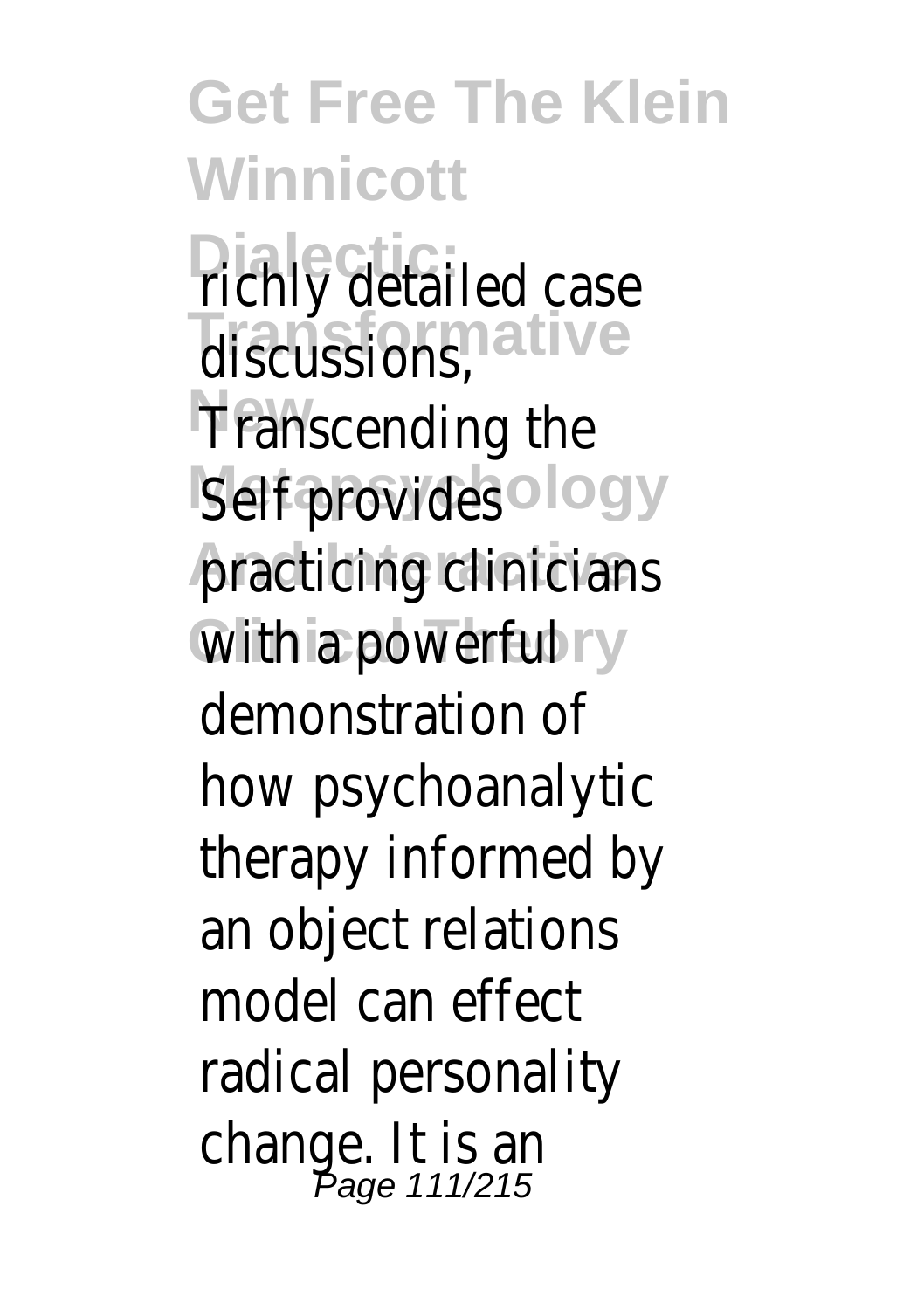**Get Free The Klein Winnicott Dutstanding example** of integrative theorizing in the service of a real-logy world therapeutic<sup>i</sup>ve approach. Theory Core Approaches in Counselling and Psychotherapy is a comprehensive guide to the four main psychological approaches Page 112/215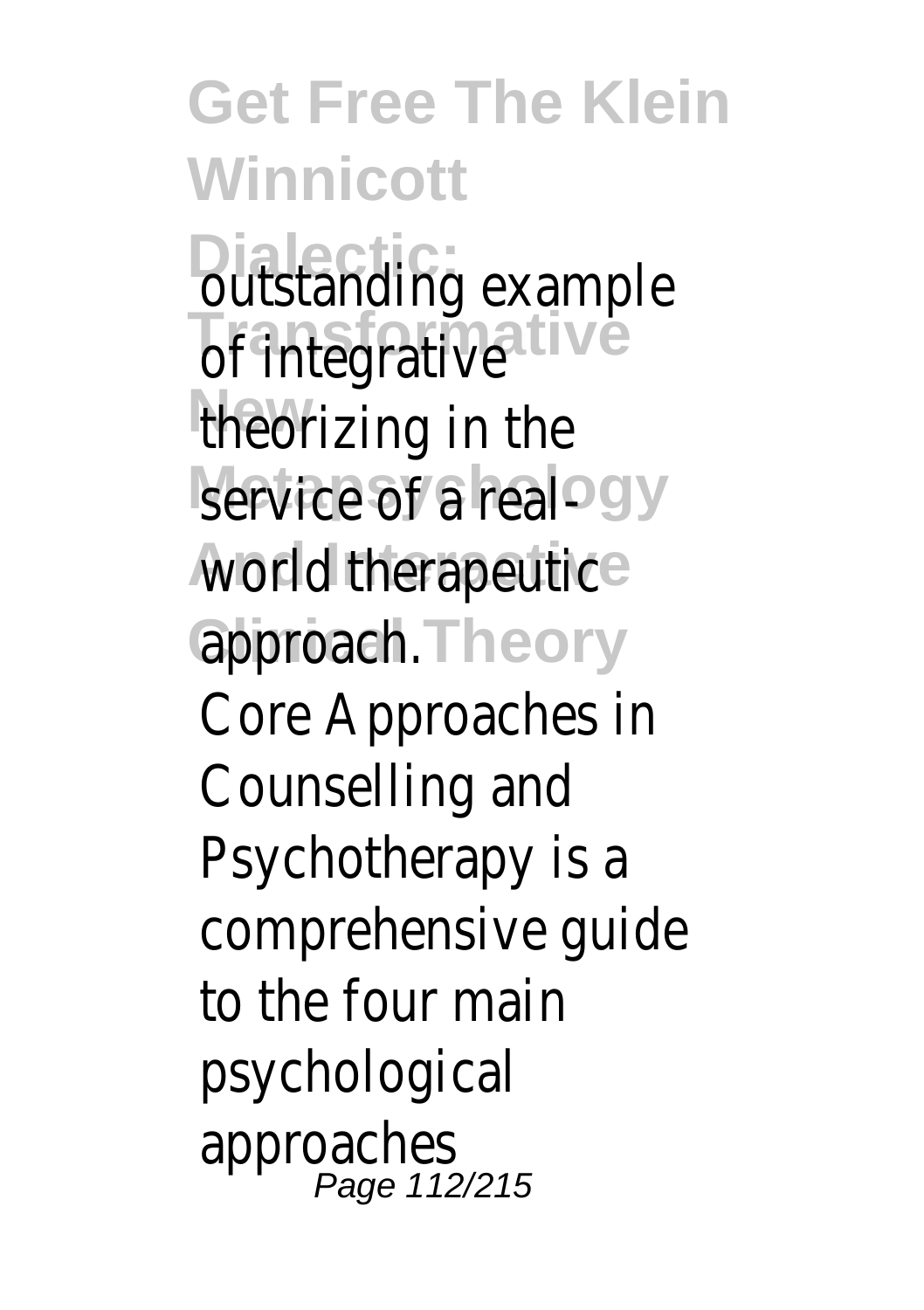**Get Free The Klein Winnicott Dialectic:** (Humanistic, Psychodynamic, live **Behavioural and** Cognitive) and ology **introduces several of** the most common ry therapies used today. This textbook contains sufficient coverage to explain all of the most important elements of these core Page 113/215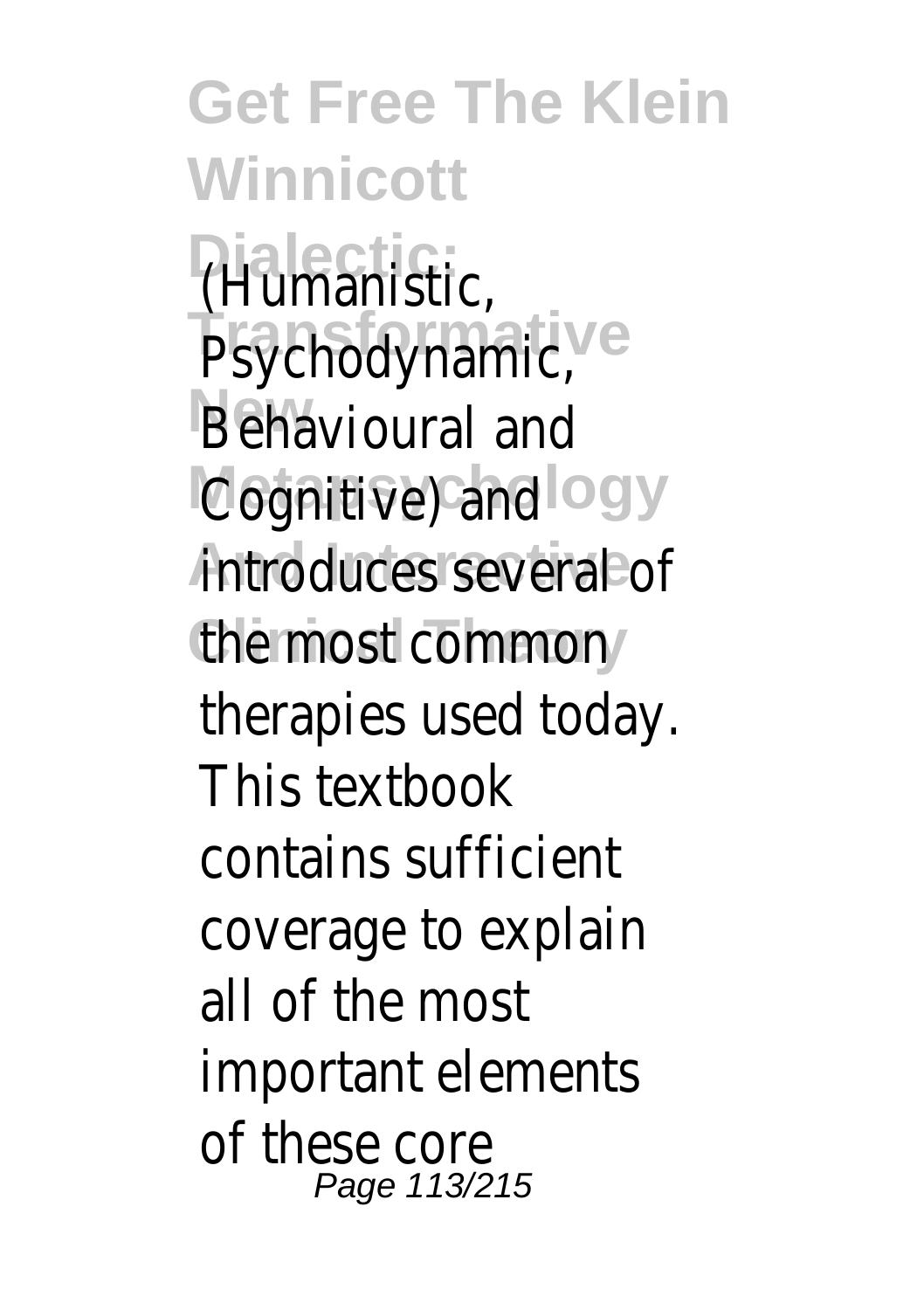**Get Free The Klein Winnicott Dialectic:** approaches and sufficient depth to<sup>ve</sup> provide a detailed analysis of the ten<sup>ogy</sup> main therapies: ctive Person-Centred ory Therapy, Psychoanalytic Therapy, Behaviour Therapy, Cognitive Therapy, Gestalt Therapy, **Transactional** Page 114/215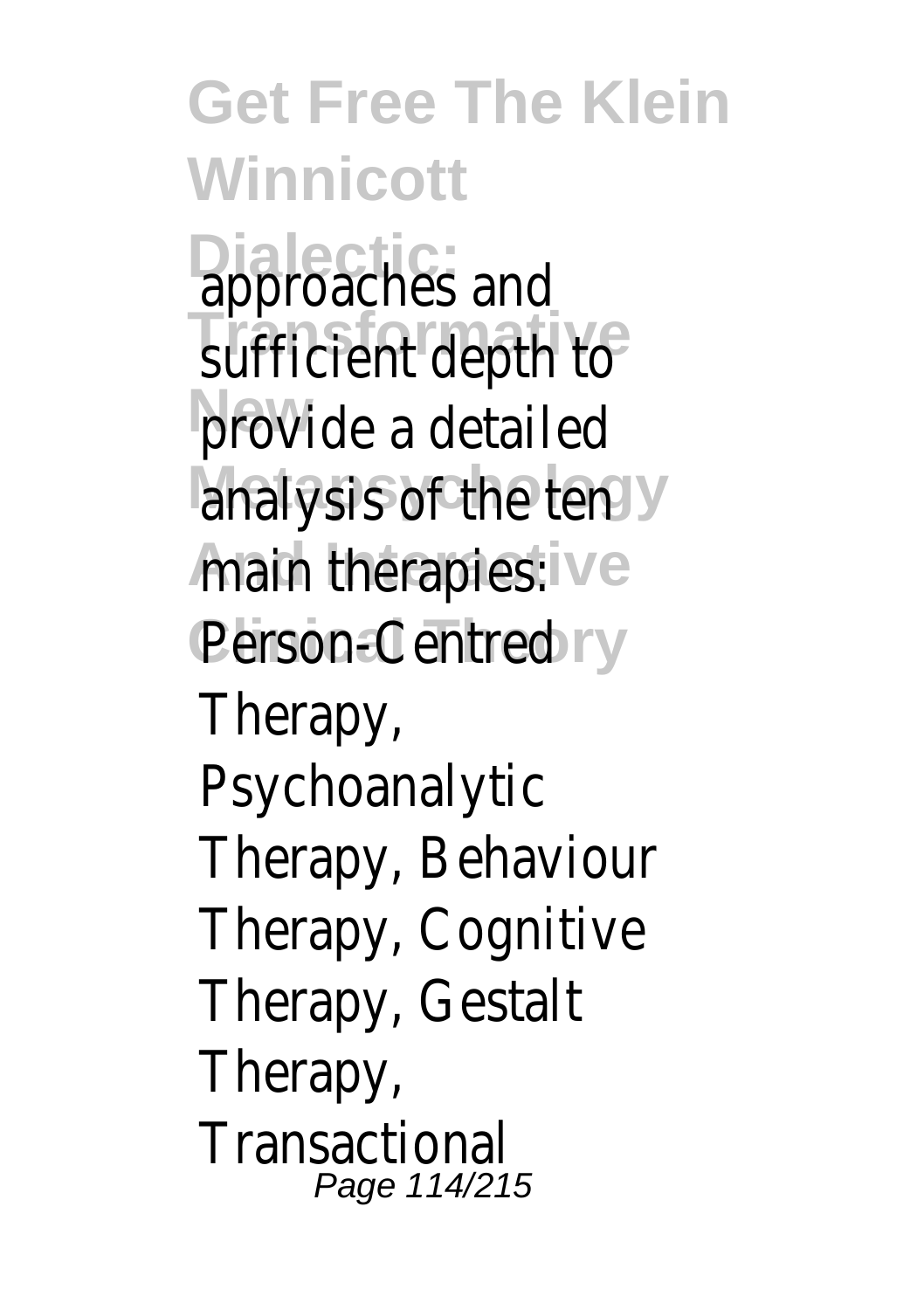**Get Free The Klein Winnicott Dialectic:** Analysis, Rational Emotive Behaviour<sup>ve</sup> **Therapy, Cognitive-Behaviour Therapy Multimodal Therapy e** and Neurolinguistic<sup>y</sup> Programming. The book focuses on the development of each approach and presents the associated therapy in its historical and Page 115/215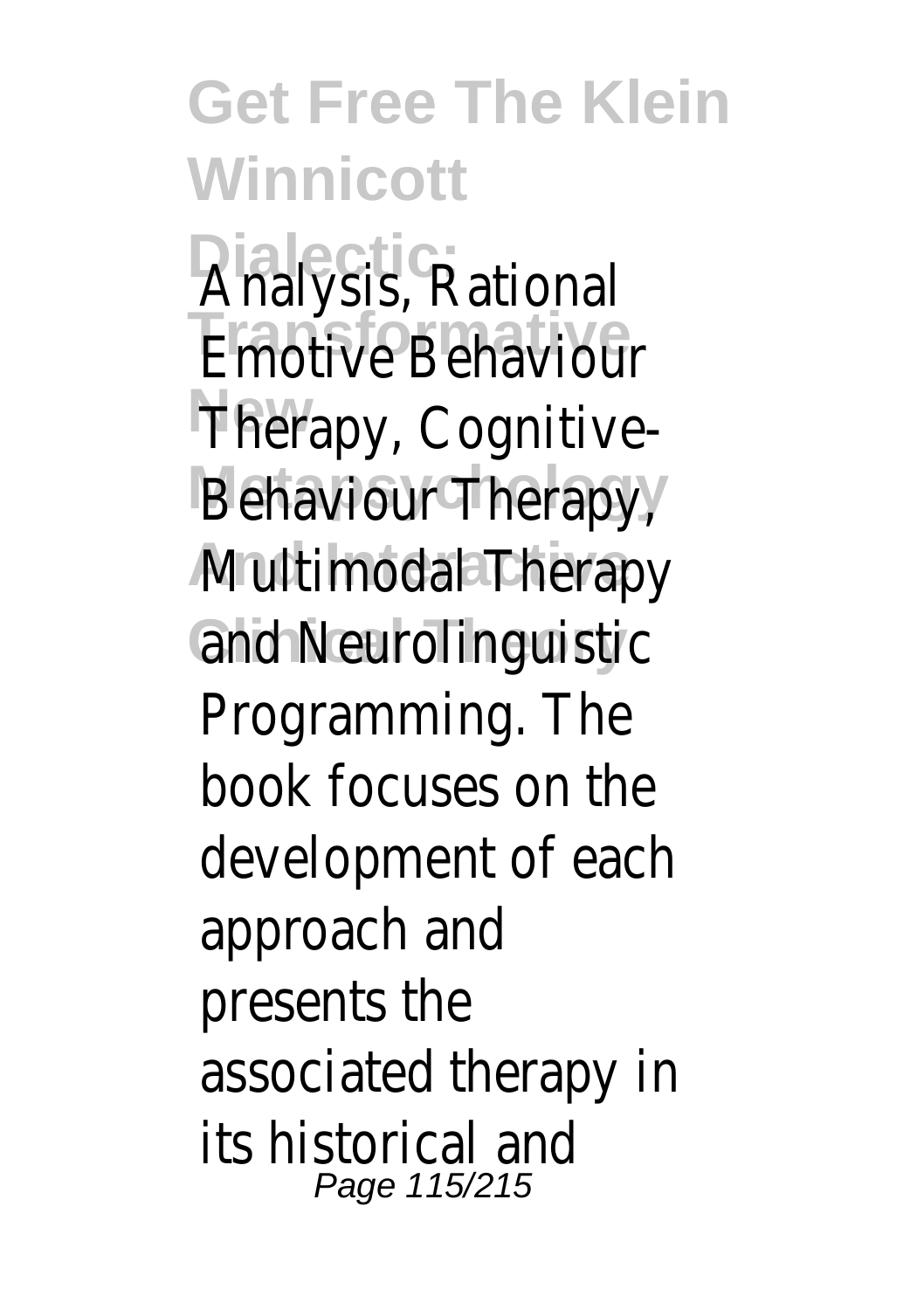**Get Free The Klein Winnicott Dialectic:** psychological context, giving a live deeper insight into the theories and logy *<u>Alarifying the active</u>* overlap between or y different therapies. Presented in a unique style, with a clear layout, rigorous content and extensive resources available online, Page 116/215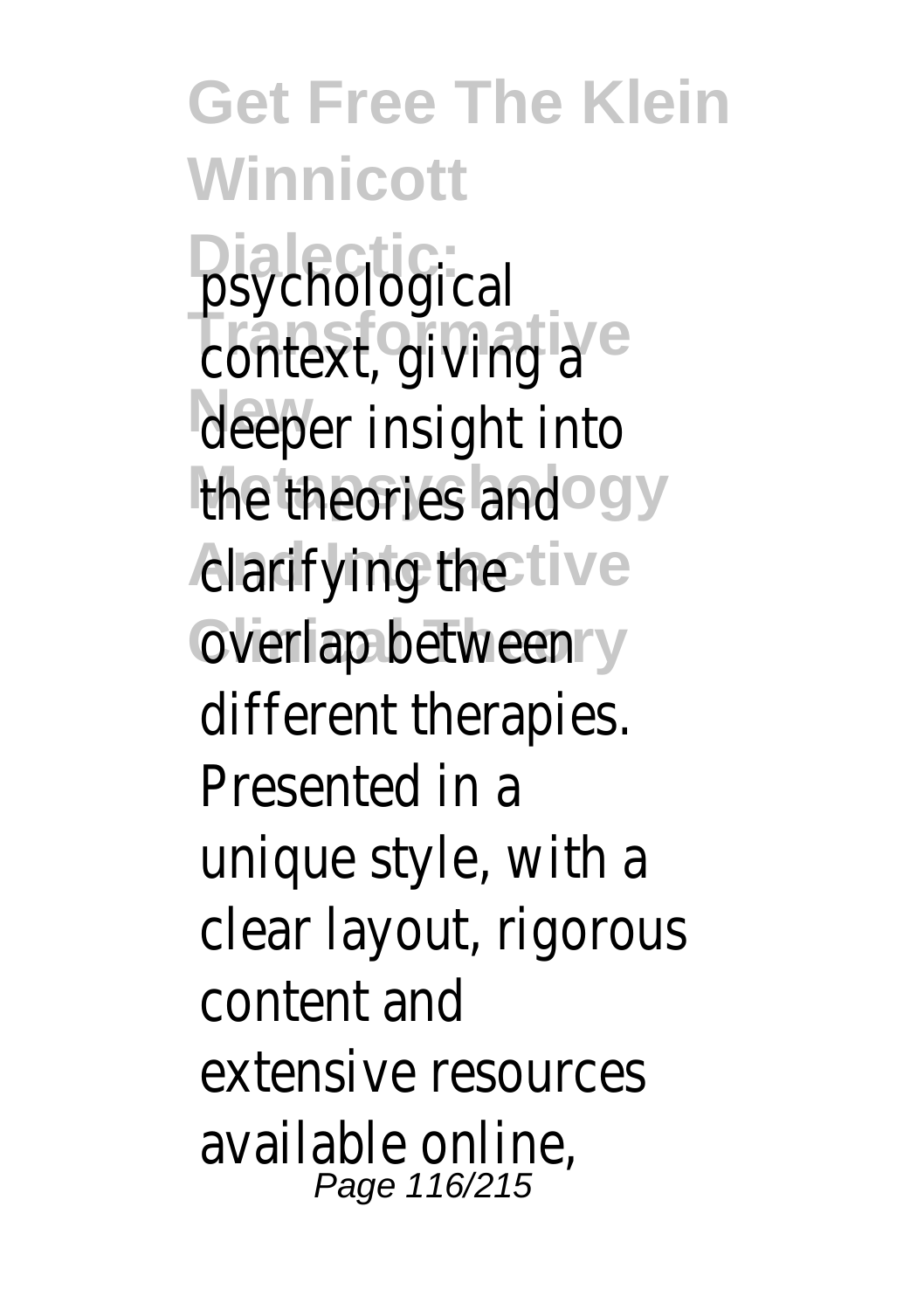**Get Free The Klein Winnicott** Core Approaches in *Counselling and tive* Psychotherapy is an invaluable asset for gy undergraduate and e postgraduateheory students at all levels of study and is the ideal textbook for any degree or higherlevel module in counselling. Gothic Afterlives Page 117/215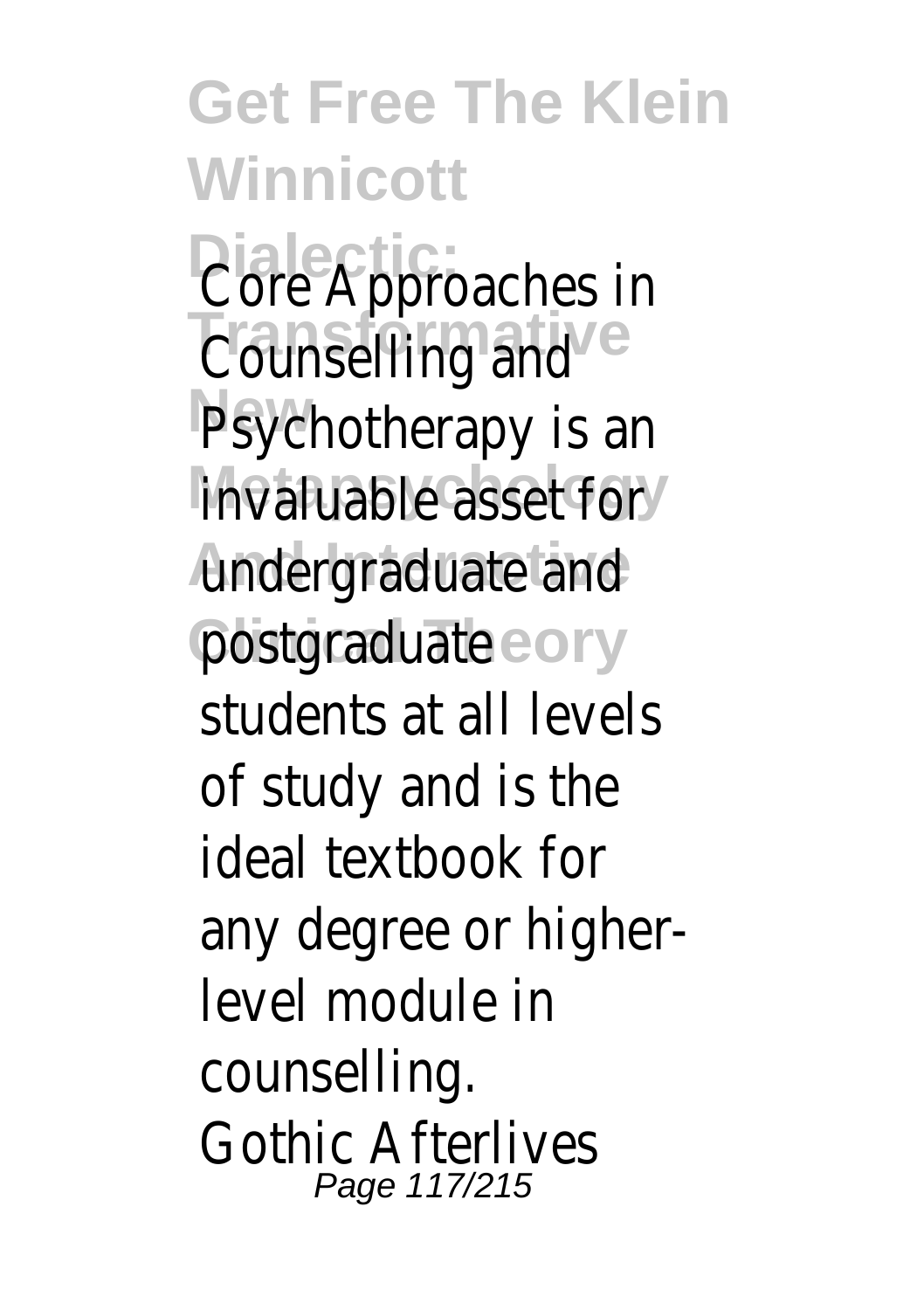**Get Free The Klein Winnicott Diamines** the intersections between **contemporary** Gothic horror and ogy remakes scholarship<sup>e</sup> from various heory disciplinary perspectives. The essays in the collection cover a wide range of transmedia examples, including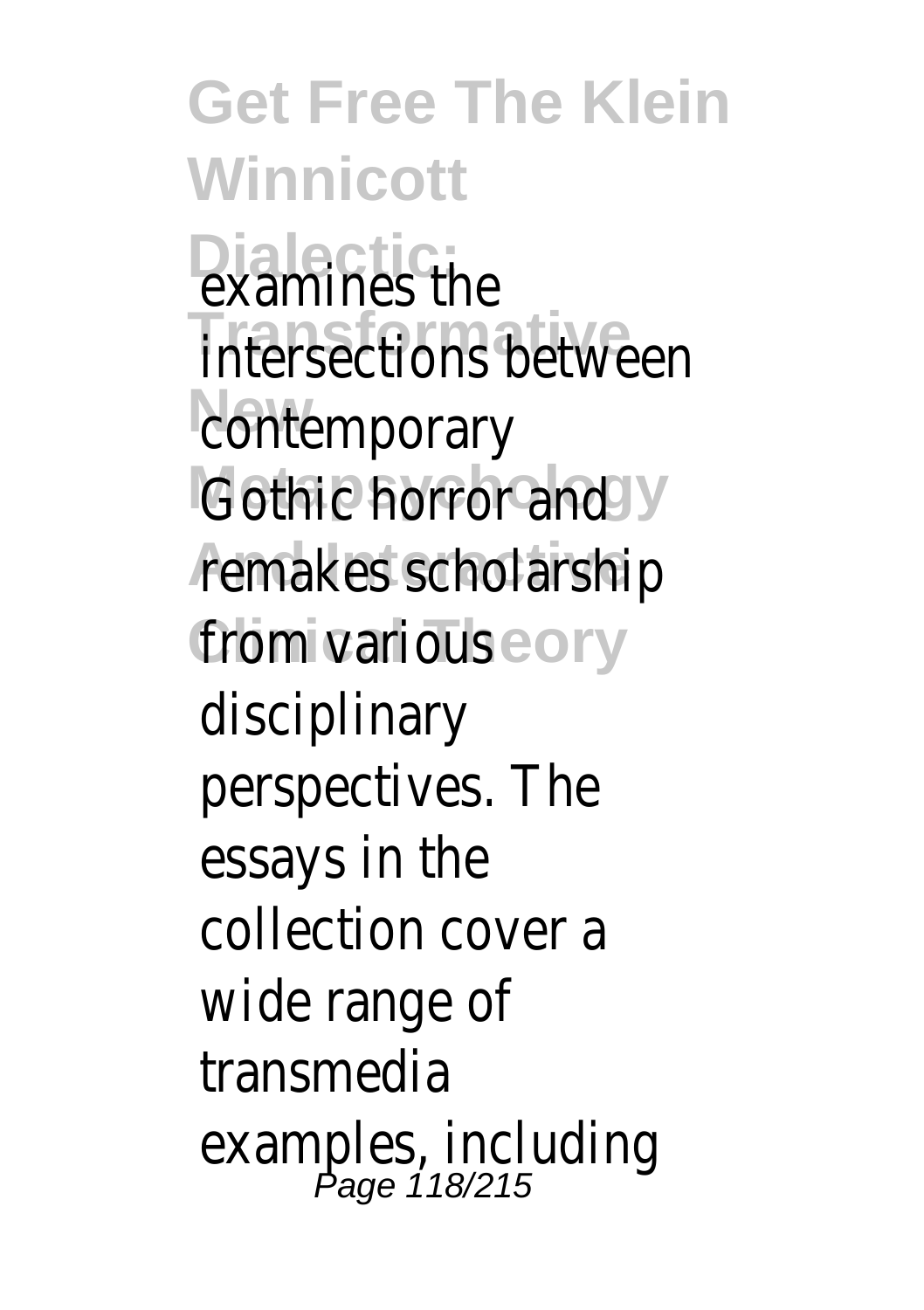**Get Free The Klein Winnicott Dialectic:** literature, film, television, video tive games, and digital media reimaginings. 9y **This book is devoted** to the developmental substrate of regret and of its vicissitudes over the life span. It deals with fiction, poetry, and movies pertaining to regret. The book elucidates Page 119/215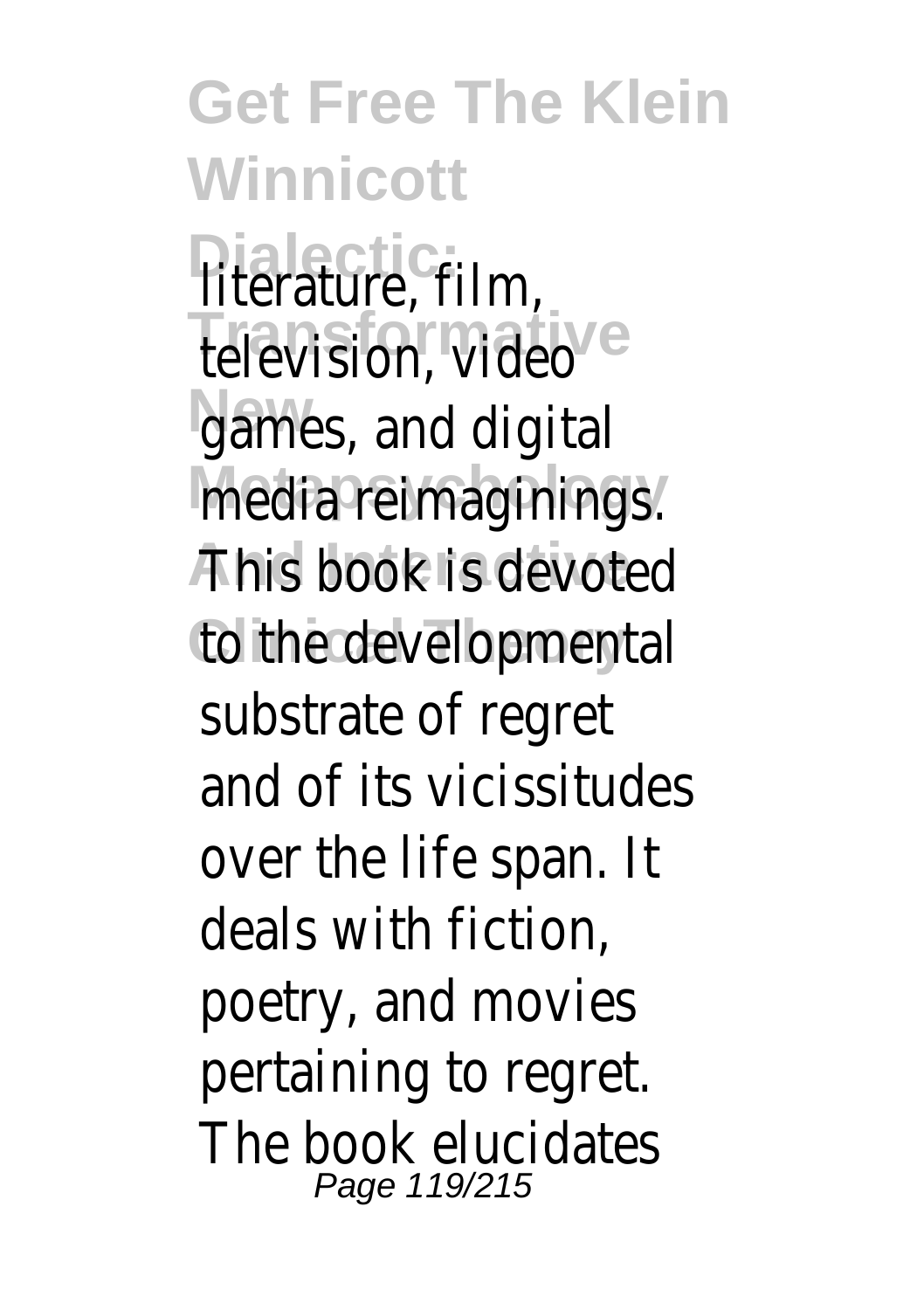**Get Free The Klein Winnicott Dialectic:** the psychopathological<sup>/e</sup> dimension of ego restriction associated **A**with regret. ractive **The Self in Theory Transformation** Group Music Therapy The Ambiguity of Religion in Psychoanalytic Perspective Page 120/215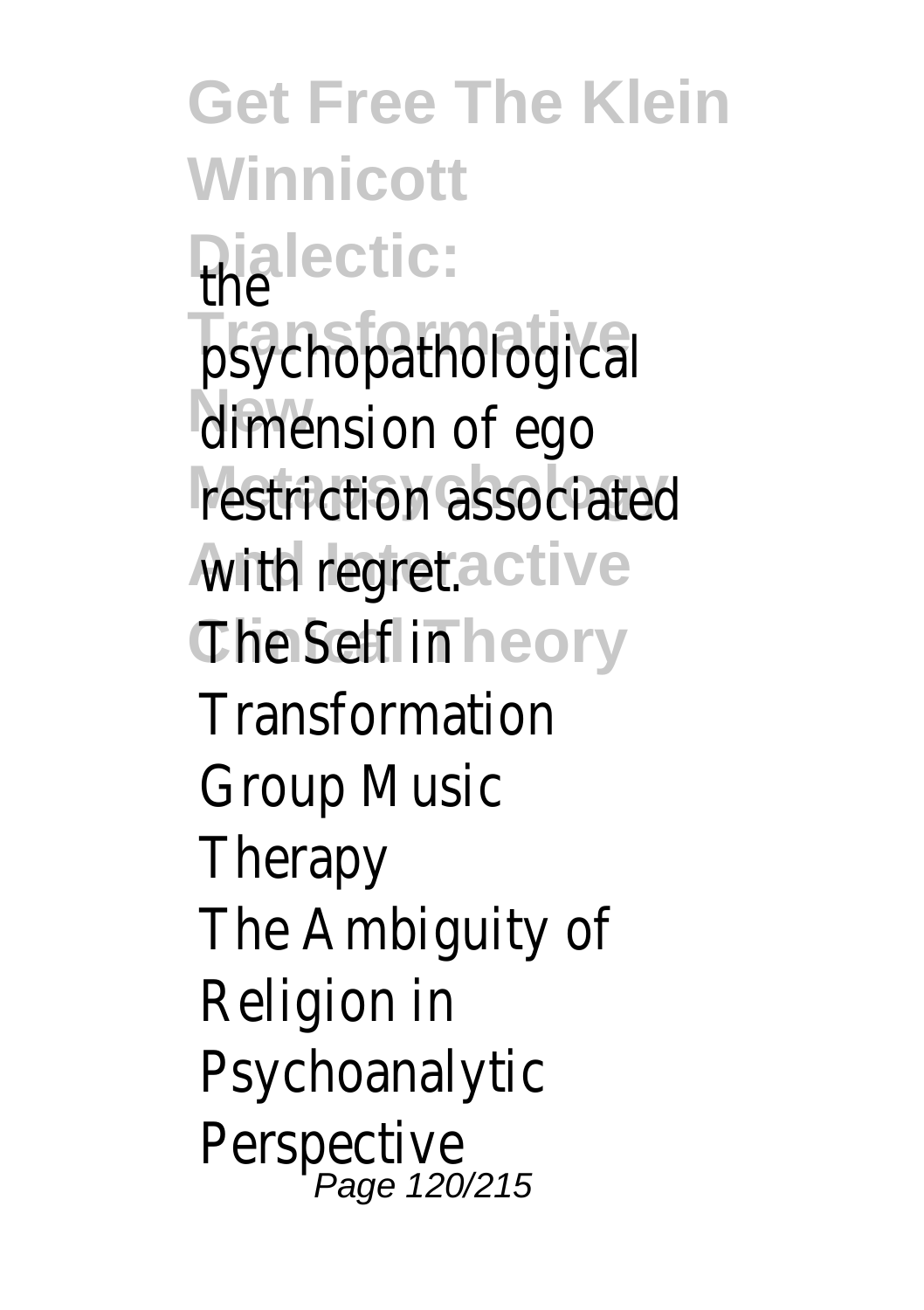**Get Free The Klein Winnicott Dialectic:**

A History of Modern<sup>e</sup> Psychoanalytic **Thought** sychology *Aransitional Subjects* Psychic Retreats or y **What in Winnicott's theoretical matrix was truly revolutionary for psychoanalysis? In this book, the** Page 121/215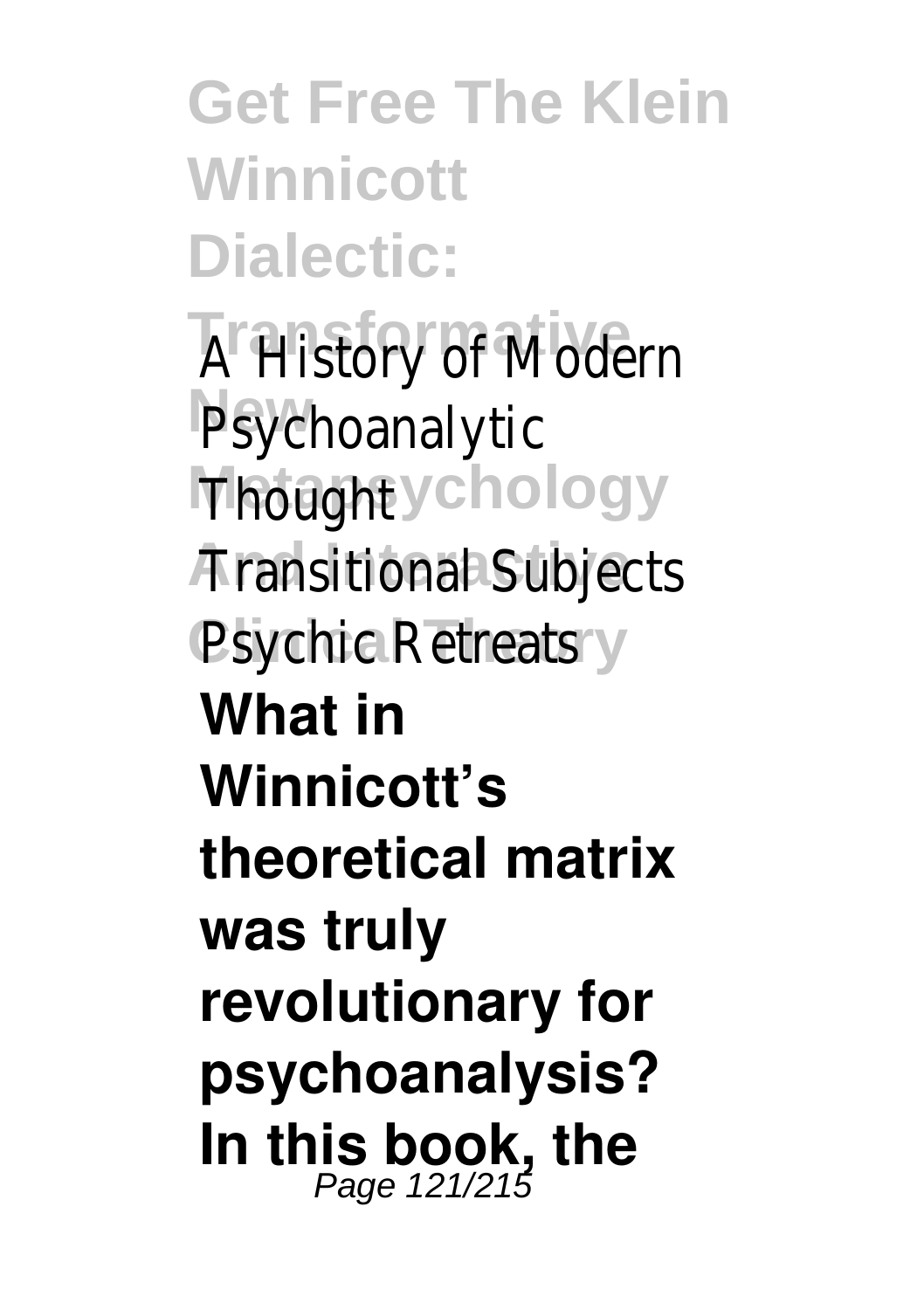**Get Free The Klein Winnicott Dialectic: editor and contributors provide a rare indepth analysis of And Interactive his original work, Clinical Theory and highlight the specifics of his contribution to the concept of early psychic development which revolutionised the** Page 122/215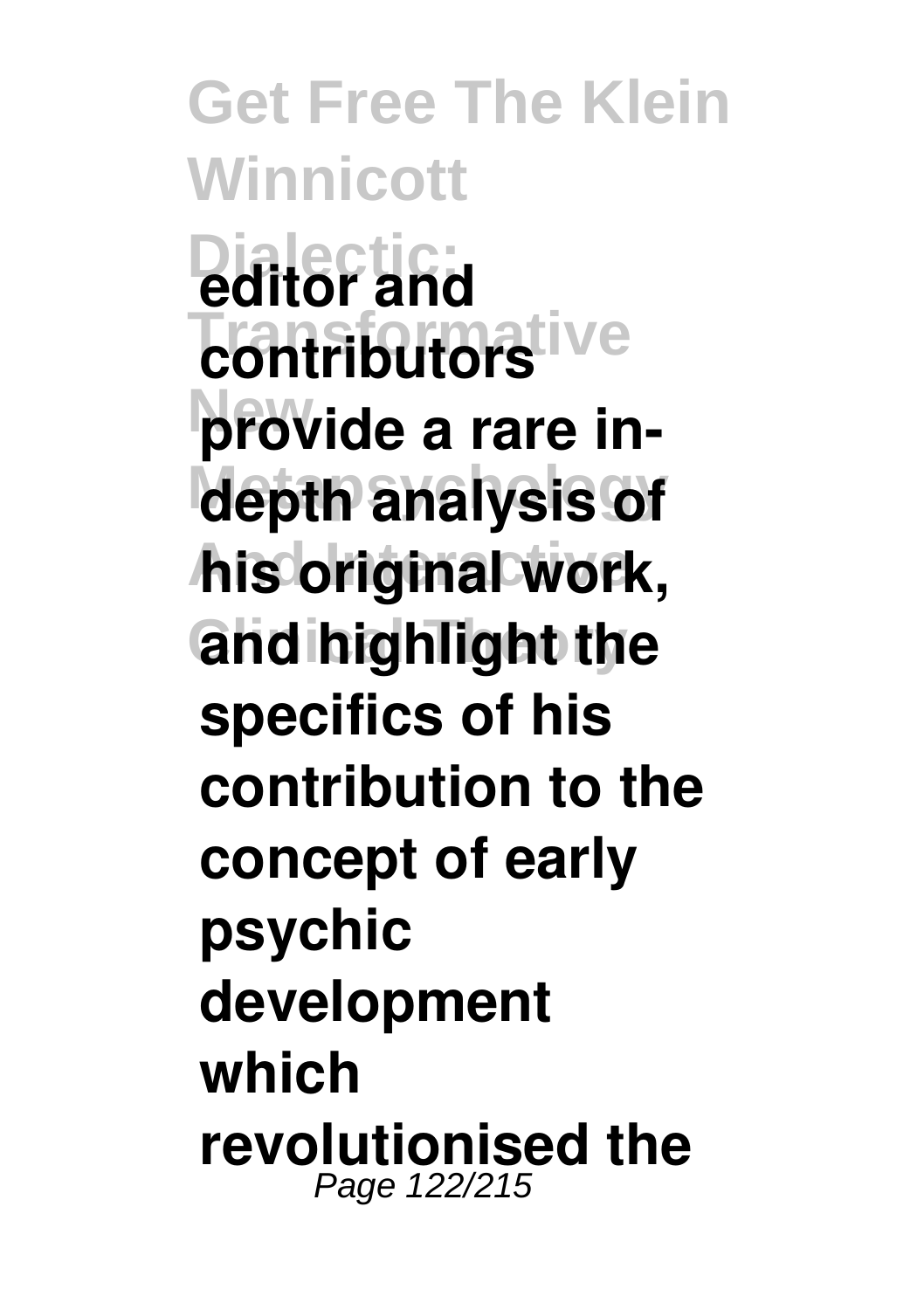**Get Free The Klein Winnicott Dialectic: theory and practice of** ative **New psychoanalysis. Including re-logy And Interactive publications of Clinical Theory selected Winnicott papers to set the scene for the themes and explorations in subsequent chapters, the book examines how** Page 123/215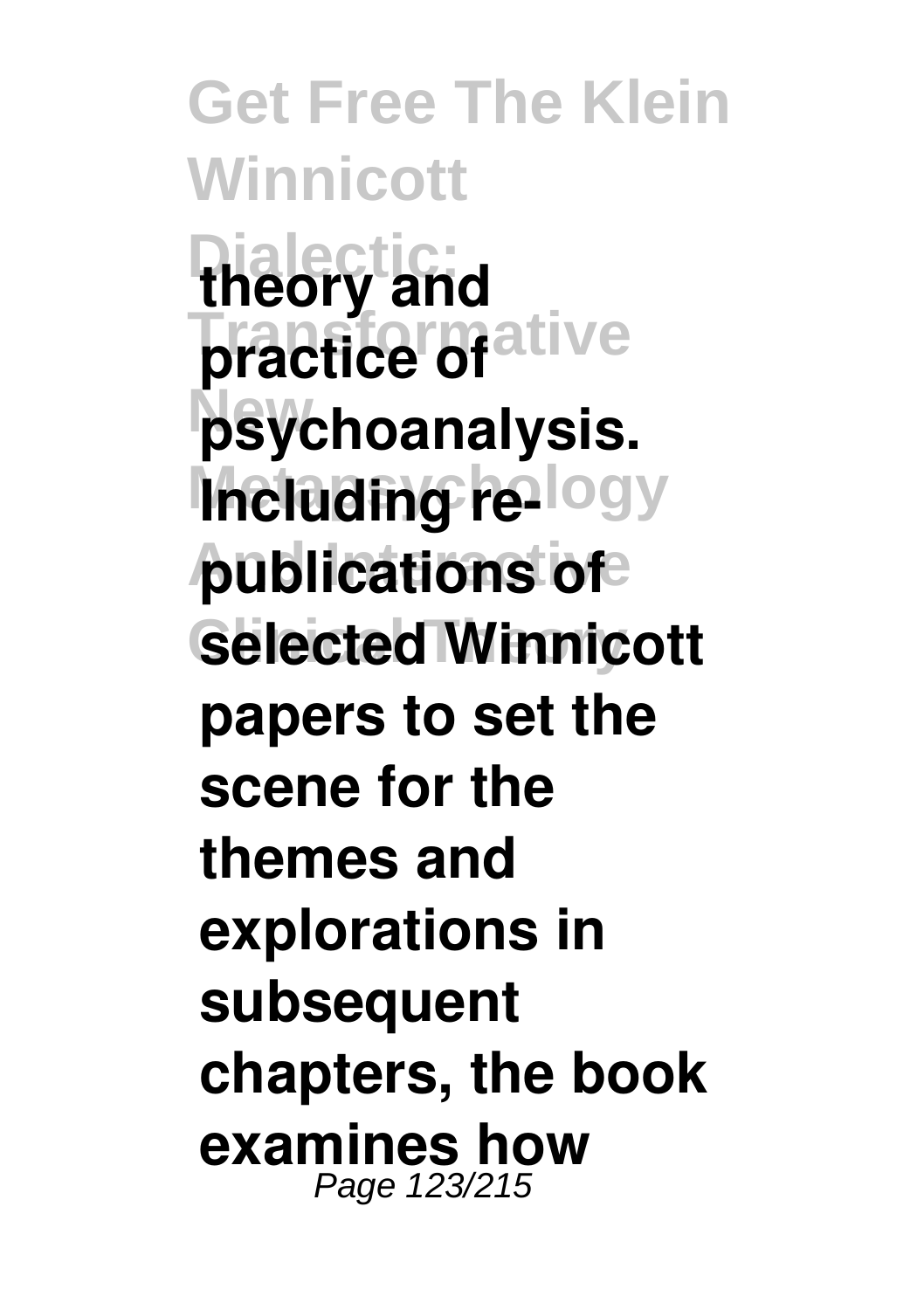**Get Free The Klein Winnicott Dialectic: Winnicott Transformative expanded Freud's New work, and how his**  $discourse with <sup>9</sup>$ **Melanie Klein**ve **Sharpened his**y **thought and clinical innovations. Divided into 3 sections, it covers: Introductory overviews on the** Page 124/215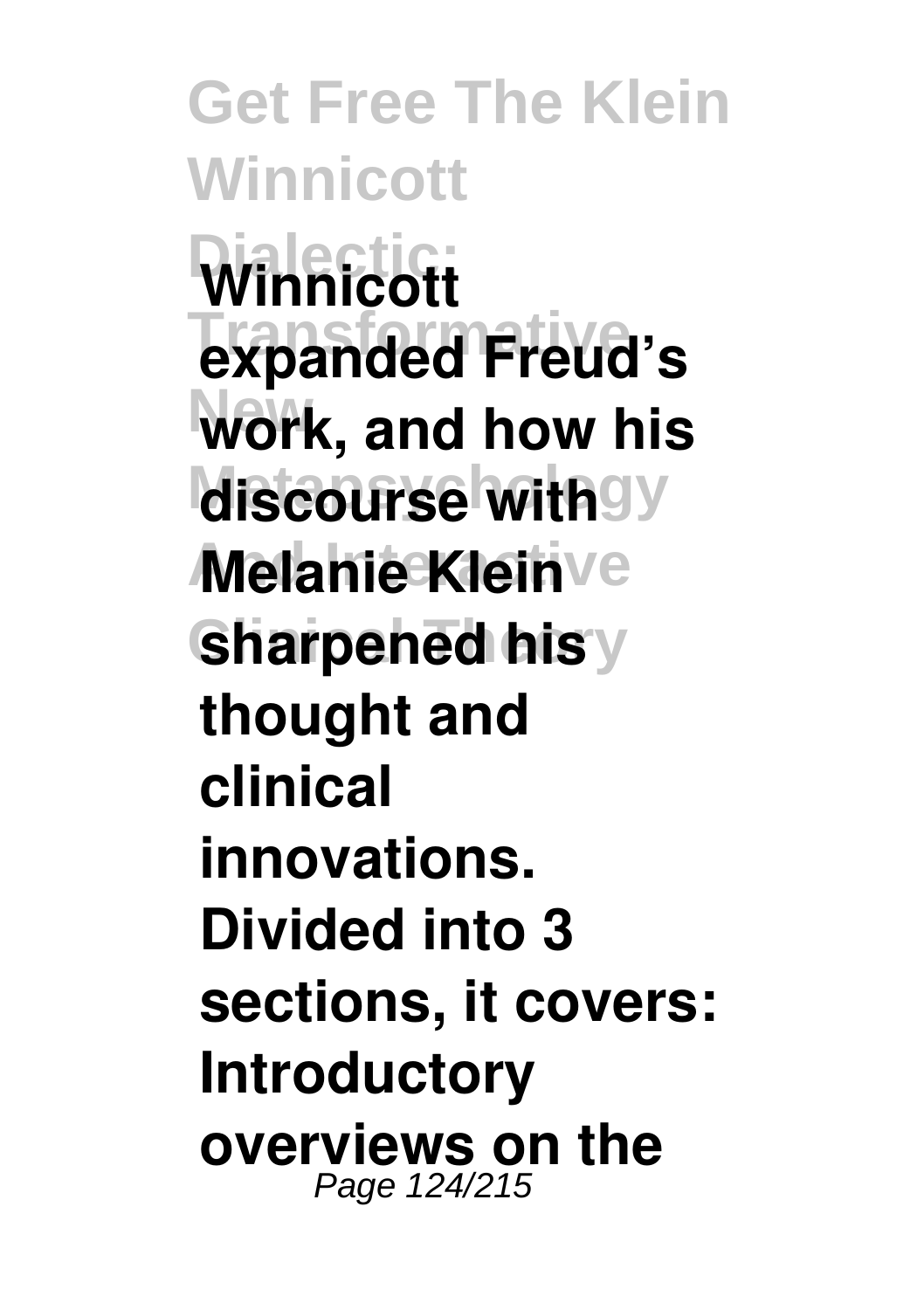**Get Free The Klein Winnicott Dialectic: evolution of Transformative Winnicott's New theoretical matrix Personal**chology **And Interactive perspectives from Clinical Theory eminent psychoanalysts on how Winnicott's originality inspired their own work Further recent examinations and extensions** Page 125/215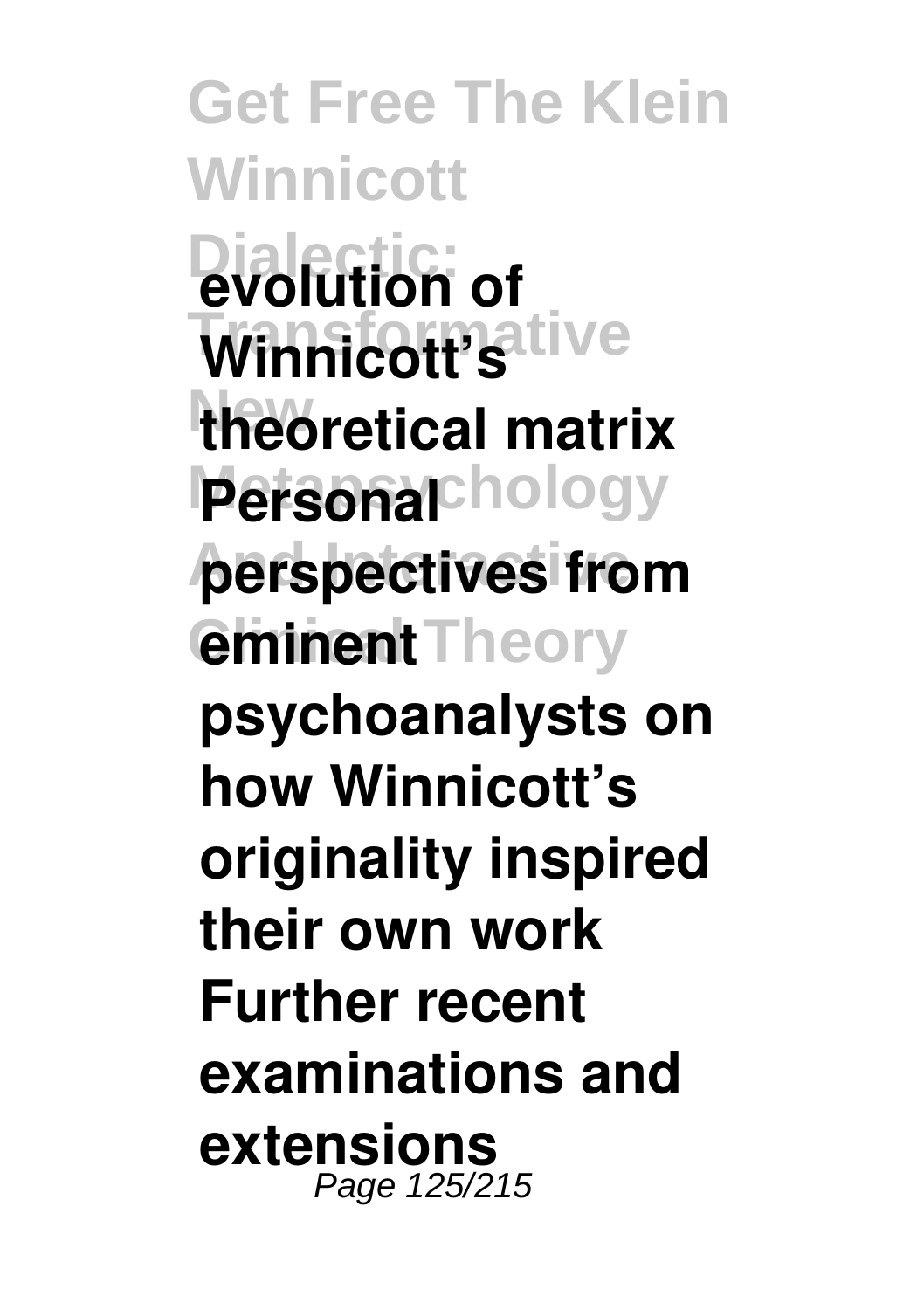**Get Free The Klein Winnicott Dialectic: including new** findings from the **Archives Drawing on her own**ology *<u>Axtensiveactive</u>* **knowledge** of ry **Winnicott and the expertise of the distinguished contributors, Jan Abram shows us how Winnicott's contribution** Page 126/215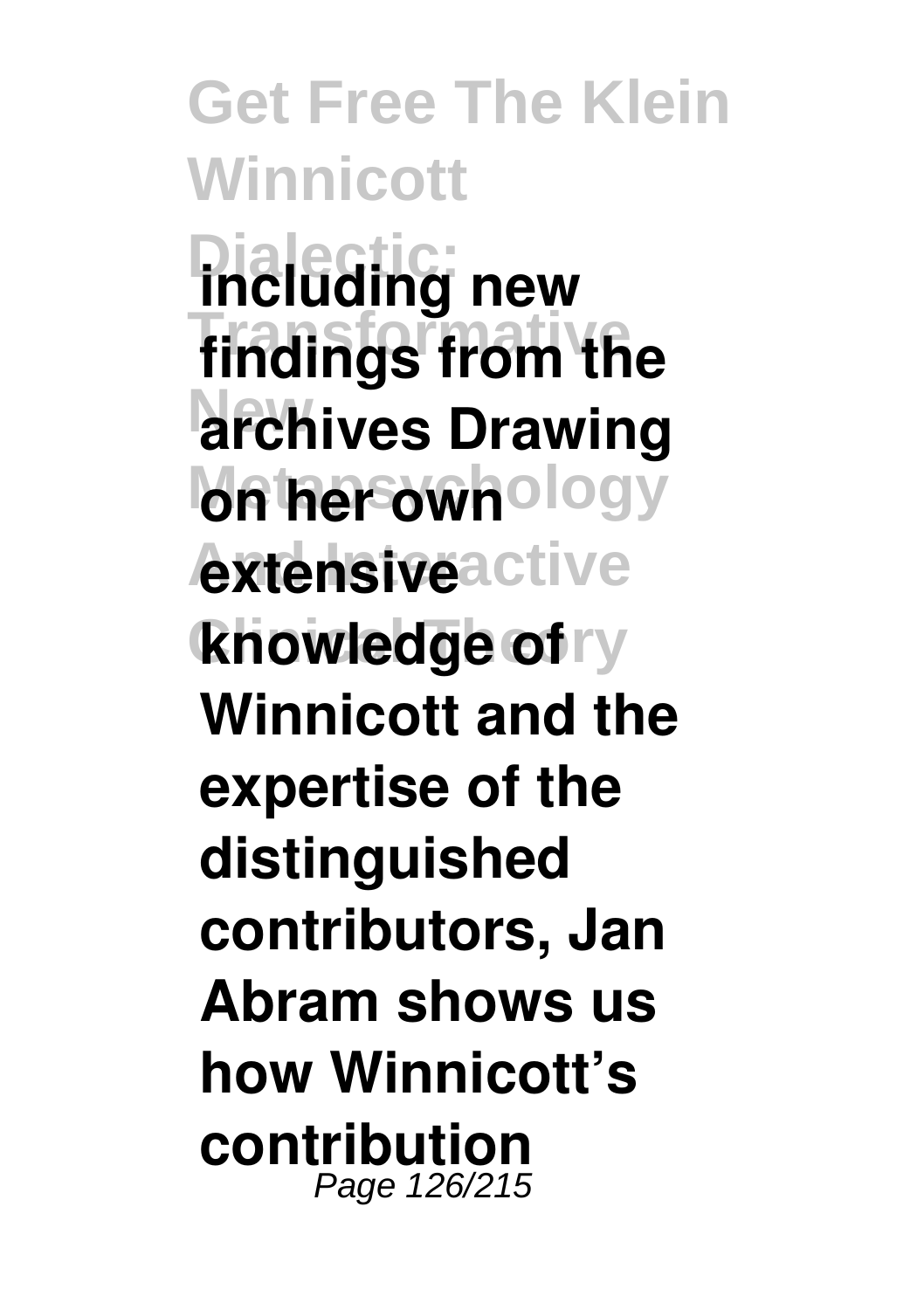**Get Free The Klein Winnicott Dialectic: constitutes a Transformative New psychoanalytic advance to the** *<u>Aoncept of ctive</u>* **Subjectivity. As major such, it will be an inspiration to experienced psychoanalysts, psychotherapists and all those interested in** Page 127/215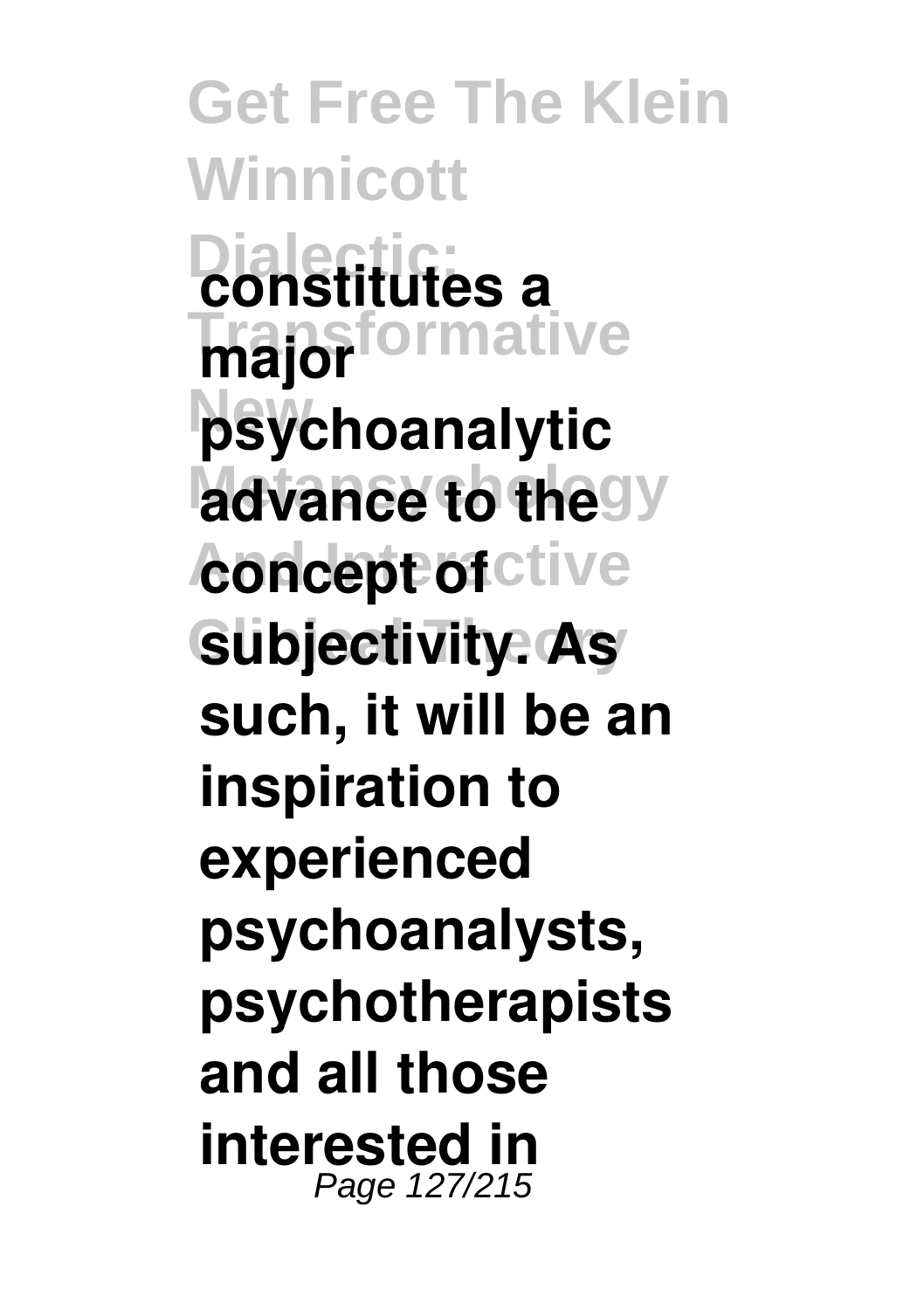**Get Free The Klein Winnicott Dialectic: human nature and Lemotionally New development. Use of the hology And Interactive imagination is a key aspect of ry successful psychotherapeutic treatments. Psychotherapy helps clients get in touch with, awaken, and learn** Page 128/215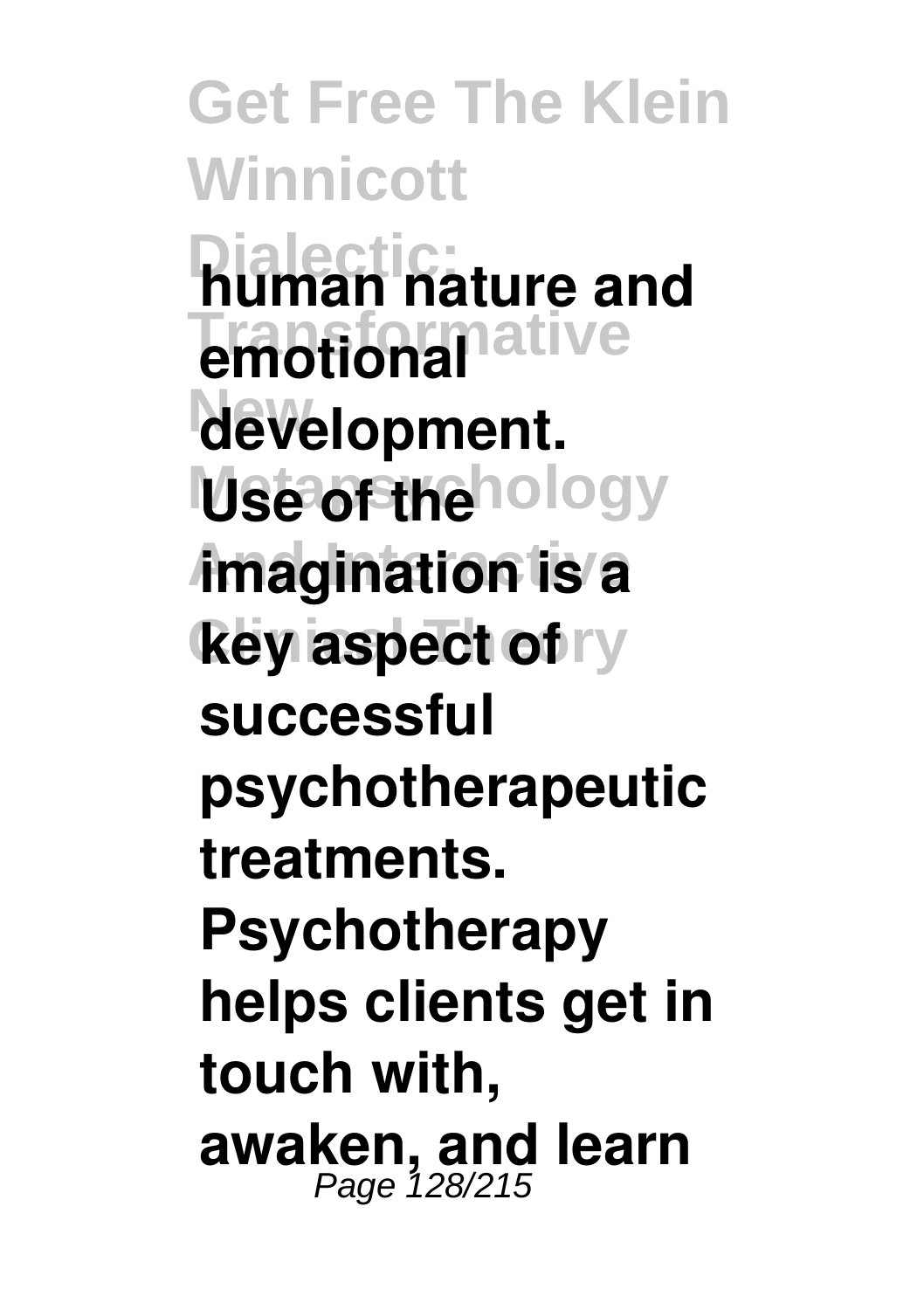**Get Free The Klein Winnicott Dialectic: to trust their Transformative creative inner life, New while therapists Msetheir**chology **And Interactive imaginations to mentalise thery suffering other and to trace the unconscious stirrings evoked by the intimacy of the consulting room. Working** Page 129/215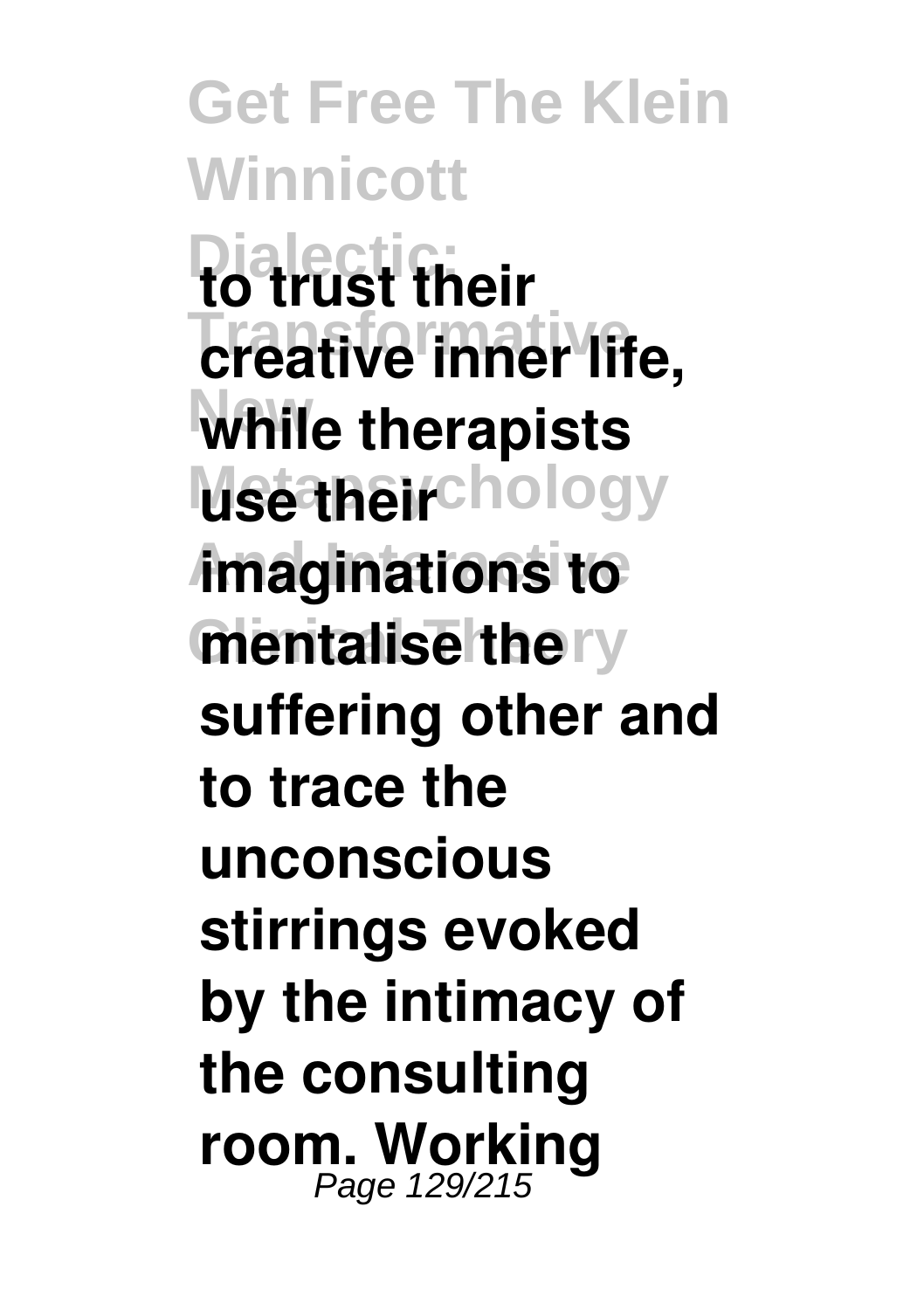**Get Free The Klein Winnicott Dialectic: from this premise, Transformative in The Therapeutic Imagination** *<u>Jeremy Holmes</u>* **Argues** eractive **Clinical Theory unashamedly that literate therapists make better therapists. Drawing on psychoanalytic and literary traditions both** Page 130/215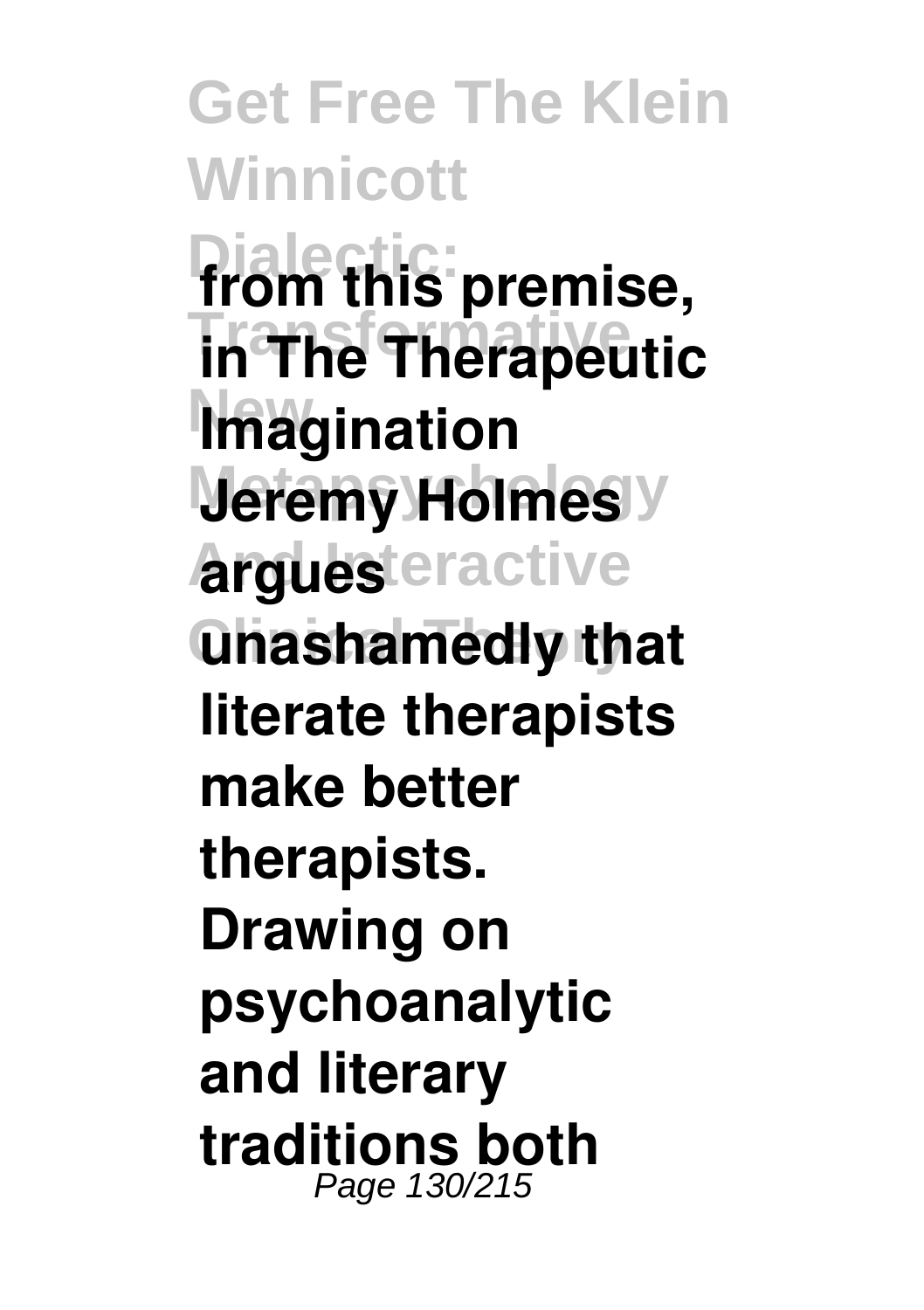**Get Free The Klein Winnicott Dialectic: classical and** contemporary,<sup>e</sup> **New Part I shows how** poetry and novels **help fosterctive** therapists'ieory **understanding of their own imaginati on-in-action, anatomised into five phases: attachment, reverie, logos,** Page 131/215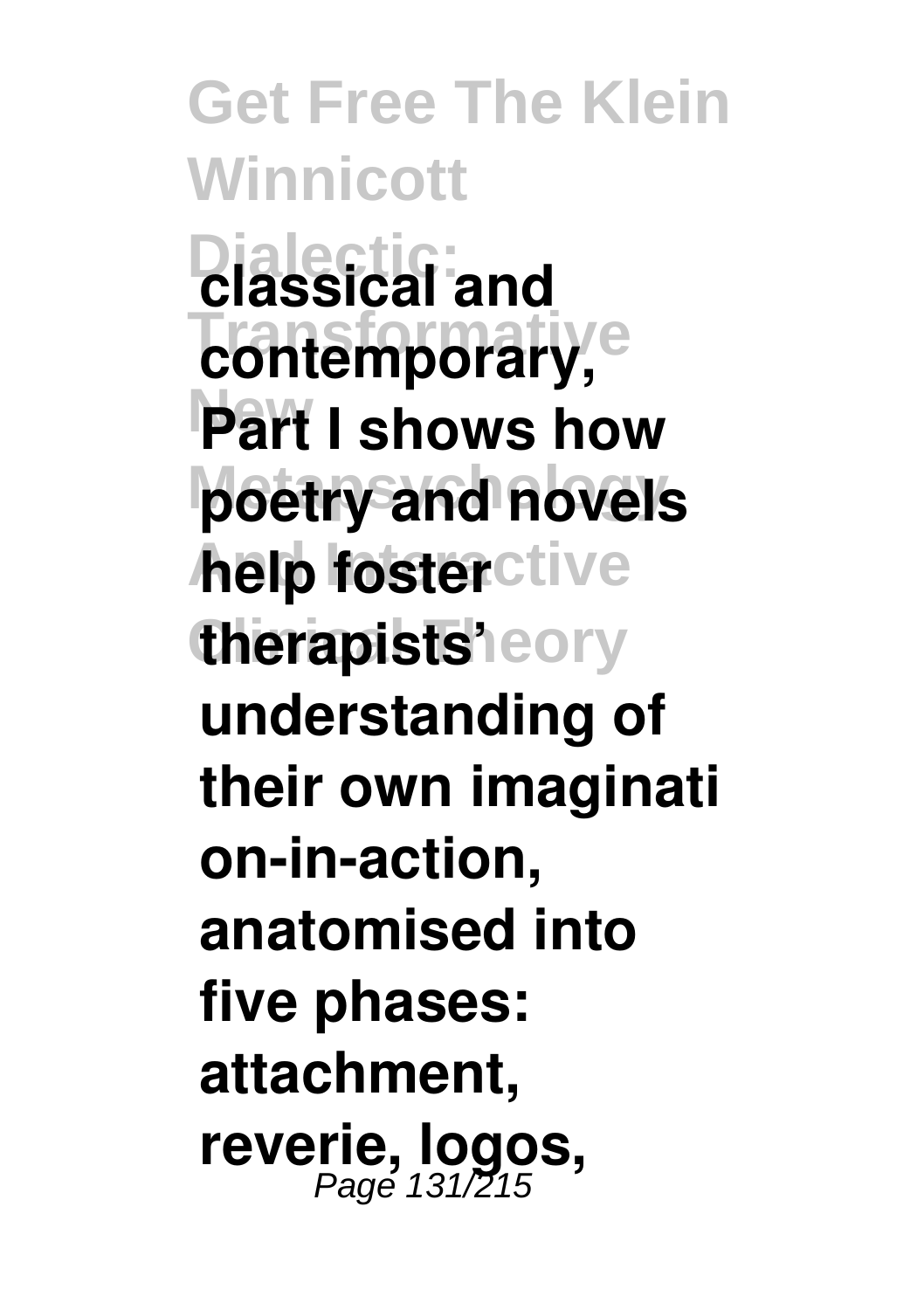**Get Free The Klein Winnicott Dialectic: action and Transformative reflection. Part II New uses the contrast between secure And insecure ve narrative styles in attachment theory and relates these to literary storytelling and the transformational aspects of therapy.** Page 132/215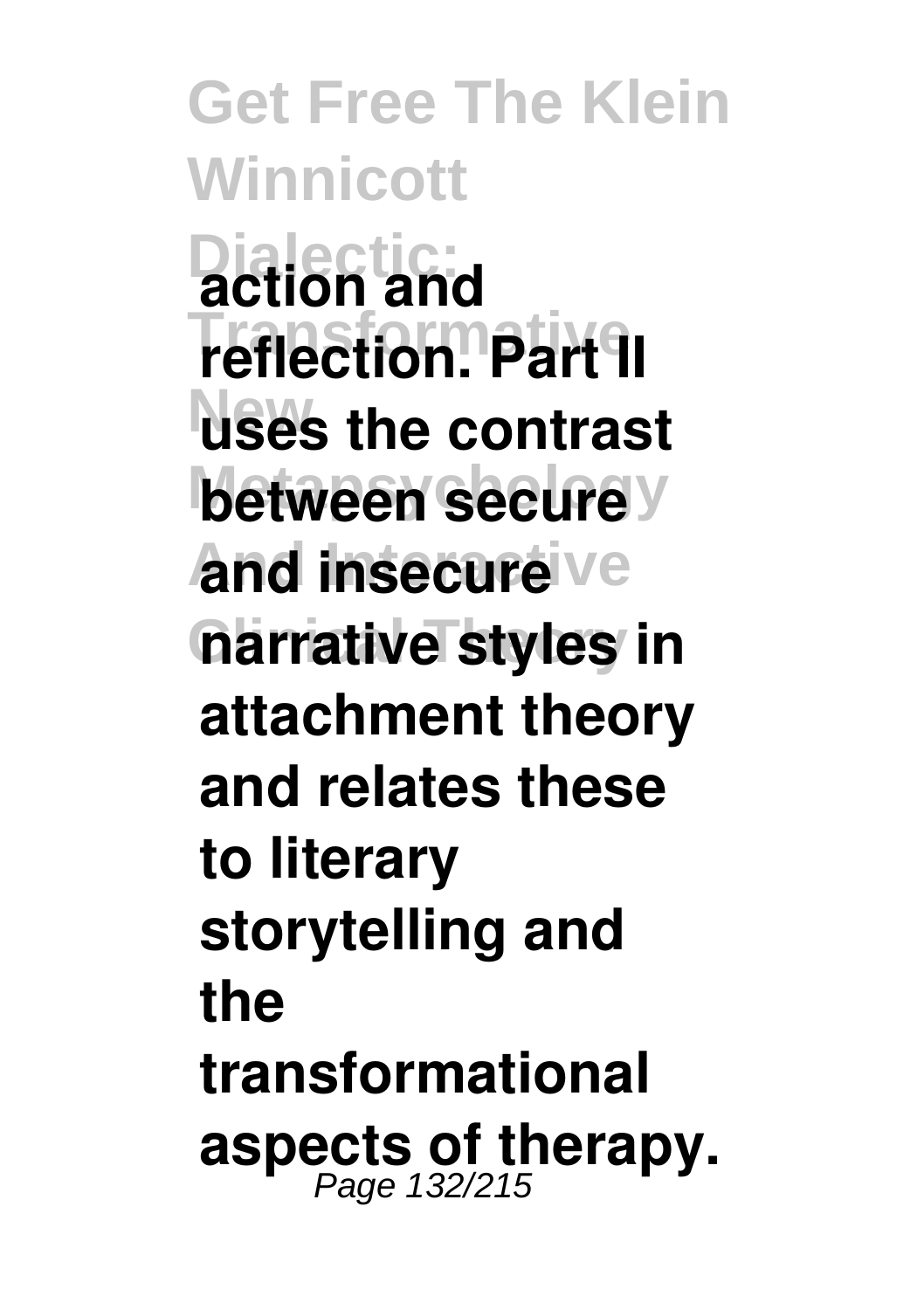**Get Free The Klein Winnicott Dialectic: Part III uses literary accounts New to illuminate the psychiatric**ology *<u>conditions of ve</u>*  $R$ arcissism, or y **anxiety, splitting and bereavement. Based on Forster's motto, 'Only Connect', Part IV argues, with the help of** Page 133/215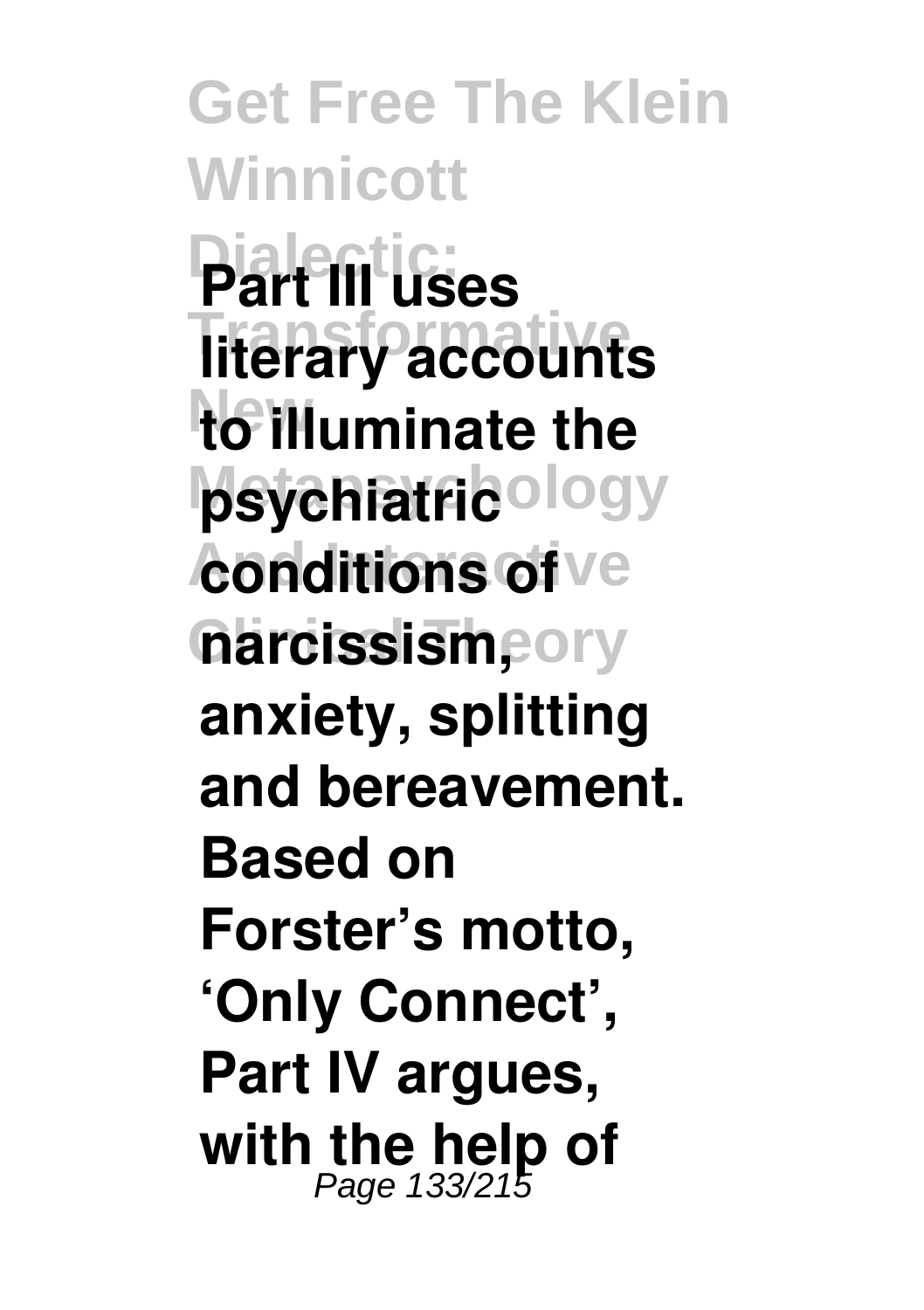**Get Free The Klein Winnicott Dialectic: poetic examples, Transformative that a psychiatry New shorn of psychodynamic**y *creativity* **is tive Clinical Theory impoverished and fails to serve its patients. Clearly and elegantly written, and drawing on the author's deep knowledge of** Page 134/215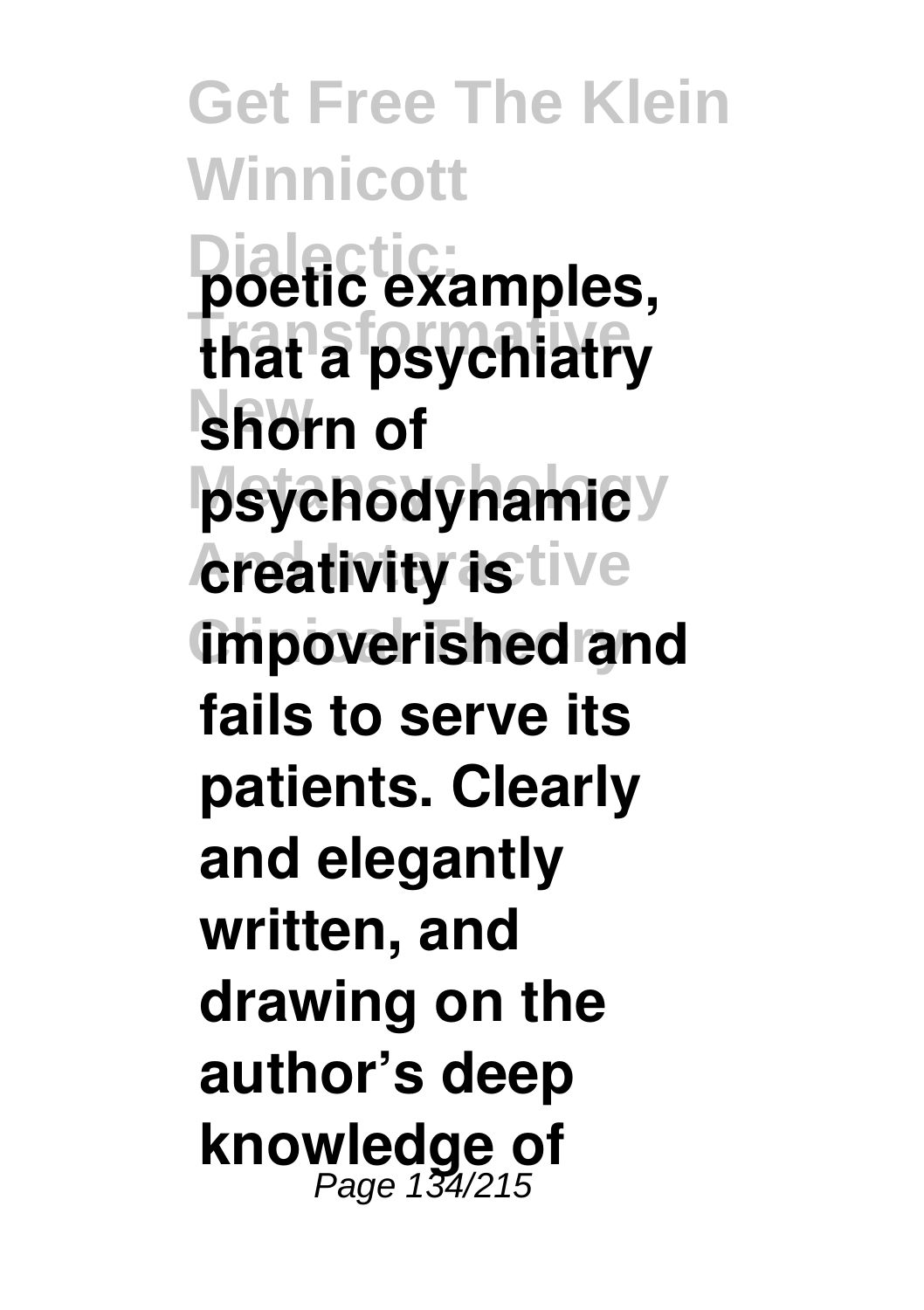**Get Free The Klein Winnicott Dialectic: psychoanalysis Transformative and attachment New theory and a lifetime of clinical**  $A$ **experience**, tive **Clinical Theory Holmes convincingly links the literary and psychoanalytic canon. The Therapeutic Imagination is a** compelling and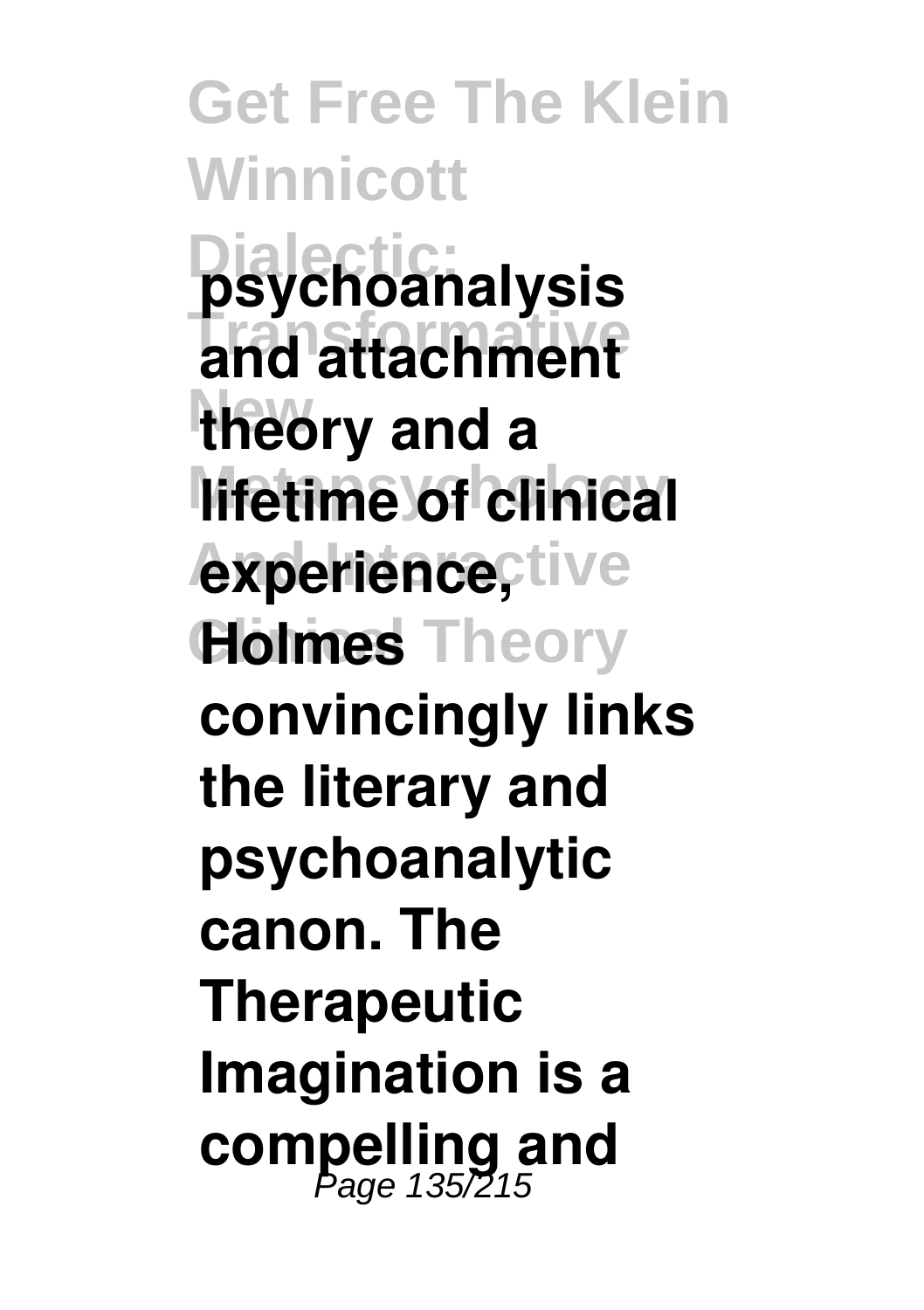**Get Free The Klein Winnicott Dialectic: insightful work Transformative that will strike New chords for** therapists, ology *<u>counsellors</u>tive* **Clinical Theory psychoanalysts, psychiatrists and psychologists. Including contributions from some of the leading art therapists in** Page 136/215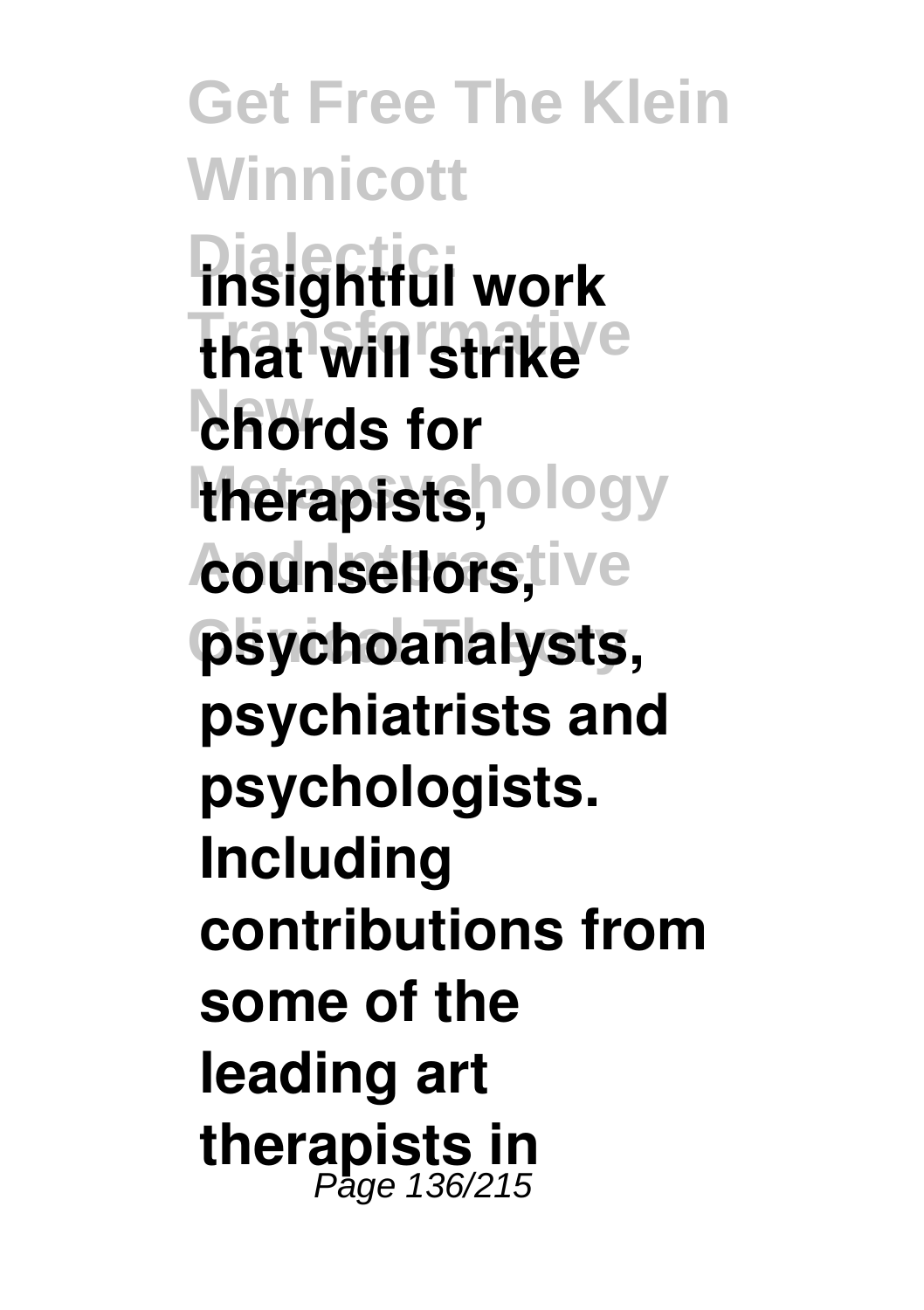**Get Free The Klein Winnicott Dialectic: Britain, this Transformative important book addresses the key issues in the ogy theory and ctive practice of art**ry **therapy. The fundamental significance of the art in art therapy practice permeates the book, close attention being** Page 137/215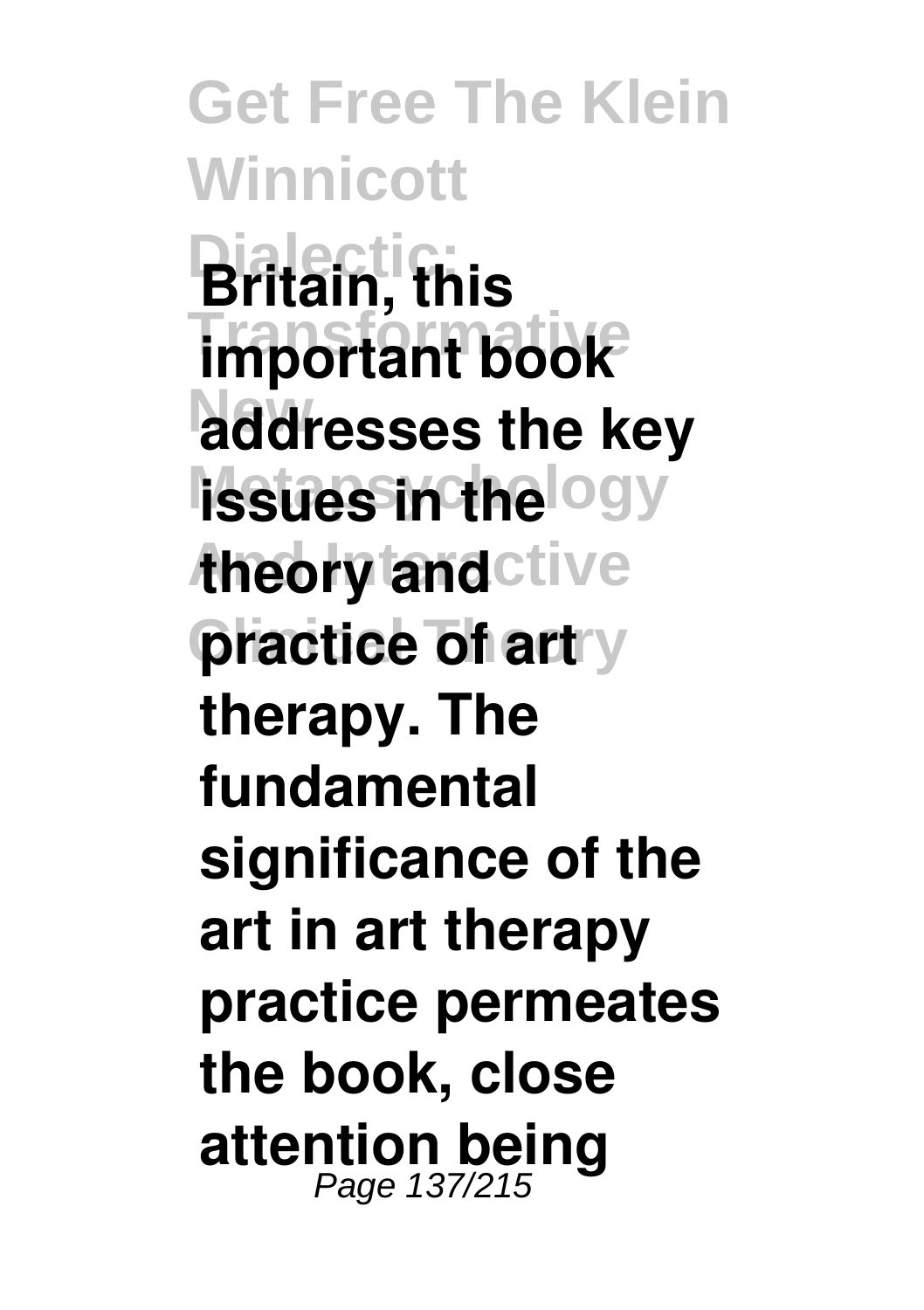**Get Free The Klein Winnicott Dialectic: paid by several** writers to the art**making process** and the aesthetic **responses of ve therapist and** ry **client. Other authors explore the tensions between art and therapy, images and speech,** subjectivity and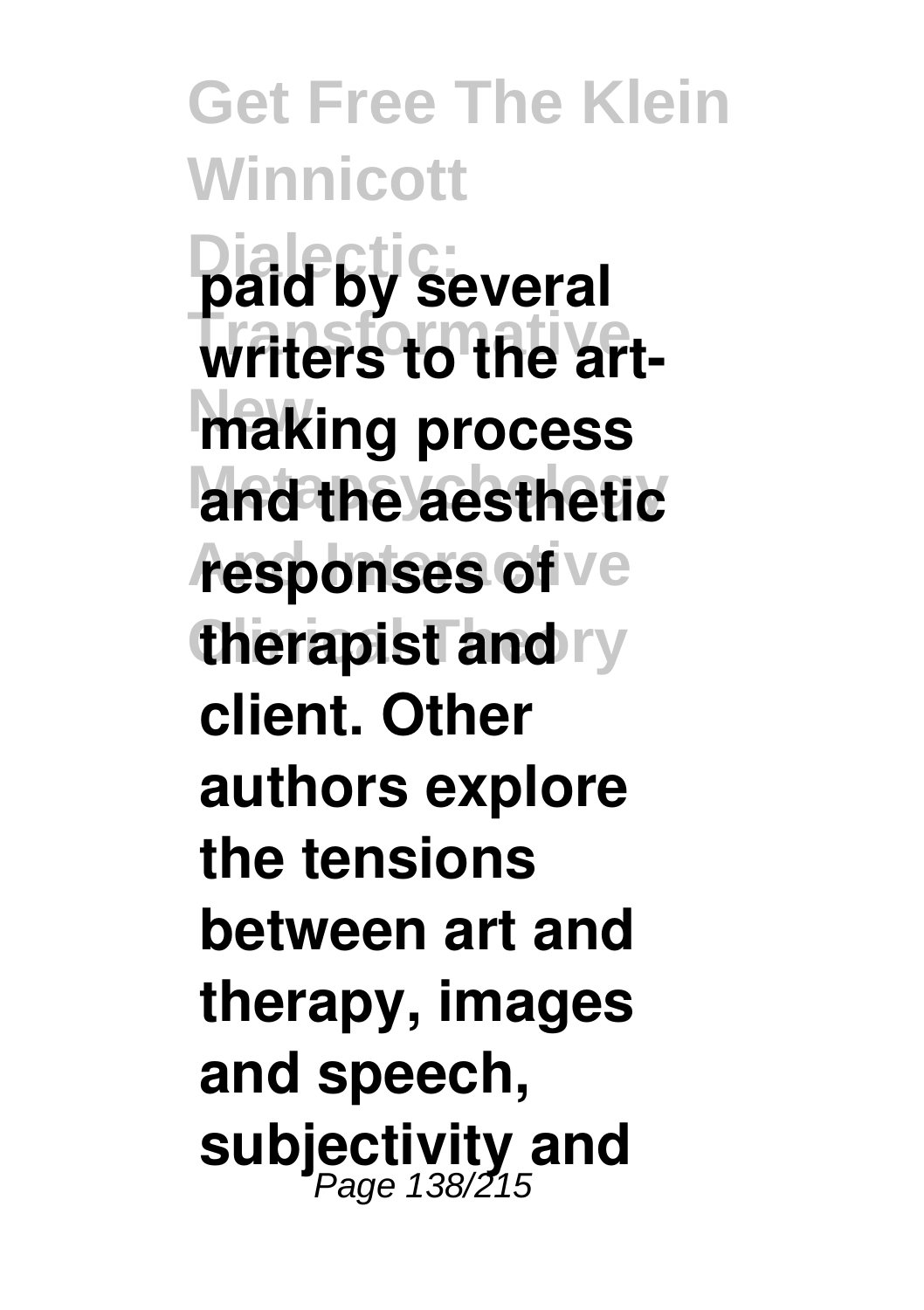**Get Free The Klein Winnicott Dialectic: objectivity, Transformative arguing that the New dynamic interplay between these** gy *<u>elements</u>* is tive **inherent To they practice of art therapy. The role of containment is another theme that is explored by contributors in a variety of ways to** Page 139/215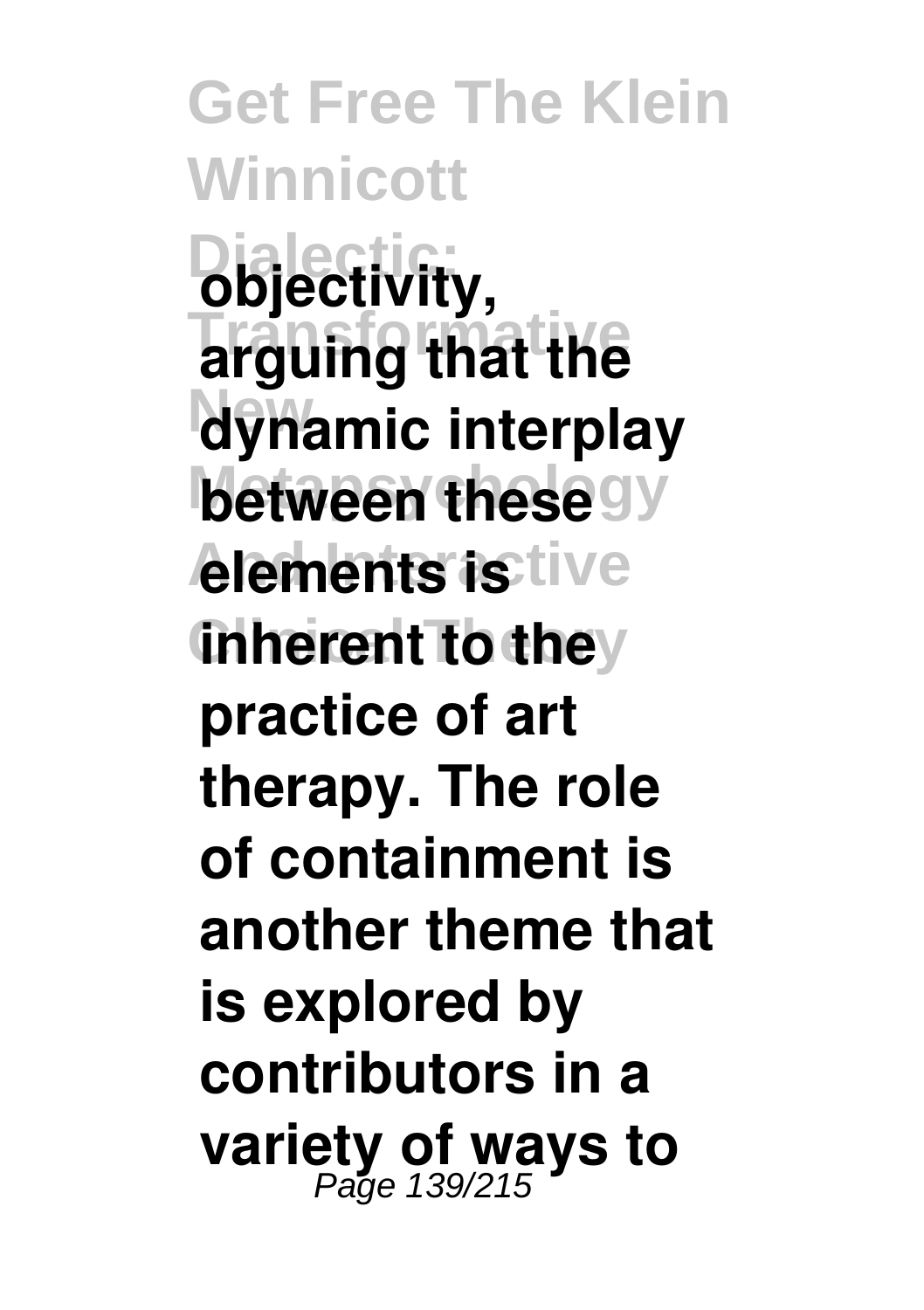**Get Free The Klein Winnicott highlight the Transformative importance not Nonly** of the **therapeutic**ology **And Interactive containment of the Client by theory therapist, but also the containment of the therapist. The physical contexts of the session, within an art room and within the** Page 140/215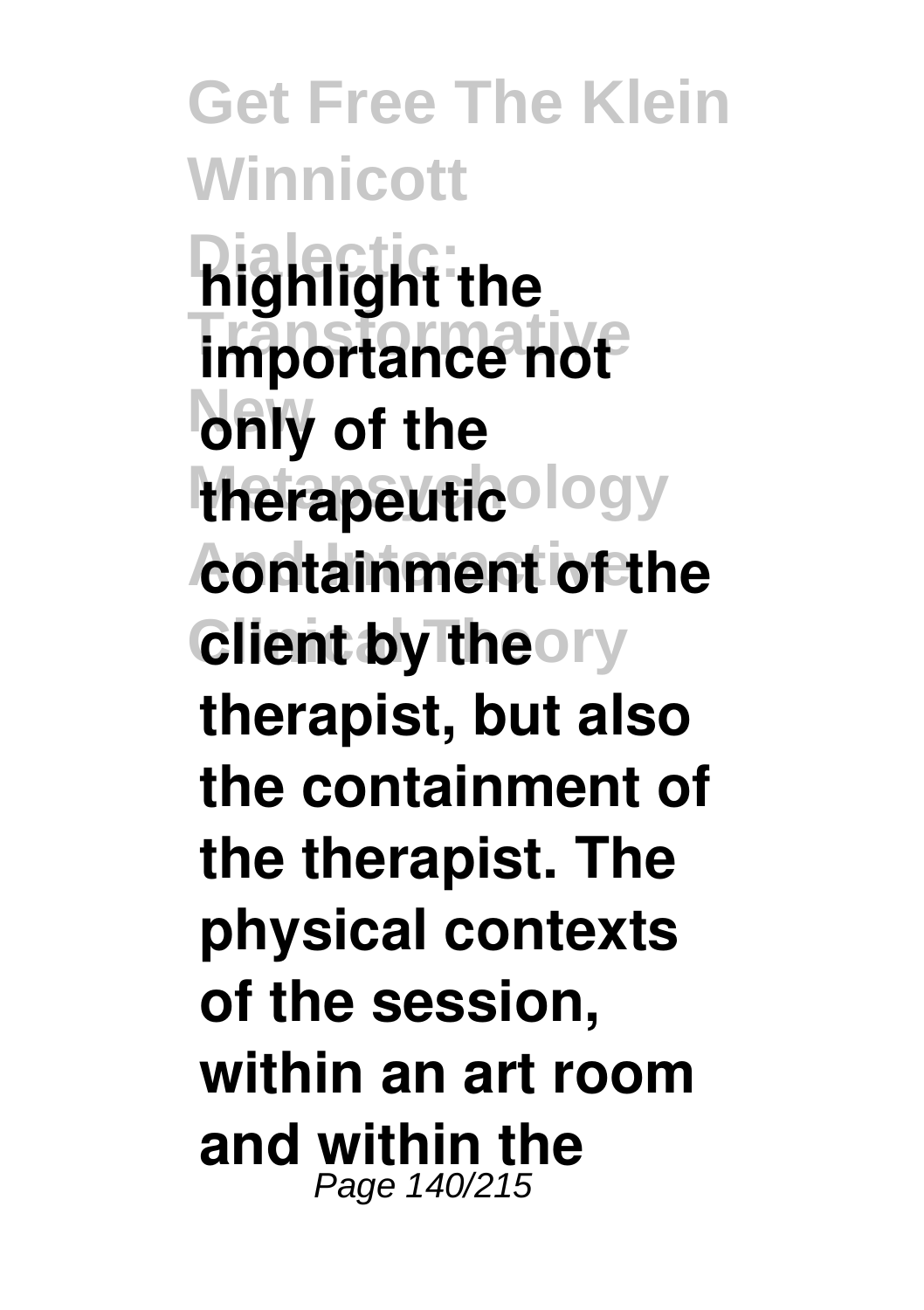**Get Free The Klein Winnicott Darger working Transformative environment, are New identified as important arenas And Interactive where conflict and** tension isheory **experienced and must be explored if art therapy is to continue to develop. In psychobiographie** Page 141/215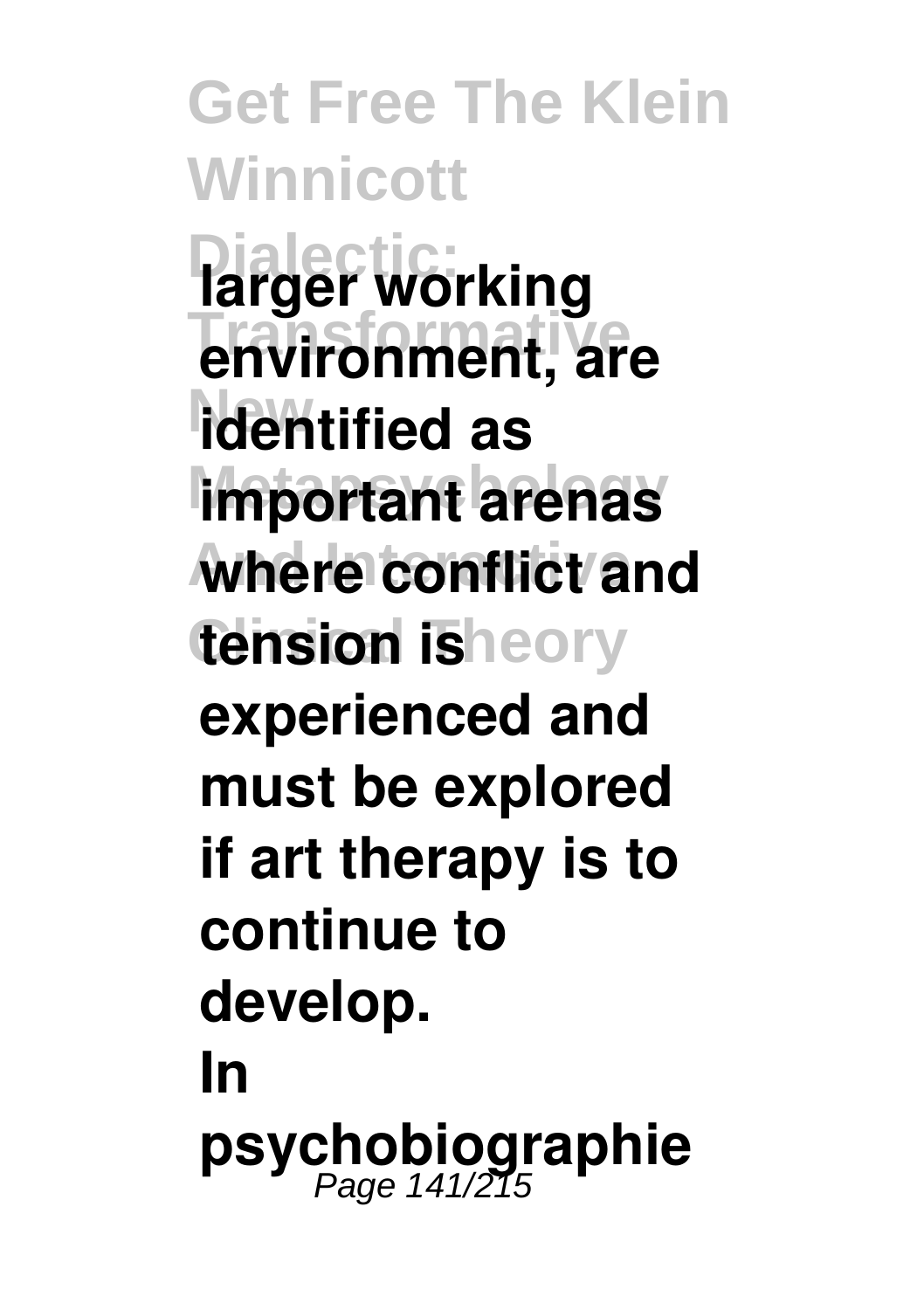**Get Free The Klein Winnicott Dialectic: s of six famous** women writers, the **New founder of the Object Relations** *<u>Institute</u>* for tive Psychotherapy **and Psychoanalysis analyzes the role of the idealized male muse (often the Oedipal father) in the creativity of** Page 142/215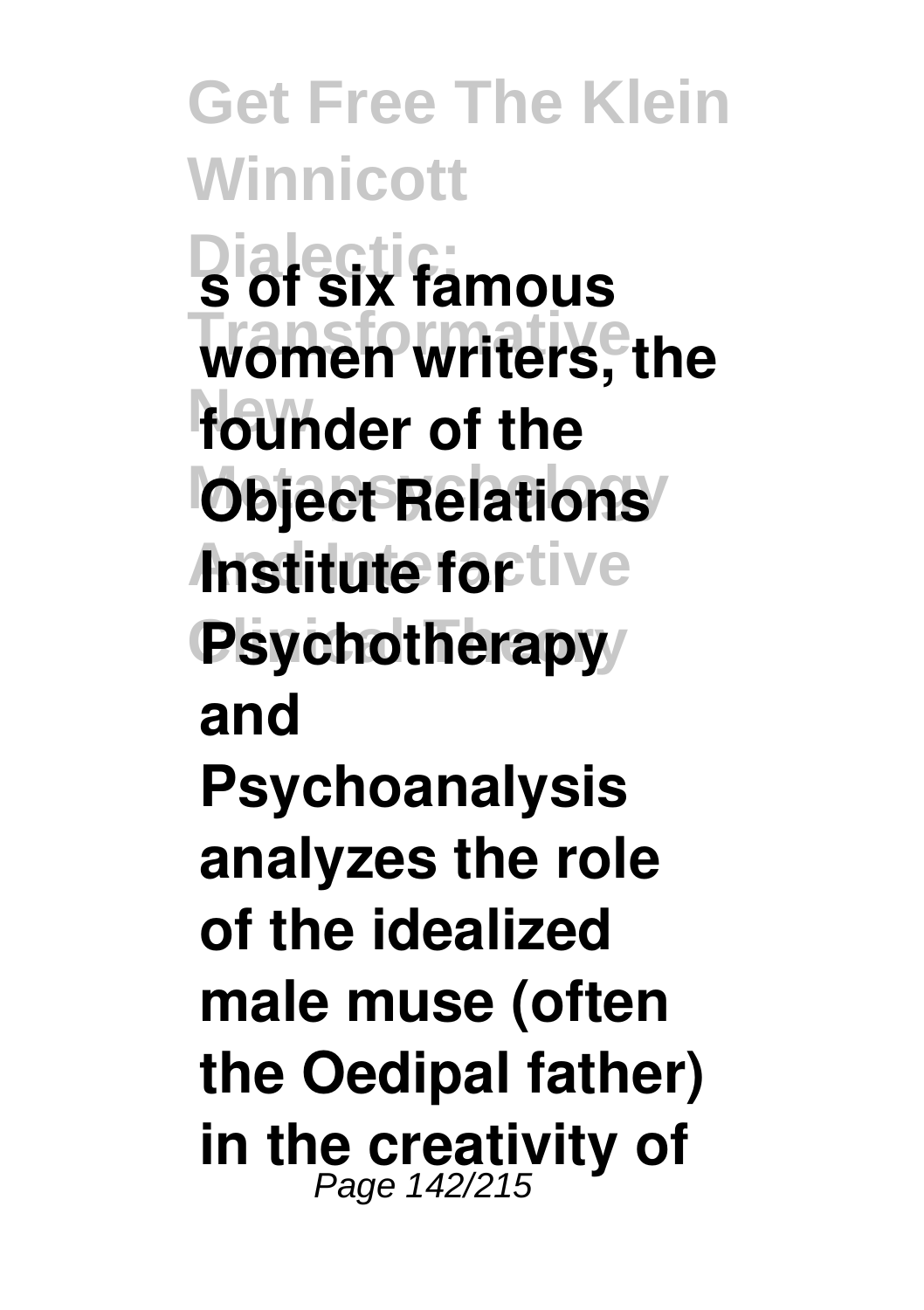**Get Free The Klein Winnicott Dialectic: Nin, Plath, Charlotte and**<sup>Ve</sup> **New Emily Brontd, Dickinson, and y Sitwell. First publ Celebrating the Wounded Healer Psychotherapist Melanie Klein Revisited Winnicott 2013 HONORS AND AWARDS** Page 143/215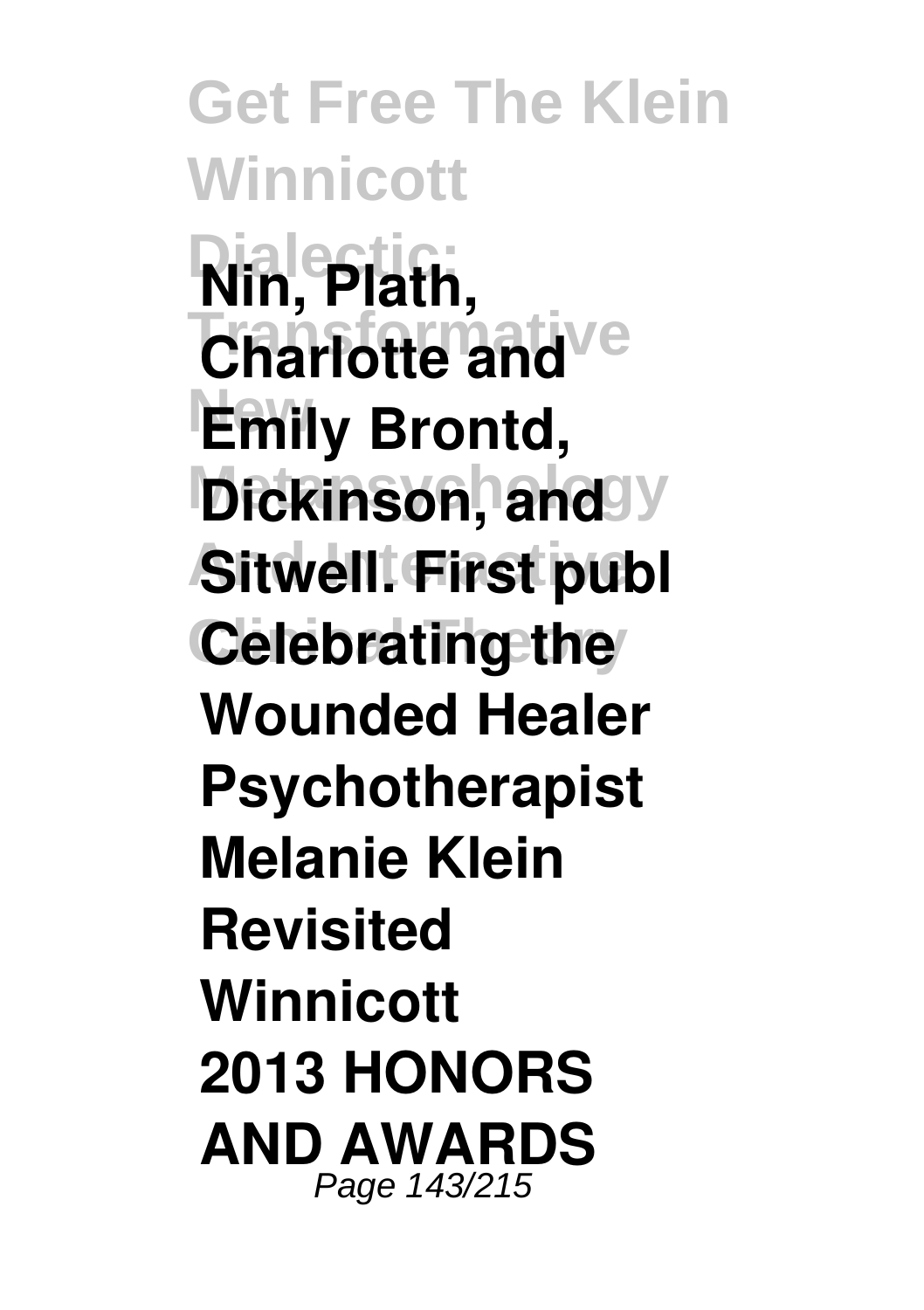**Get Free The Klein Winnicott Dialectic: EDITION Transformative Regret New True Tales and Gossips of NY City Argentine Tango Scene**l Theory **Reading Italian Psychoanalysis** *Does critical theory still need psychoanalysis? In Critique on the Couch, Amy Allen* Page 144/215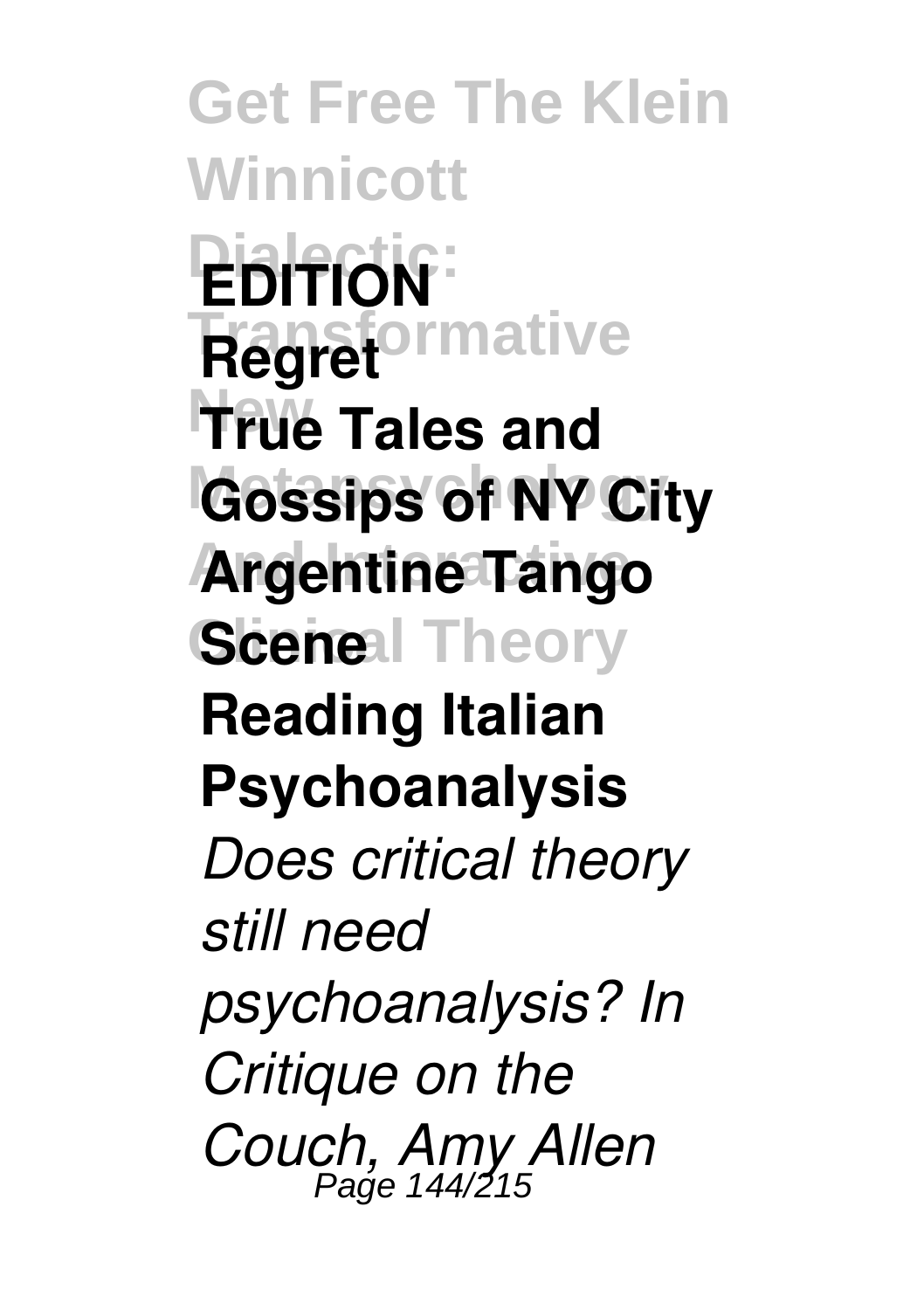**Get Free The Klein Winnicott Difers a cogent and Transformative** *convincing defense* **New** *of its ongoing* relevance.hology *Countering the* **Clinical Theory** *overly rationalist and progressivist interpretations of psychoanalysis put forward by contemporary critical theorists such as Jürgen* Page 145/215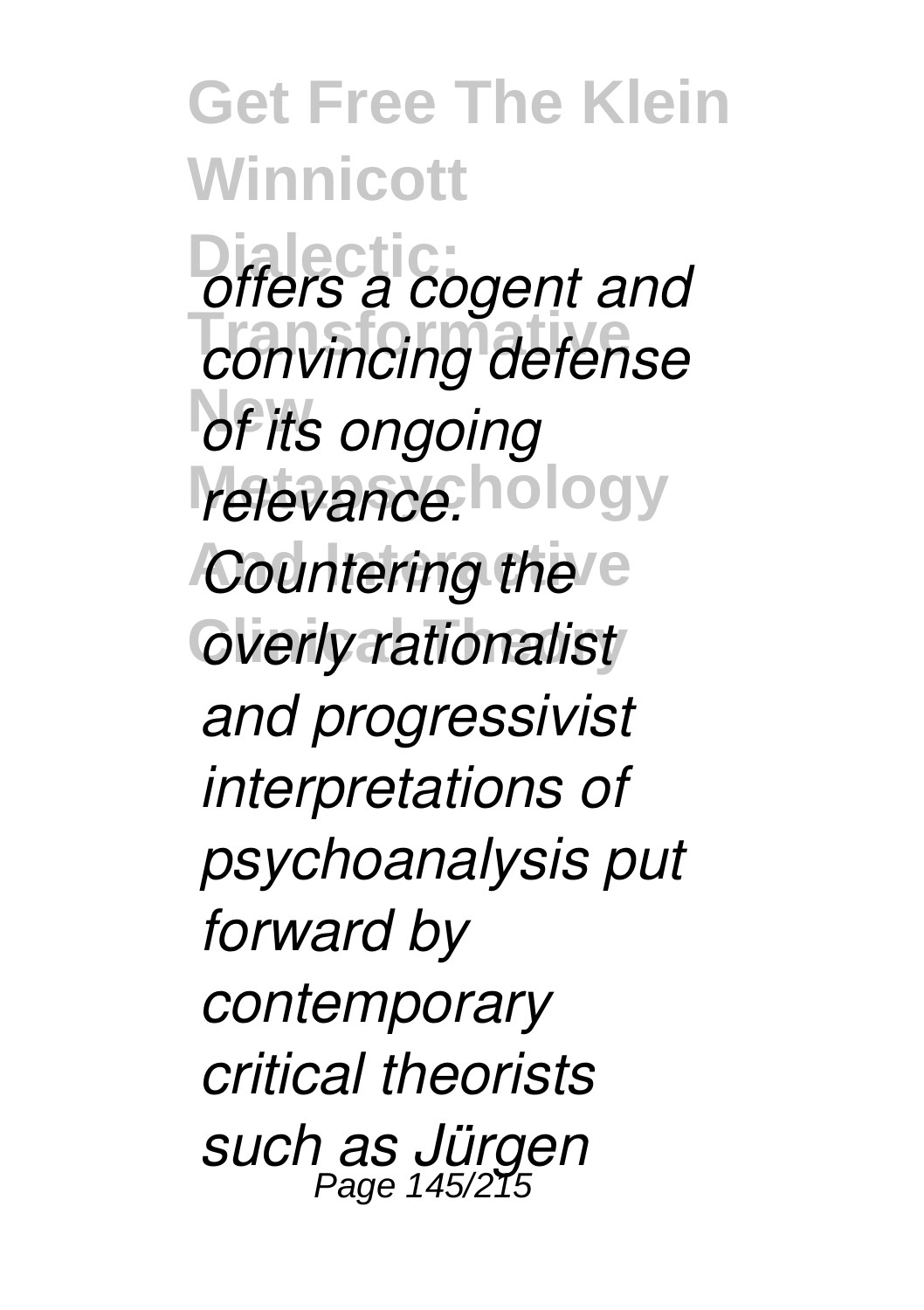**Get Free The Klein Winnicott Dialectic:** *Habermas and Axel* **Transformative** *Honneth, Allen* **New** *argues that the work of Melanie Klein Affers an ractive <u>underutilized</u>*ory *resource. She draws on Freud, Klein, and Lacan to develop a more realistic strand of psychoanalytic thinking that centers* Page 146/215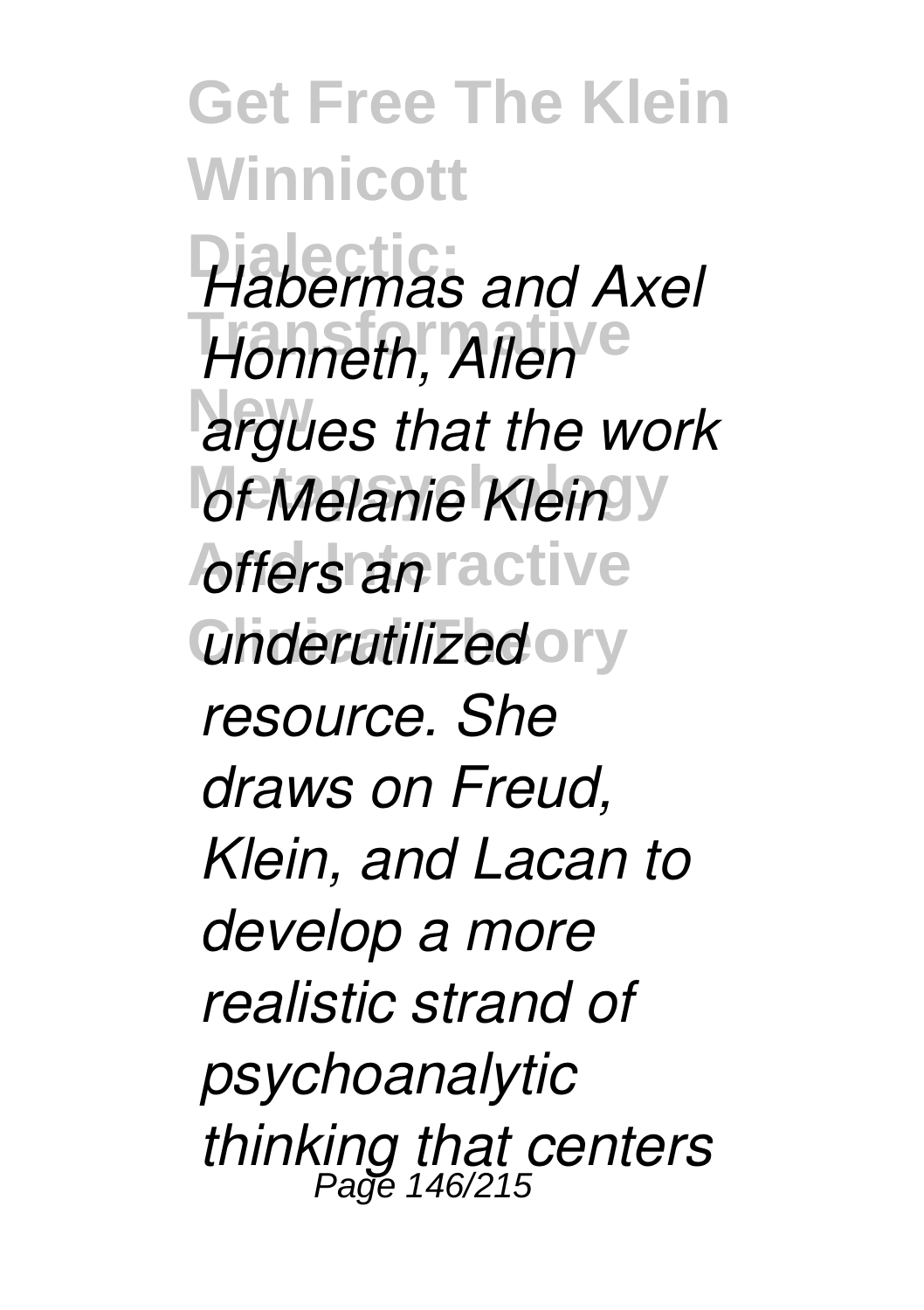**Get Free The Klein Winnicott Dialectic:** *on notions of loss,* **Transformative** *negativity,* **New** *ambivalence, and mourning. Far from* **And Interactive** *leading to despair, Such an* Theory *understanding of human subjectivity functions as a foundation of creativity, productive self-transformation, and progressive* Page 147/215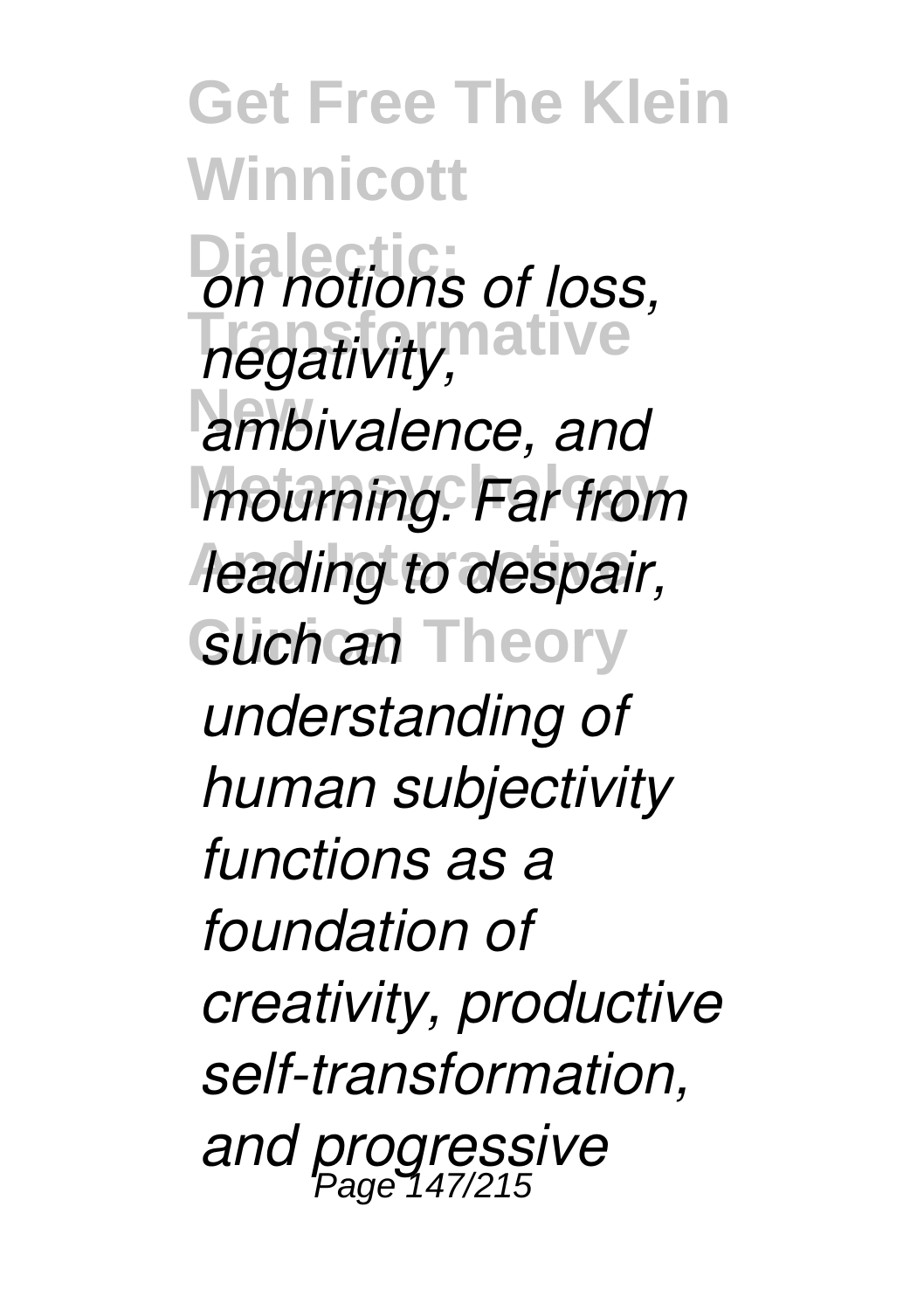**Get Free The Klein Winnicott Dialectic:** *social change. At a* **Transformative** *time when critical* **New** *theorists are increasingly*<sup>ology</sup> *<i>returning to***ctive** psychoanalytic<sup>y</sup> *thought to diagnose the dysfunctions of our politics, this book opens up new ways of understanding the political implications* Page 148/215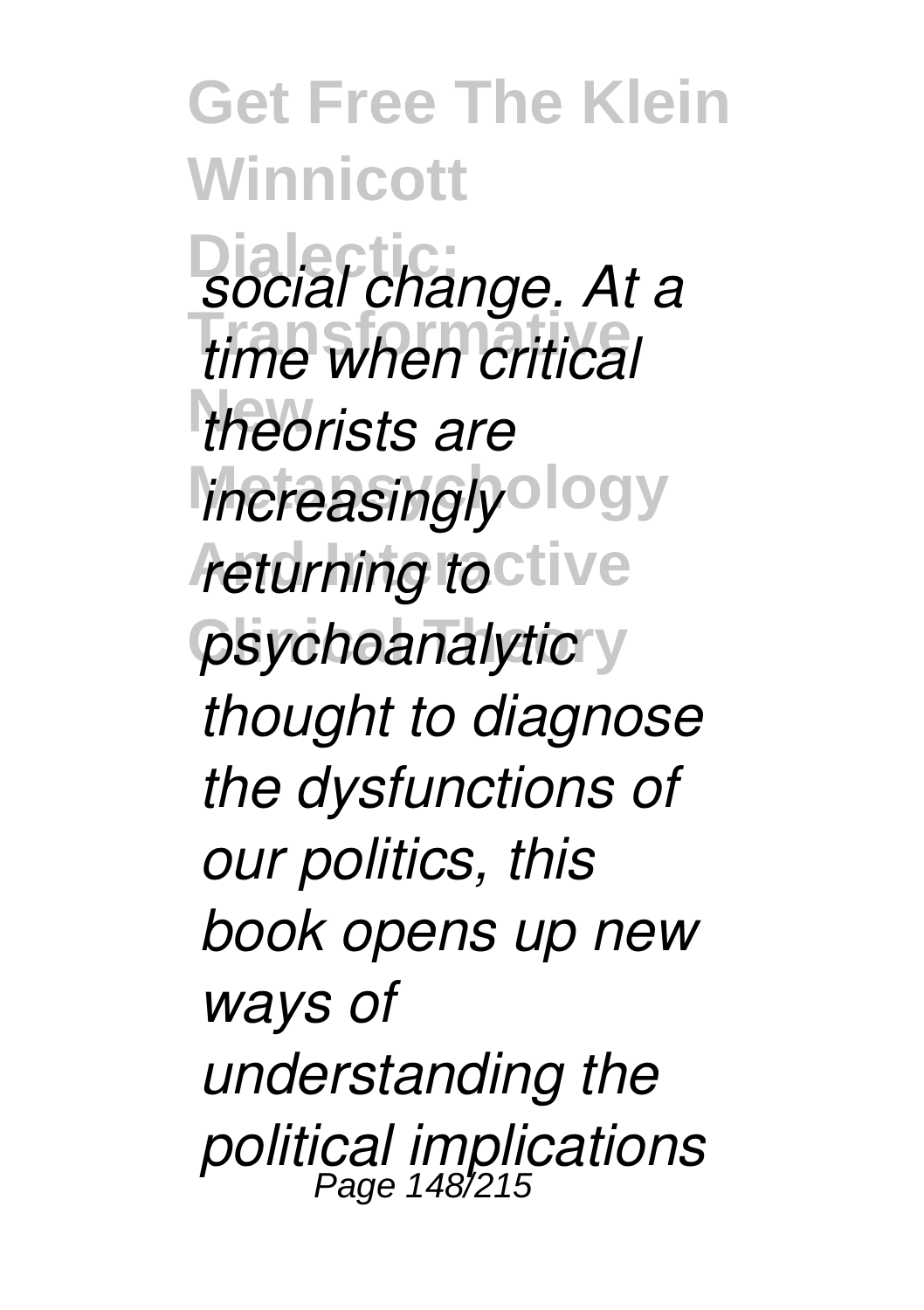**Get Free The Klein Winnicott**  $o$ *f psychoanalysis* while preserving the **New** *progressive, emancipatory aims And critique active* **This comprehensive** *and highly readable book outlines the main psychological therapies used in contemporary clinical practice. It clearly describes the* Page 149/215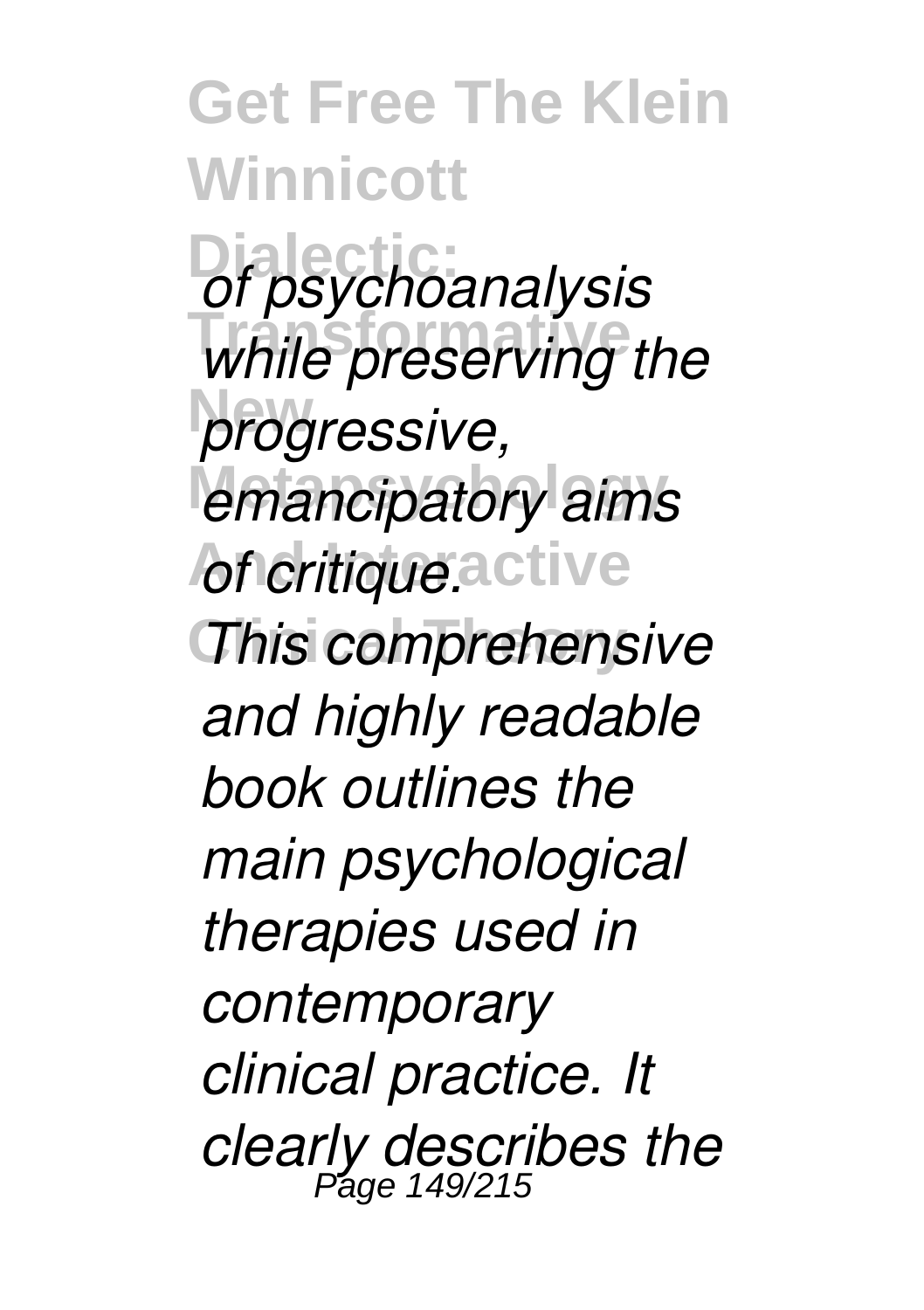**Get Free The Klein Winnicott Dialectic:** *underlying* **Transformative** *theoretical principles* and techniques and with vivid case<sup>ogy</sup>  $e$ xamples, active  $deno$ *nstrates the central role of these treatments in mental health care. The contribution of psychological and psychodynamic ideas to different* Page 150/215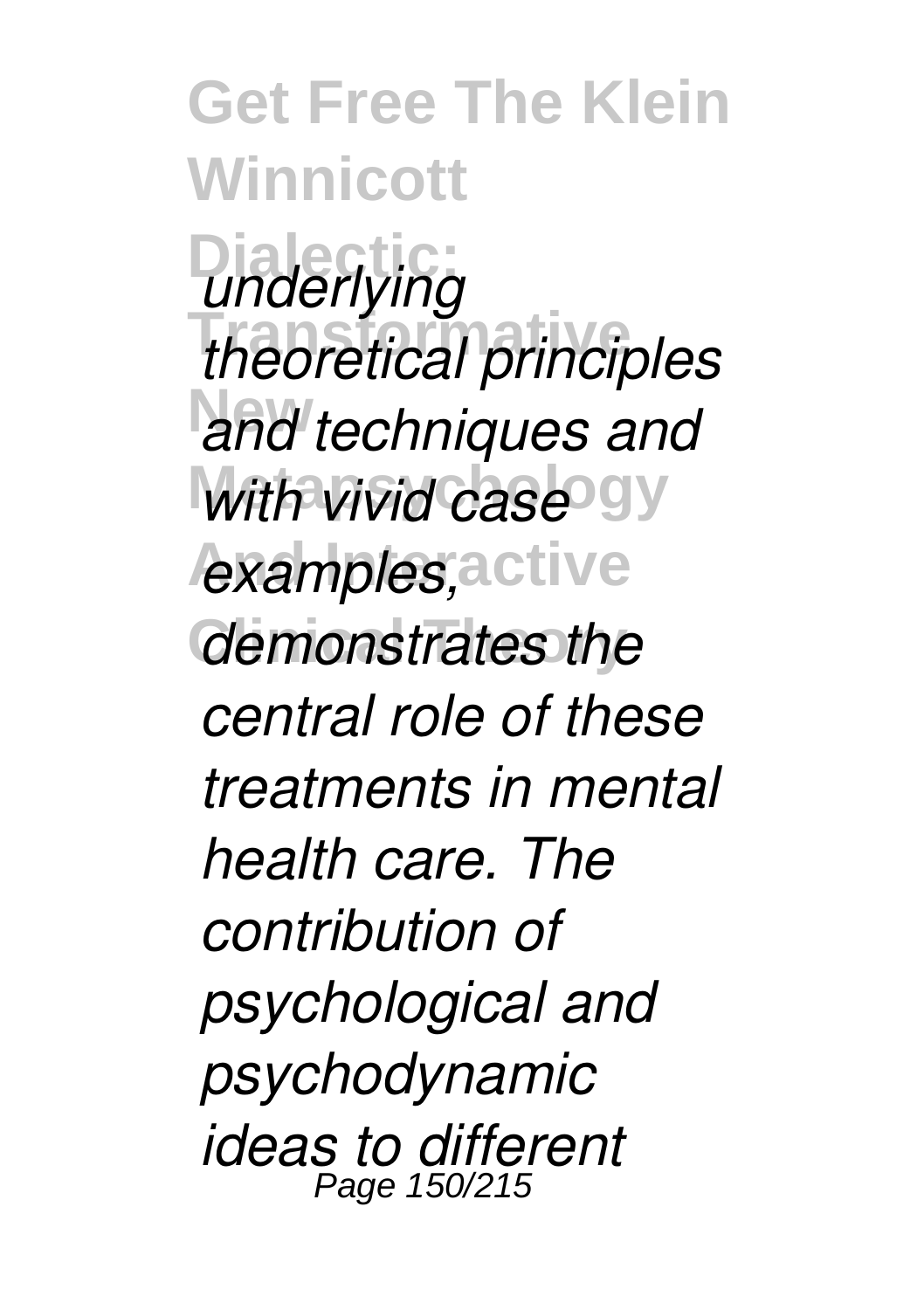**Get Free The Klein Winnicott Dialectic:** *psychiatric* **Transformative** *presentations is* **New** *outlined, including mood disorders,*<sup>9</sup> **And Interactive** *psychosis, self harm* and suicide. Other *chapters specifically address recent developments, including neuropsyc hoanalysis, psychedelicassisted* Page 151/215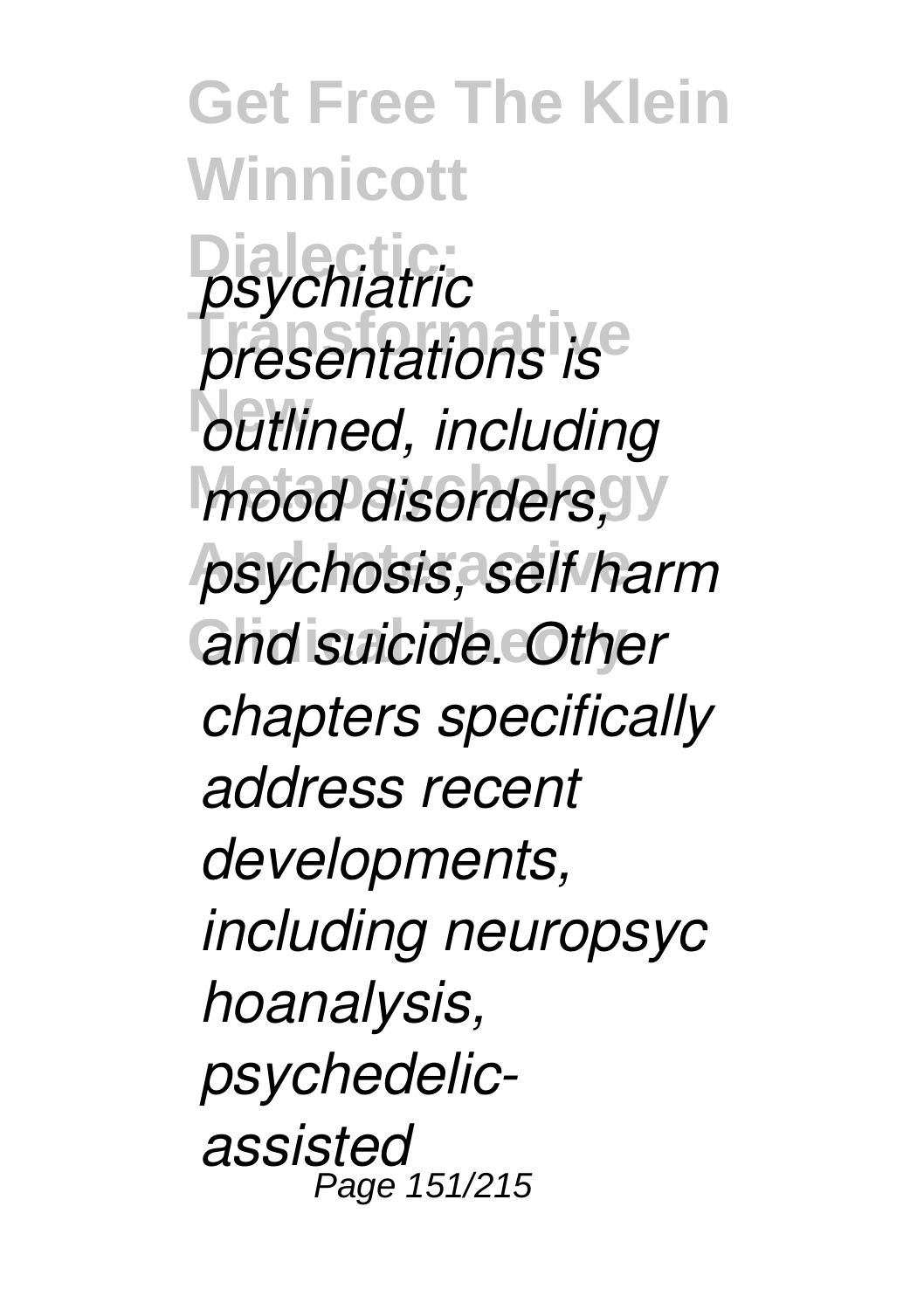**Get Free The Klein Winnicott**

**Dialectic:** *psychotherapy and* **Transformative** *Open Dialogue. As the chapters unfold* **Metapsychology** *this book illustrates how a***tteractive**  $p$ *sychologically informed approach to mental disorder can enrich psychiatric practice by providing a holistic and meaningful* Page 152/215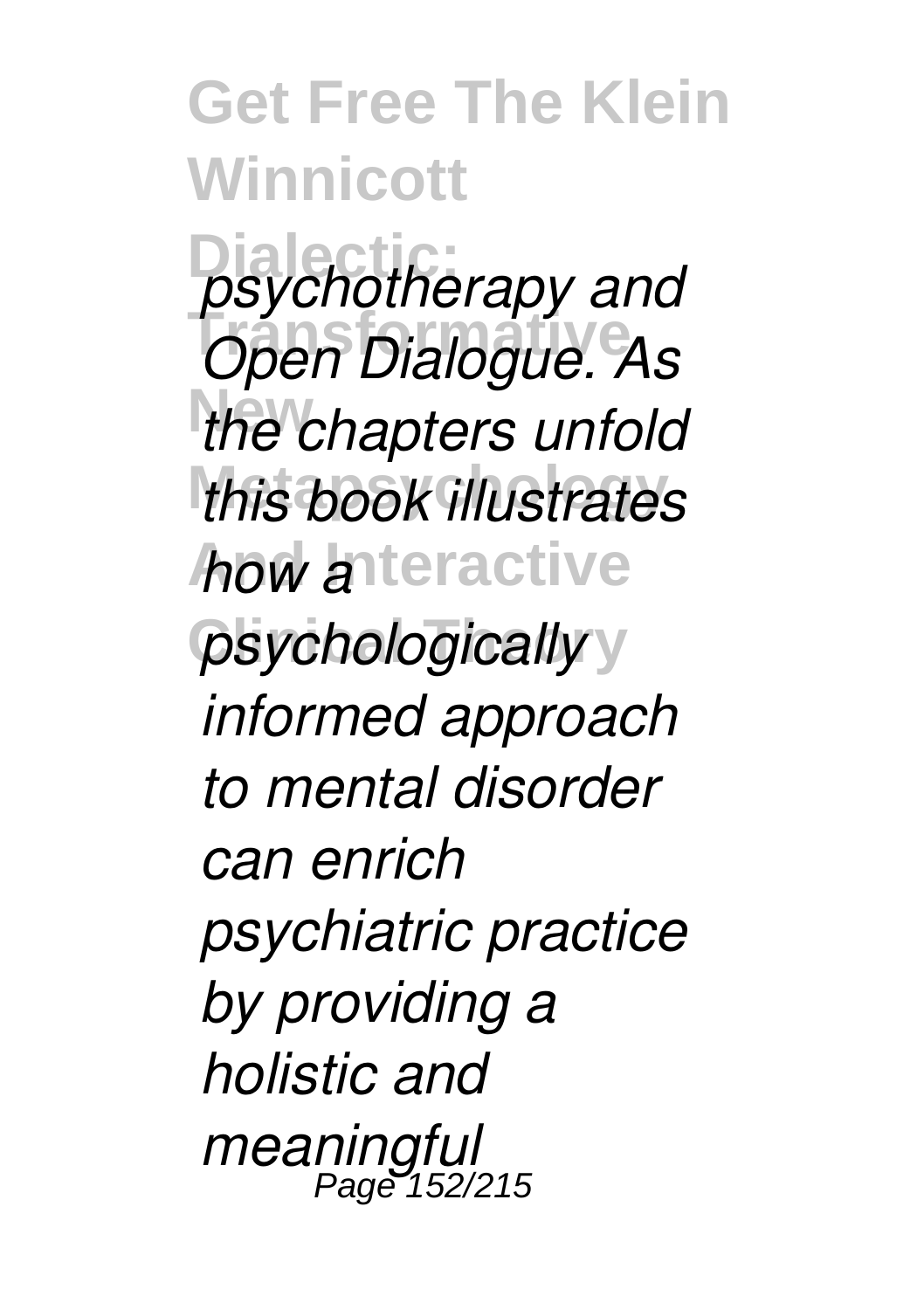**Get Free The Klein Winnicott Dialectic:** *understanding of the* symptoms of <sup>Ve</sup> **New** *psychological distress. Bringing* **And Interactive** *together ideas from* psychiatry and y *psychotherapy, this is the go-to text for trainees, experienced psychiatrists, and other mental health professionals* Page 153/215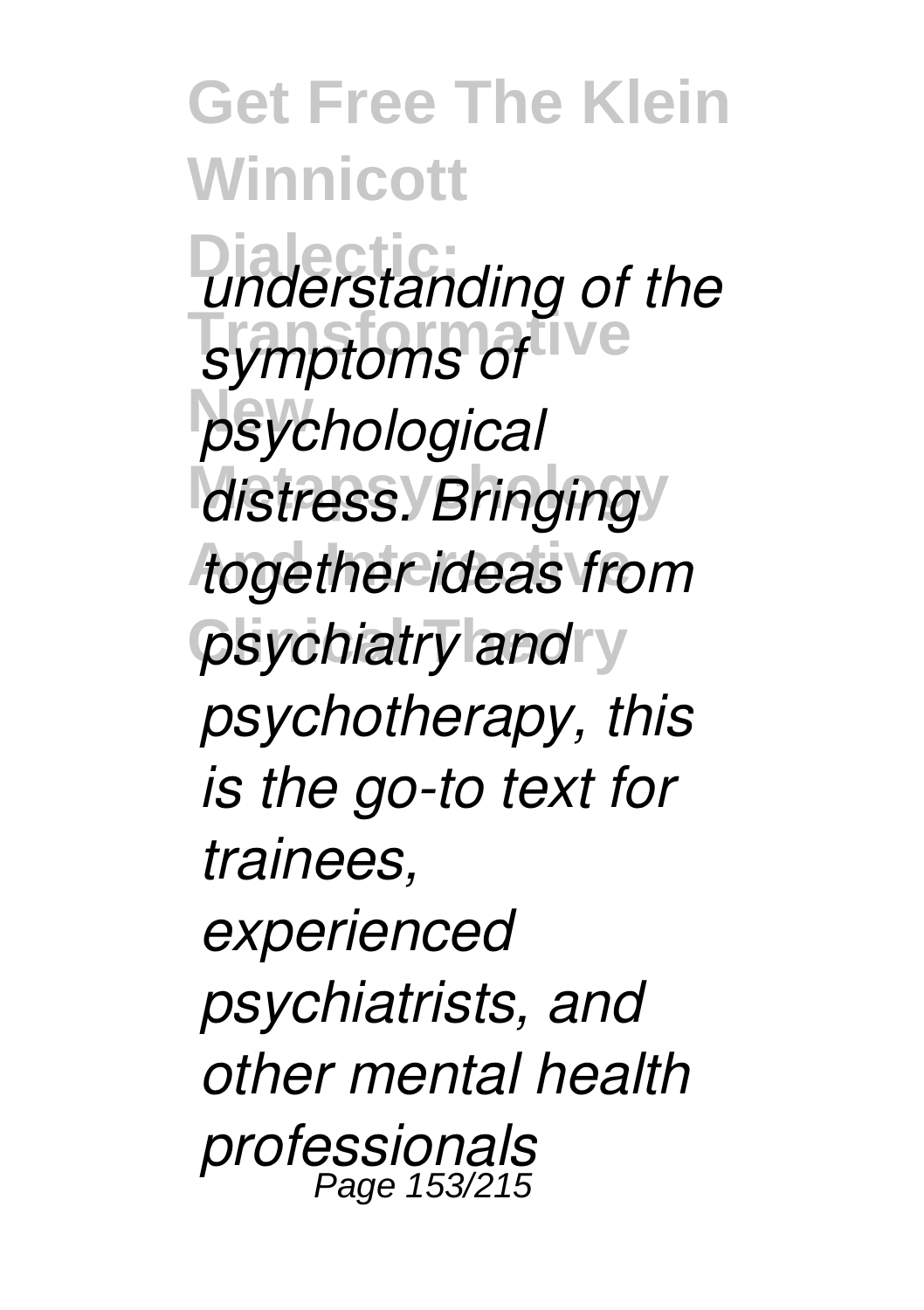**Get Free The Klein Winnicott**  $\overline{a}$ *interested in the* **Transformative** *psychological and* **New** *psychodynamic aspects of* hology *psychiatry. Anve* **Clinical Theory** *essential resource for preparation for the MRCPsych examinations. "Originally published in French in 1982, this collection is a good representation* Page 154/215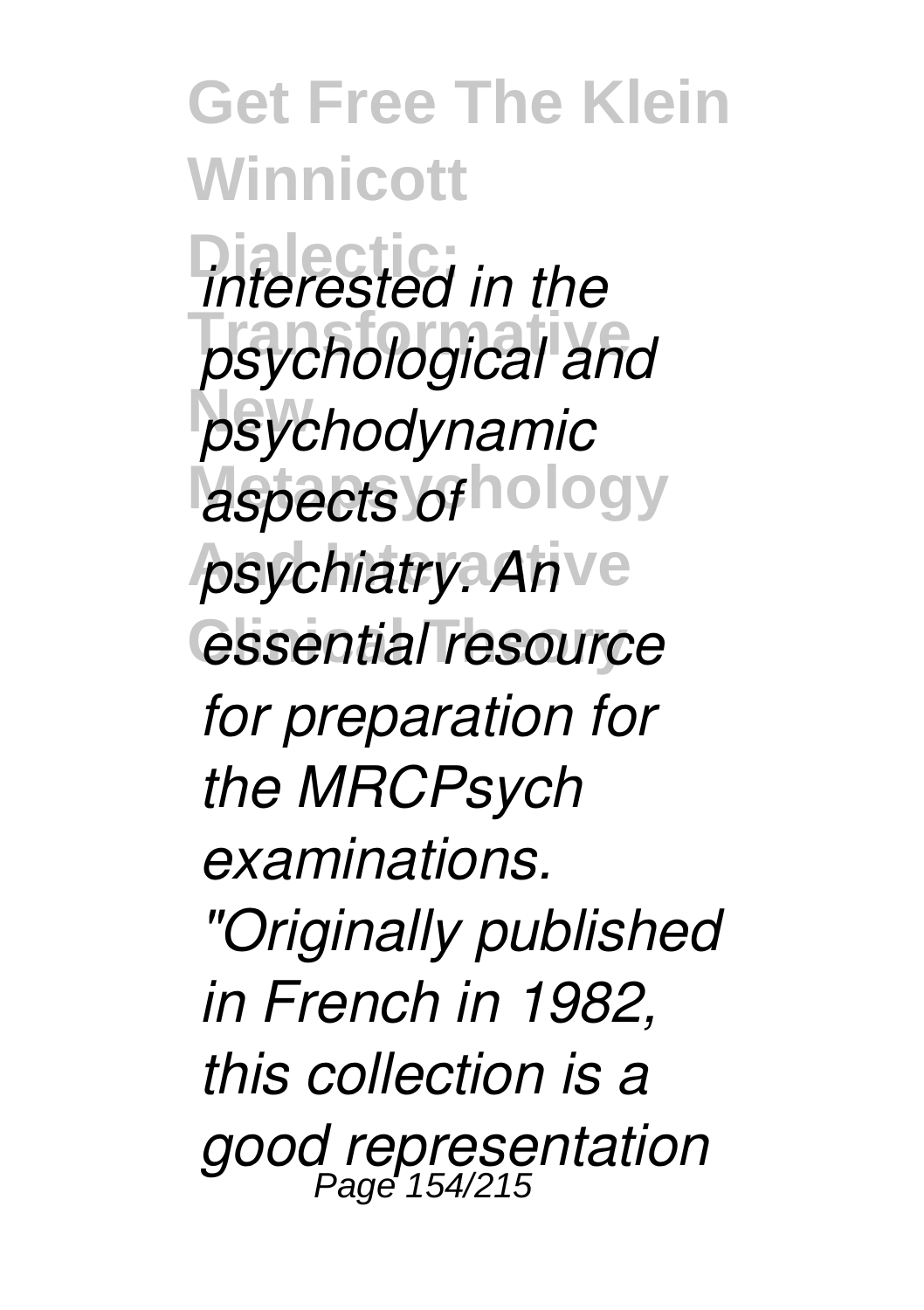**Get Free The Klein Winnicott**  $o$ *f* the range of **Transformative** *Derrida's working* **New** *styles."--South* **Atlantic Review**<sup>9</sup> **Here at Remington** *it has become* ry *clearly evident that mediocrity wasnot a path chosen by anyone in this book. It has also become vividly apparent that humanitarian* Page 155/215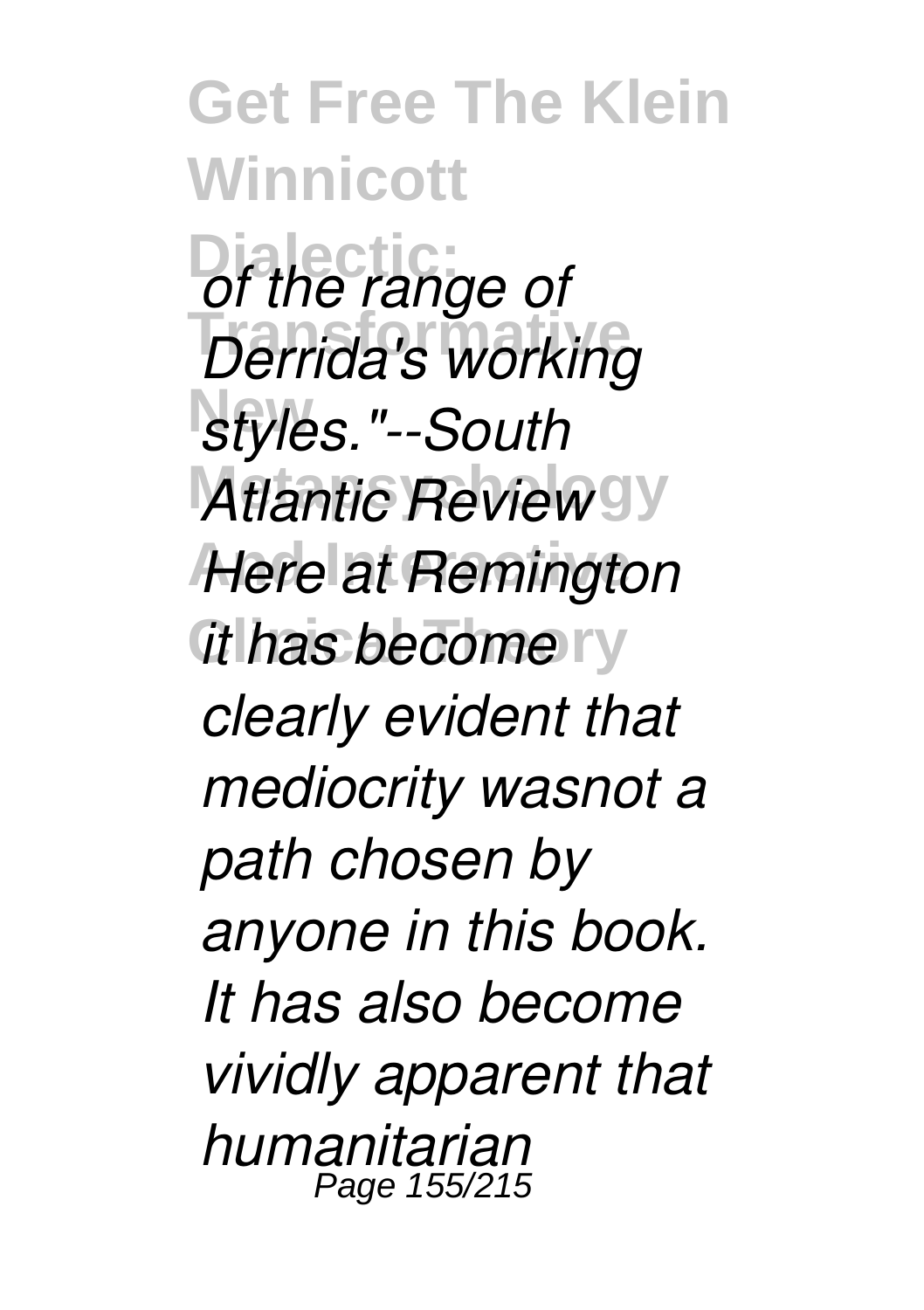**Get Free The Klein Winnicott**  $c$ *contribution was a* **Transformative** *common theme in the lives of many of* **Metapsychology** *these professionals and as a company* We made it our y *primary objective to recognize those contributions first and foremost. Although the foundation of our company is based* Page 156/215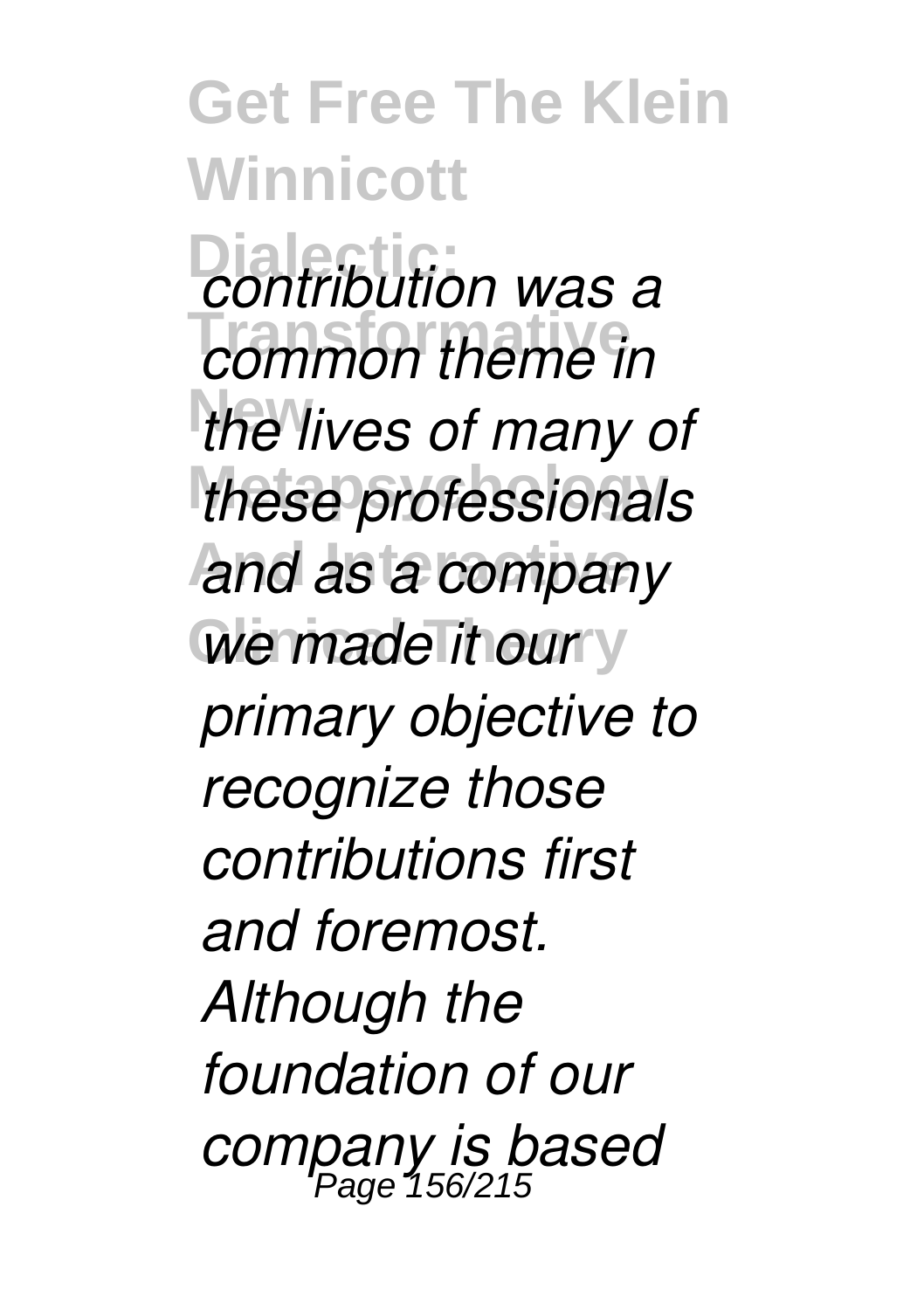**Get Free The Klein Winnicott Dia** networking and **Transformative** *mutual collaboration* **New** *we felt it was our moral obligation to* **Assist in any way we** *Can thel* Theory *professionals who demonstrated extreme selfsacrifice and compassion for others. We would also like to mention* Page 157/215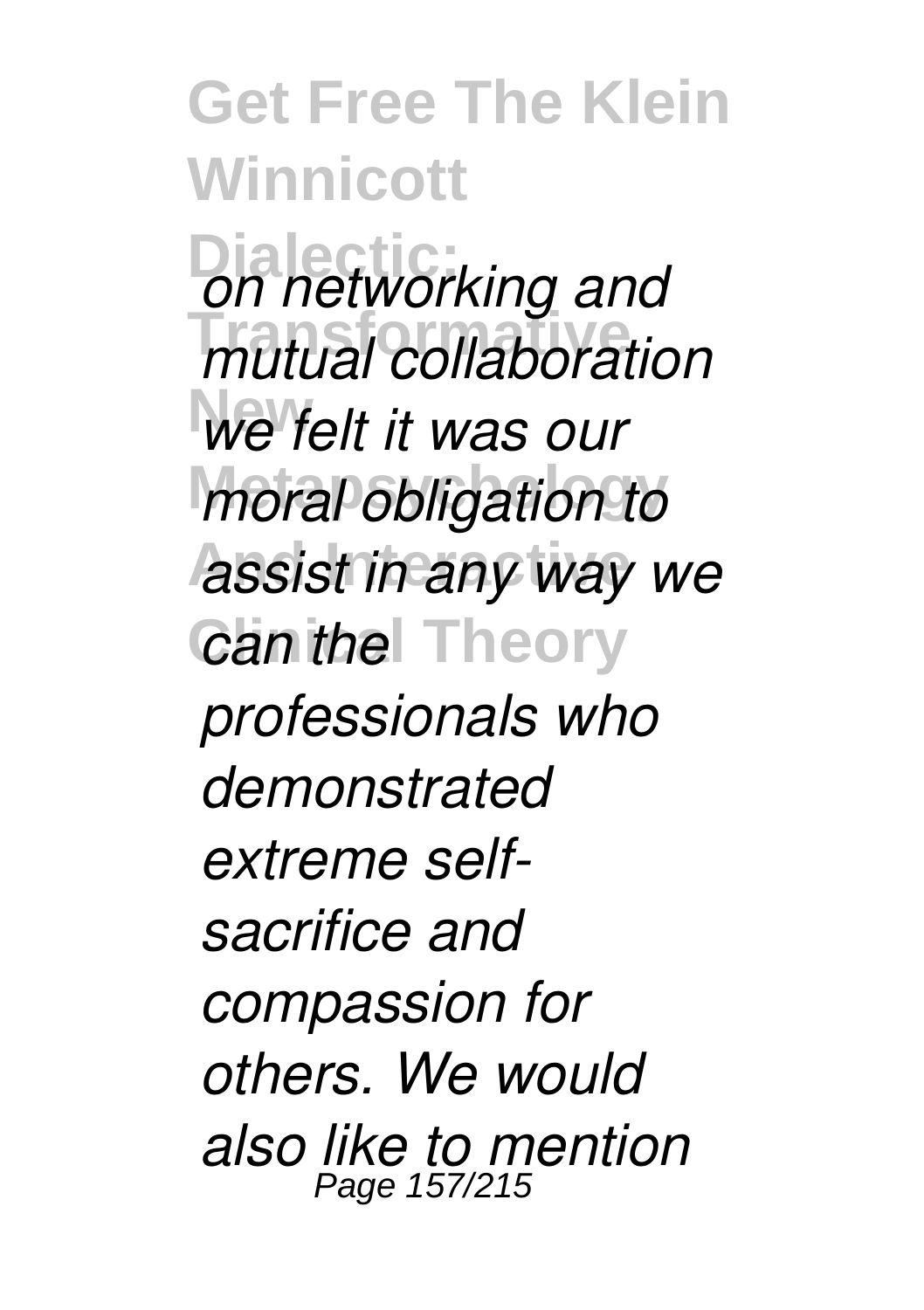**Get Free The Klein Winnicott Dialectic:** *that our staff went to* **Transformative** *great personal* **New** *length to get the fine* details of each and *every person in this* **book.** We pride y *ourselves in offering much more than a registry and a basic summary of each professional. We encourage you the reader to immerse* Page 158/215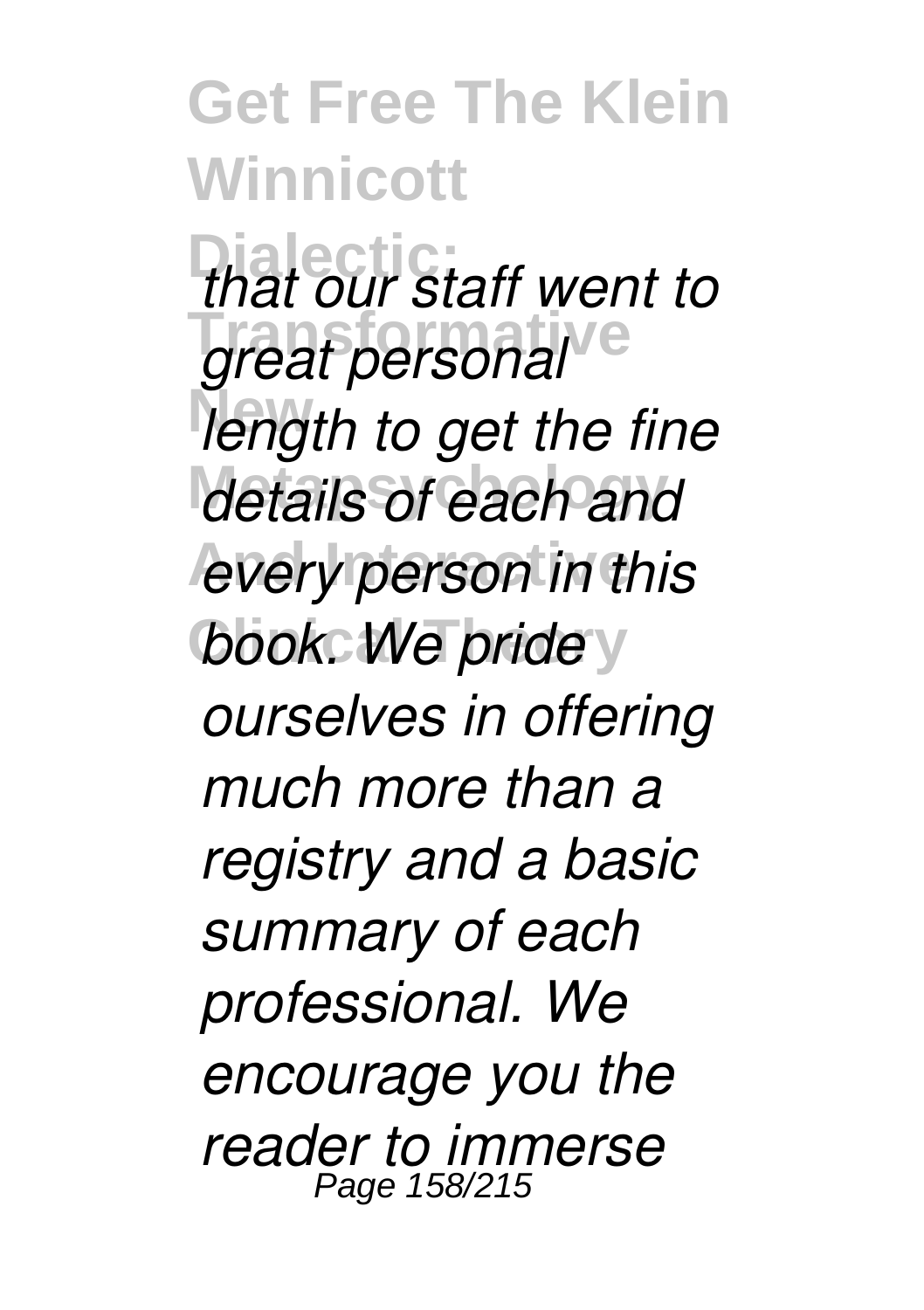**Get Free The Klein Winnicott Dialectic:** *yourself in the lives* **Transformative** *of others.* **Experience the joy, Metapsychology** *pain, adversity, fear and heroism of e* **Some of the most** *brilliant professionals on our planet. Speaking for myself and the staff of the Remington Registry of Outstanding* Page 159/215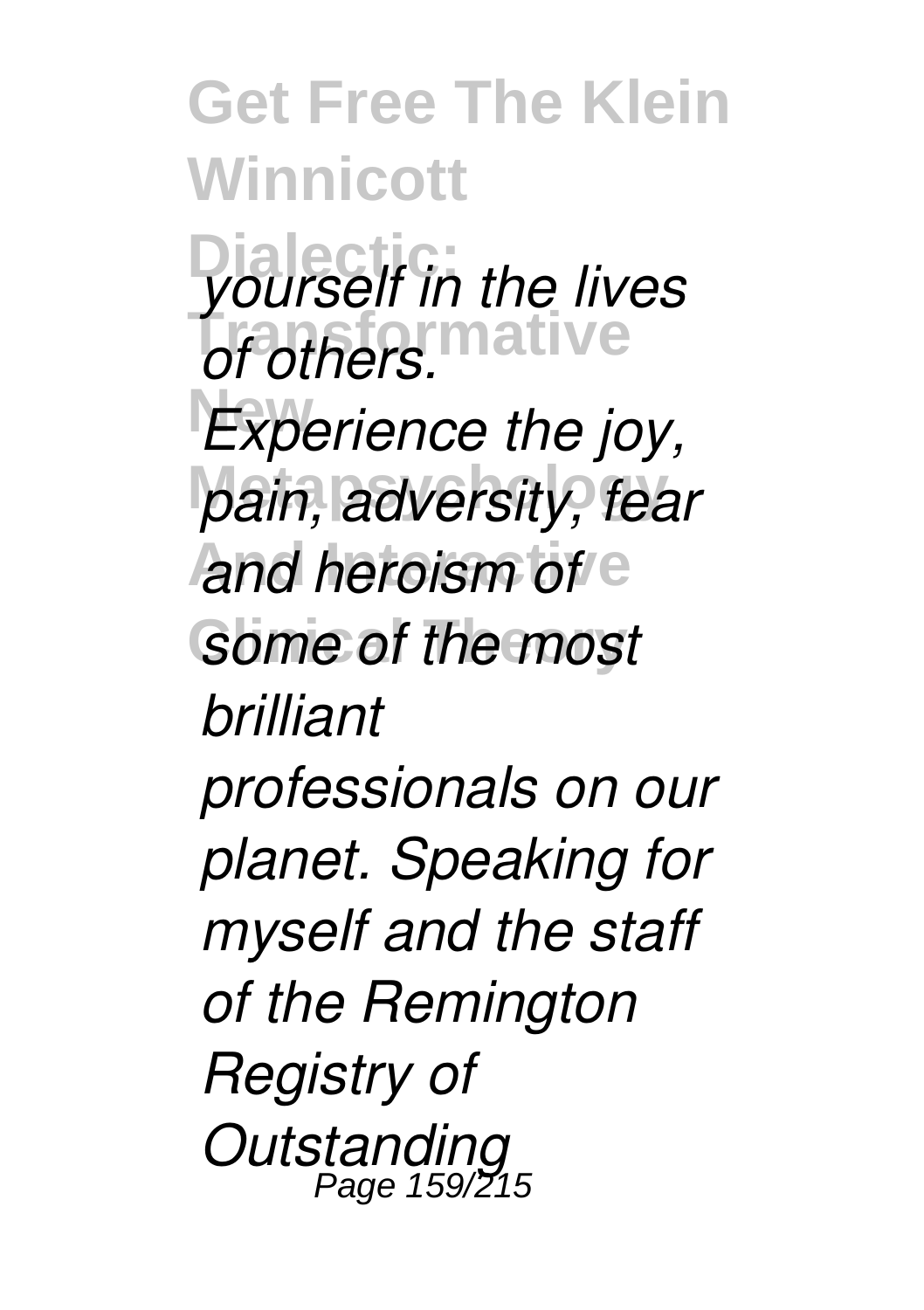**Get Free The Klein Winnicott Dialectic:** *Professionals we* **Transformative** *hope you enjoy* **New** *reading our book* **Metapsychology** *and it is our sincere* **And Interactive** *desire that you draw* **inspiration from it** *and use it as a tool when relentlessly pursuing your dreams. The Compulsion to Create A group analytic* Page 160/215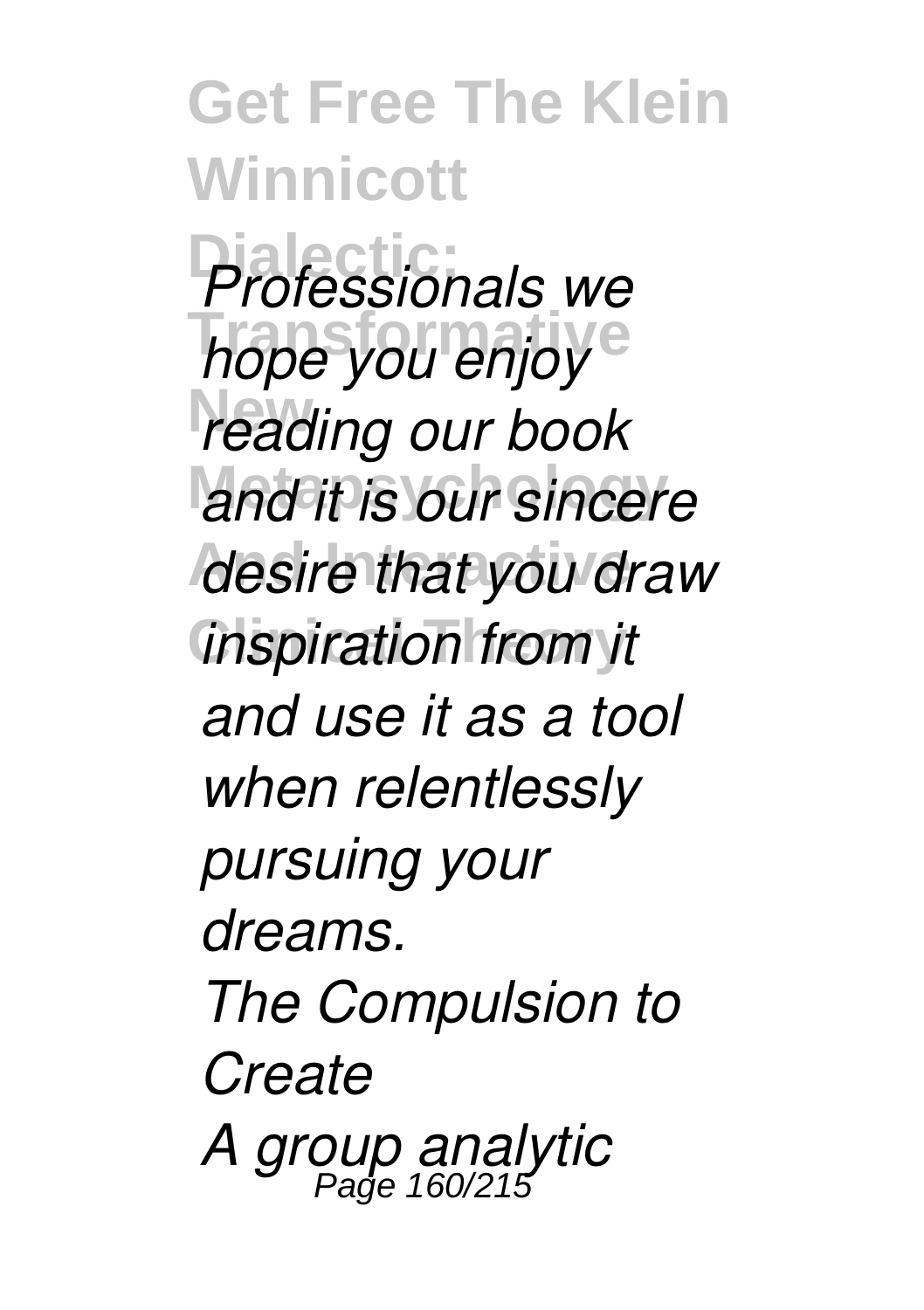**Get Free The Klein Winnicott Dialectic:** *approach* **Reincarnations of New** *Horror in Film and* **Popular Media**<sup>9</sup> *Between Winnicott* and Lacanheory *Why Critical Theory Needs Psychoanalysis Fear Pathological Organizations in Psychotic, Neurotic* Page 161/215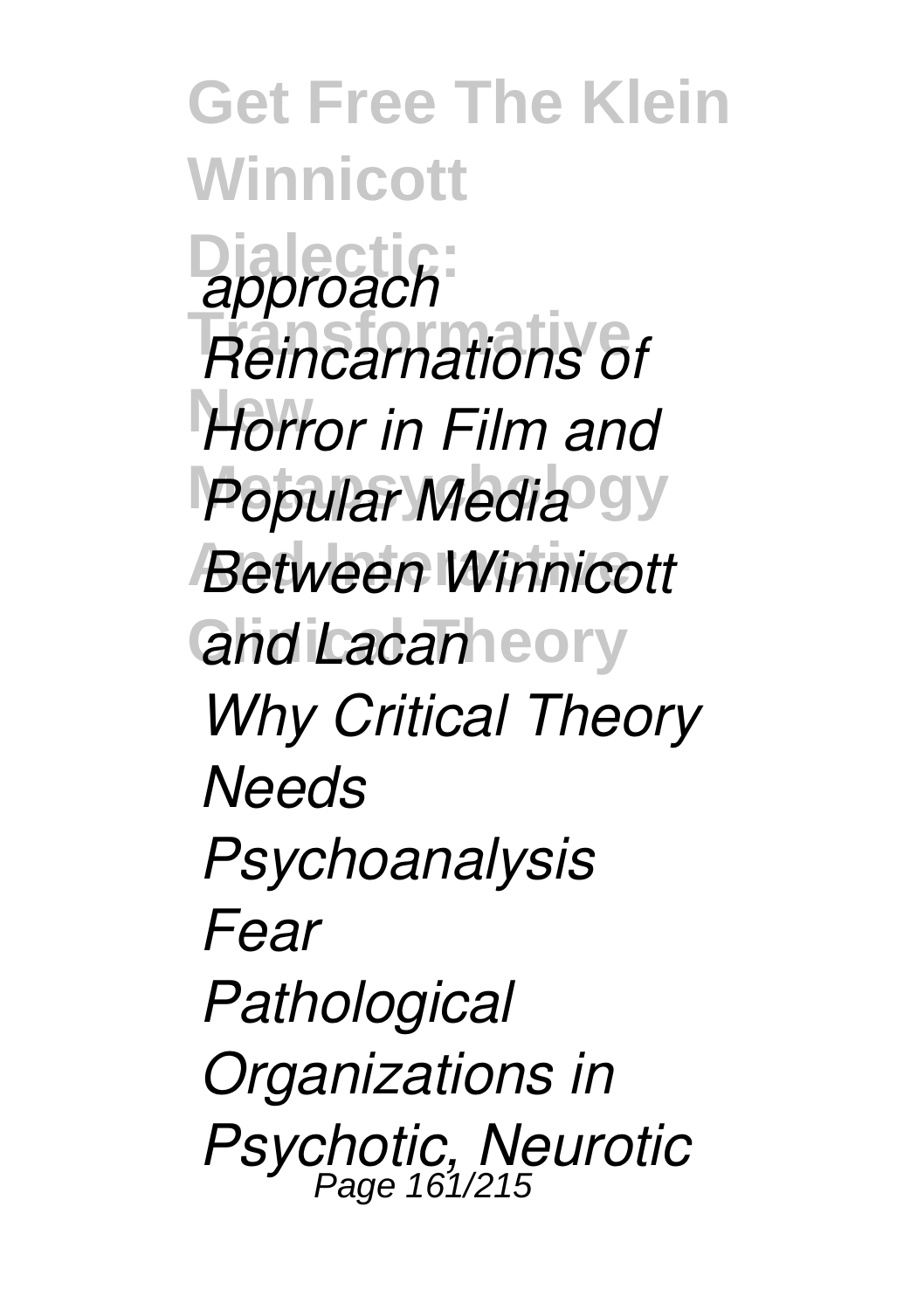**Get Free The Klein Winnicott Dialectic:** *and Borderline* **Patients mative Essentially clinical** *in its approach, y* **And Interactive** *Psychic Retreats* **Clinical Theory** *discusses the problem of patients who are 'stuck' and with whom it is difficult to make meaningful contact. John Steiner, an* Page 162/215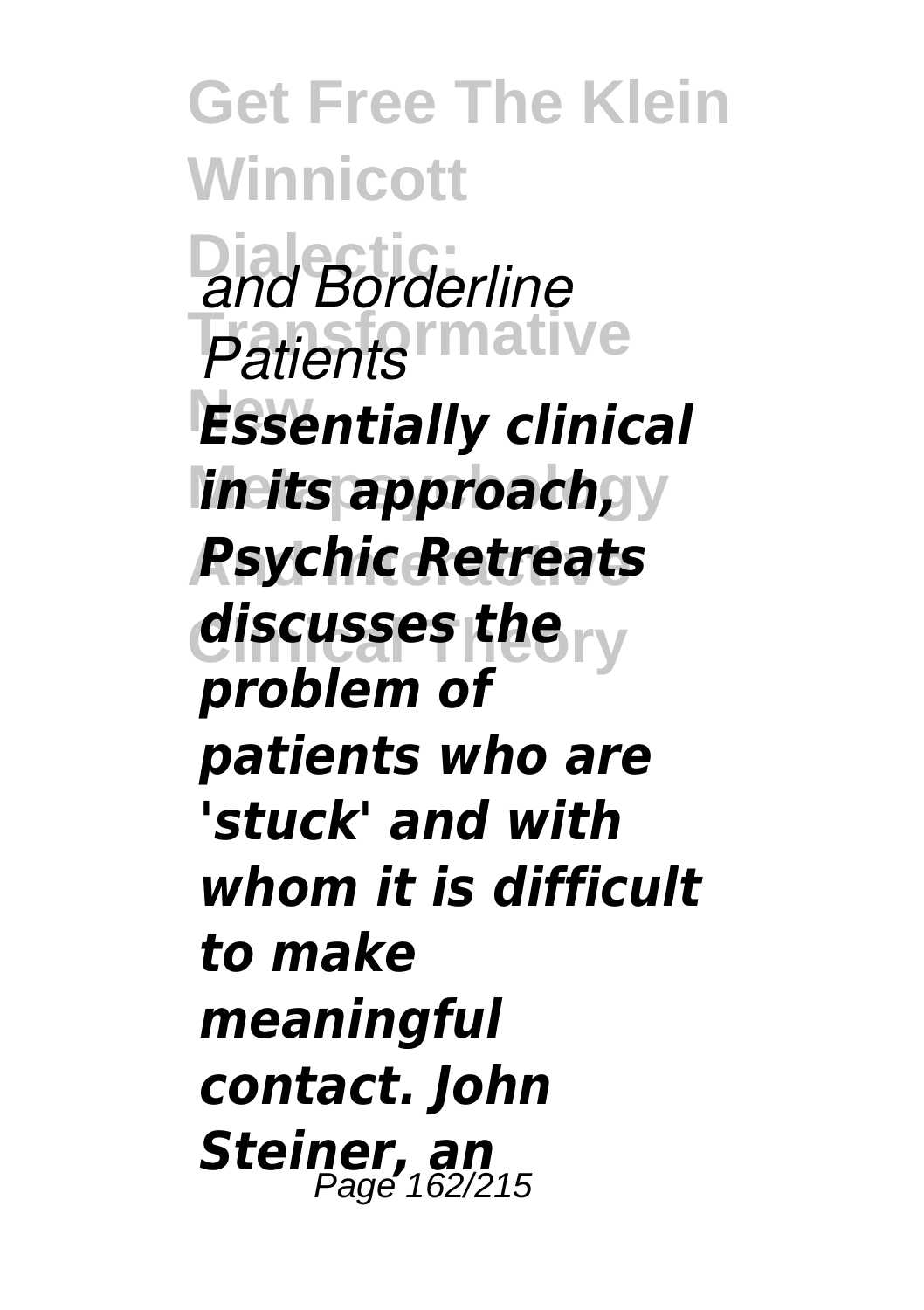**Get Free The Klein Winnicott Dialectic:** *experienced* **Transformative** *psychoanalyst,* **New** *uses new* **Metapsychology** *developments in* **And Interactive** *Kleinian theory to* **explain how this**<br>*explain theory happens. He examines the way object relationships and defences can be organized into complex structures which lead to a* Page 163/215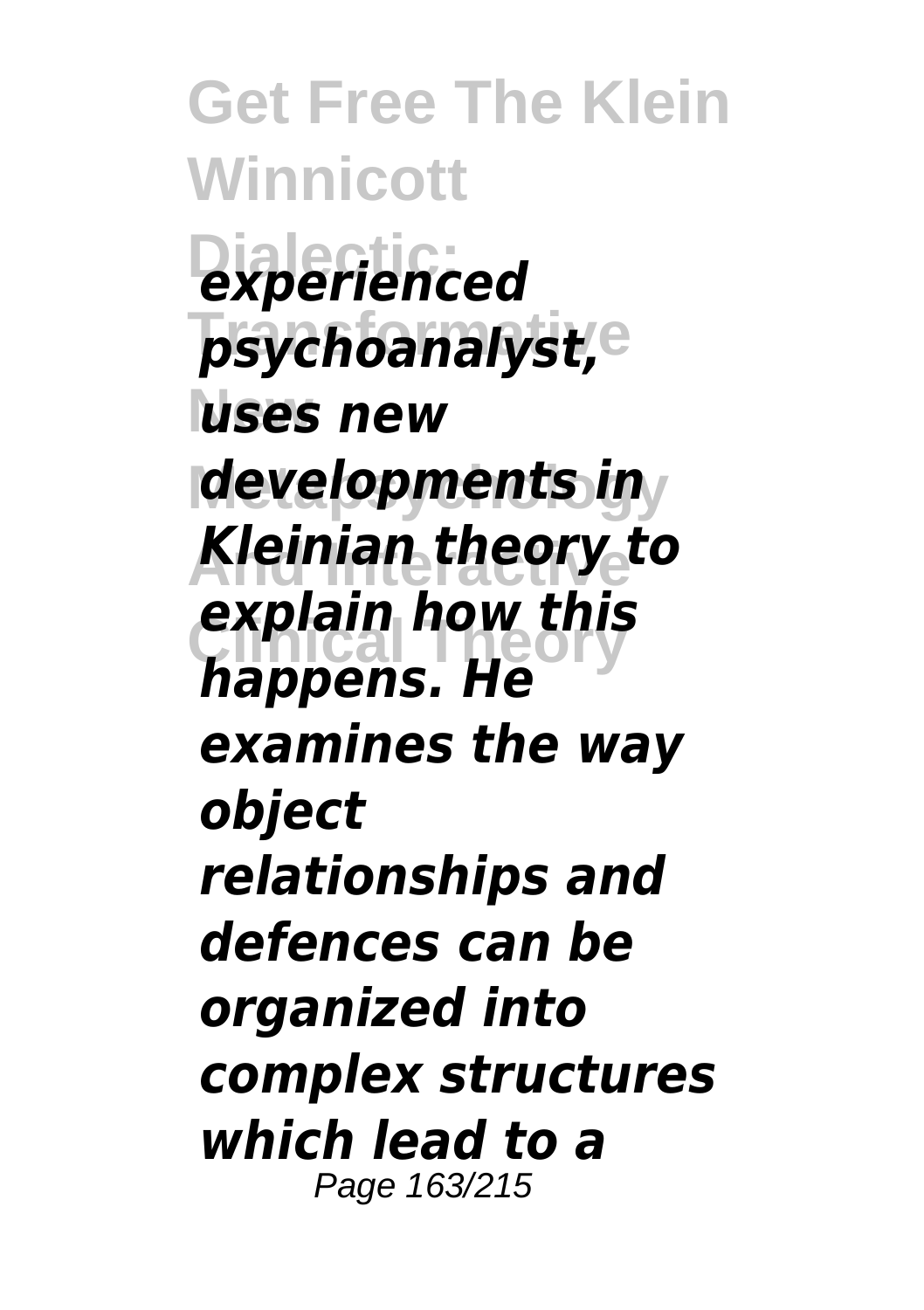**Get Free The Klein Winnicott**

**Dialectic:** *personality and an* **Transformative** *analysis becoming* **New** *rigid and stuck, with little* hology **And Interactive** *opportunity for* **Clinical Theory** *change. These development or systems of defences are pathological organisations of the personality: John Steiner describes them as* Page 164/215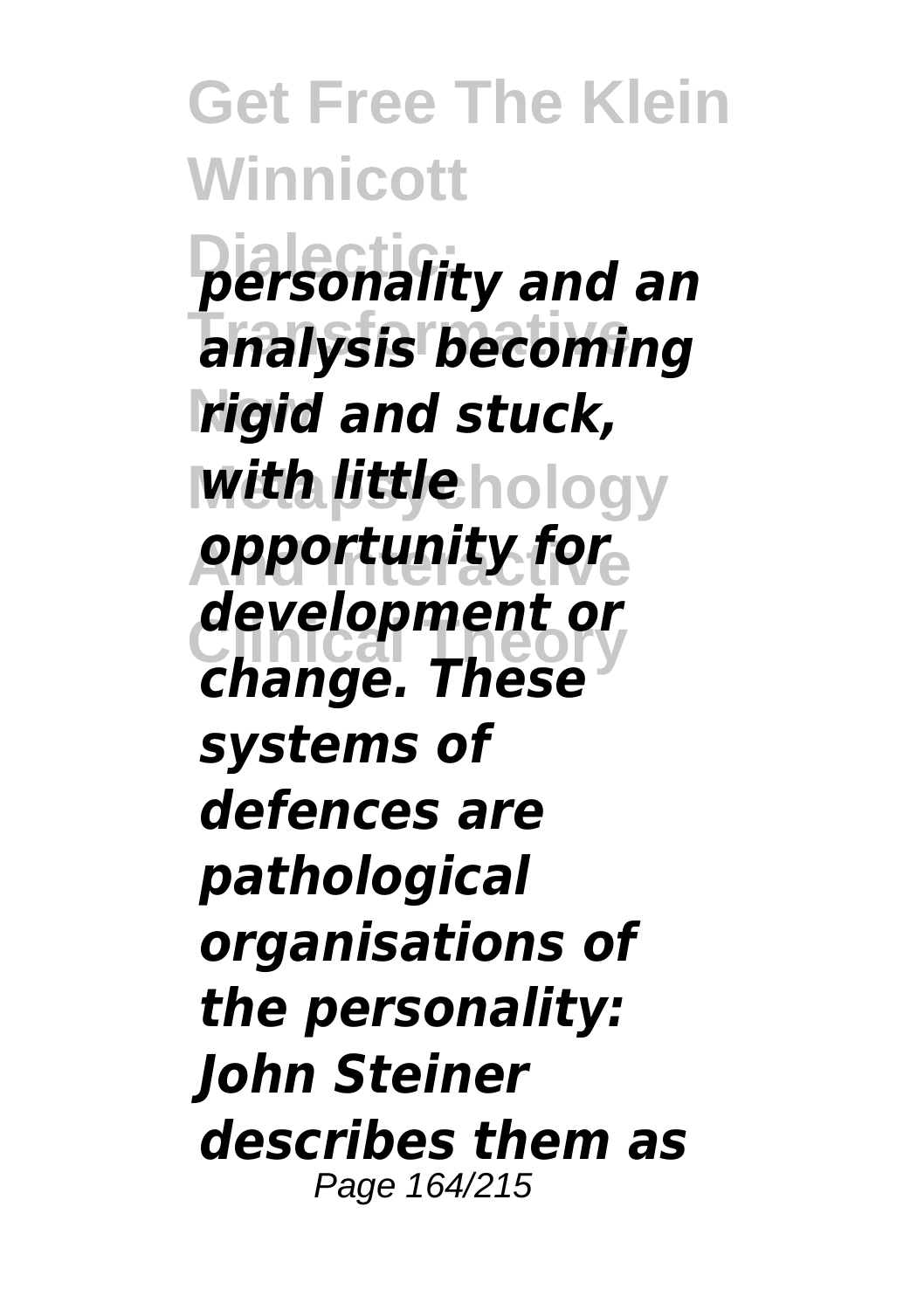**Get Free The Klein Winnicott Dialectic:** *'psychic retreats',* **Thto which the e New** *patient can* **Metapsychology** *withdraw to avoid* **And Interactive** *contact both with* **Clinical Theory** *with reality. To the analyst and provide a background to these original and controversial concepts, the author builds on more established* Page 165/215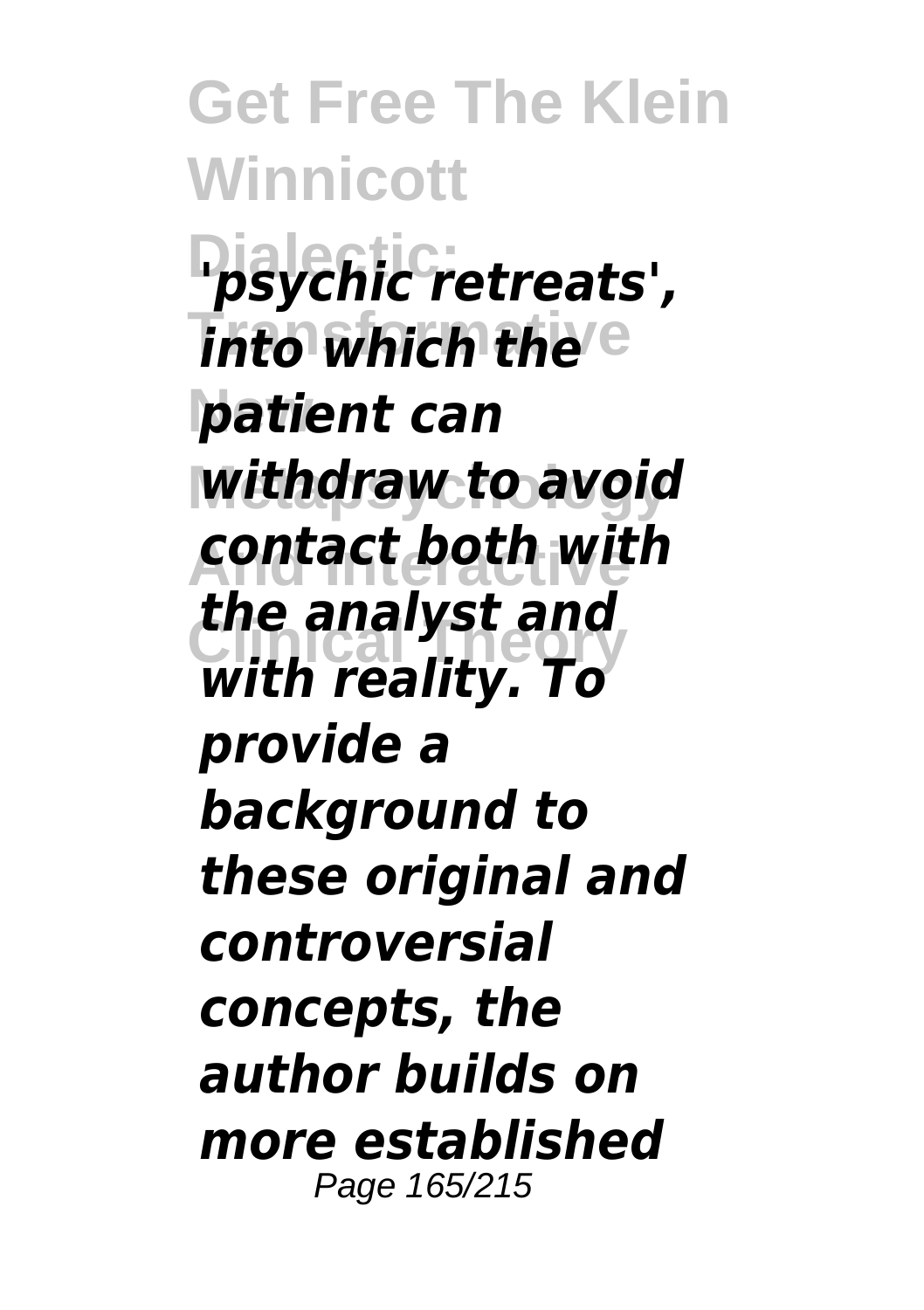**Get Free The Klein Winnicott Dialectic:** *ideas such as* **Transformative** *Klein's distinction* **between the Metapsychology** *paranoid-schizoid* **And Interactive** *and depressive bositions, and positions positions, and previous work on pathological organizations of the personality. He illustrates his discussion with detailed clinical* Page 166/215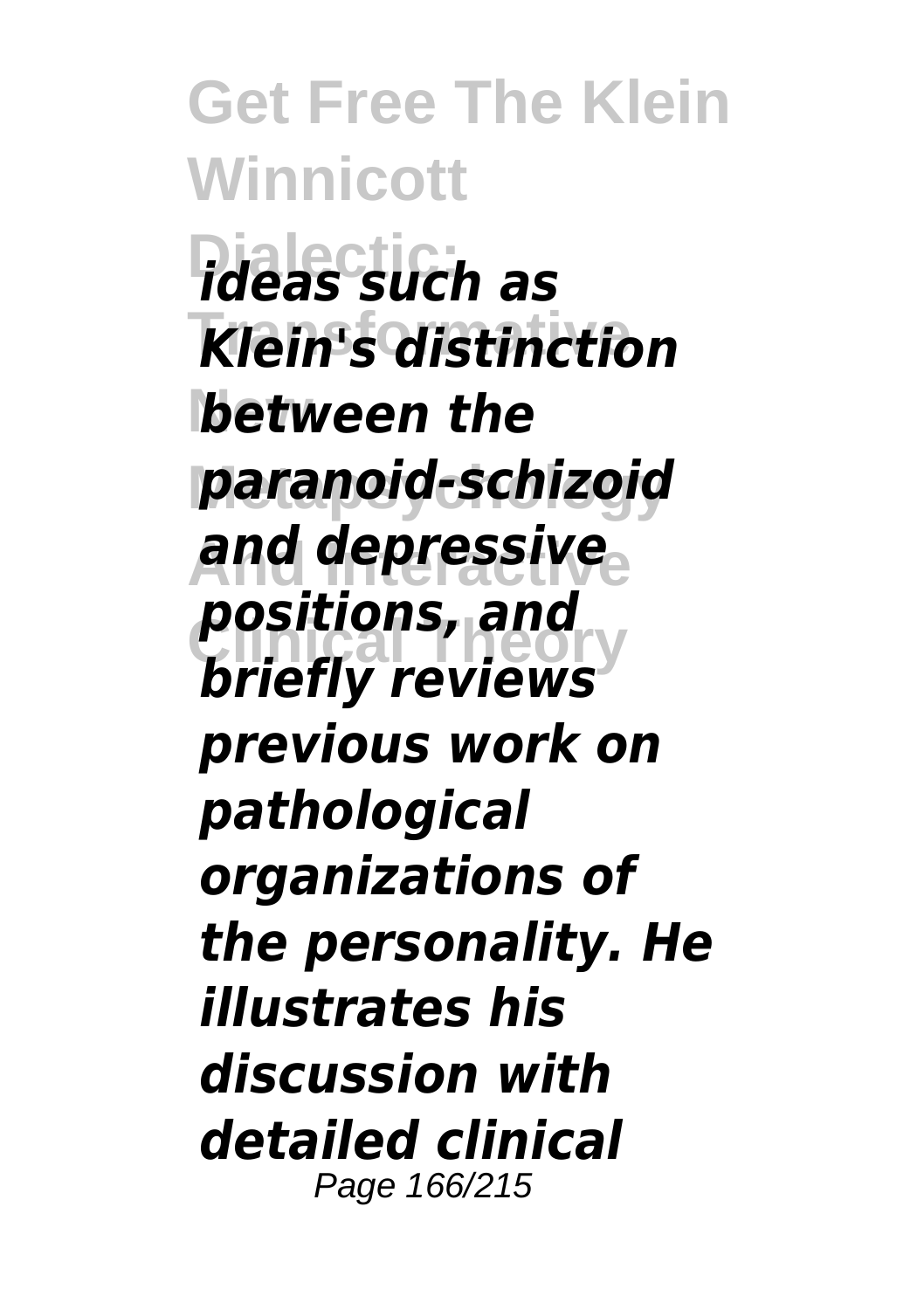**Get Free The Klein Winnicott Dialectic:** *material, with examples of the* **New** *way psychic retreats operate to* **And Interactive** *provide a respite* from both paranoid-<br>Cabizad **Phase** *schizoid and depressive anxieties. He looks at the way such organizations function as a defence against unbearable guilt* Page 167/215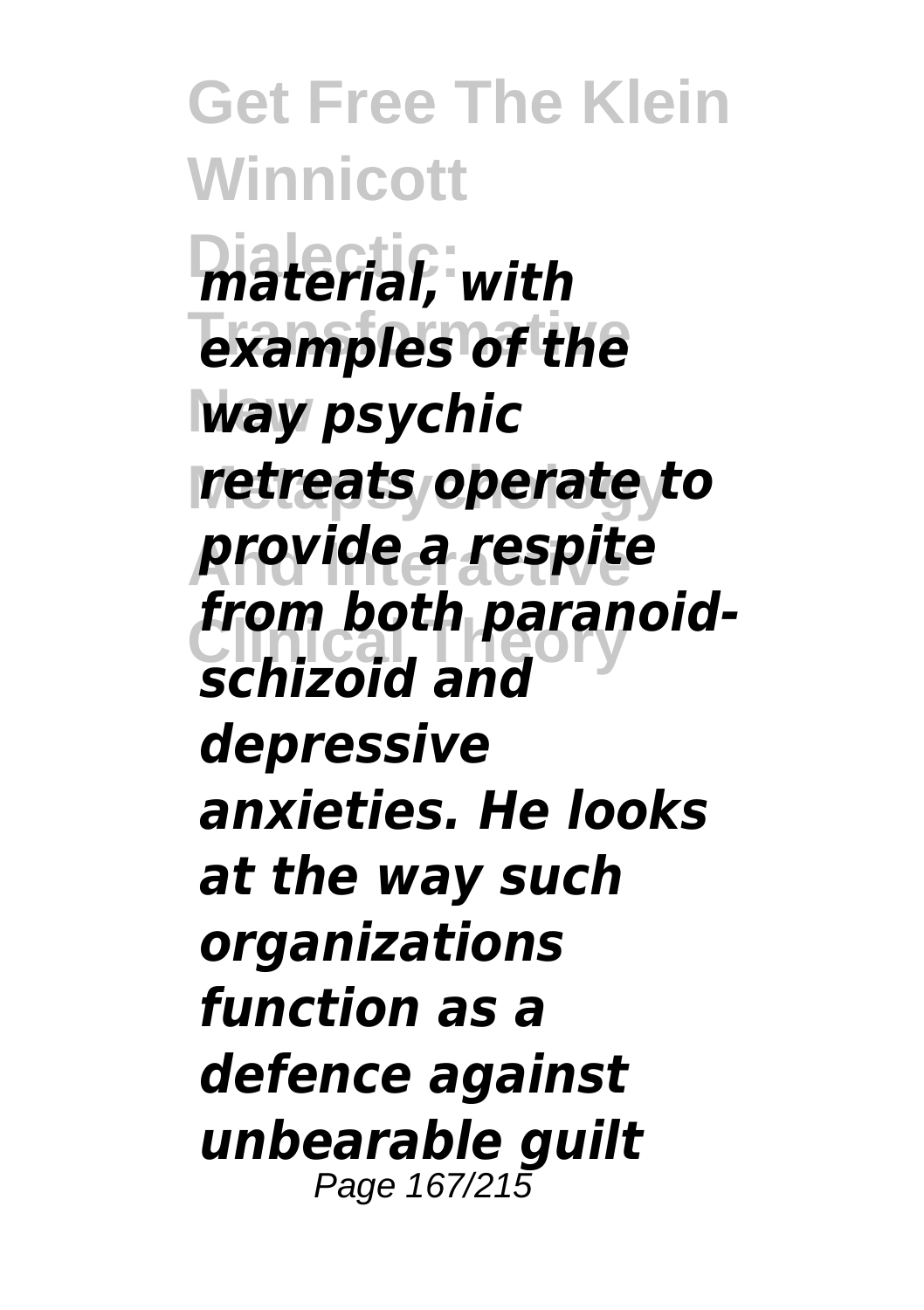**Get Free The Klein Winnicott Dialectic:** *and describes the Thechanism by e* **New** *which* **Metapsychology** *fragmentation of* **And Interactive** *the personality can* **Clinical Theory** *lost parts of the be reversed so the self can be regained and reintegrated in to the personality. Psychic Retreats is written with the practising* Page 168/215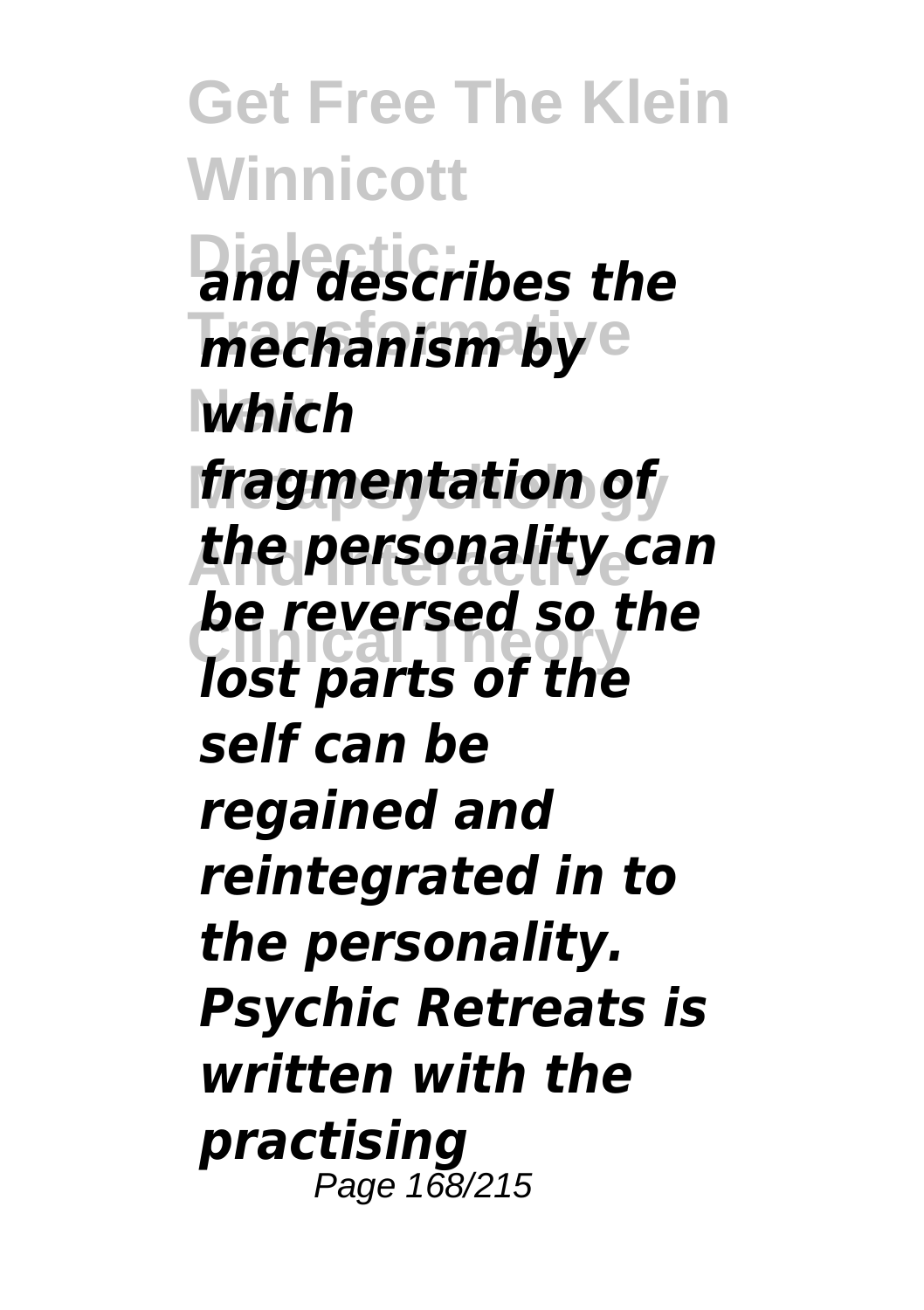**Get Free The Klein Winnicott Dialectic:** *psychoanalysts* **Transformative** *and psychoanalytic* **New** *psychotherapists in mind. The*logy **And Interactive** *emphasis is* **Clinical Theory** *throughout the therefore clinical book, which concludes with a chapter on the technical problems which arise in the treatment of such severely ill* Page 169/215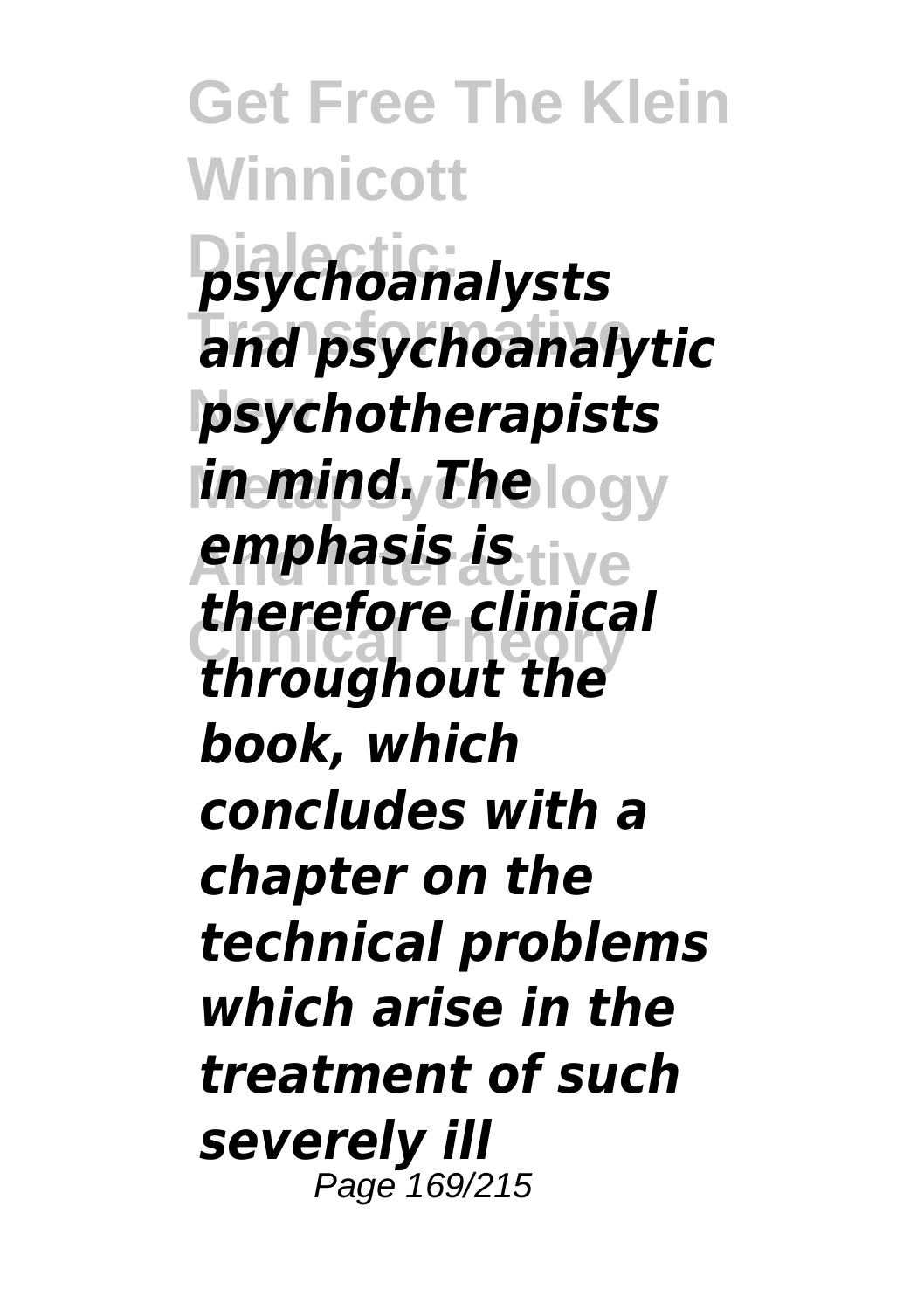**Get Free The Klein Winnicott Dialectic:** *patients. This book brings* **New** *together into one* **Metapsychology** *volume a number* **And Interactive** *of articles that the* **Clinical Theory** *over the past 20 author has written years, and includes a new extended essay written especially for this volume. The chapters, organized into* Page 170/215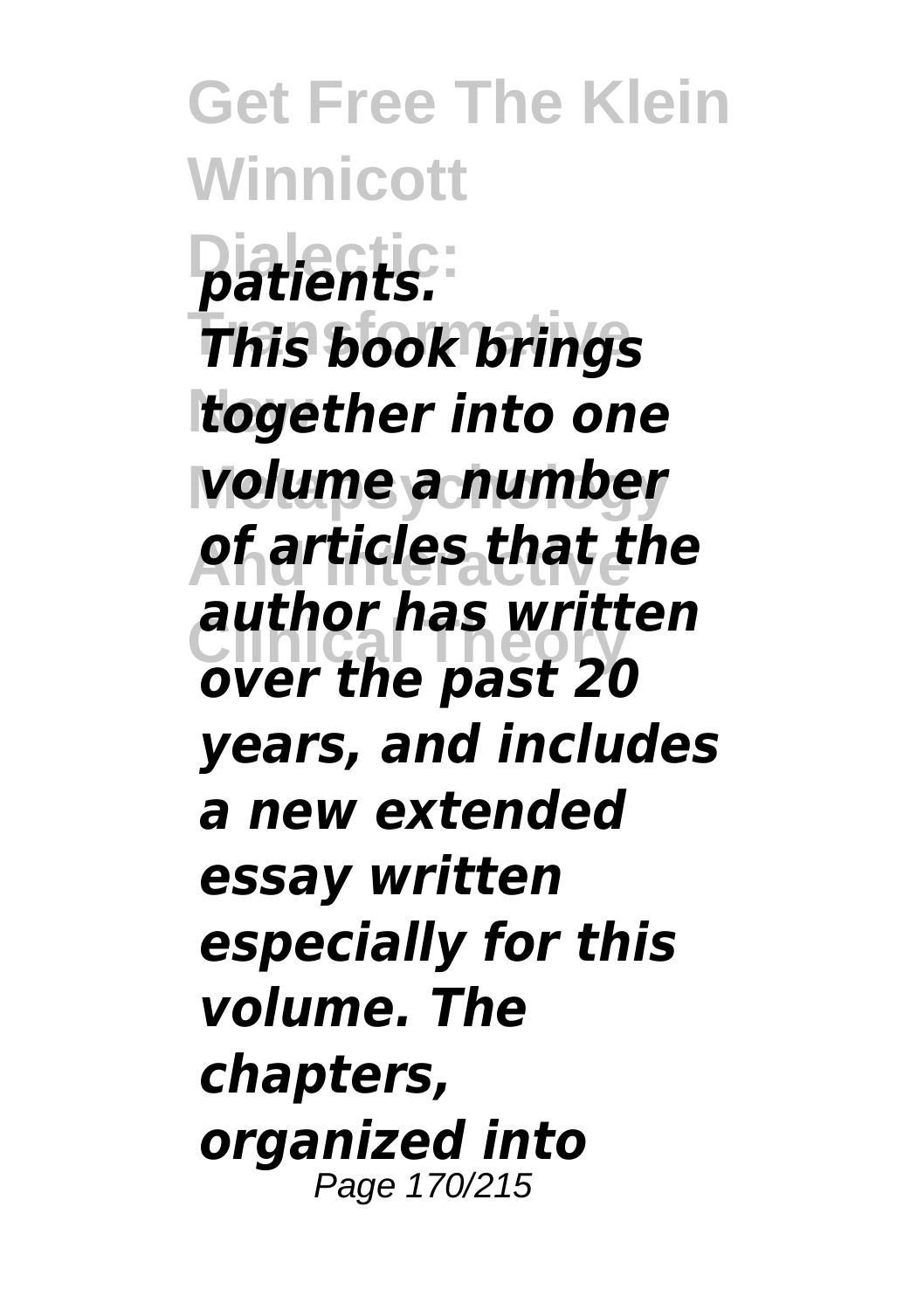**Get Free The Klein Winnicott Dialectic:** *sections, explore* **Transformative** *theoretical and* **New** *clinical matters* **Metapsychology** *within a Jungian* **And Interactive** *analytical* **Clinical Theory** *framework, making carefully considered links to a number of psychoanalytical themes and concepts. The book also includes a section on ethics in* Page 171/215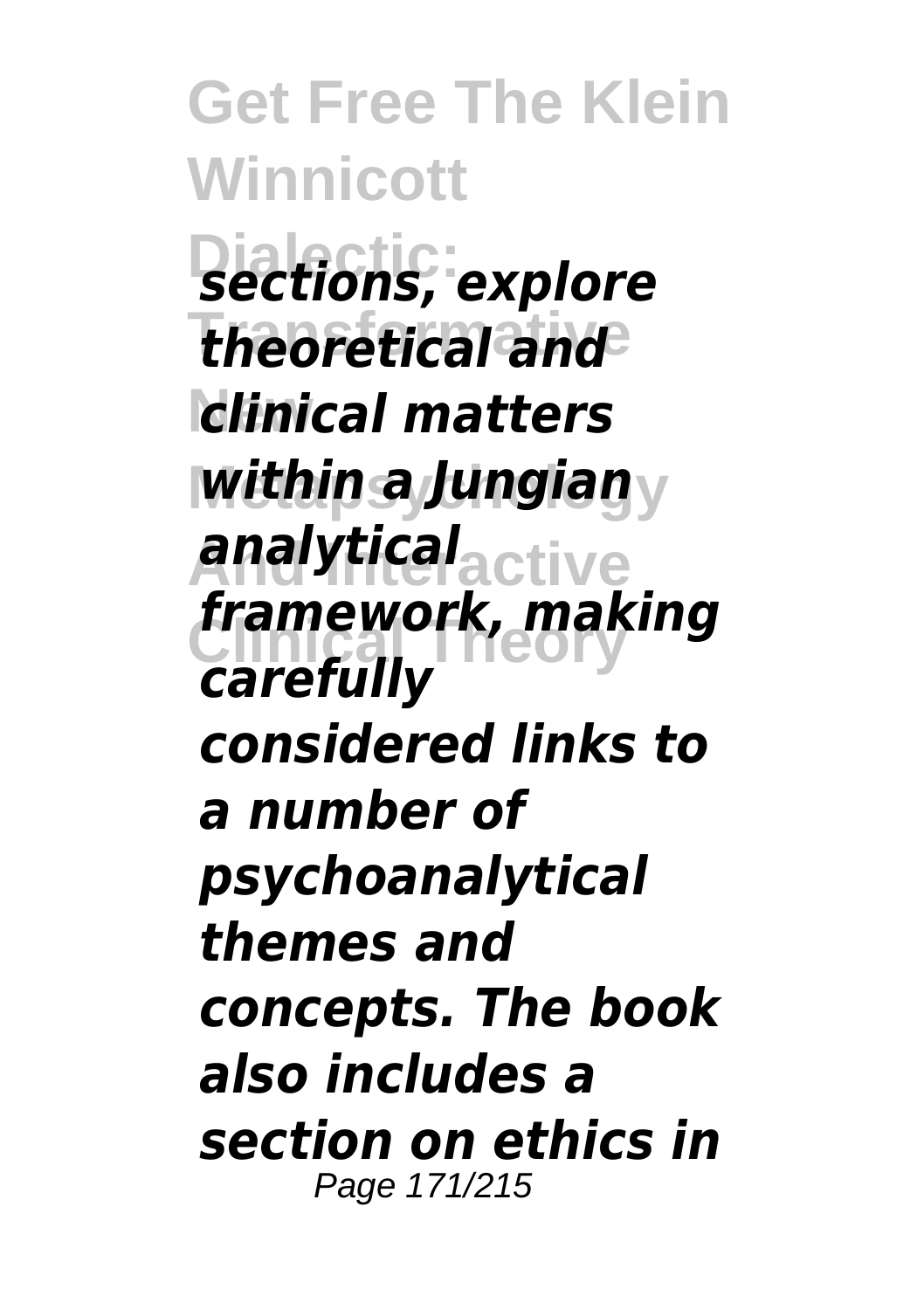**Get Free The Klein Winnicott Dialectic:** *the consulting* **Transformative** *room. In her new* **New** *essay, the author* **Metapsychology** *discusses pivotal* **And Interactive** *themes in depth* **psychology:**<br>**psychology:** *psychic transformation, synchronicity, and the emergence of complex adaptive systems in relation to the evolution of Jungs theory of the* Page 172/215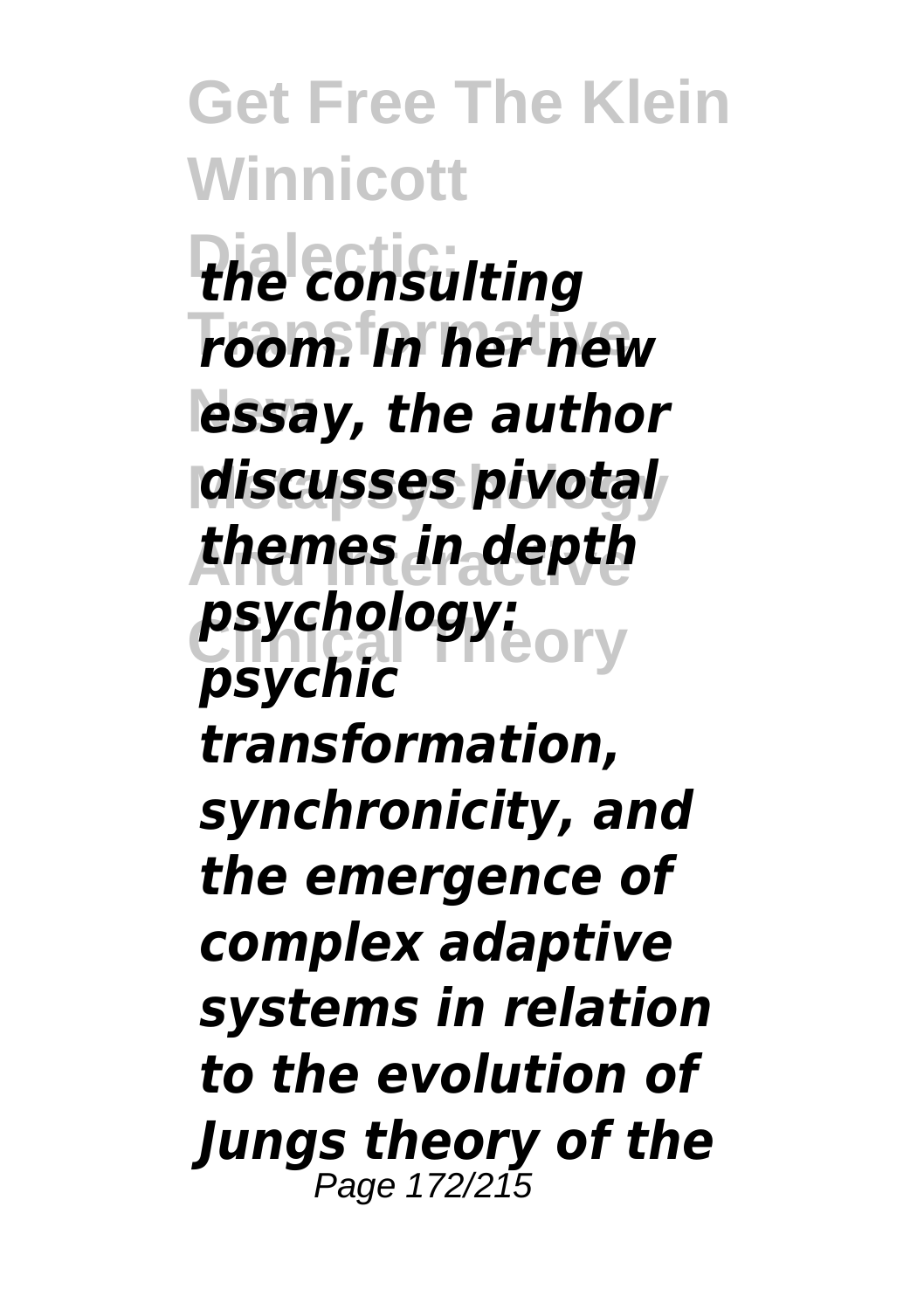**Get Free The Klein Winnicott Dialectic:** *psychoid. She* **Transformative** *draws from fields* **New** *of study such as* **Metapsychology** *anthropology,* **And Interactive** *neuropsychology,* **Clinical Theory** *religion to develop the arts and her themes. This is a reasoned integration and demonstration of the developing thought and clinical practice of* Page 173/215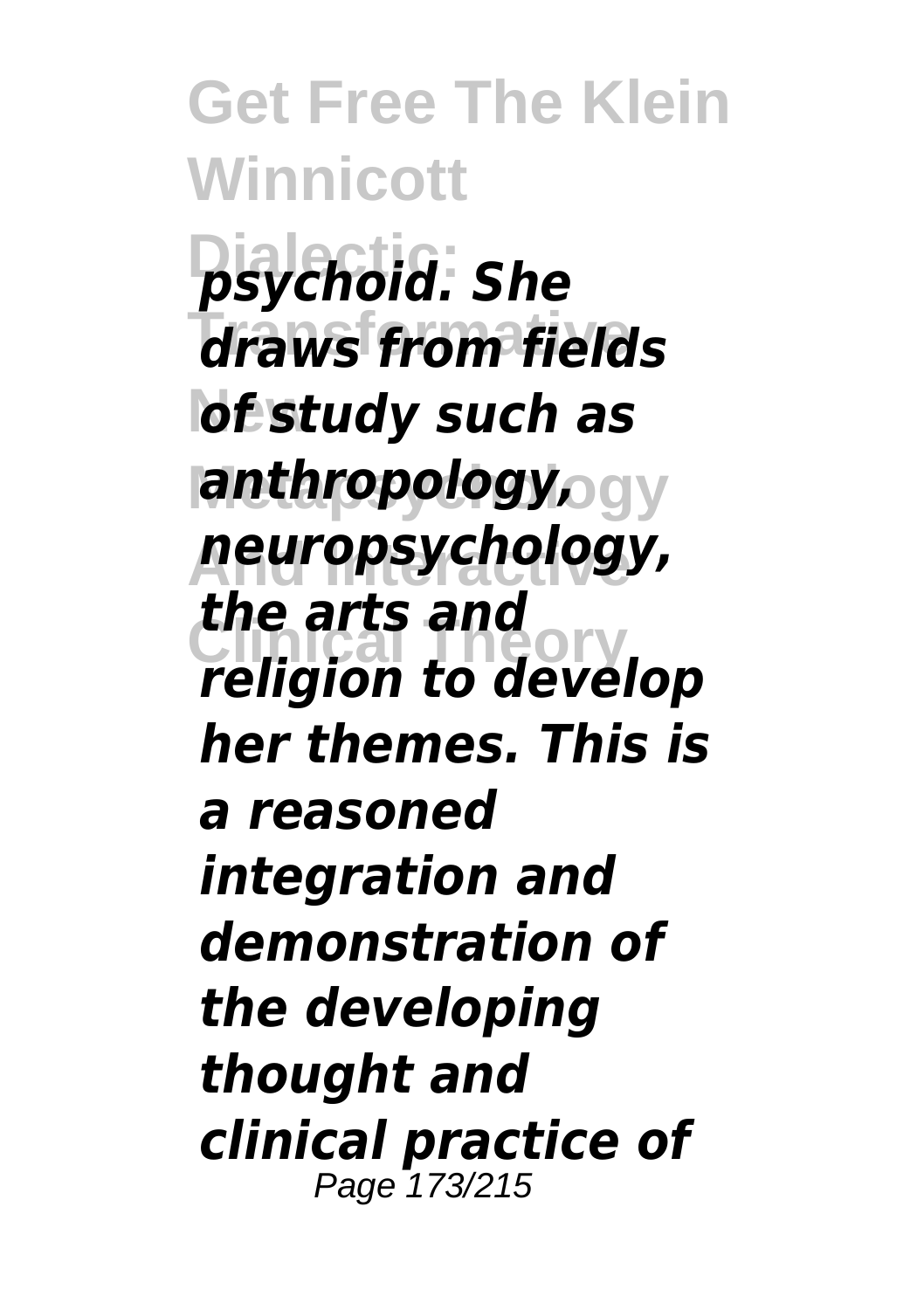**Get Free The Klein Winnicott Dialectic:** *an established* **Transformative** *Jungian analyst.* **New** *Gender and body-***Metapsychology** *based distinctions* **And Interactive** *continue to be a component of defining women's identities, both in psychoanalytic treatment and in life. Although females have made progress in many* Page 174/215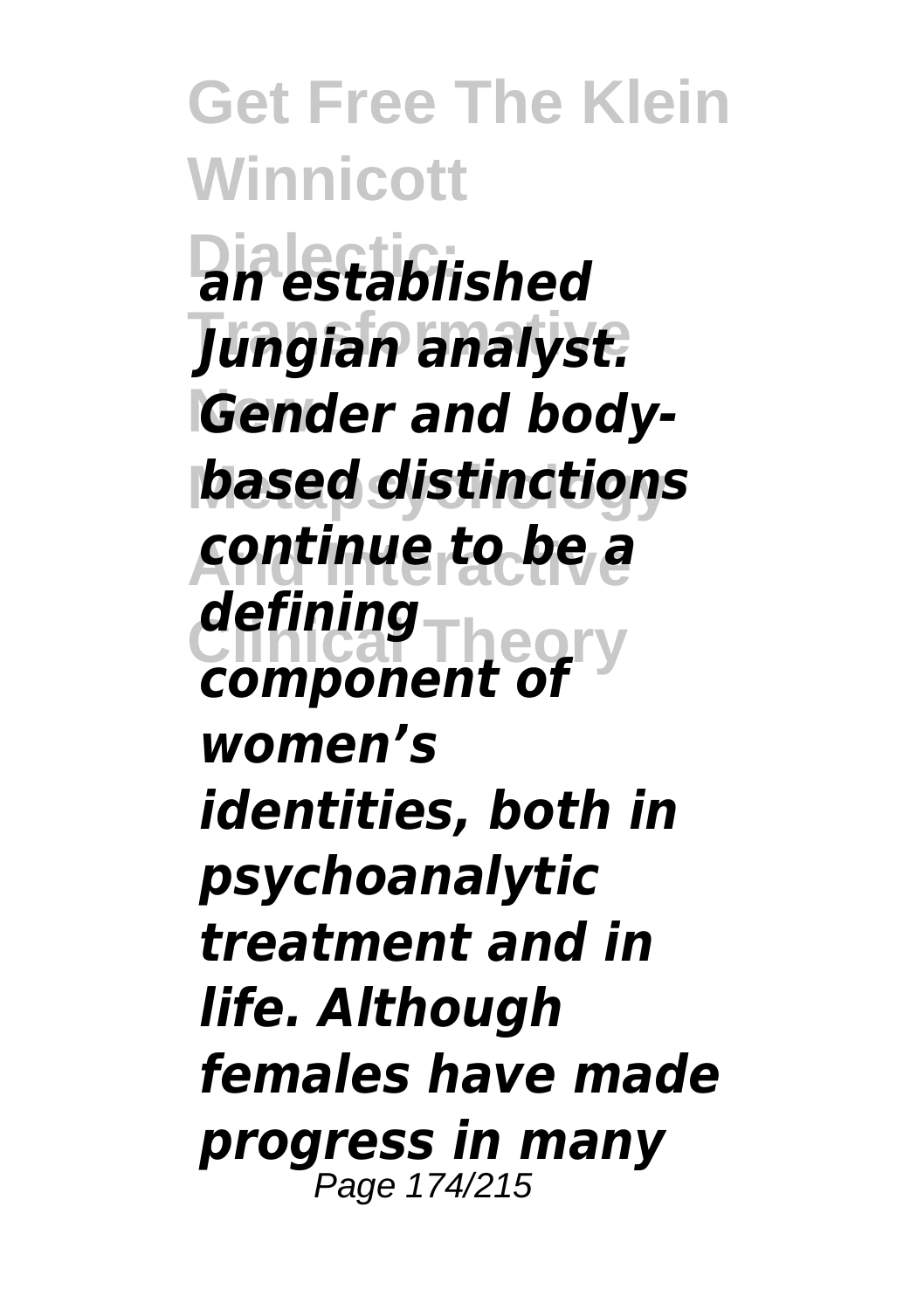**Get Free The Klein Winnicott Dialectic:** *areas, their status* **Transformative** *within the human* **New** *community has* **Metapsychology** *remained unstable* **And Interactive** *and subject to* **Clinical Theory** *Womb of Her Own societal whim. A brings together a distinguished group of contributors to explore, from a psychoanalytic perspective, the* Page 175/215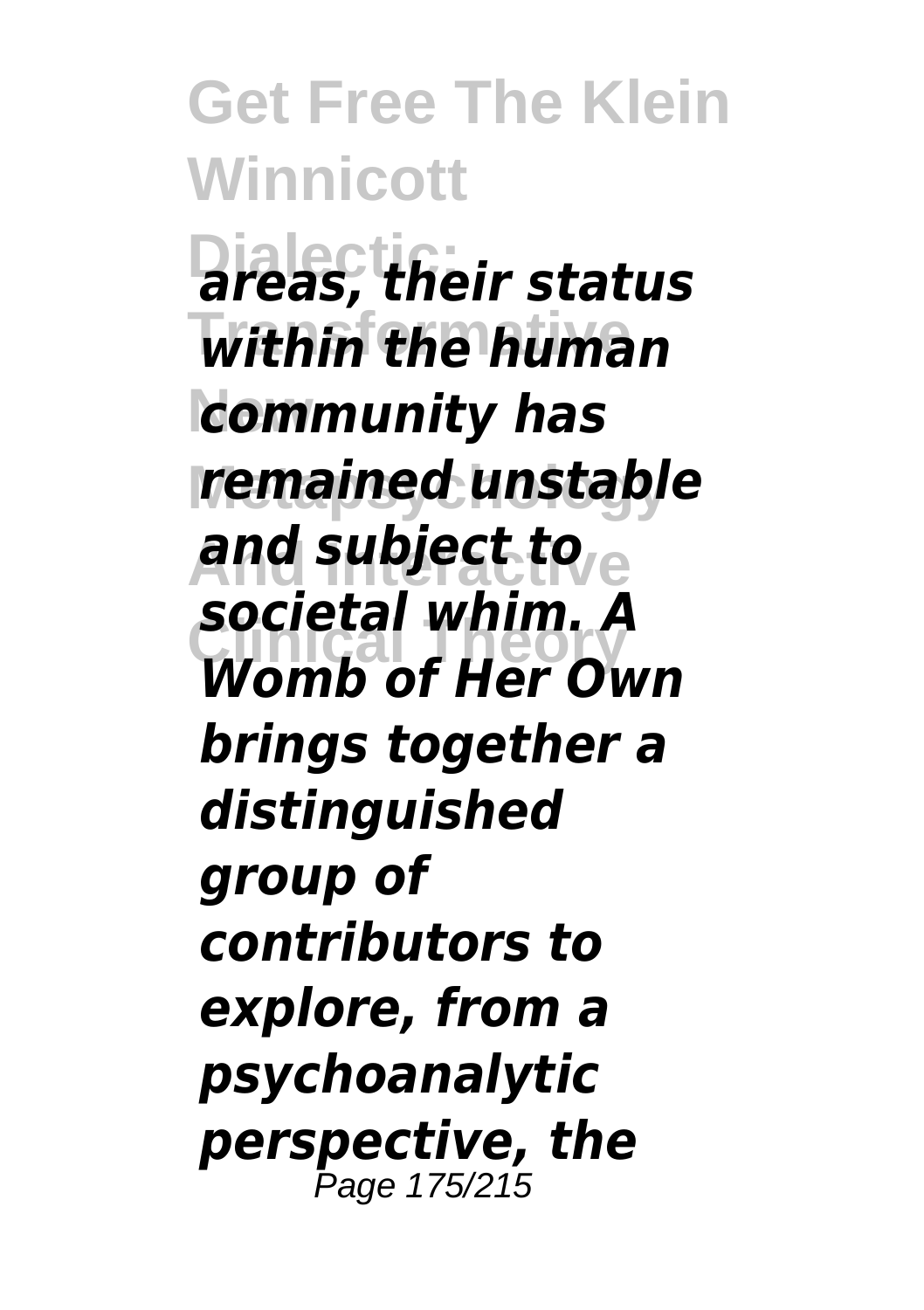**Get Free The Klein Winnicott Dialectic:** *ways in which* **Transformative** *women's sexual* **New** *and reproductive* **Metapsychology** *capabilities, and* **And Interactive** *their bodies, are* **Clinical Theory** *societal and regarded as patriarchal property, not as the possession of individual women. It further examines how women have been viewed as the* Page 176/215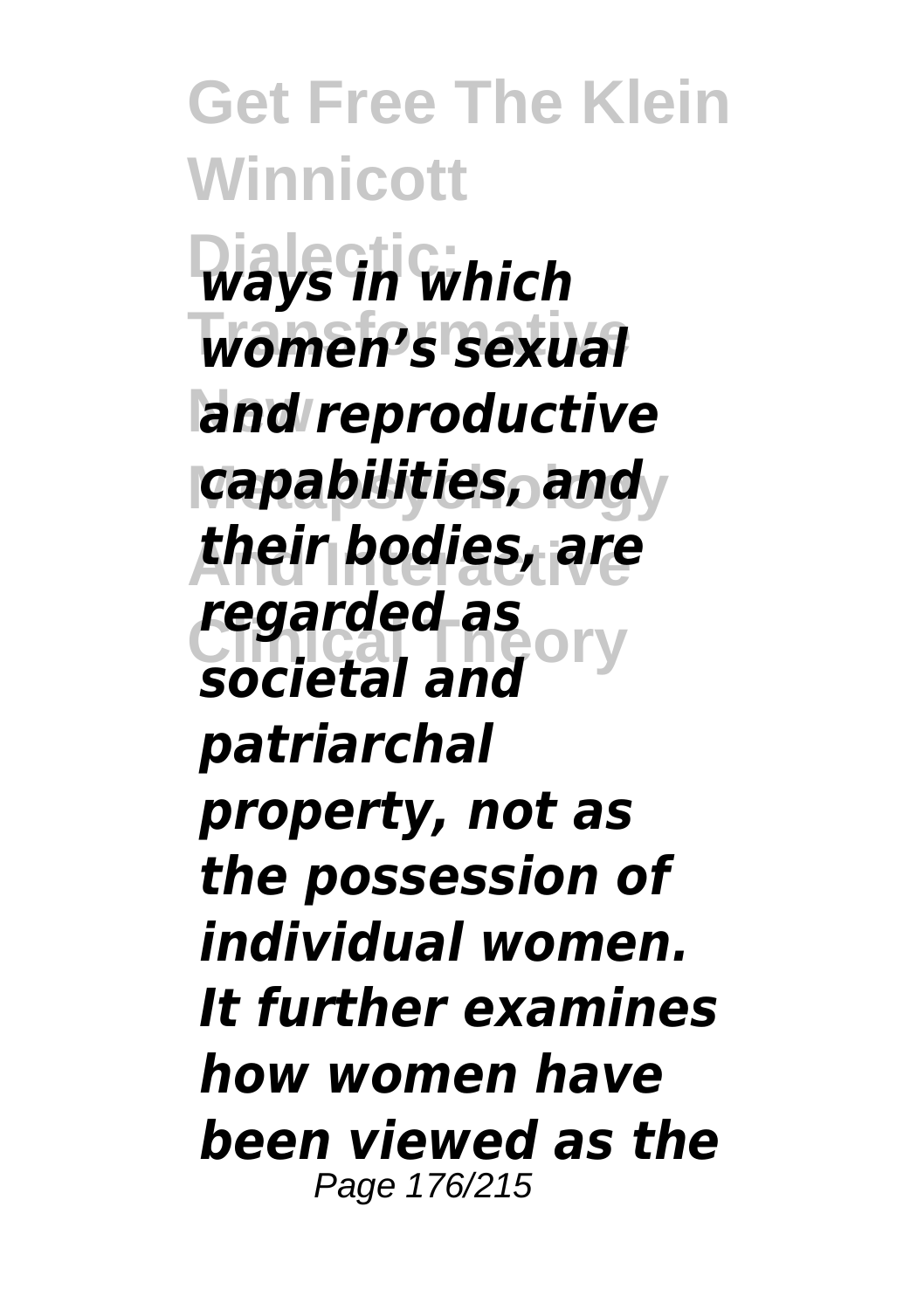**Get Free The Klein Winnicott Dialectic:** *"other" and thus* **become the focus New** *of mistreatment* **Metapsychology** *such as rape,* **And Interactive** *sexual slavery,* **restriction of**<br>**reproduction** *reproduction rights, and ongoing societal repression. ? Postmodern gender theories have greatly enhanced* Page 177/215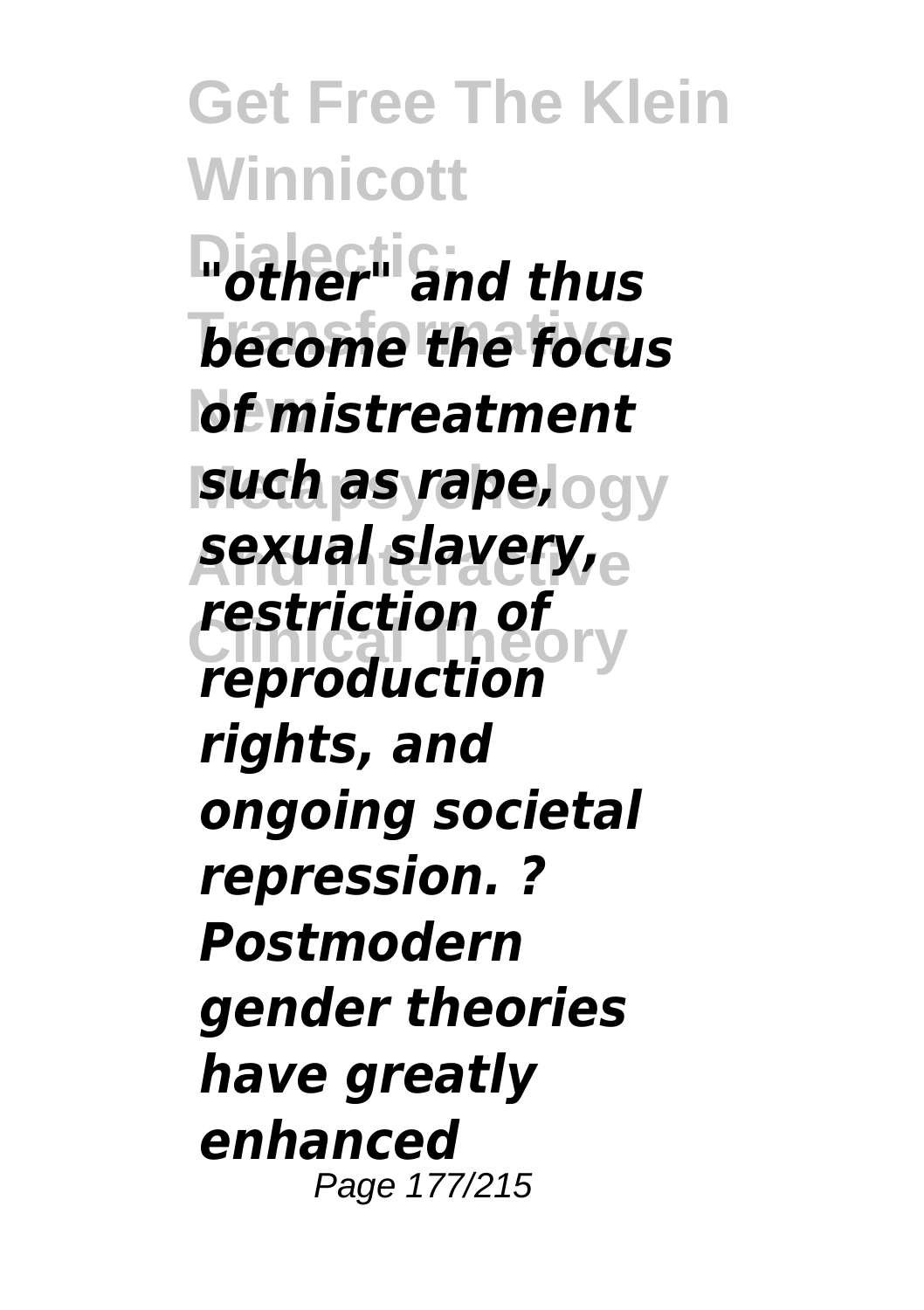**Get Free The Klein Winnicott Dialectic:** *understanding of the fluidity of* **New** *gender and freed Women from* **logy And Interactive** *repressive* **Clinical Theory** *attention has stereotypes, but shifted prematurely from the power differential that continues to exist between men and women. Before the* Page 178/215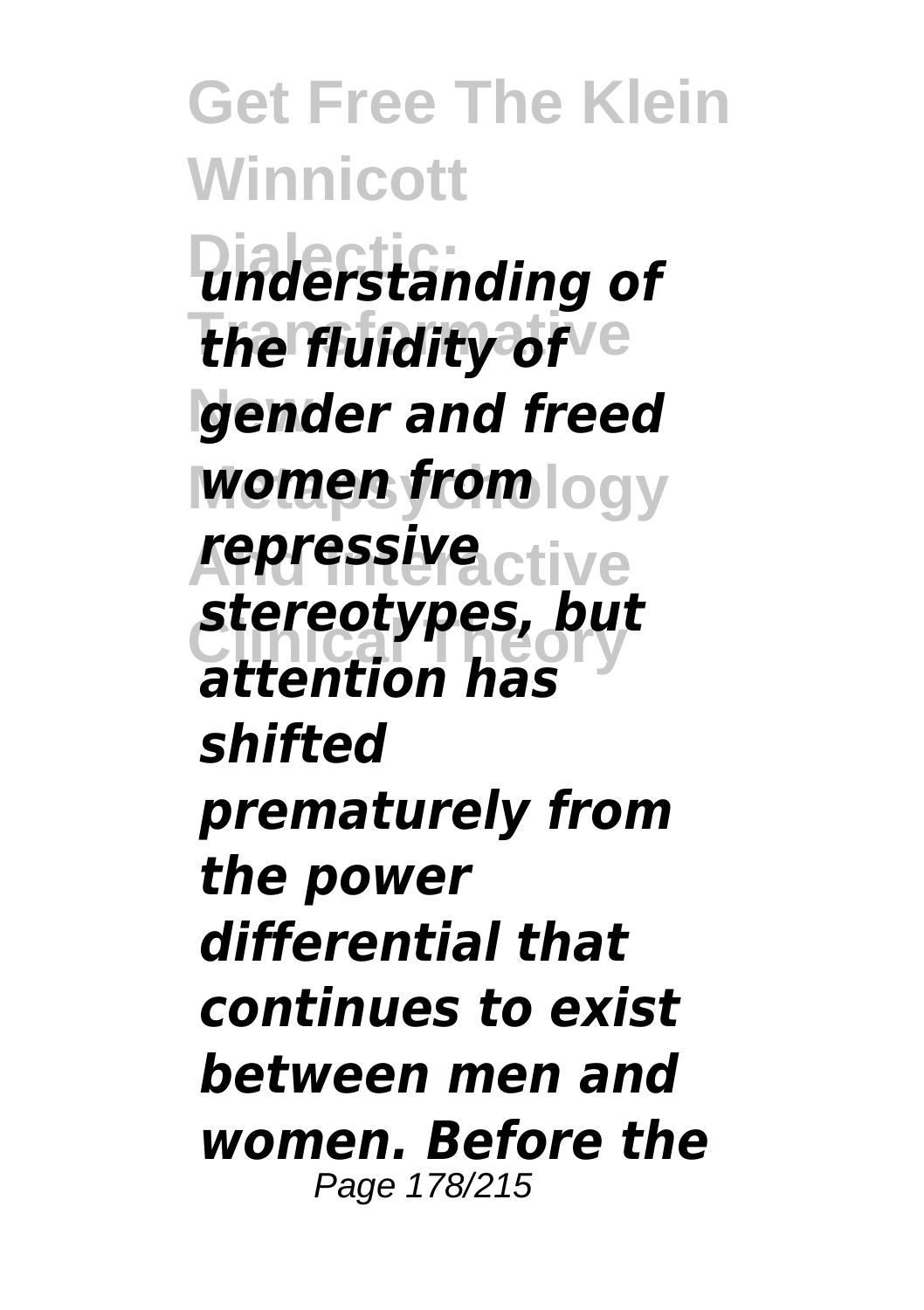**Get Free The Klein Winnicott Dialectic:** *male/female binary* **Transformative** *is transcended, the* **New** *limitations* **Metapsychology** *imposed upon* **And Interactive** *women by the still* **Clinical Theory** *patriarchal order prevailing must be addressed. To this end, A Womb of Her Own addresses issues such as the prevalence of rape culture and its* Page 179/215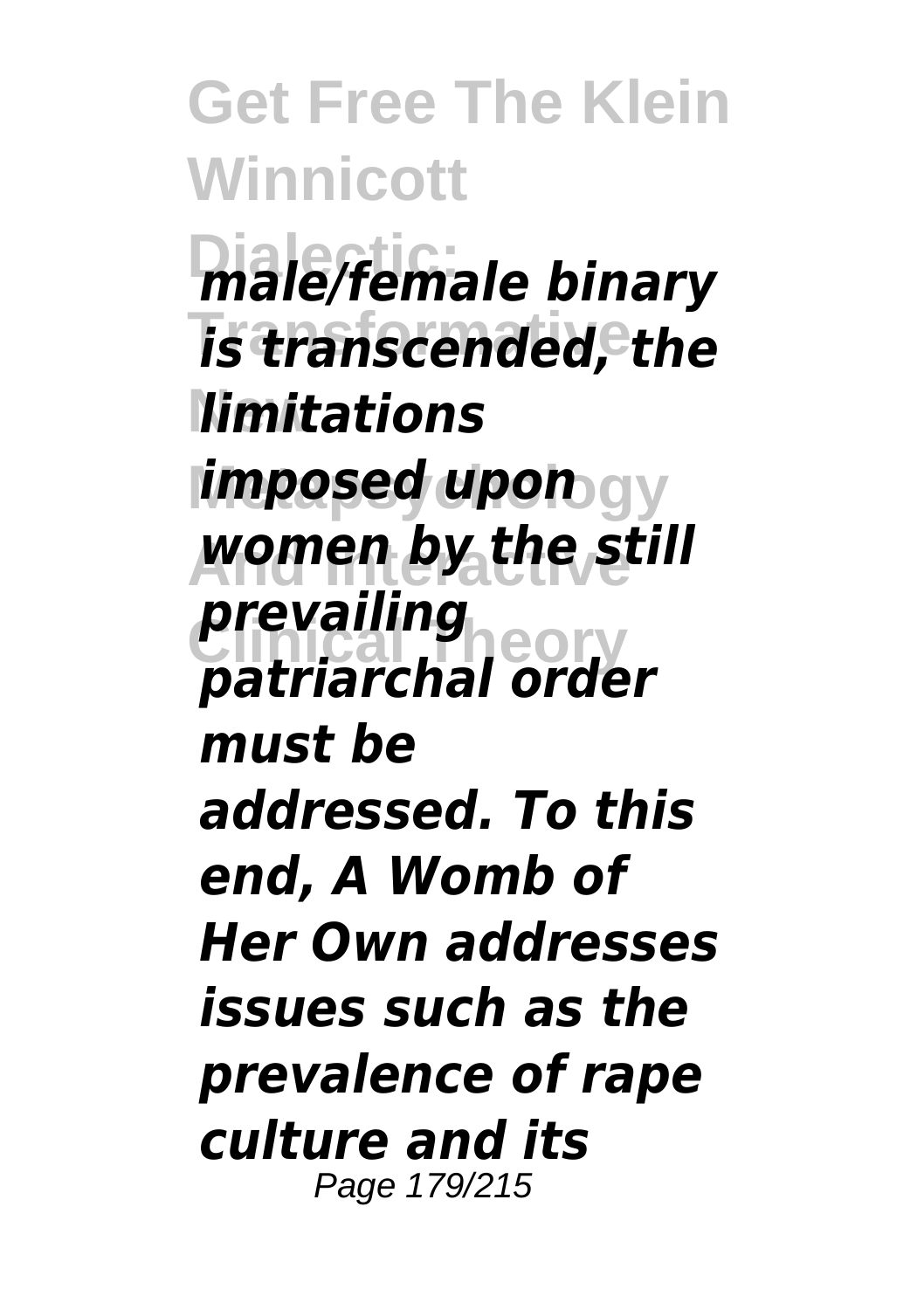**Get Free The Klein Winnicott Dialectic:** *historical roots;* **Transformative** *the relationship of* **New** *the LGBT movement to* ogy **And Interactive** *feminism; current* **Clinical Theory** *such as sexting sexual practices and tattooing and their meaning to women; reproductive issues including infertility; adoption;* Page 180/215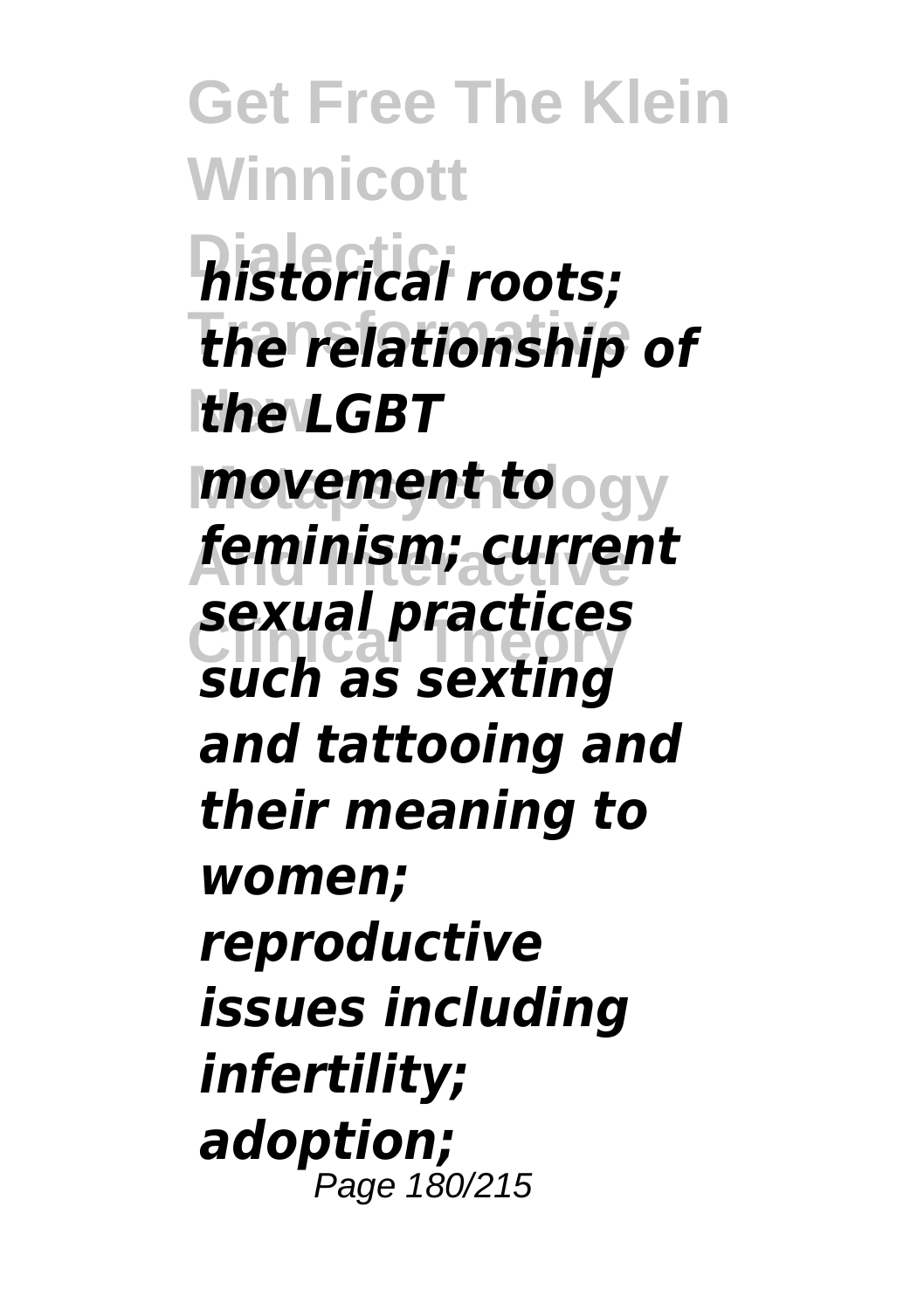**Get Free The Klein Winnicott Dialectic:** *postpartum*  $d$ *epression and the* **New** *actual experience* **Metapsychology** *of birthing—all* **And Interactive** *from the* **Clinical Theory** *women. The book perspectives of also explores the cultural definitions of motherhood, and how such definitions set exacting standards both for the* Page 181/215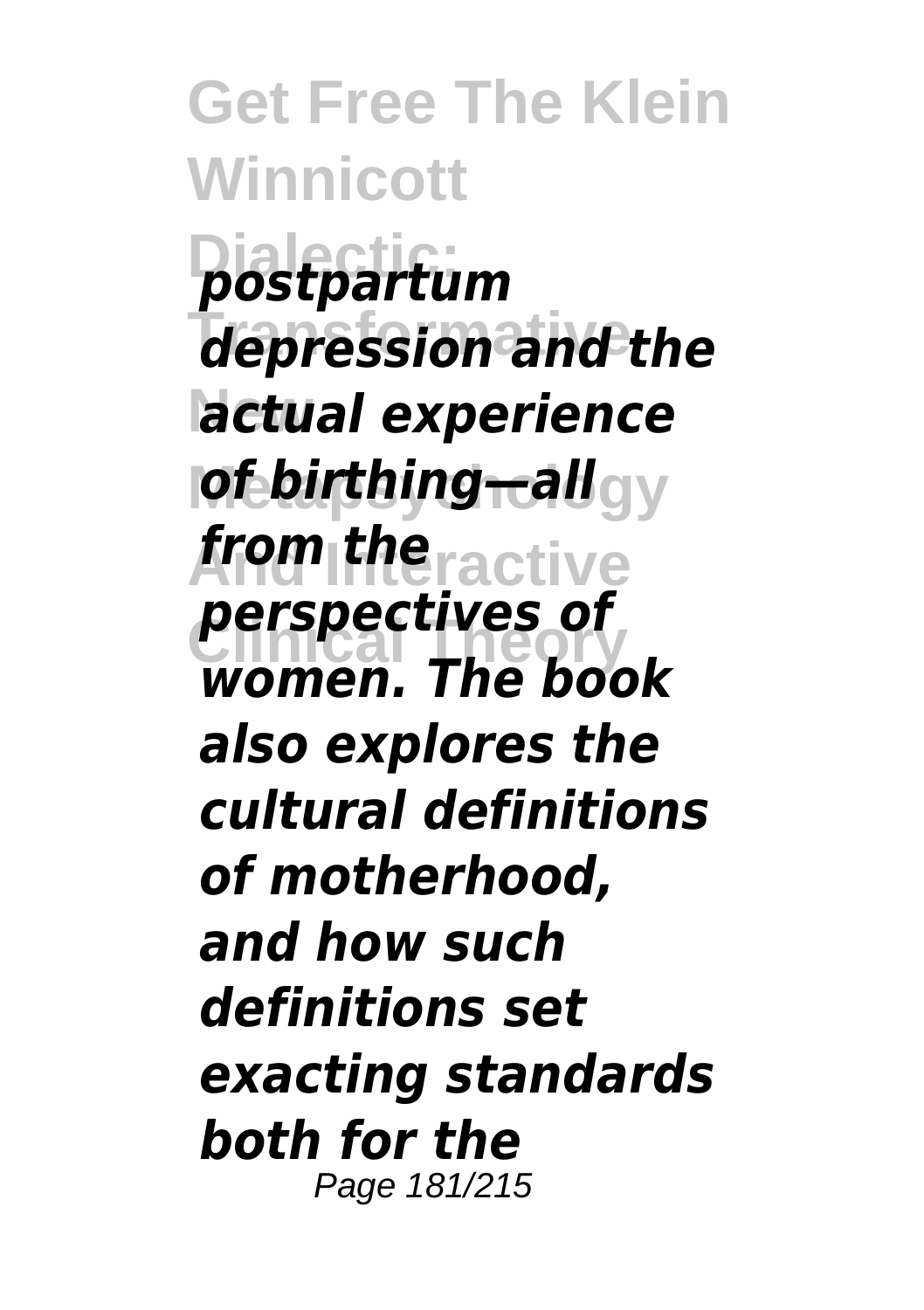**Get Free The Klein Winnicott Dialectic:** *acceptable face of* **Transformative** *motherhood and* **New** *for women* **generally. While**y **And Interactive** *women's unique anatomy and anatomy and historically contributed to their oppression in a patriarchal society, it is the exploration and illumination of* Page 182/215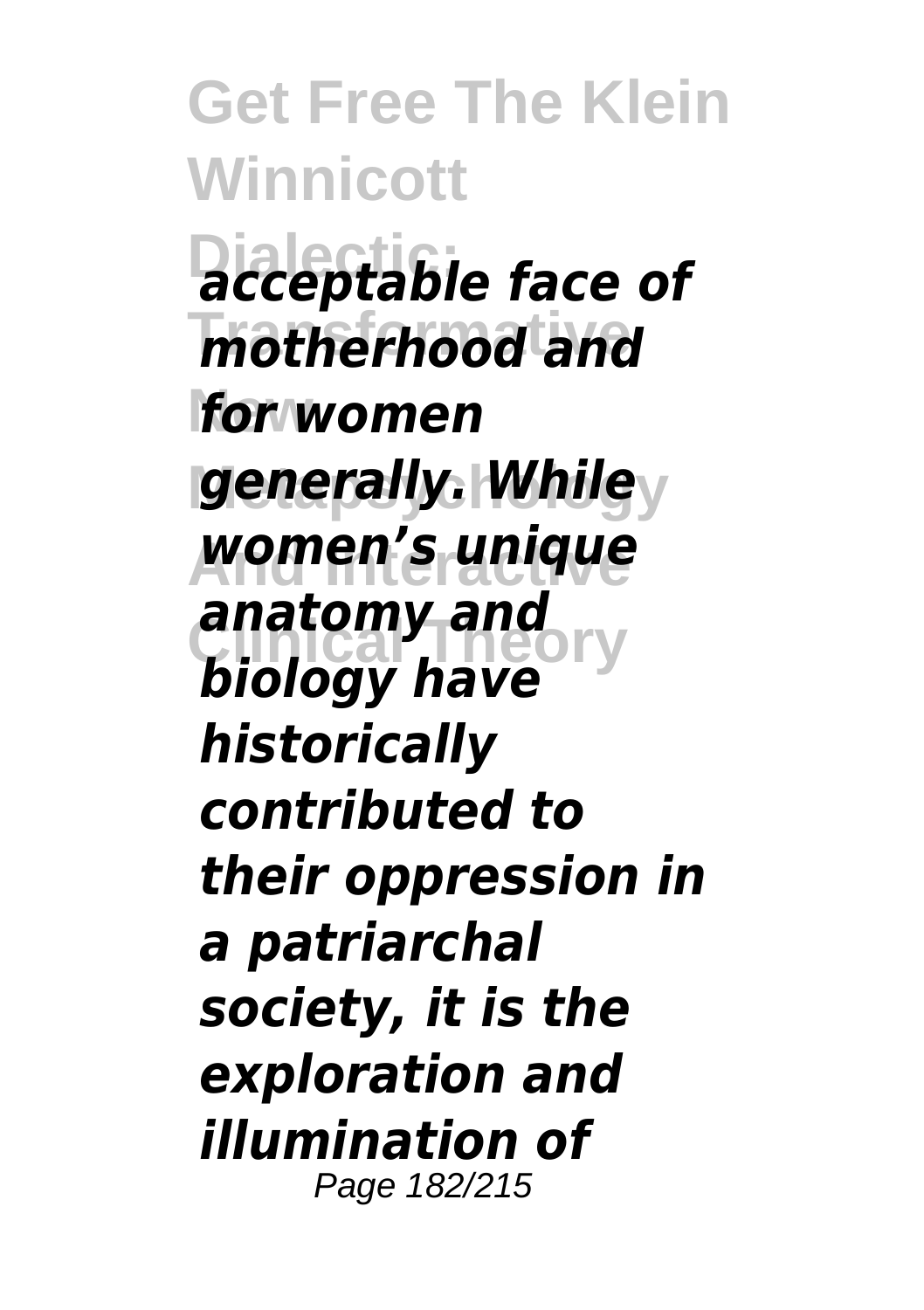**Get Free The Klein Winnicott**

**Dialectic:** *these capabilities from their own* **New** *perspective that* **Metapsychology** *will allow women to claim and* tive **Clinical Theory** *control them as their own. Covering a broad, topical range of contemporary subjects, A Womb of Her Own will appeal to psychoanalysts,* Page 183/215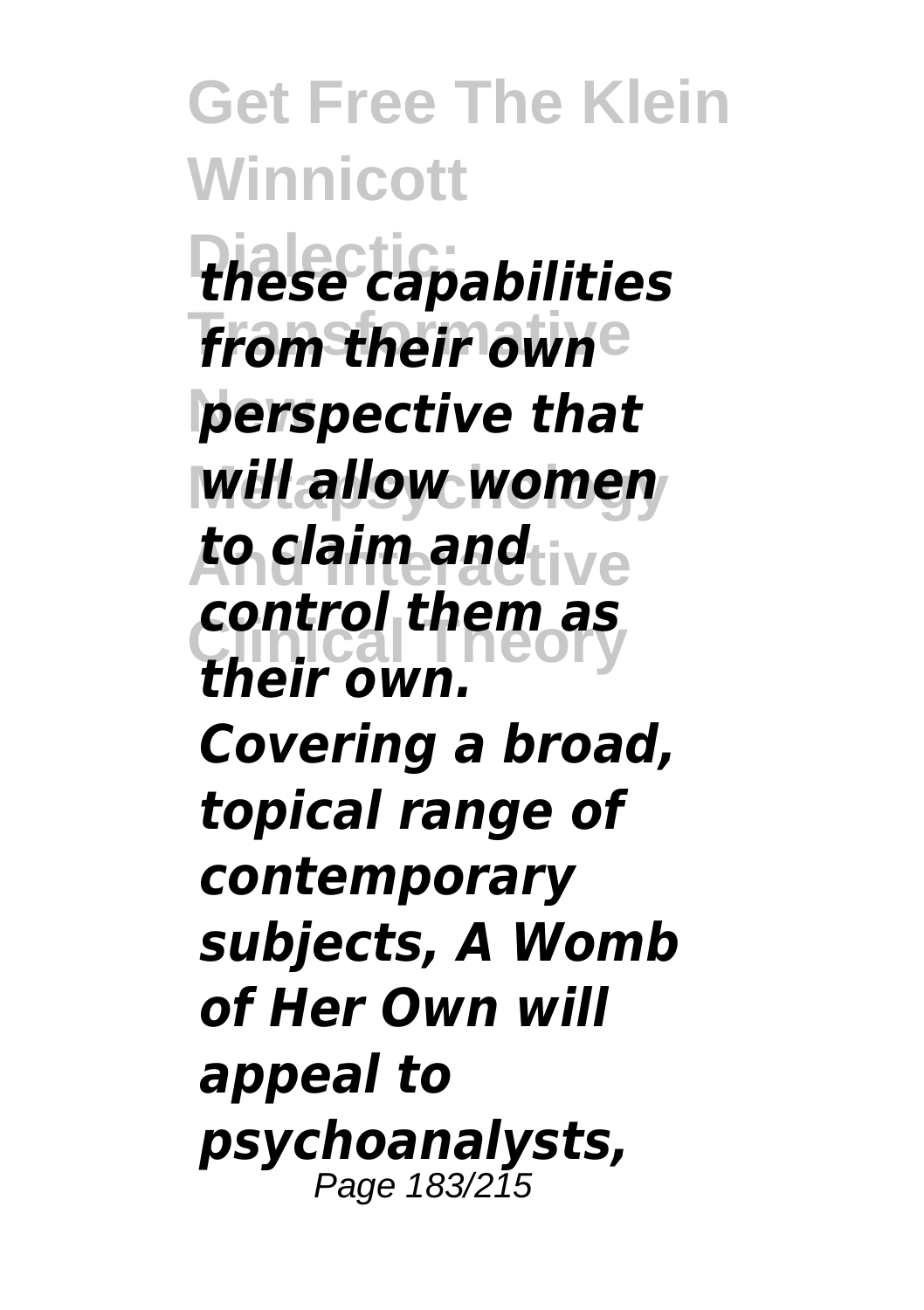**Get Free The Klein Winnicott Dialectic:** *psychoanalytic* **Transformative** *psychotherapists,* **New** *as well as scholars and students of* $\mathbf{y}$ **And Interactive** *gender and* **Clinical Theory** *Critical social women's studies. theory has long been marked by a deep, creative, and productive relationship with psychoanalysis. Whereas Freud and* Page 184/215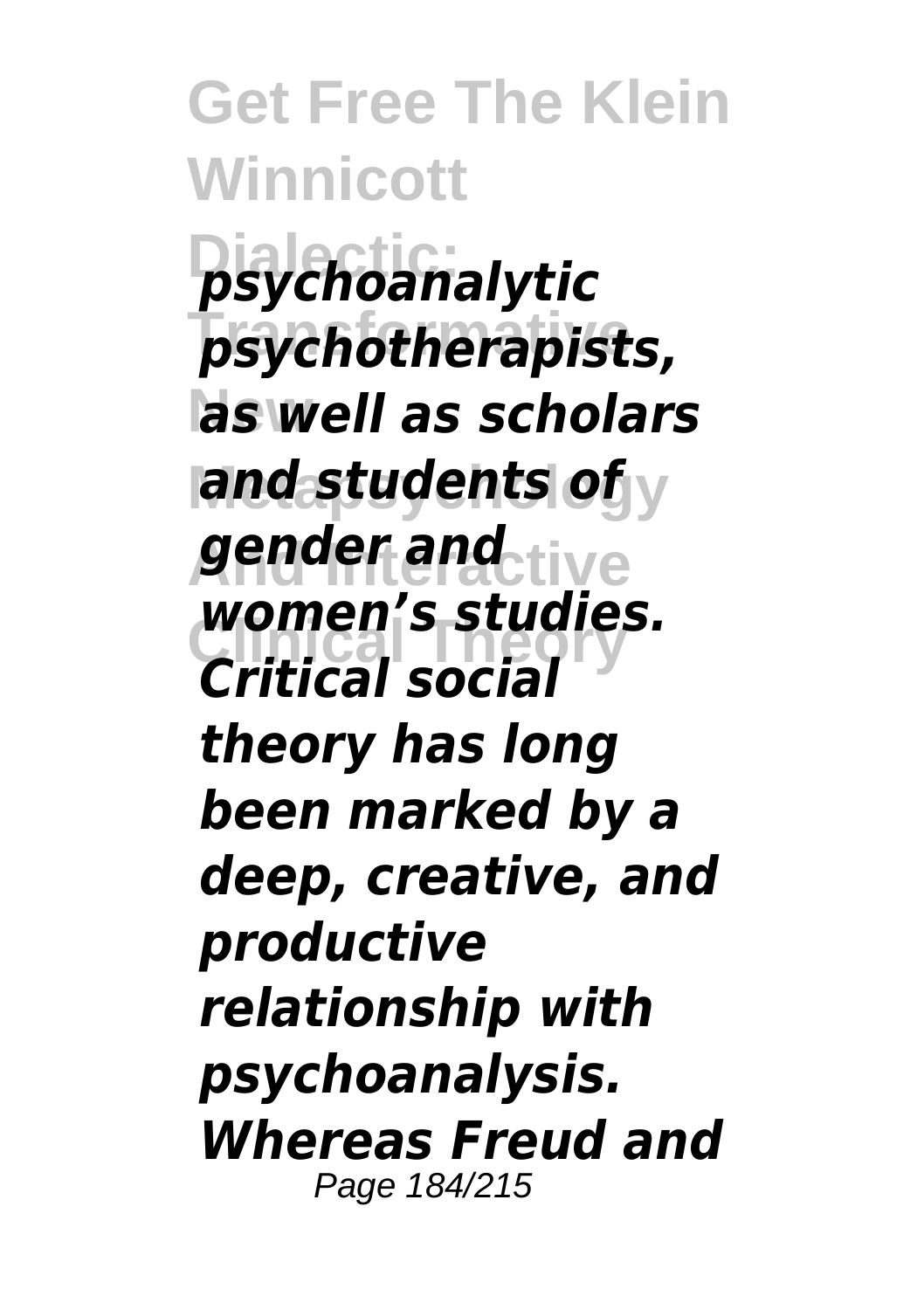**Get Free The Klein Winnicott Fromm were Tmportant** ative **New** *cornerstones for* **Metapsychology** *the early Frankfurt* **And Interactive** *School, recent drawn on the thinkers have object-relations school of psychoanalysis. Transitional Subjects is the first book-length collection devoted* Page 185/215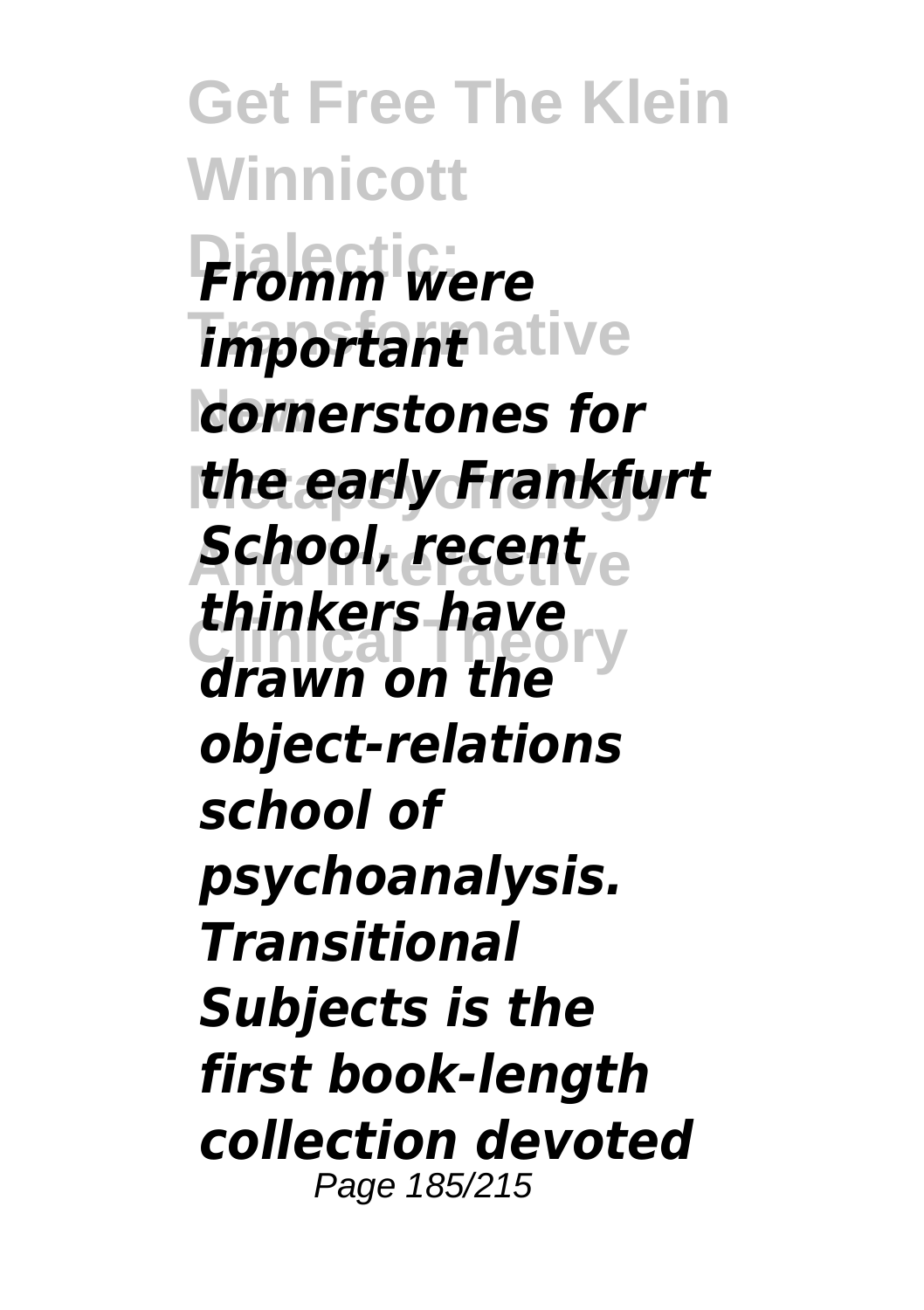**Get Free The Klein Winnicott Dialectic:** *to the engagement* **Transformative** *of critical theory* **New** *with the work of* **Metapsychology** *Melanie Klein,* **And Interactive** *Donald Winnicott,* **Clinical Theory** *members of this and other school. Featuring contributions from some of the leading figures working in both of these fields, including Axel* Page 186/215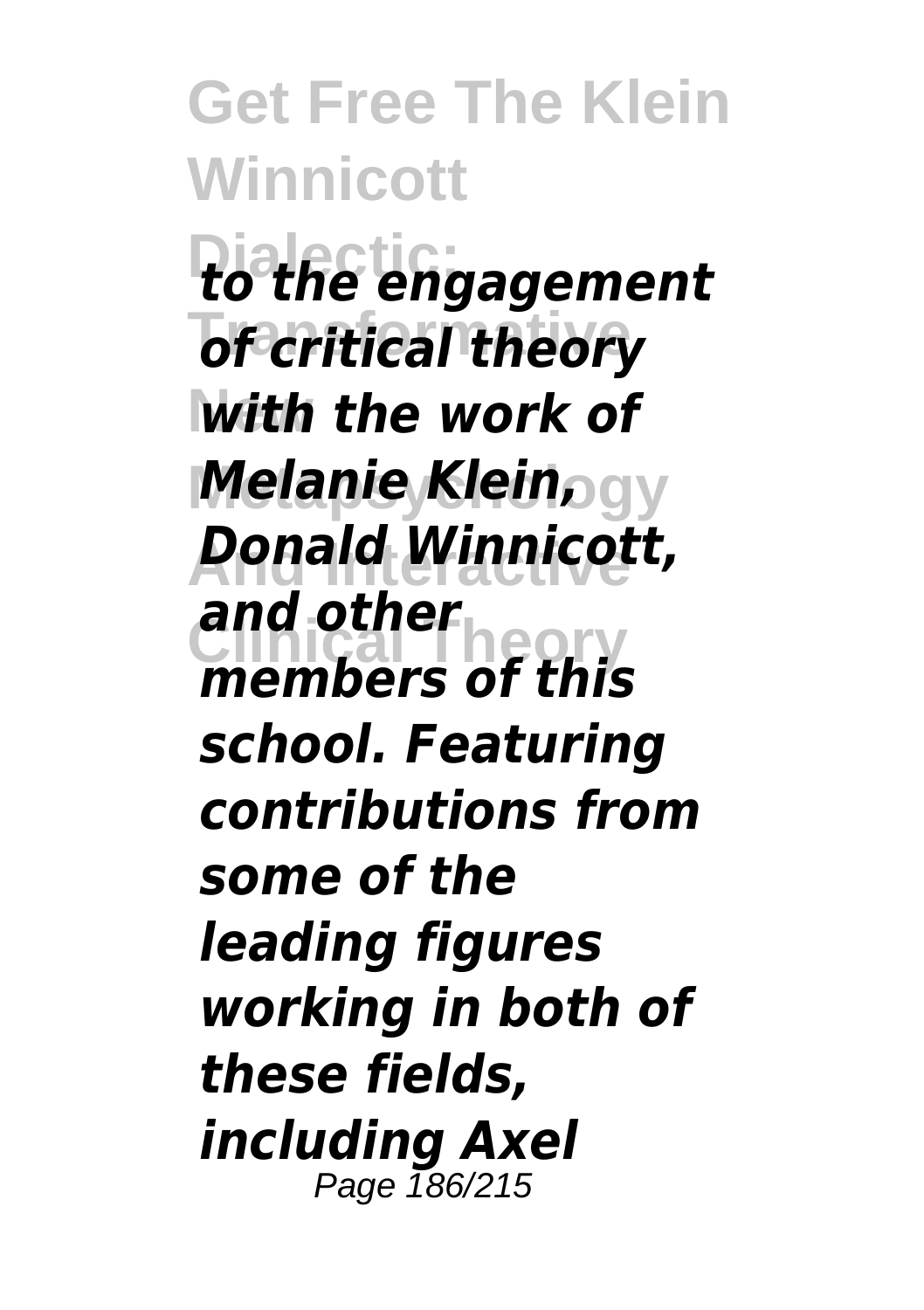**Get Free The Klein Winnicott Dialectic:** *Honneth, Joel* **Transformative** *Whitebook, Noëlle* **New** *McAfee, Sara* **Metapsychology** *Beardsworth, and* **And Interactive** *C. Fred Alford, it* **provides a synoptic** *overview of current research at the intersection of these two theoretical traditions while also opening up space for further* Page 187/215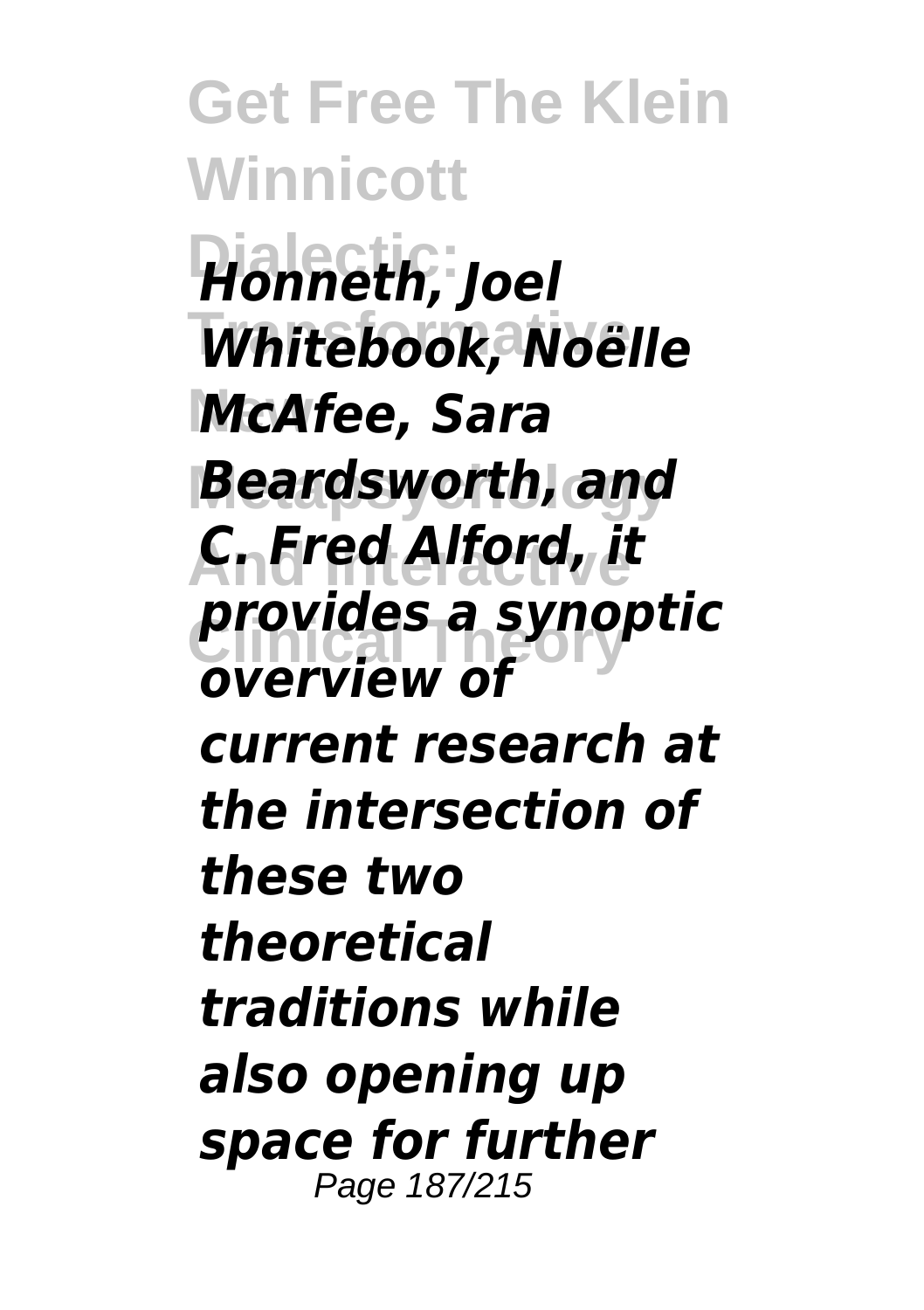**Get Free The Klein Winnicott Dialectic:** *innovations.*  $\overline{\textbf{J}}$ ransitional<sup>tive</sup> **New** *Subjects offers a* **Metapsychology** *range of* **And Interactive** *perspectives on* **Clinical Theory** *potential of objectthe critical relations psychoanalysis, including feminist and Marxist views, to offer valuable insight into such fraught social* Page 188/215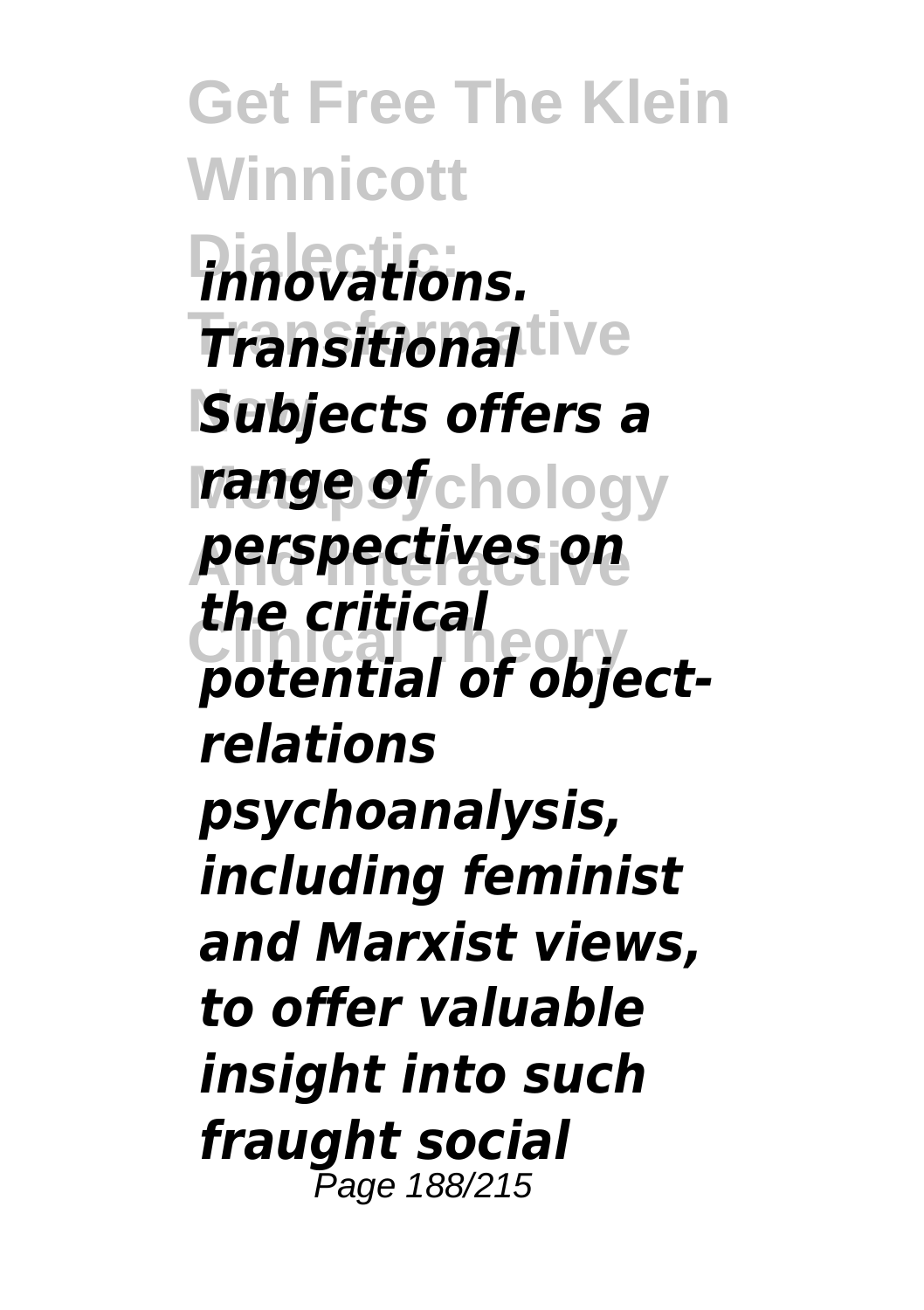**Get Free The Klein Winnicott Dialectic:** *issues as* **Transformative** *aggression,* **New** *narcissism,* **Metapsychology** *"progress," and* **And Interactive** *torture. The* **Clinical Theory** *dialogue that productive emerges augments our understanding of the self as intersubjectively and socially constituted and of contemporary* Page 189/215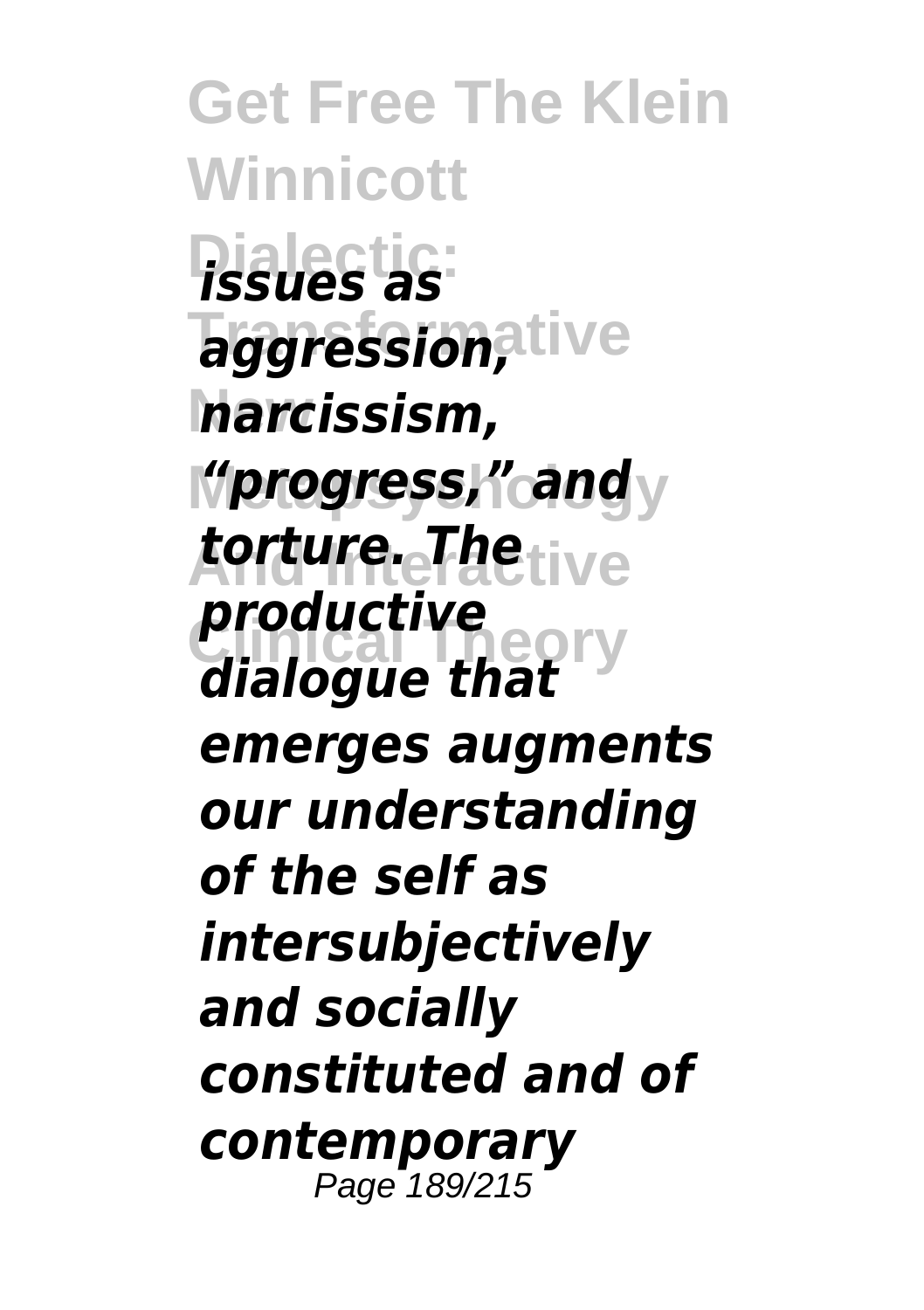**Get Free The Klein Winnicott Disocial**<sup>ic:</sup> **Transformative** *pathologies."* **New** *Transitional* **Metapsychology** *Subjects shows* **And Interactive** *how critical theory* and object-<br>*and objectrelations psychoanalysis, considered together, have not only enriched critical theory but also invigorated psychoanalysis.* Page 190/215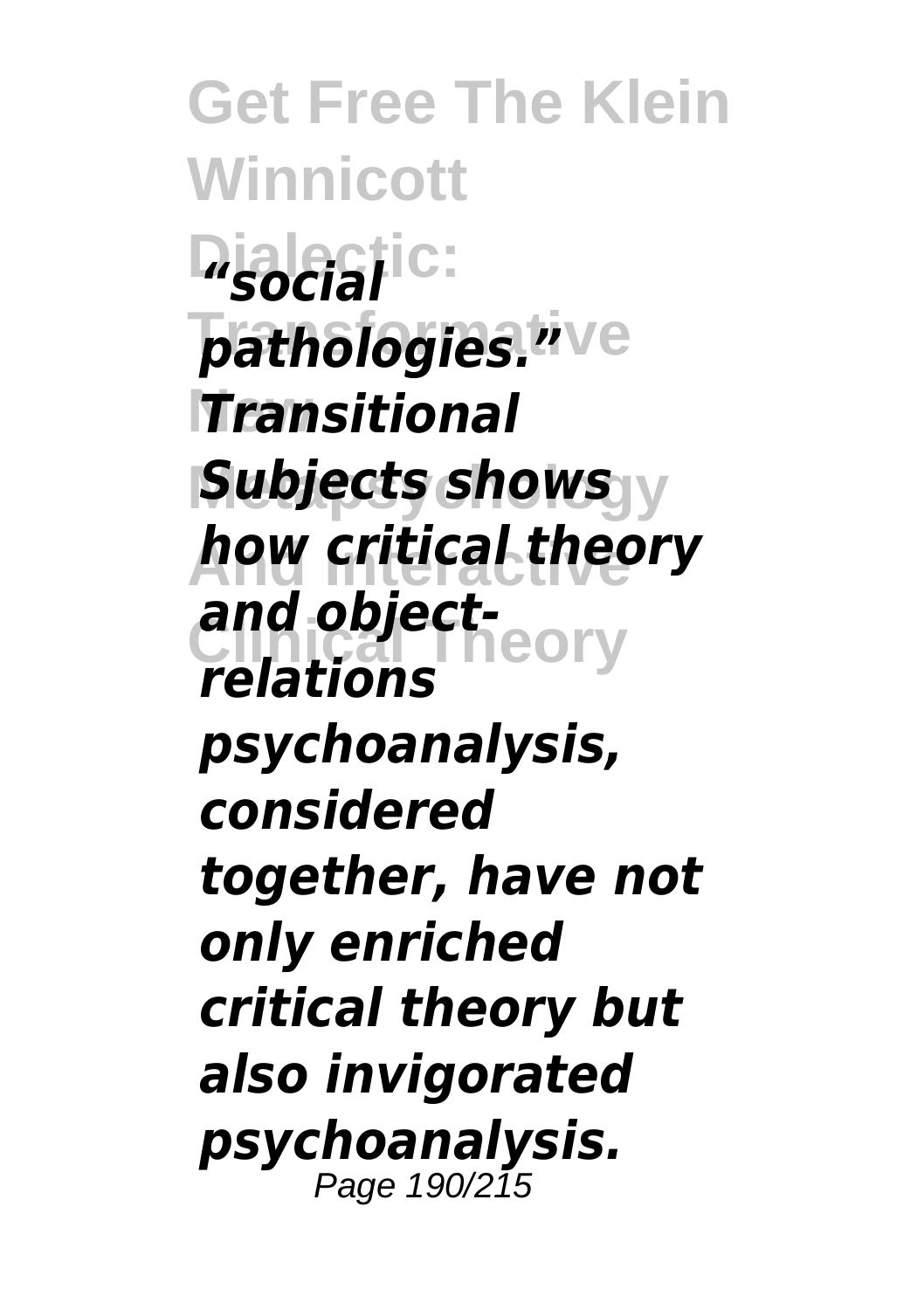**Get Free The Klein Winnicott Dialectic:** *Donald Winnicott* **Today** formative **Intersubjective Metapsychology** *Processes and the* **And Interactive** *Unconscious The Anatomy of*<br>*Reduced* Theory *Regret A Dark Shadow Across Our Life Span The Klein-Winnicott Dialectic The Matrix of the Mind* Page 191/215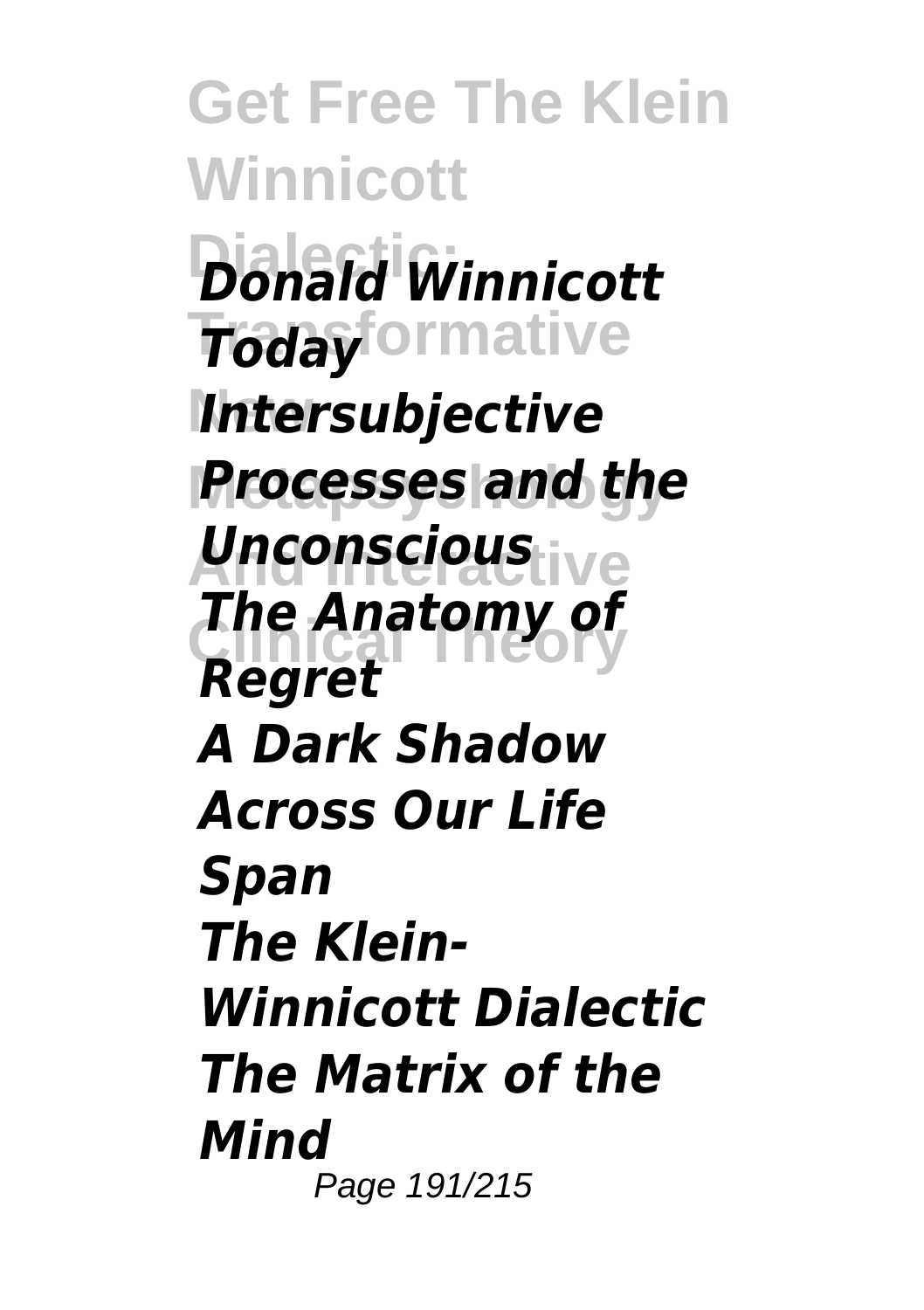**Get Free The Klein Winnicott INSPIRING THE Transformative** *YOUTH OF* **AMERICA by Remington**ology **And Interactive** *Registry* **Clinical Theory** D.W. Winnicott and Jacques Lacan are arguably two of the most important psychoanalytic theoreticians since Freud, and, somewhat ironically, seemingly Page 192/215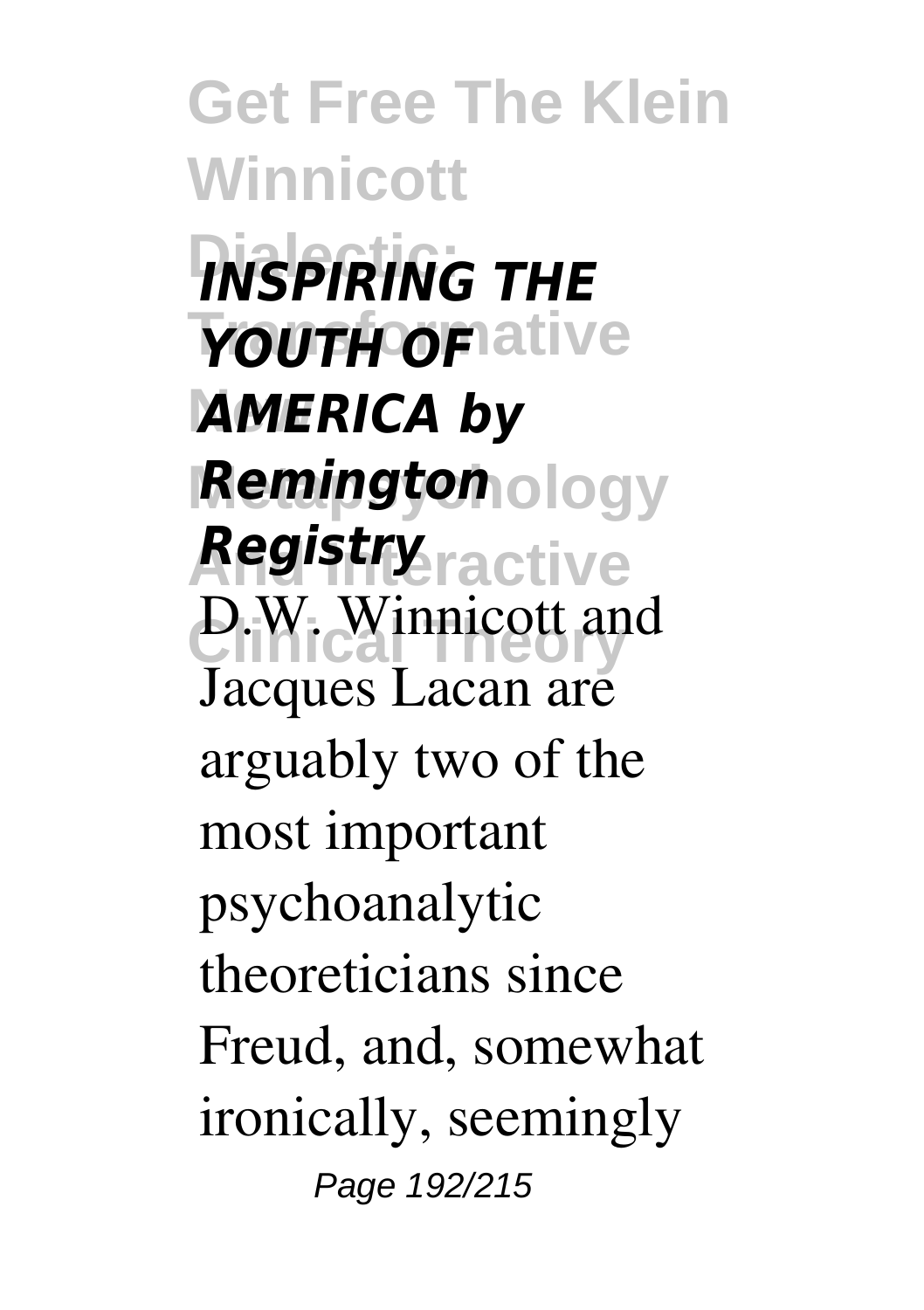**Get Free The Klein Winnicott Dialectic:** two of the most **Incompatible.** Lewis **Kirshner** and his colleagues attempt to demonstrate how the **intellectual** heory contributions of these two figures - such as Winnicott's self and Lacan's subject complement productively despite their apparent Page 193/215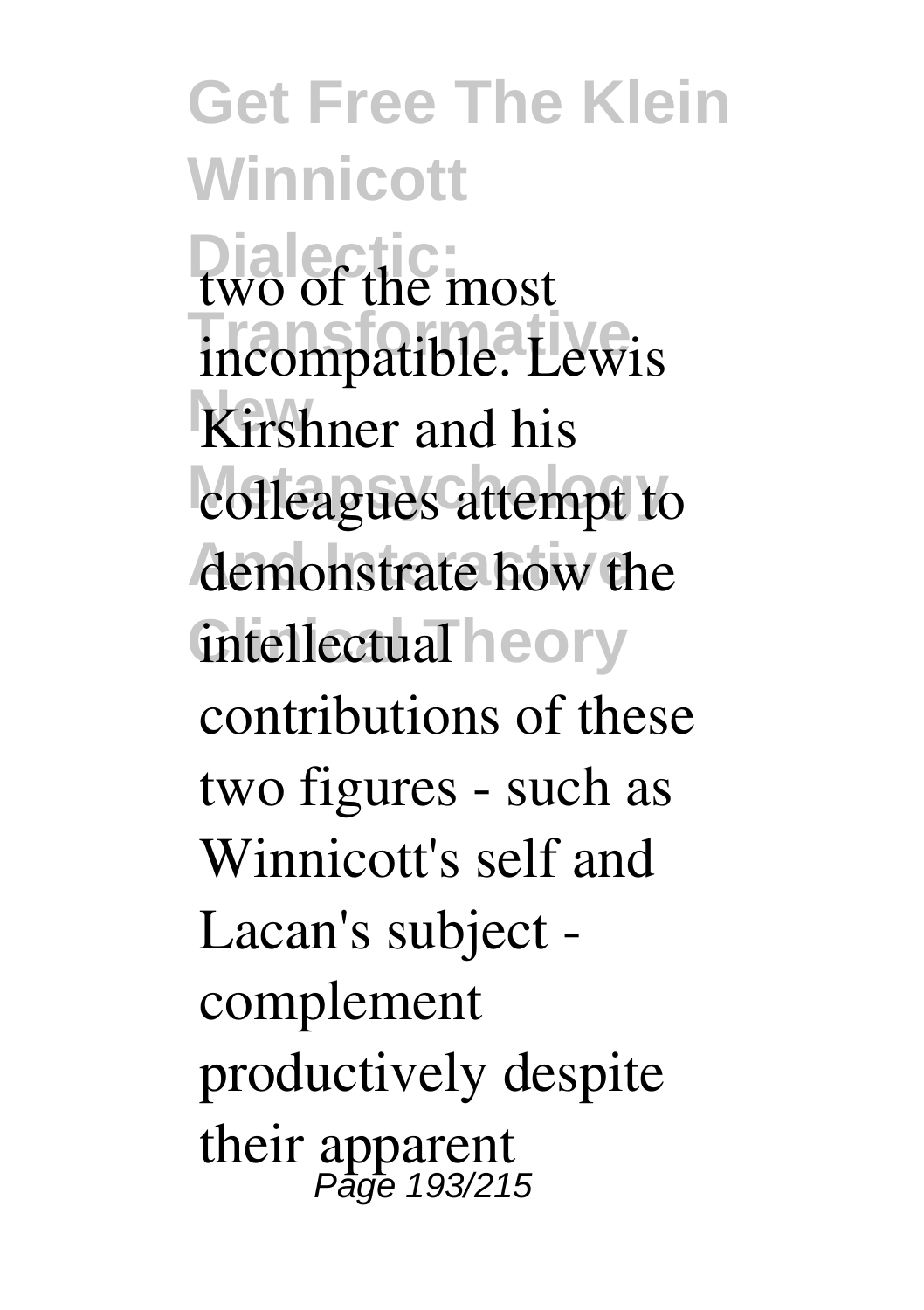**Get Free The Klein Winnicott Dialectic:** Throughout the book, their major concepts are clarified and differentiated, but **And Interactive** always with an eye toward points of y intersection and a more effective psychoanalytic practice. Furthermore, these contri. The Klein-Winnicott DialecticTransformati Page 194/215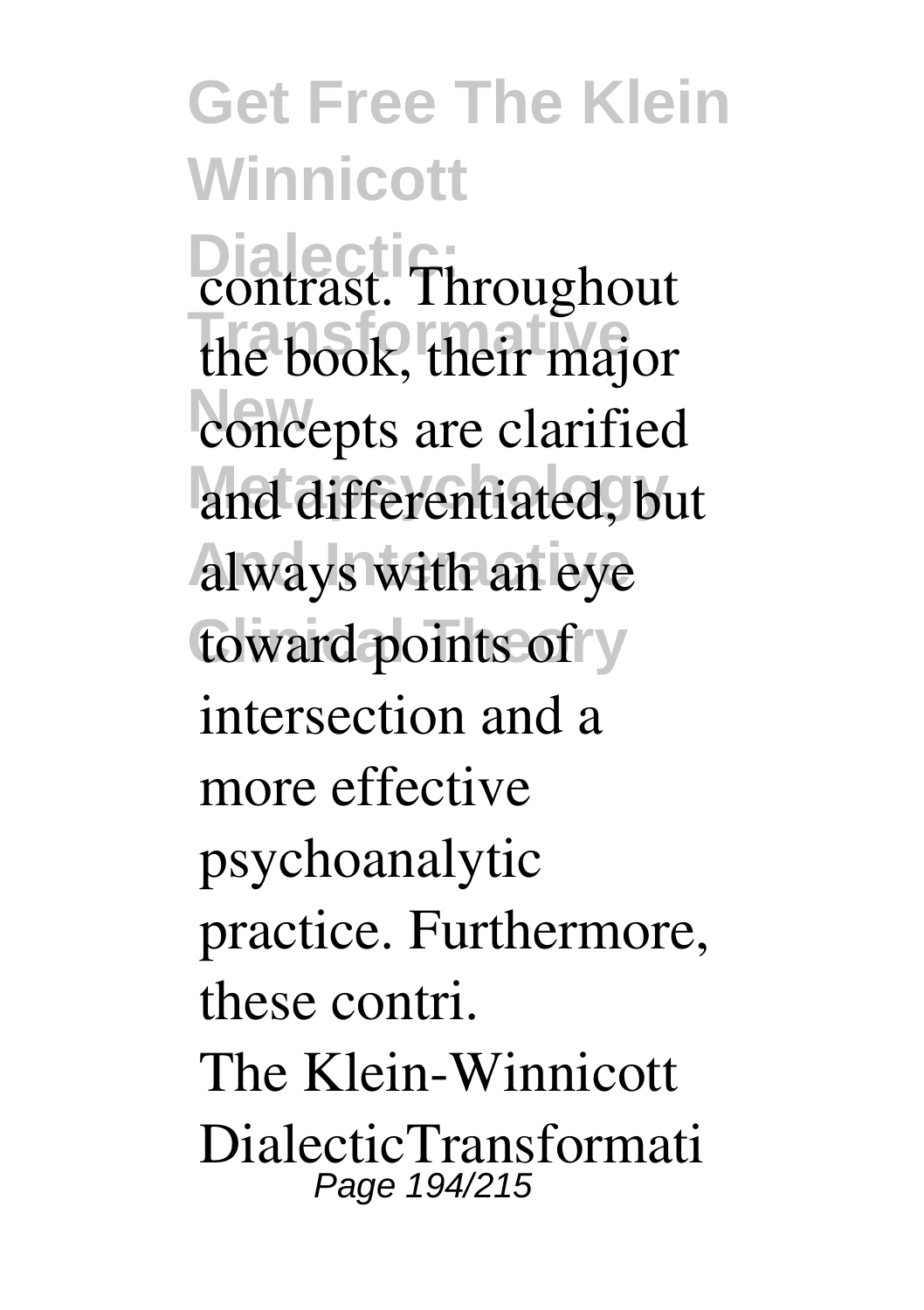**Get Free The Klein Winnicott De New IC: Metapsychology** and **Interactive Clinical** TheoryRoutledge<sup>9</sup>y **The classic, in-depth Clinical Theory** history of psychoanalysis, presenting over a hundred years of thought and theories Sigmund Freud's concepts have become a part of our Page 195/215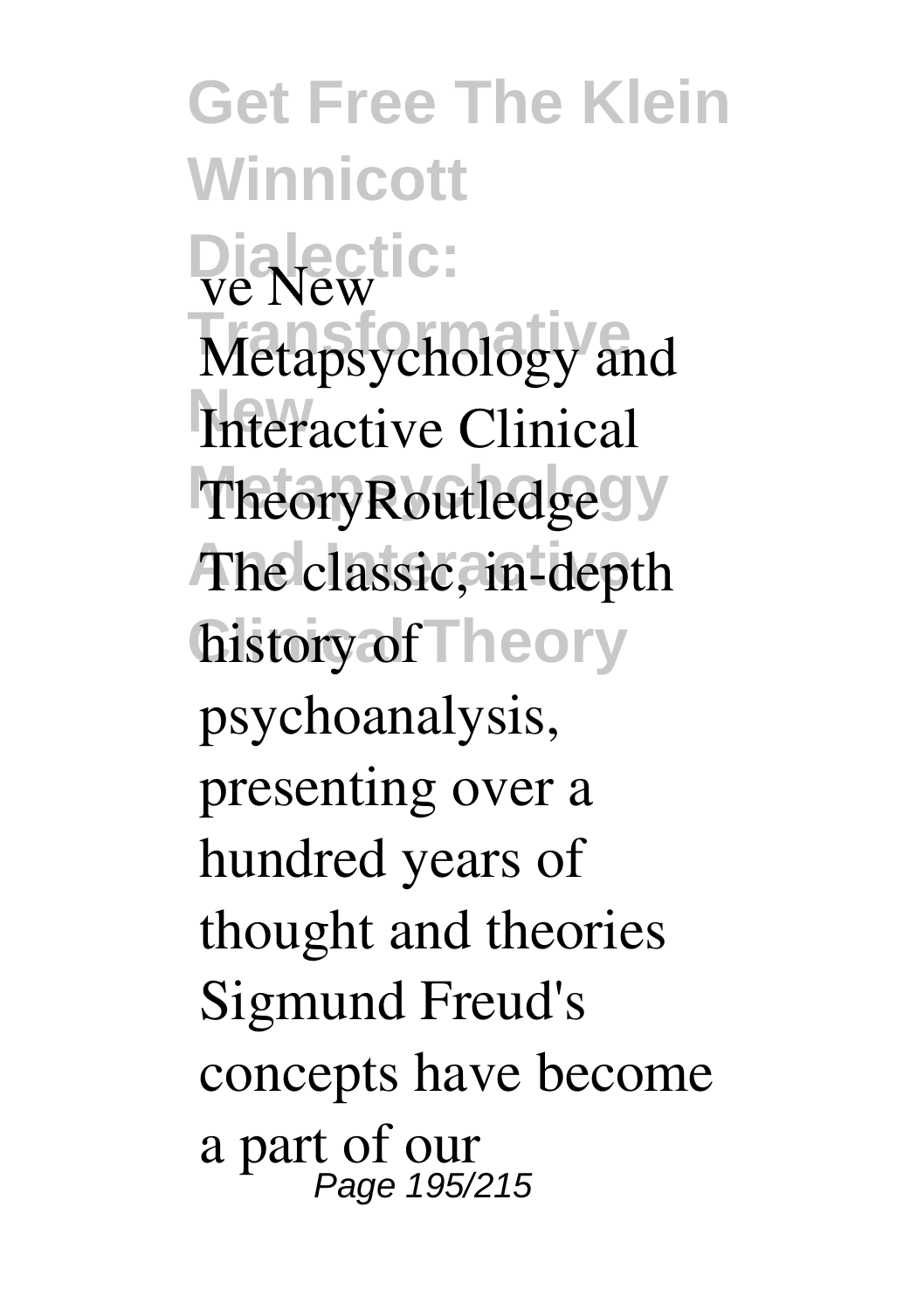**Get Free The Klein Winnicott Dialectic:** psychological vocabulary: ative unconscious thoughts and feelings, conflict, the meaning of ive dreams, the sensuality of childhood. But psychoanalytic thinking has undergone an enormous expansion and transformation since Freud's death in Page 196/215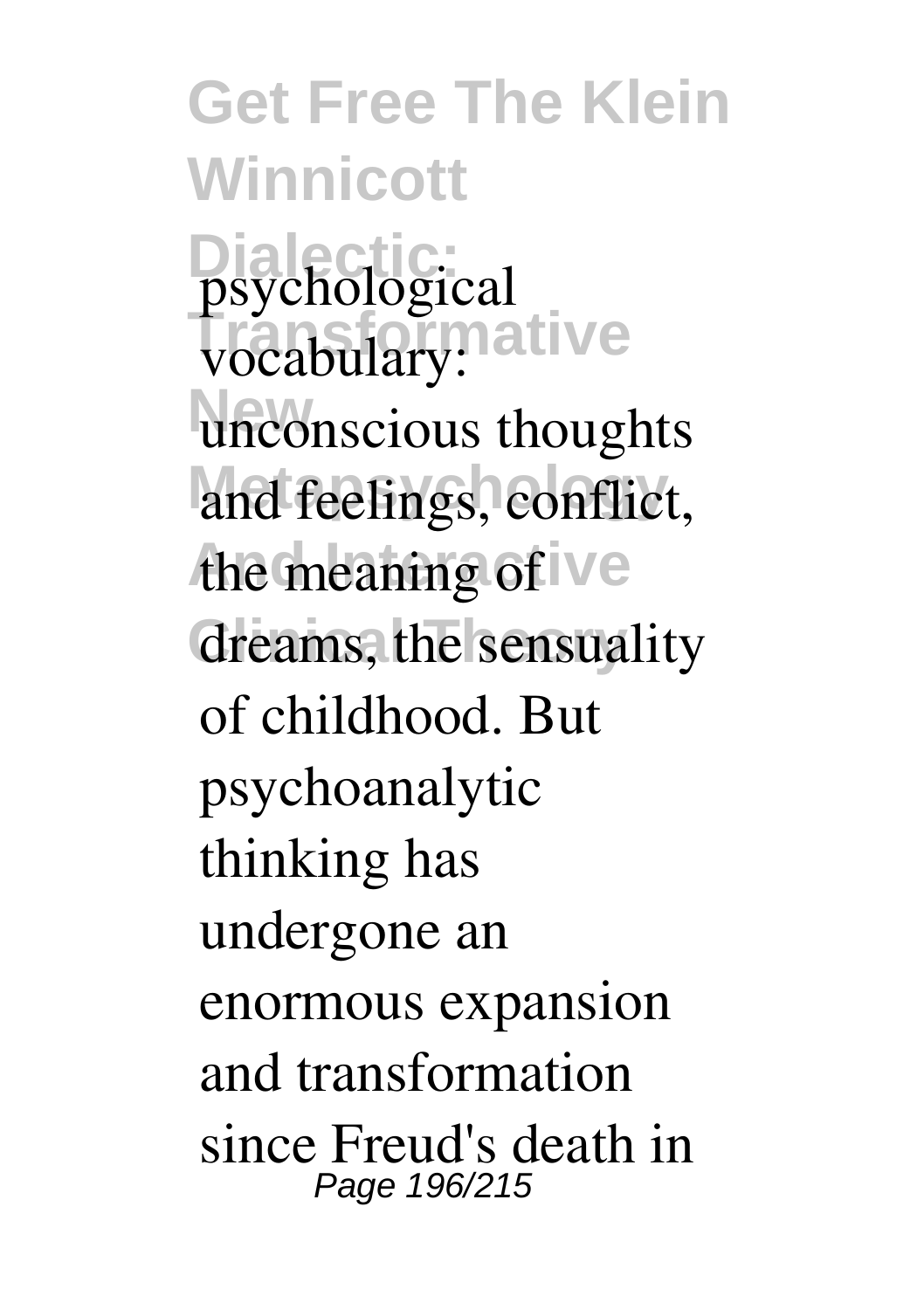**Get Free The Klein Winnicott** 1939. With Freud and Beyond, Stephen A. **Mitchell and Margaret J. Black make the full** scope of twentieth Centuryal Theory psychoanalytic thinking-from Harry Stack Sullivan to Jacques Lacan; D.W. Winnicott to Melanie Klein-available for the first time. Richly Page 197/215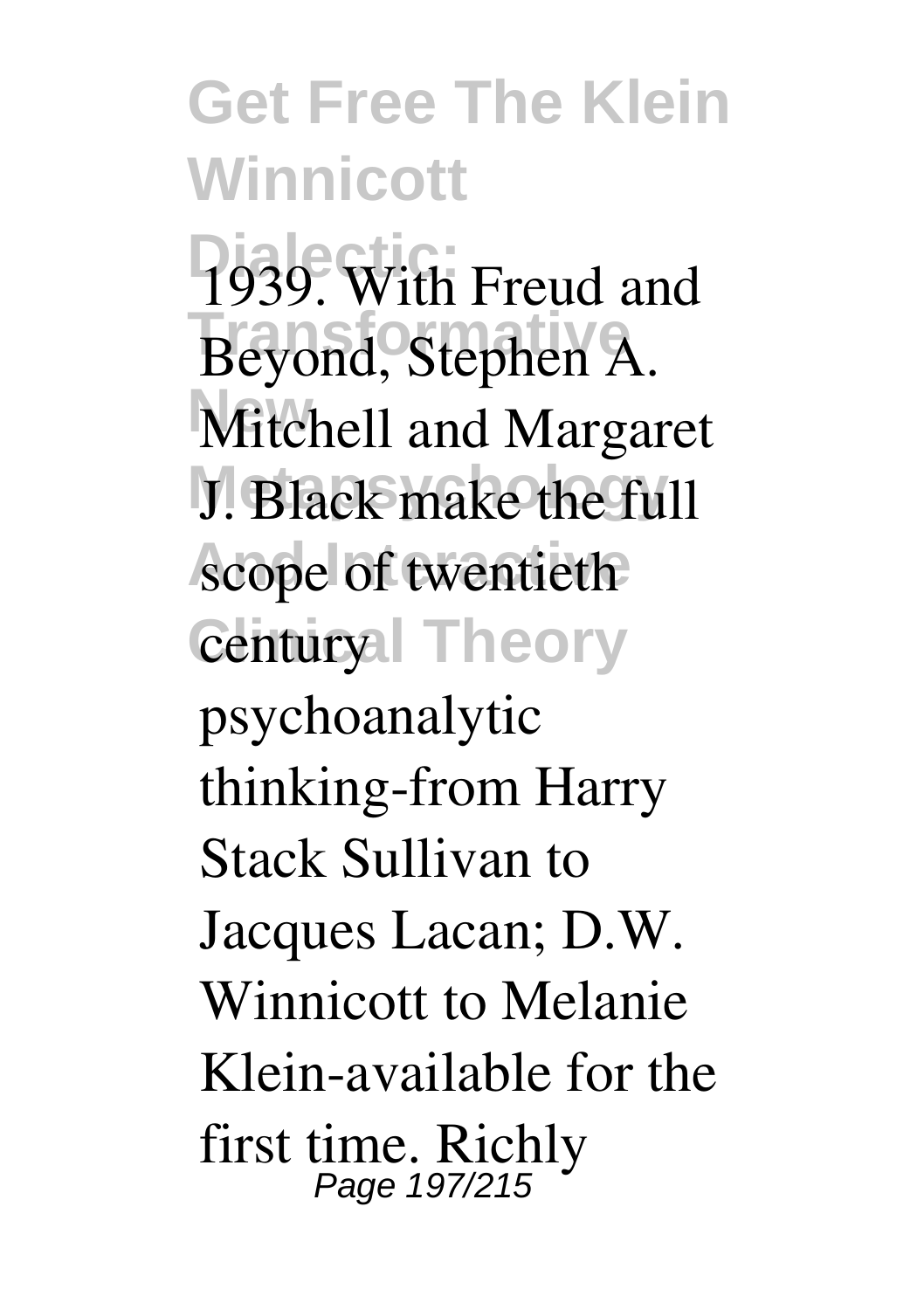**Get Free The Klein Winnicott** illustrated with case examples, this lively, jargon-free introduction makes<sup>y</sup> *Andernteractive* psychoanalyticory thought accessible at last. Clinicians who read this volume will be richly awarded by an expanded

understanding of their Page 198/215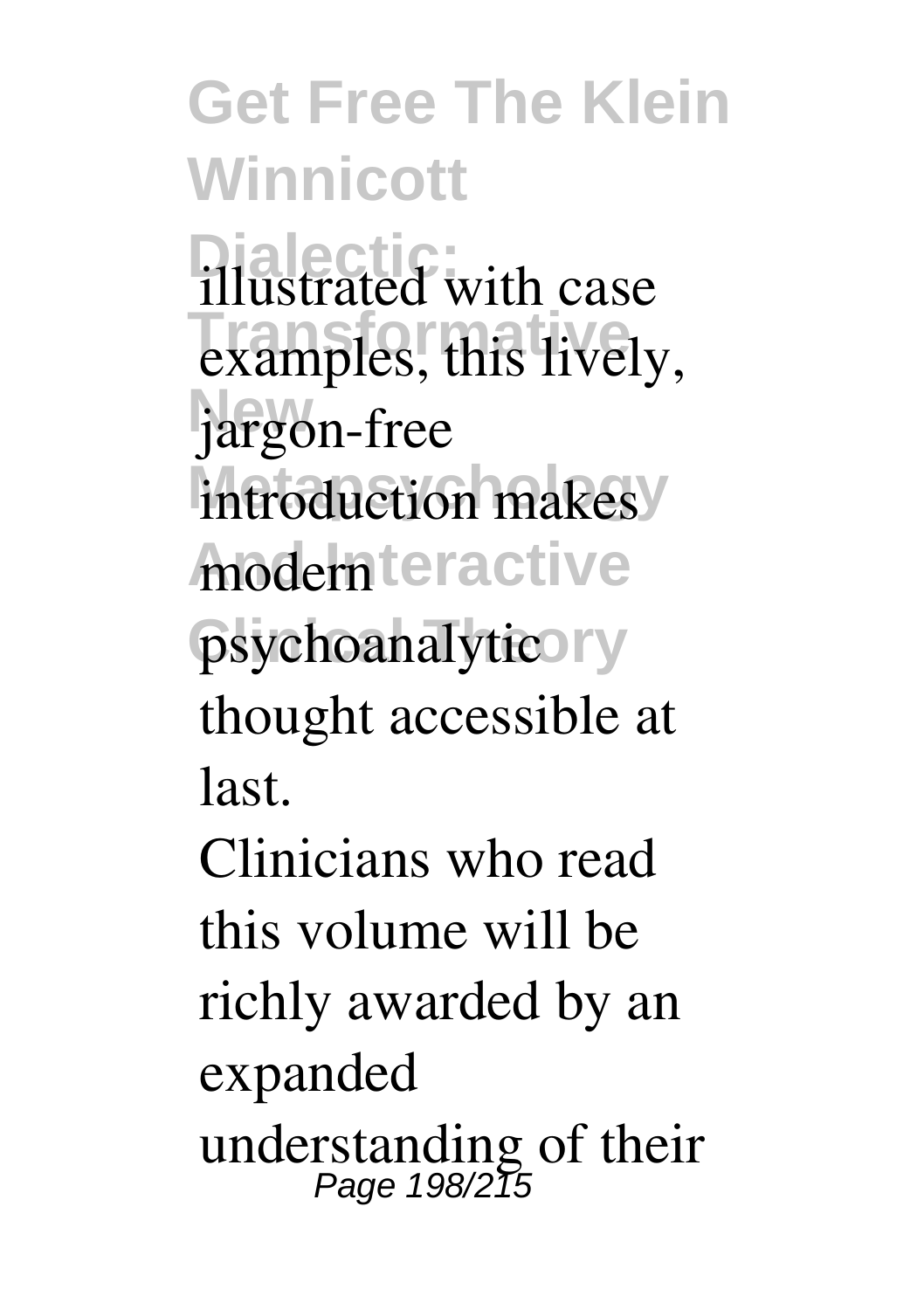**Get Free The Klein Winnicott Dialectic:** patients and the therapeutic process. **Other Banalities** The Shadow of the Y **Objectnteractive** Critique on the Couch Freud and Beyond In One's Bones MindConsiliums Women's Struggle for Sexual and Reproductive Autonomy Page 199/215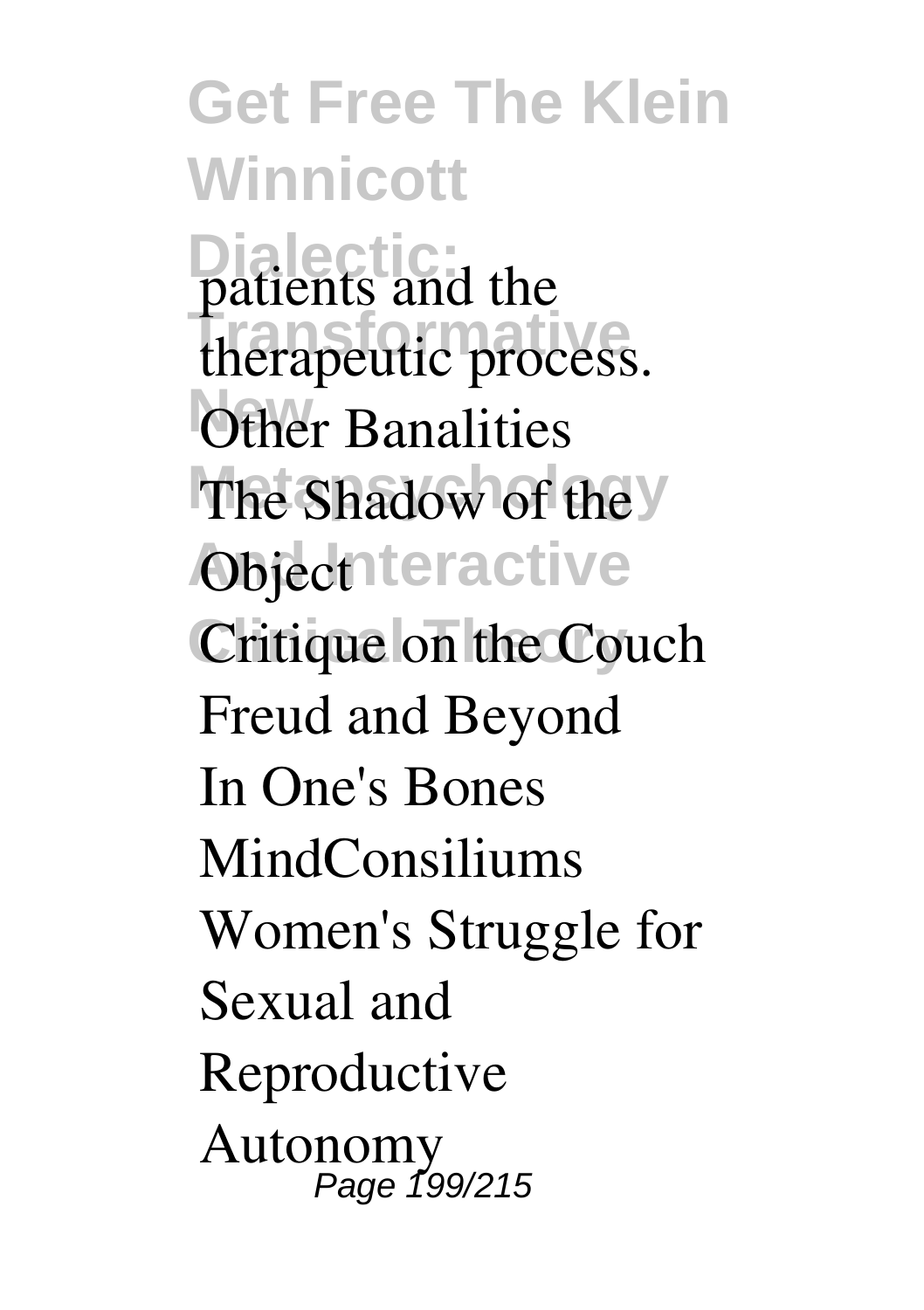## **Get Free The Klein Winnicott**

**Dialectic:** Creative Analysis: Art, **Transformation** Process explores the dynamics of creativity in psychoanalytic<sup>e</sup> treatment. It argues that the creative process of the analytic interaction is characterized by specific forms of feeling, thinking and most importantly,<br>Page 200/215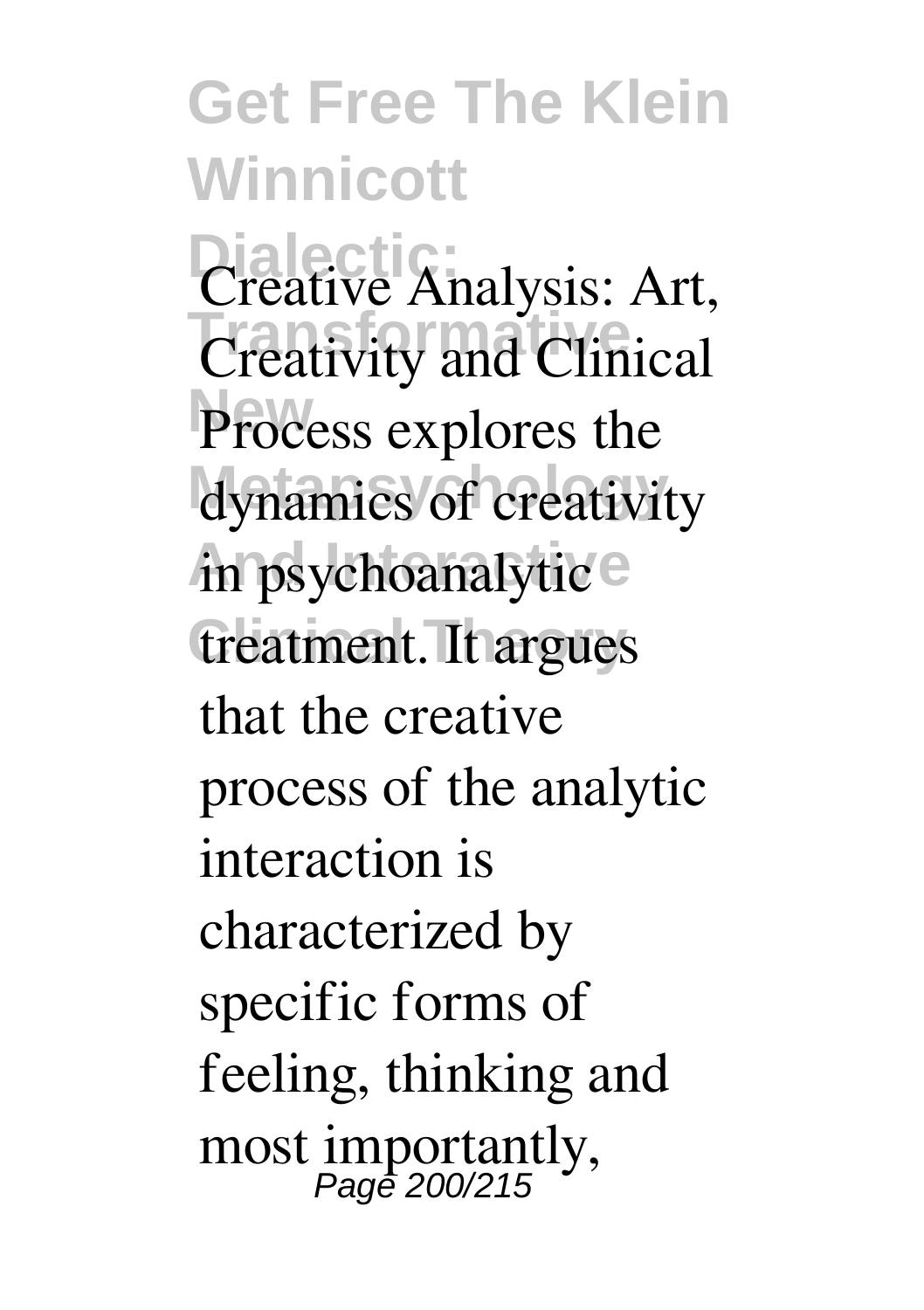**Get Free The Klein Winnicott Dialectic:** relating that result in the emergence of something new – therapeutic change. The artistic aspects of psychoanalysis and<br>various features of creativity in analytic treatment are explored. Clinical examples are discussed at length. George Hagman Page 201/215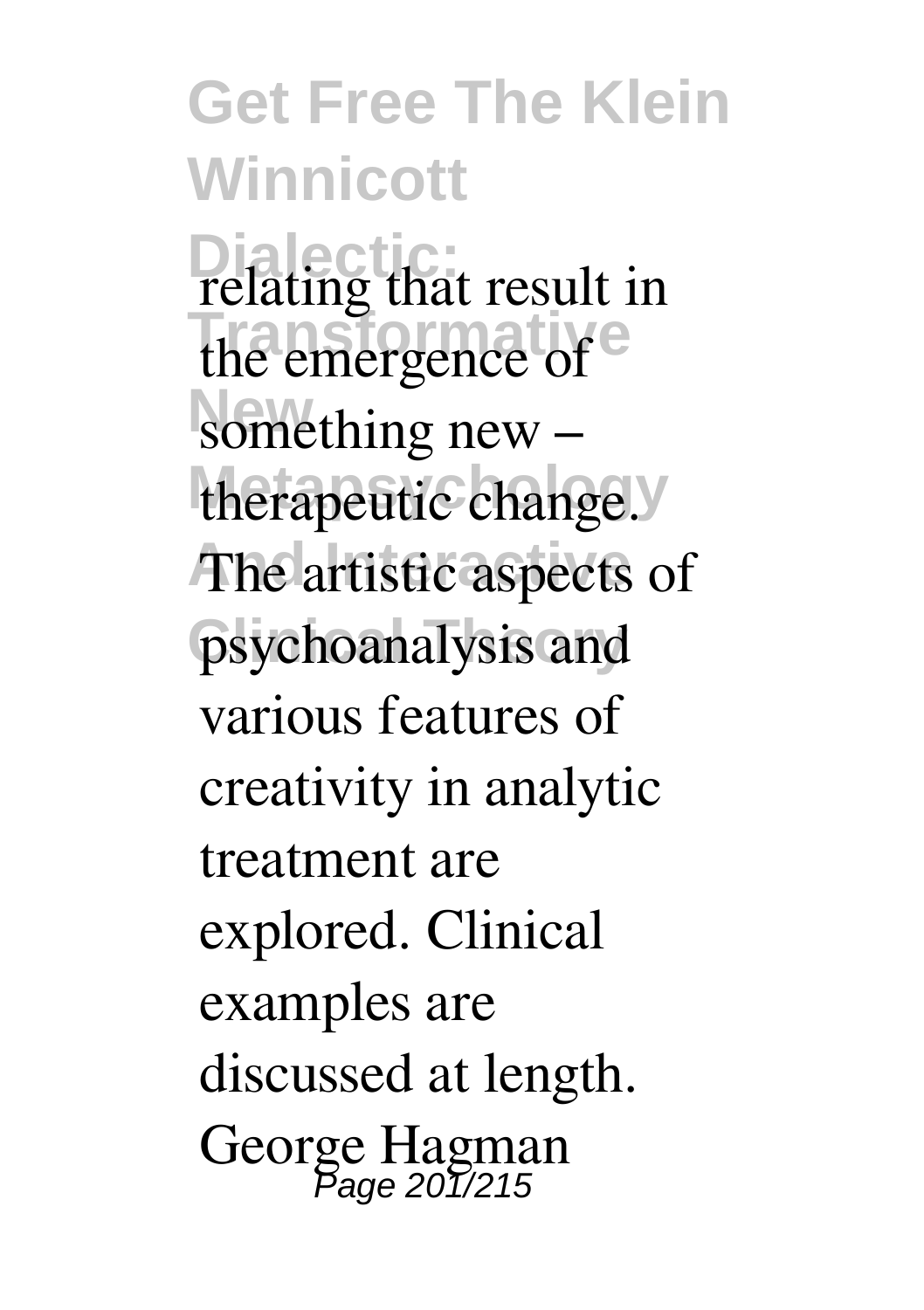## **Get Free The Klein Winnicott Dialectic:** presents a new model of the psychology of **New** creativity and art that helps us to better gy understand the clinical process. The book explores and develops several important implications of Hagman's main thesis: the psychodynamics of art, the creativity of the brain, aesthetic Page 202/215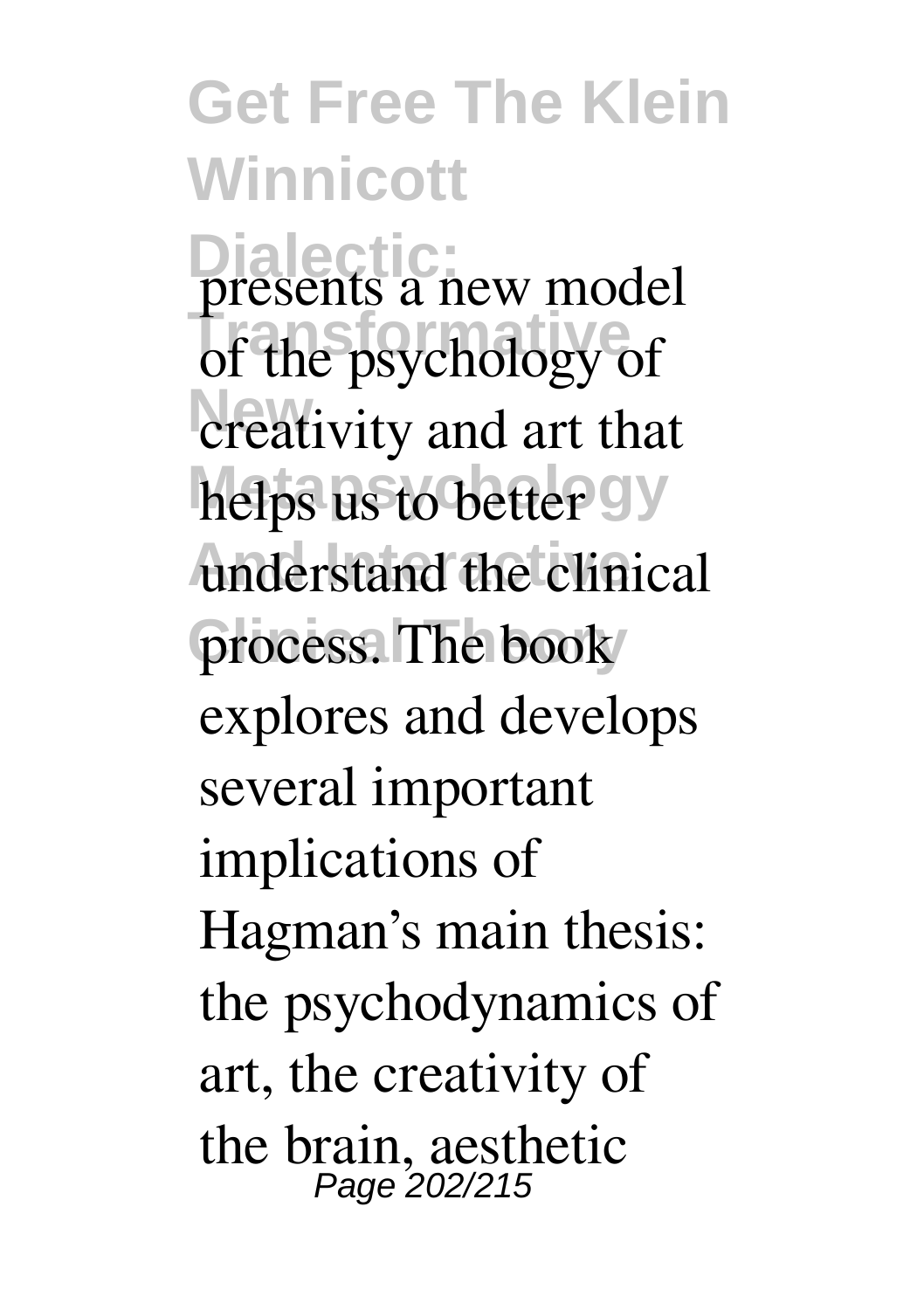**Get Free The Klein Winnicott Dialectic:** aspects of the **Transformative** treatment relationship, the creativity of the analyst and analysand. **Change** in analysis is driven not just by the analyst's interventions but the patient's own motivation and capacity for selftransformation. This change is depicted here as a depth Page 203/215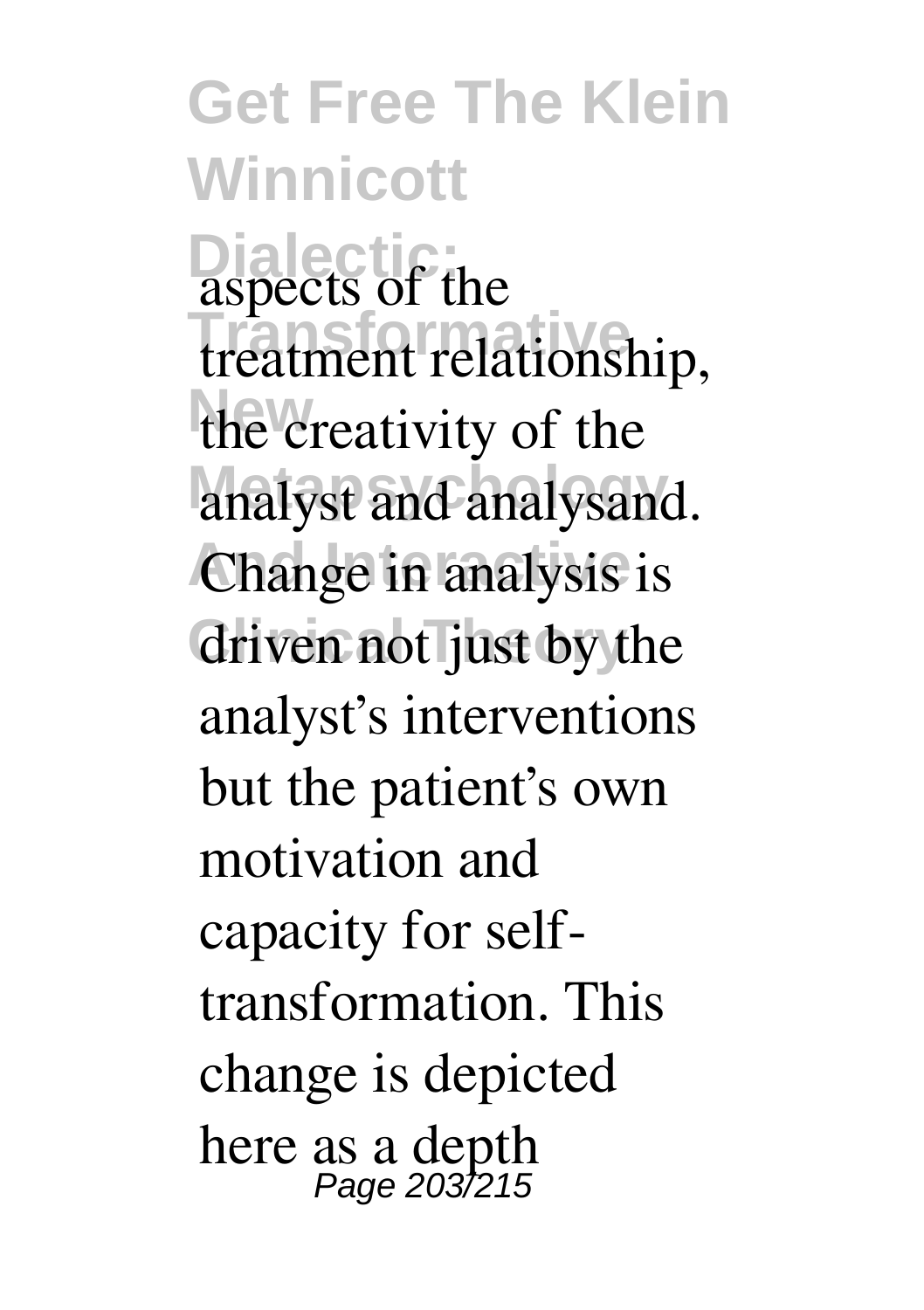**Get Free The Klein Winnicott** psychological process which explores the sources of the patient's resistance to self-<sup>oy</sup> actualization and e identifies hidden y potential, unrealized capacities and strengths. Creative Analysis: Art, Creativity and Clinical Process reformulates psychoanalytic therapy Page 204/215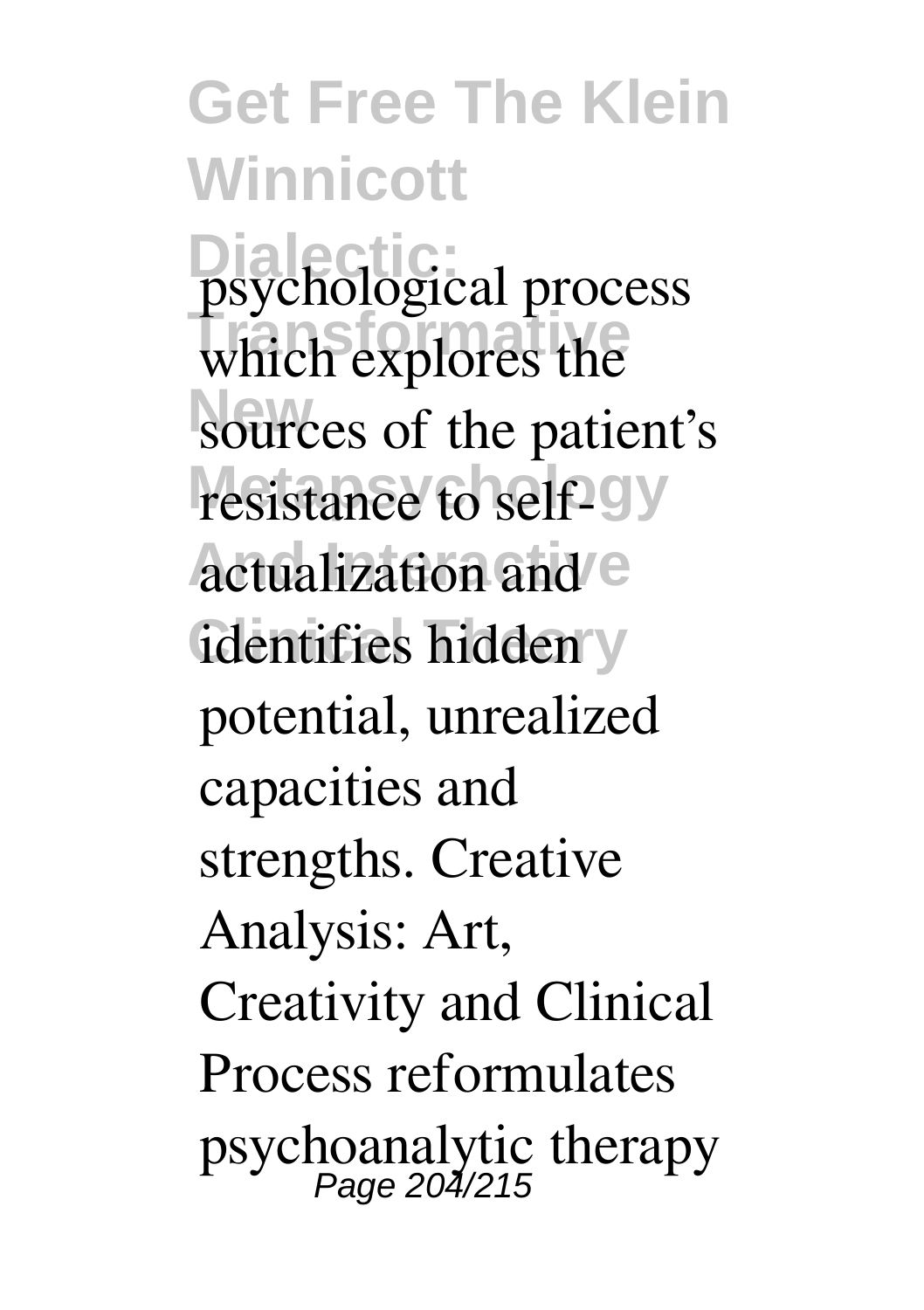**Get Free The Klein Winnicott Dialectic:** as a form of art that can help patients<sup>te</sup> realize their potential which may have been blocked, inhibited, denied or derailed. The book will be of interest to psychoanalysts, psychotherapists, graduates and students, including the educated public Page 205/215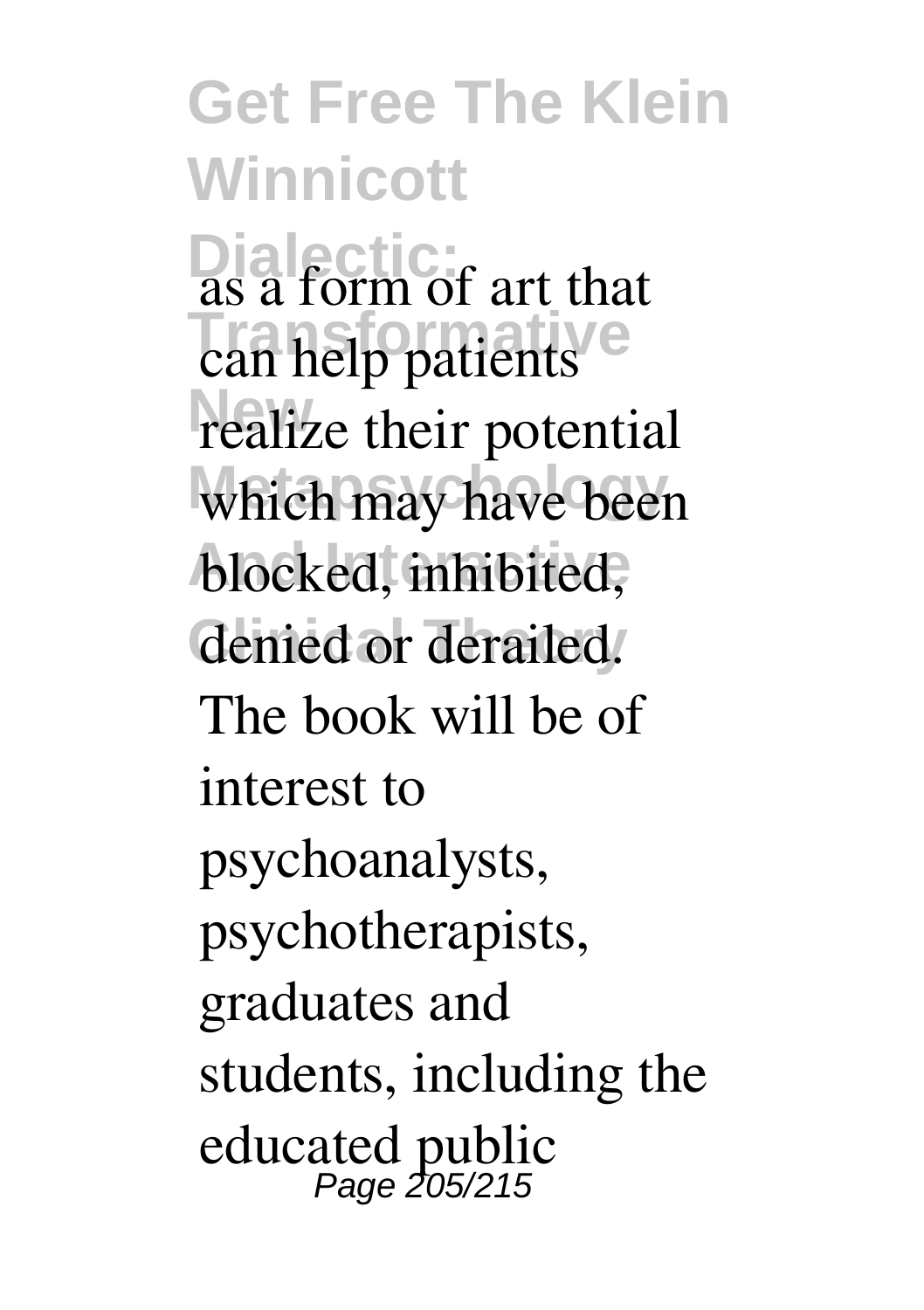**Get Free The Klein Winnicott Dialective** in art. In The Shadow of the Object, Christopher **Bollas integrates** gy aspects of Freud's<sup>e</sup> theory of unconscious thinking with elements from the British Object Relations School. In doing so, he offers radical new visions of the scope of psychoanalysis and Page 206/215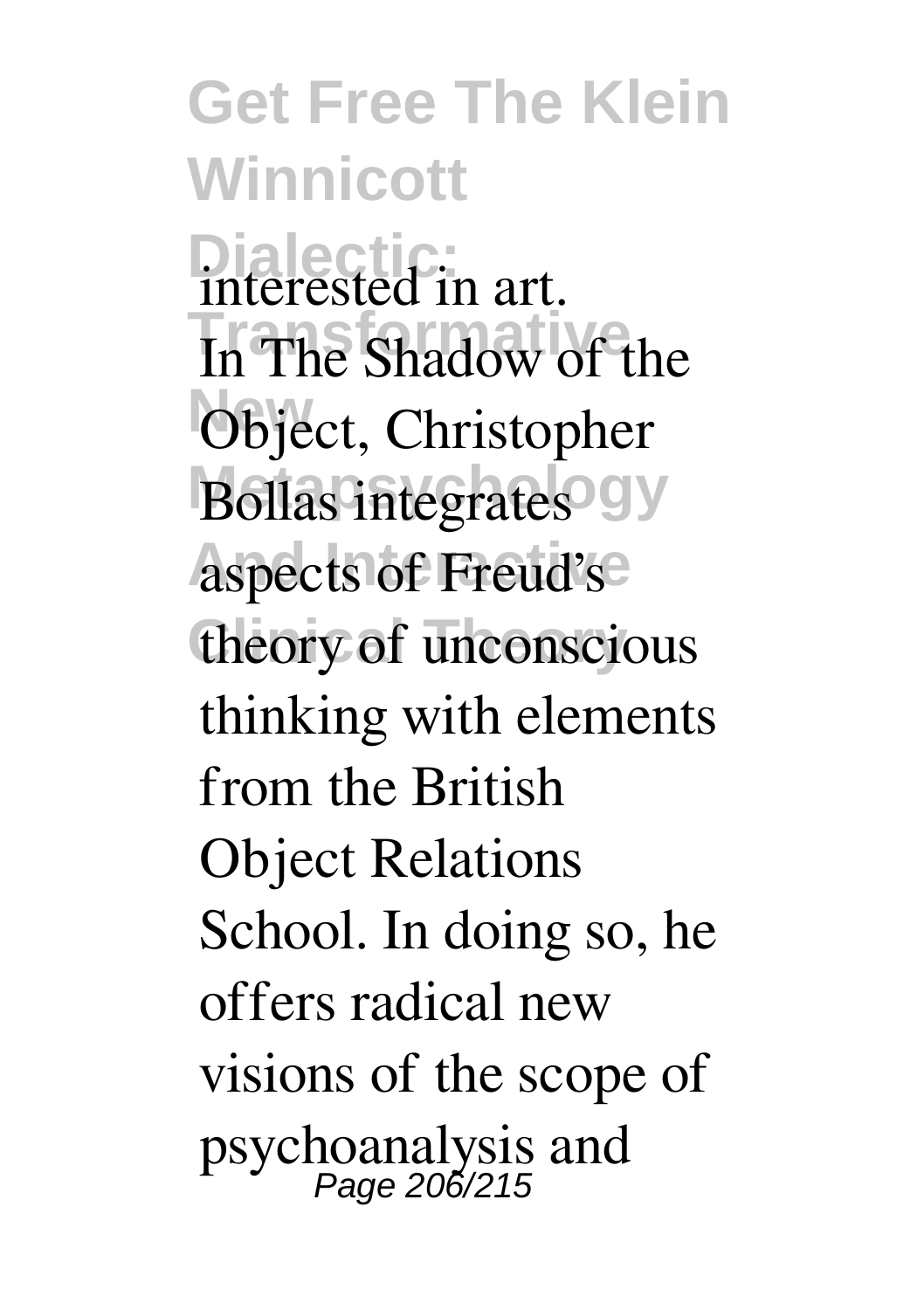**Get Free The Klein Winnicott Dialectic:** expands our understanding of the *<u>creativity</u>* of the unconscious mind and the aesthetics of ve human character. y During our formative years, we are continually "impressed" by the object world. Most of this experience will never be consciously Page 207/215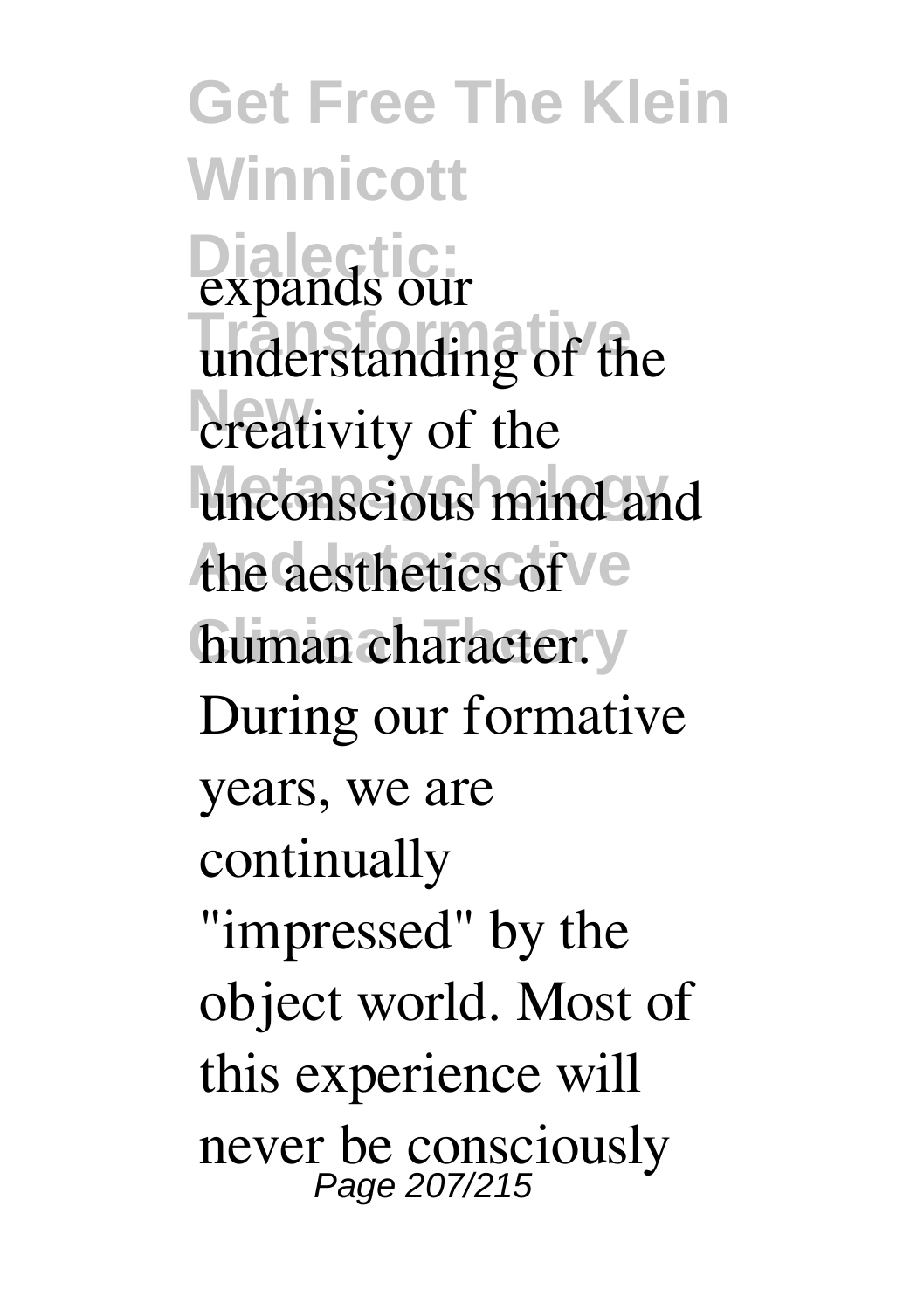**Get Free The Klein Winnicott Dialectic:** thought, and but it resides within us as assumed knowledge. **Bollas has termed this** A<sub>the</sub> unthought ive known", a phrase that has ramified through many realms of human exploration, including the worlds of letters, psychology and the arts. Aspects of the unthought known --the Page 208/215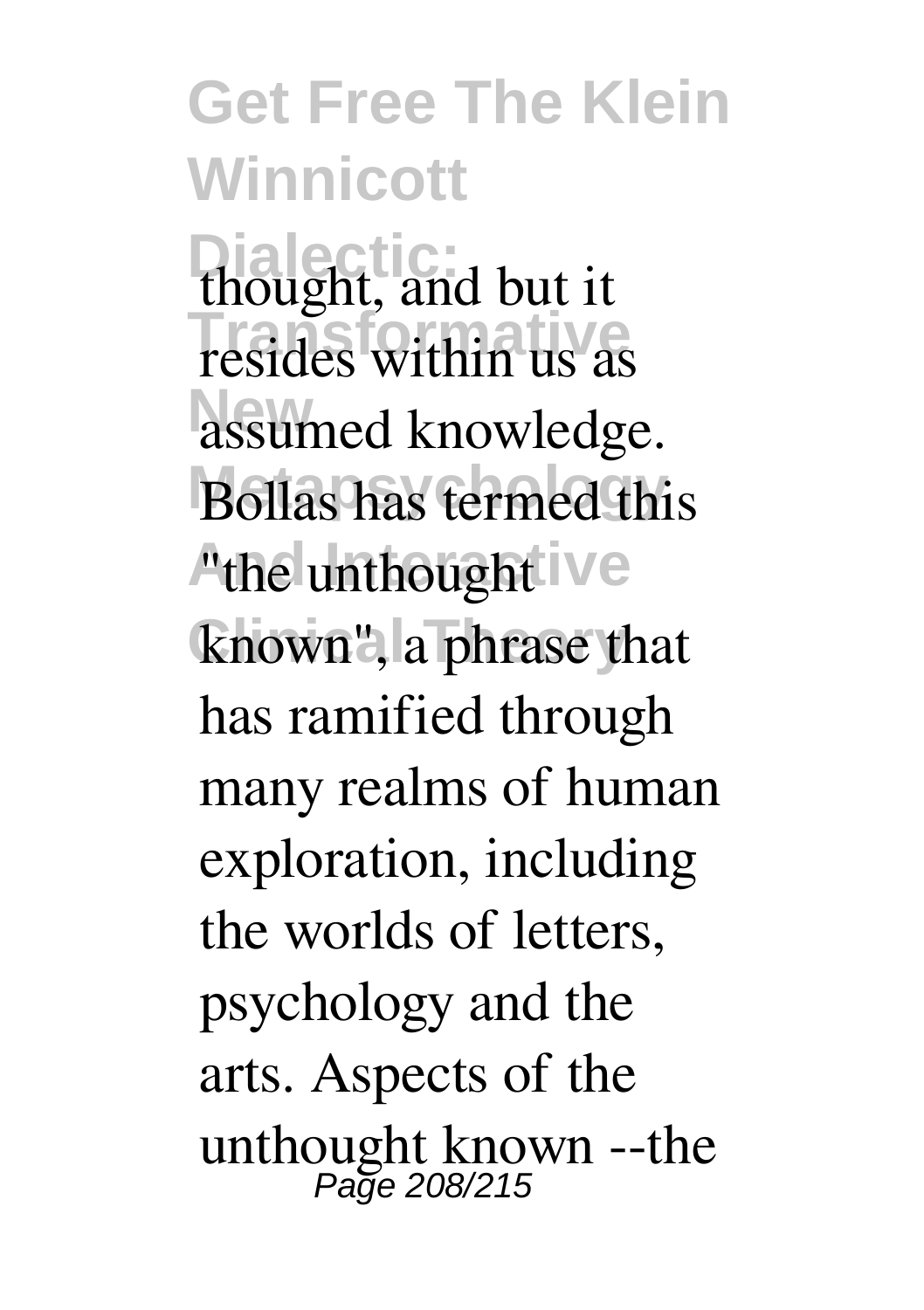**Get Free The Klein Winnicott Dialectic:** unconscious --will<sup>2</sup> emerge during a psychoanalysis, as a mood, the aesthetic of a dream, or in our ary repressed relation to the self as other. Within the unique analytic relationship, it becomes possible, at least in part, to think the unthought -- an Page 209/215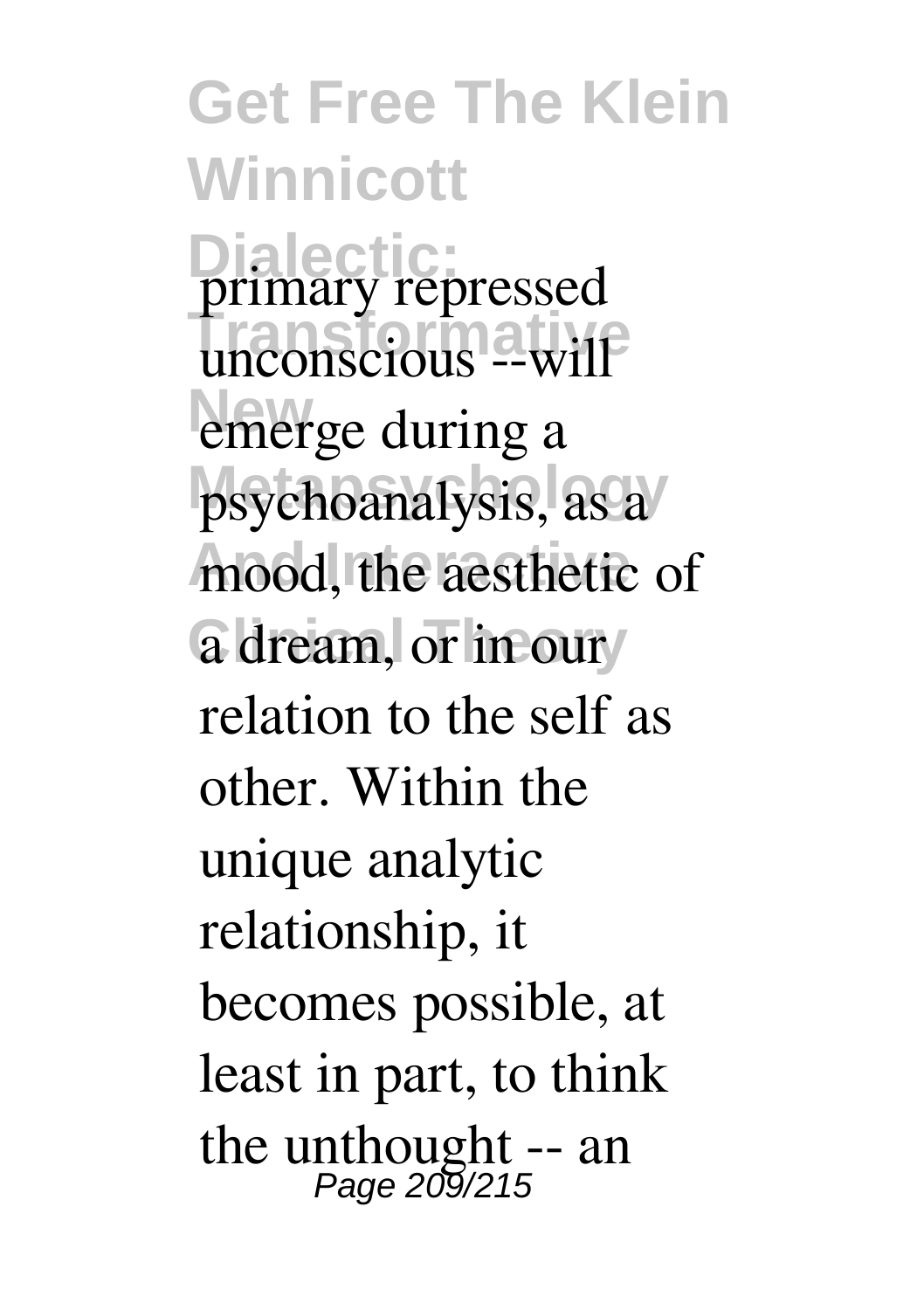**Get Free The Klein Winnicott Disperience** that has **Transformative** enormous **New** transformative potential. Published here with a new ve preface by heory Christopher Bollas, The Shadow of the Object remains a classic of the psychoanalytic literature, written by a truly original thinker. Page 210/215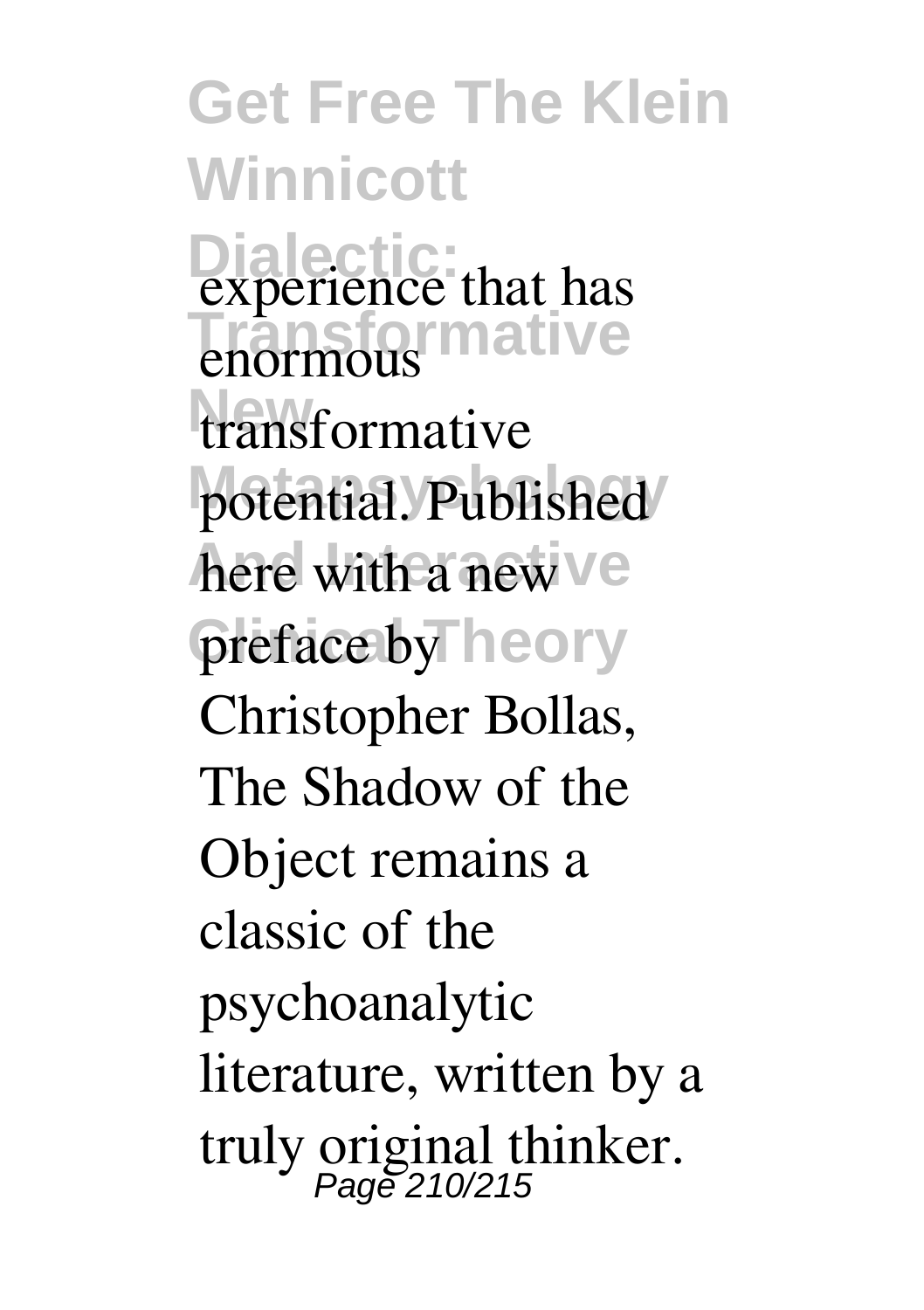**Get Free The Klein Winnicott** In her earlier books, **Susan Kavaler-Adler** identified healthy mourning for traumas and life changes as an essential aspect of successful analysis, and drew the distinction between a healthy acceptance of mourning as part of development and pathological Page 211/215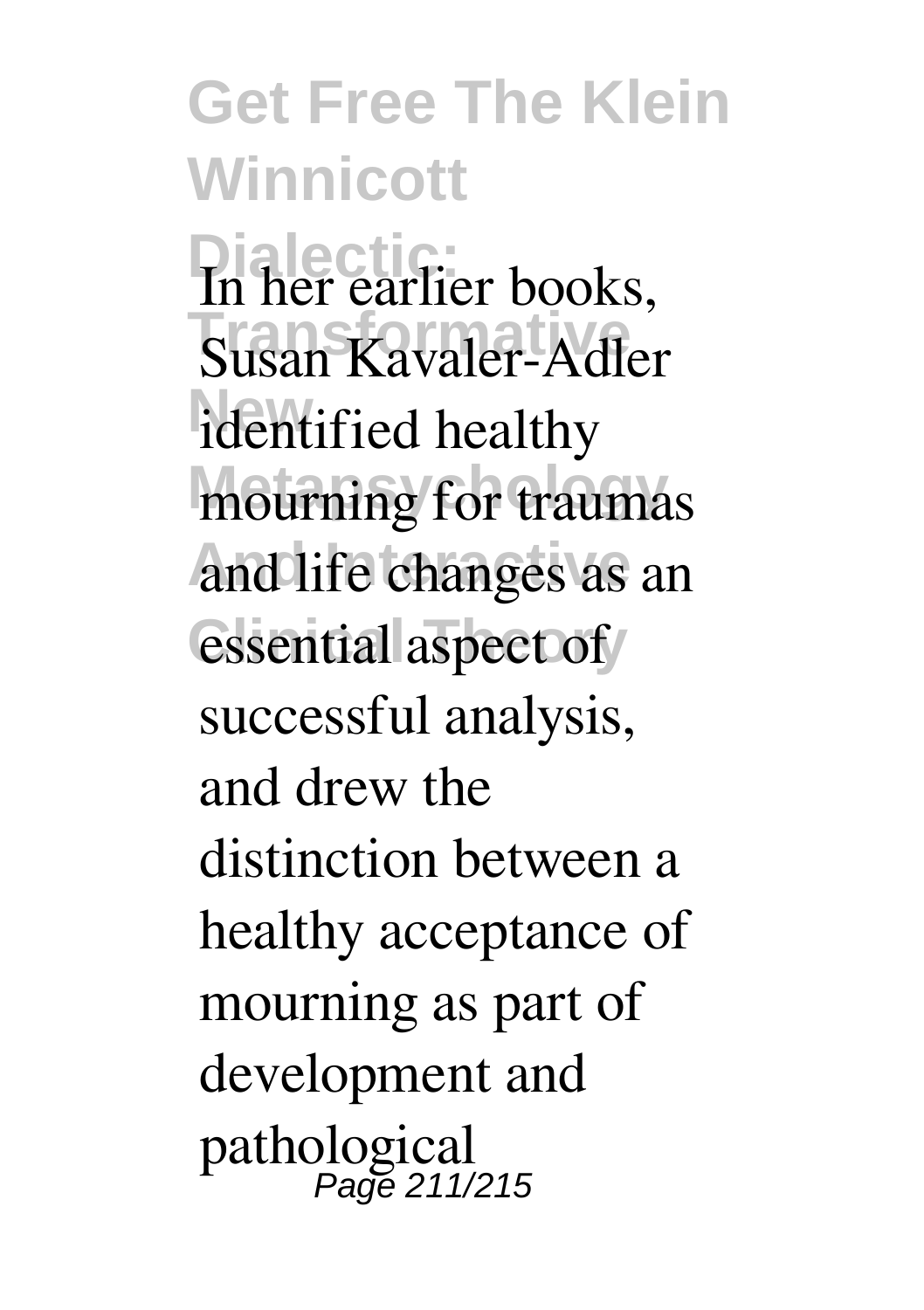**Get Free The Klein Winnicott Dialectic:** mourning, which **Trixes** a patient at an unhealthy stage of development. This y new book brings such distinctions into the consulting room, exploring how a successful analyst can help patients to utilise mourning for past troubles to move them forward to a lasting Page 212/215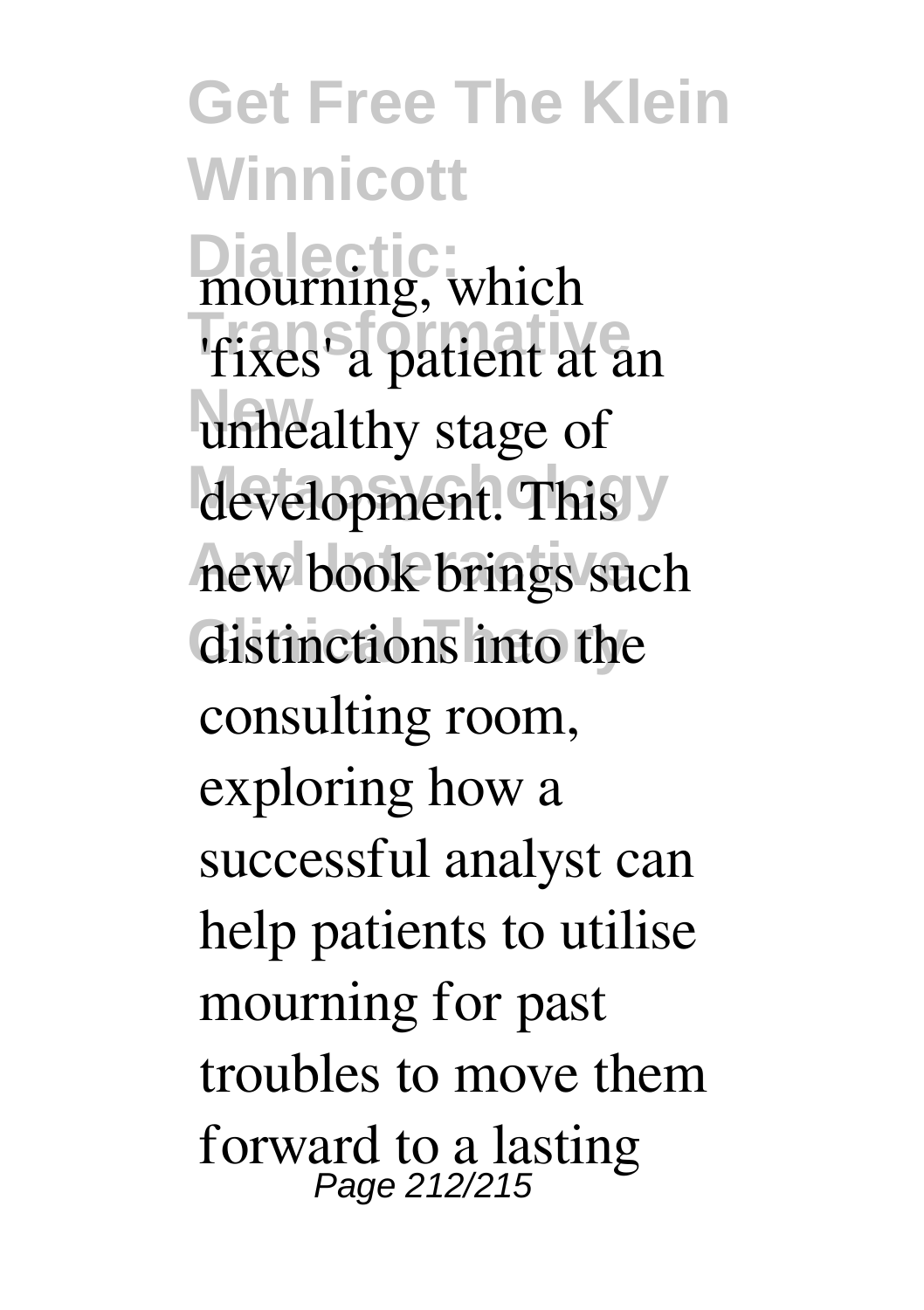**Get Free The Klein Winnicott Change for the better, Emotionally, at ive psychically** and erotically. The author also tackles the **Ve** controversial issue of spirituality in psychoanalysis, and explores how psychoanalysis can help patients come to terms with difficult issues in a time of Page 213/215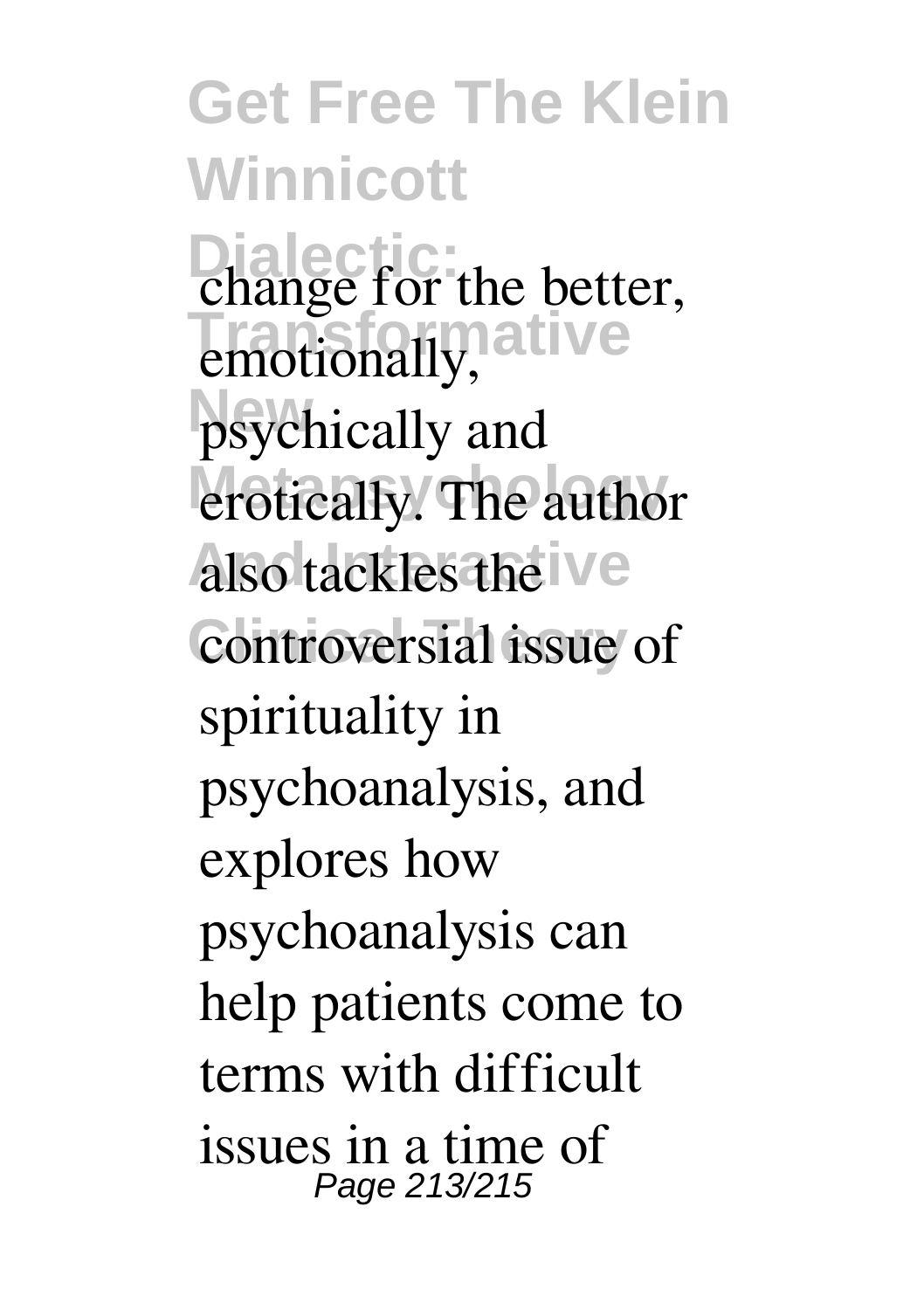**Get Free The Klein Winnicott Direction**<br>
great psychic and **Transformative** spiritual disturbance. These themes are brought to life via two richly detailed case Studiesal Theory The Clinical Genius of **Winnicott** An Integration of Freudian, Kleinian and Bionian Perspectives Pain, Post-Traumatic Growth and Self-Page 214/215